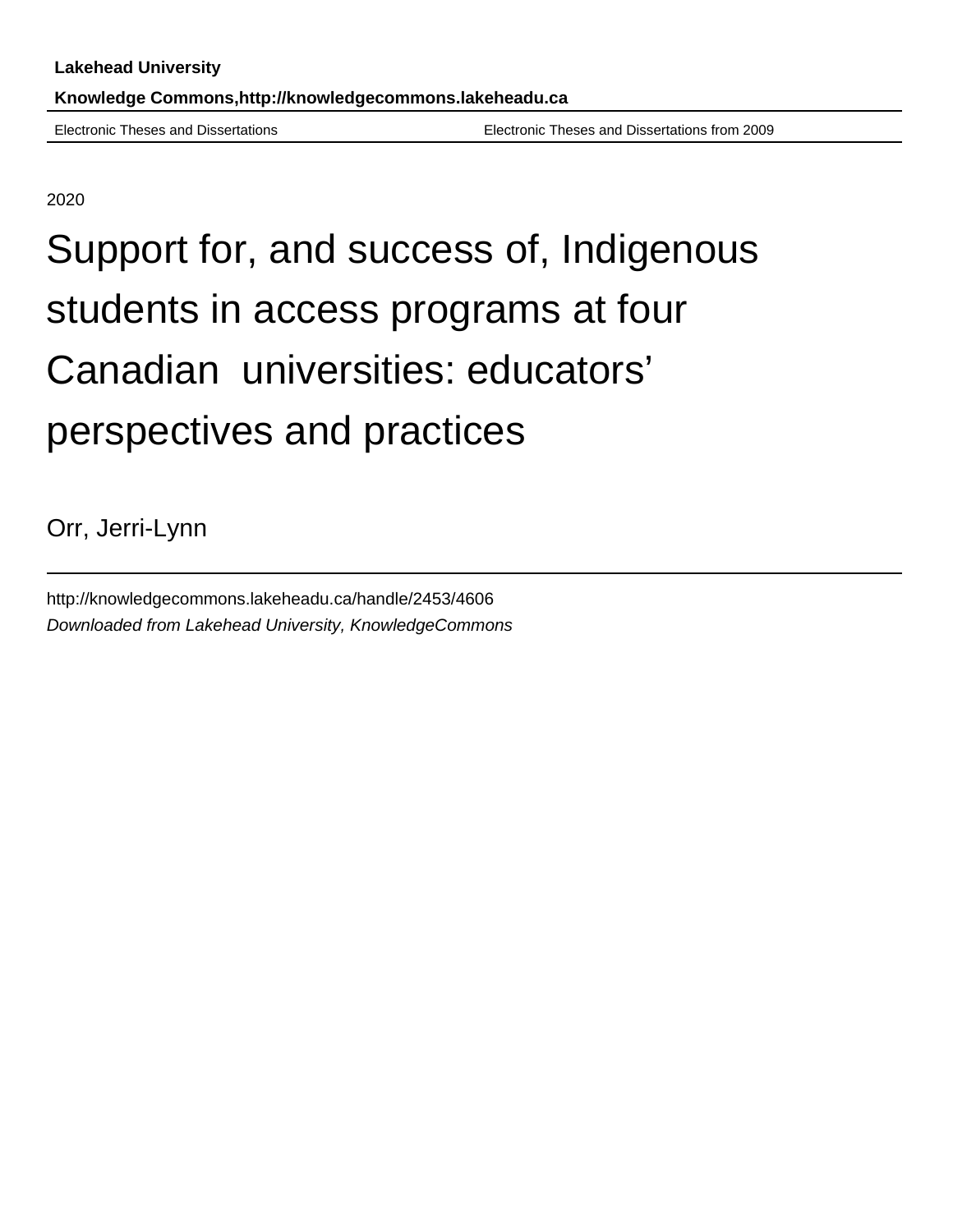# **Support for, and success of, Indigenous students in access programs at four Canadian**

# **universities: Educators' perspectives and practices**

By

Jerri-Lynn Orr

*A thesis*

*completed in partial fulfillment of the requirements*

*for the degree of* 

*Master of Education*

## FACULTY OF EDUCATION

## LAKEHEAD UNIVERSITY

# THUNDER BAY, ONTARIO

©2020

Supervisor Leisa Desmoulins, Lakehead University

Committee Member Raymond Neckoway, Lakehead University

Internal Examiner Paul Berger, Lakehead University

External Examiner Mike DeGagné, Nipissing University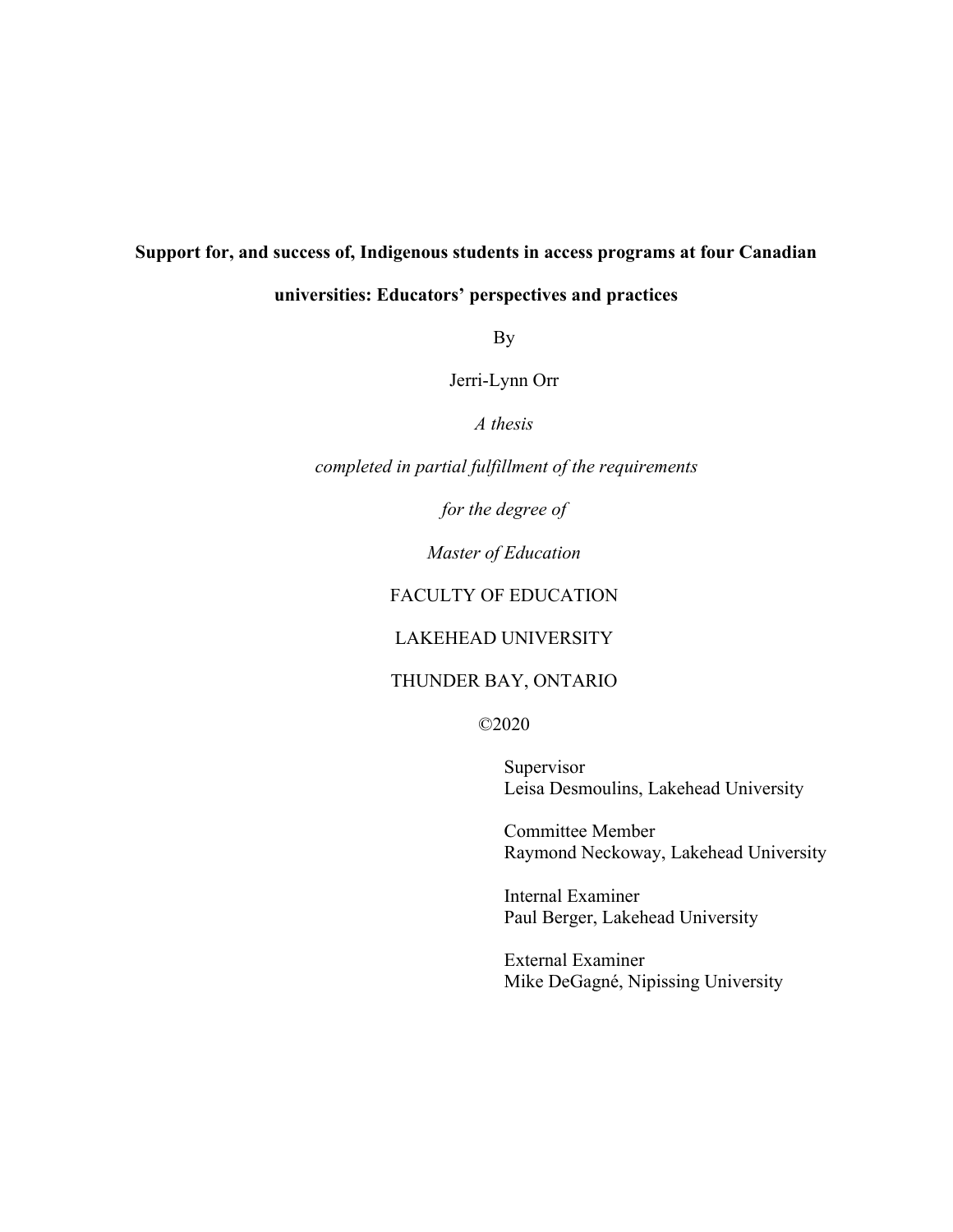#### **Abstract**

Indigenous and Northern Affairs Canada's recent report on Indigenous Post-Secondary Education reported that 10% of Indigenous peoples in Canada hold a university degree, compared to 26% of non-Indigenous people. Yet, Indian and Northern Affairs (2011) contend that education is key to future employment and income for Indigenous peoples. To address this gap, some post-secondary institutions in Canada provide access programs for Indigenous students. This thesis explored access programs within four postsecondary institutions in Canada. I asked how educators viewed their roles in providing academic, cultural, and personal support for Indigenous student success in these programs. The methodology used was Indigenous Métissage (Donald, 2009) with a desire-based framework (Tuck, 2009). Methods were interviews with educators using conversation method (Kovach, 2009). Four themes emerged: 1) Building and maintaining relationships, 2) Responding to the whole student, 3) Empowering students, and 4) Student success in access programs. The findings reflected educators' multiple roles within access programs and evoked wise practices (Wesley-Esquimaux  $\&$ Calliou, 2010), which informed data analysis. Educators' practices illuminated relationality with students in access programs through locally and culturally responsive practices that strove to balance student needs with university requirements. Conclusions and recommendations follow. This study contributes educators' perspectives on relationality and success for Indigenous students in access programs in Canada.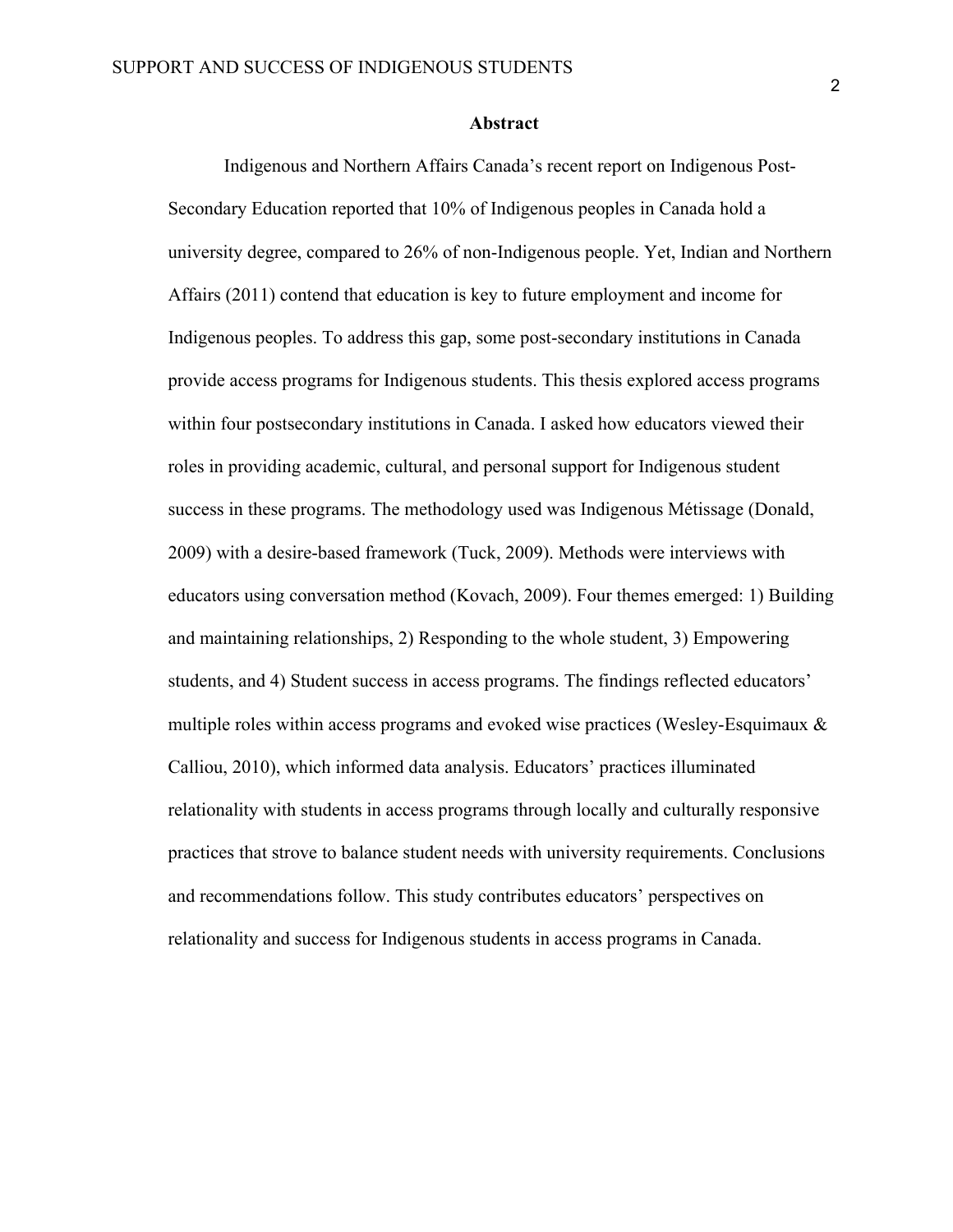#### Acknowledgements

To all my relations –Nimámá, my mom – who has made her journey to the spirit world, for inspiring the work I do today and for loving me unconditionally, I love you and miss you immensely, this is for you. To my three children: Dennis, Andrew and Monique, for pushing me to do better and be better, for all your patience and understanding when I had to work late into the evenings, love you forever. To my husband Stan—thank you for your support and love through all these years while I work to pursue my passion and purpose in this life. To my dad and Ruby—thank you for your love and support. To my aunties who helped raise me: Sherry, Esther and Donna—thank you for your love and support and creating room for me to grow to where I am today. My sister Christa and nieces Raquelle and Victoria—I love you. To my friends—thank you for listening to me, and encouraging me, your support means the world to me. To all my relations—who have come before me, who are with me, those who I may not know well and those to come after me, my hope is that this research will in some small way make change and provide space for you to navigate the post-secondary system in a manner that honours who you are.

I feel the need to give sincere thanks and love to the educators in my life, those who opened a new world to me, those who showed compassion and caring, who let me be me and met me where I'm at. I carry parts of these educators with me, along with my family that have brought me to where I am today. Without further ado – To my thesis supervisor, teacher, mentor and encourager, Dr. Leisa Desmoulins—your unending support, guidance, knowledge and encouragement over the years has enabled me to come this far. I am deeply grateful that you never gave up on me, even when I wanted to give up. Thank you for going all the way to the end with me, what a journey! To Dr. Raymond Neckoway, for your guidance, support and long talks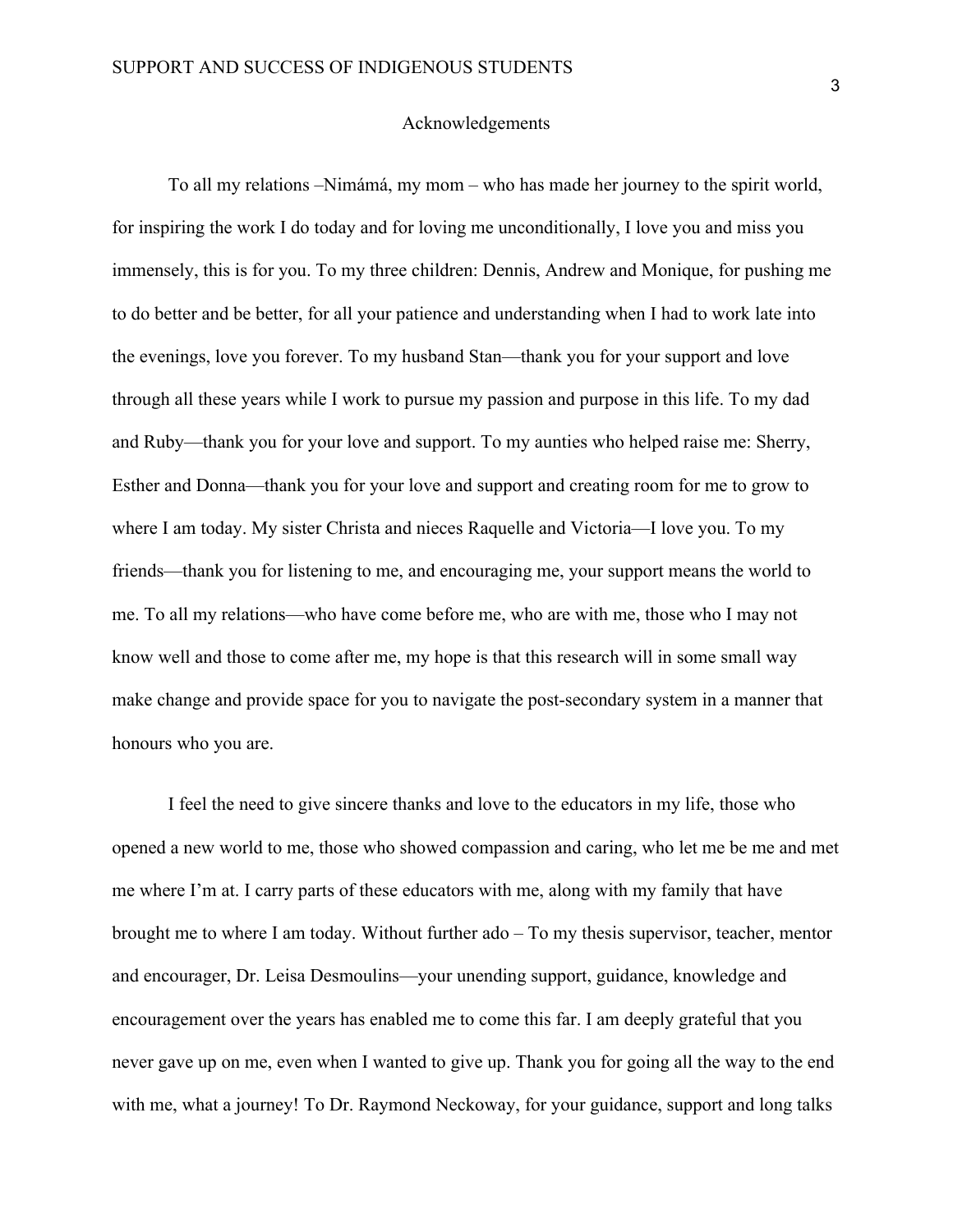in your office so I could wrap my mind around this research. Thank you for lending me your books, listening to me talk in what felt like circles sometimes and your invaluable feedback, Kinanáskomitin. To Dr. Paul Berger, for agreeing to be a part of my committee and for your invaluable feedback. To Dr. Mike DeGagné, for taking time out of your busy schedule to be my external examiner and your kind feedback, I am grateful.

To Mrs. Brenda Zebrynski my Grade 4 teacher—for inspiring me to become a teacher, for showing me care and compassion. To my mentor and friend Dr. Mary Young—who has also made her journey to the spirit world, for accepting me for who I am, for inspiring me to discover more about my culture and for showing me what research was and why it is important. For teaching me the importance of education and to let no one 'burn out my fire.' Miigwetch, Mary. To my Red River College (RRC) teachers, Ida Bear and Annie Boulanger – your knowledge inspired me to learn more about who I am, thank you for accepting me and teaching me. Ida, thank you for encouraging me to take the language program, you taught me more than I had ever learned about culture, history, stories and so much more, ékosi. To my teacher, friend and mentor, Dr. Cynthia Wesley-Esquimaux—for the opportunity and encouragement from the beginning of my time in the Native Access Program to continuing my education and for showing me what true leadership is. Your advice and feedback mean a lot, thank you. To my colleagues who work alongside me in the NAP—your support, advice and work ethic on the daily is inspiration and encouragement to me. Thanks for helping make the program what it is.

I also want to say kinanáskomitináwáw to all the Native Access Program students who have taught and inspired me to do this work. My hope is that you will experience a space within the post-secondary institution that allows you to feel safe, welcomed and valued throughout your whole educational journey—because you are worth it and deserve it.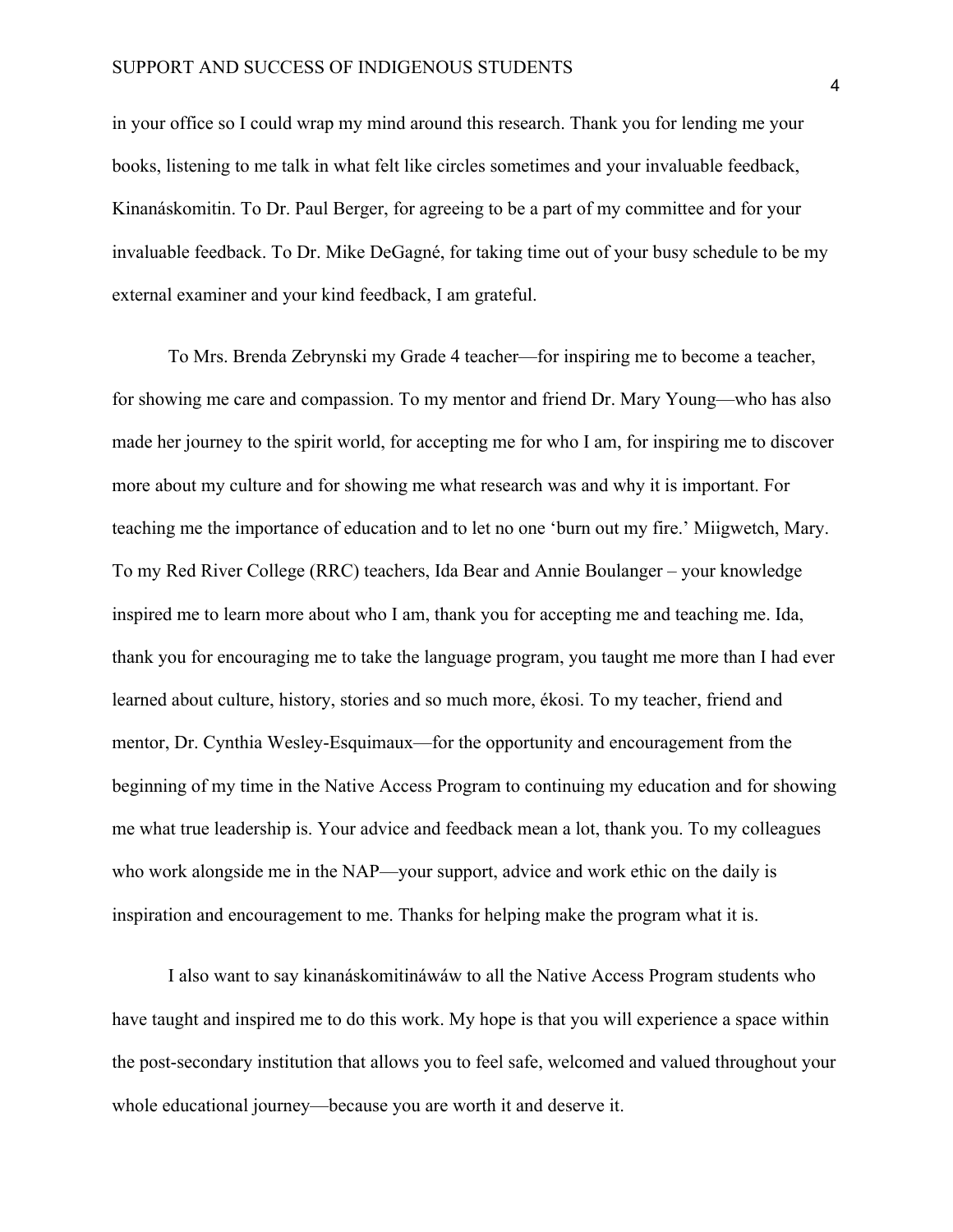Last, but certainly not the least - I want to acknowledge and honour educators who walked beside me in this research by sharing their voices. What a gift and honour to share your words with you. Stories create a heart connection and change lives, kinanáskomitináwáw.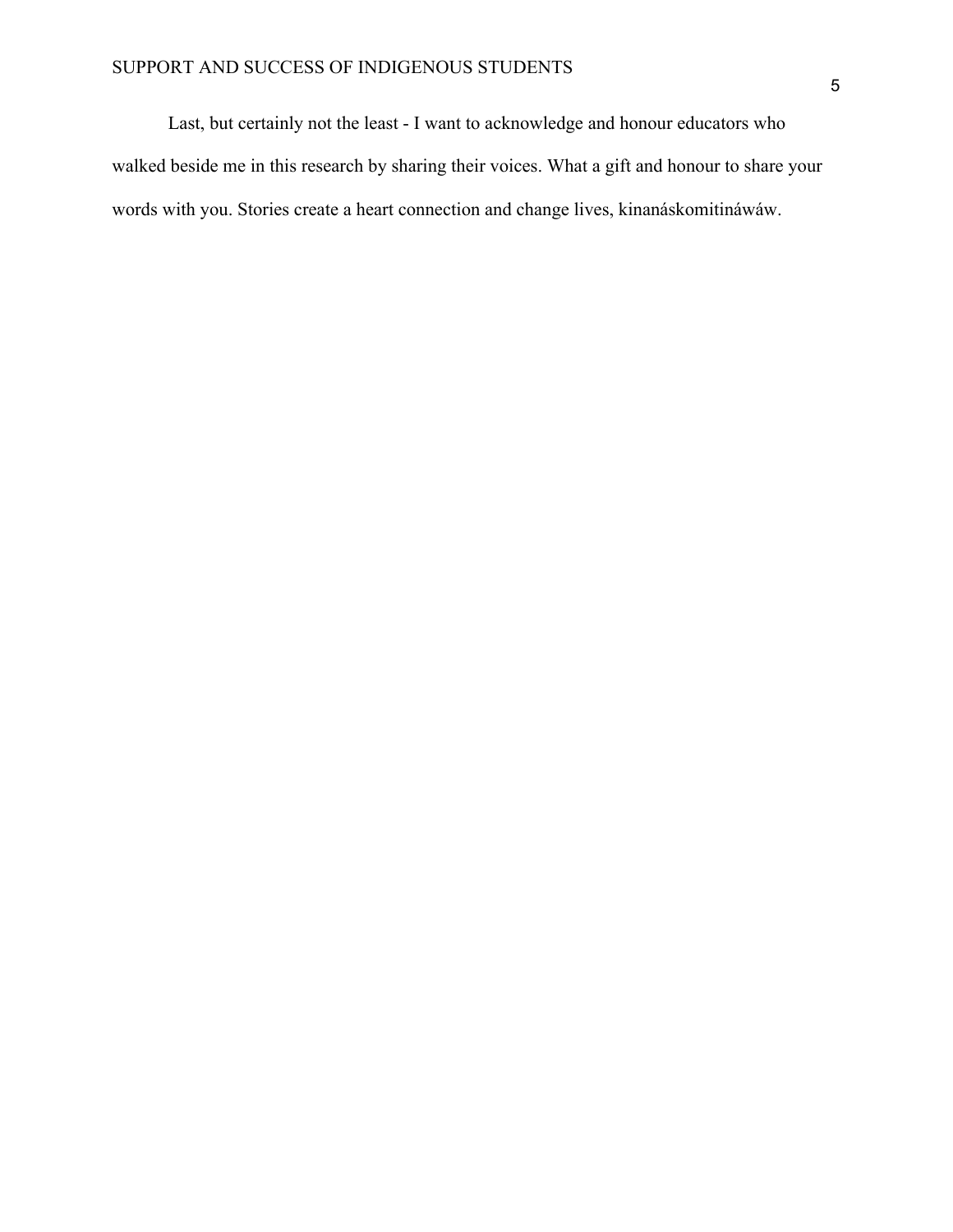# **TABLE OF CONTENTS**

| CHAPTER 2: LITERATURE REVIEW: WHAT THE SCHOLARS SAID22           |  |
|------------------------------------------------------------------|--|
|                                                                  |  |
|                                                                  |  |
|                                                                  |  |
|                                                                  |  |
|                                                                  |  |
|                                                                  |  |
|                                                                  |  |
|                                                                  |  |
|                                                                  |  |
|                                                                  |  |
|                                                                  |  |
|                                                                  |  |
|                                                                  |  |
|                                                                  |  |
|                                                                  |  |
|                                                                  |  |
|                                                                  |  |
|                                                                  |  |
|                                                                  |  |
| Characteristics of the Four Access Programs: Site Description 51 |  |
|                                                                  |  |
|                                                                  |  |
|                                                                  |  |
|                                                                  |  |
|                                                                  |  |
|                                                                  |  |
|                                                                  |  |
|                                                                  |  |
|                                                                  |  |
|                                                                  |  |
|                                                                  |  |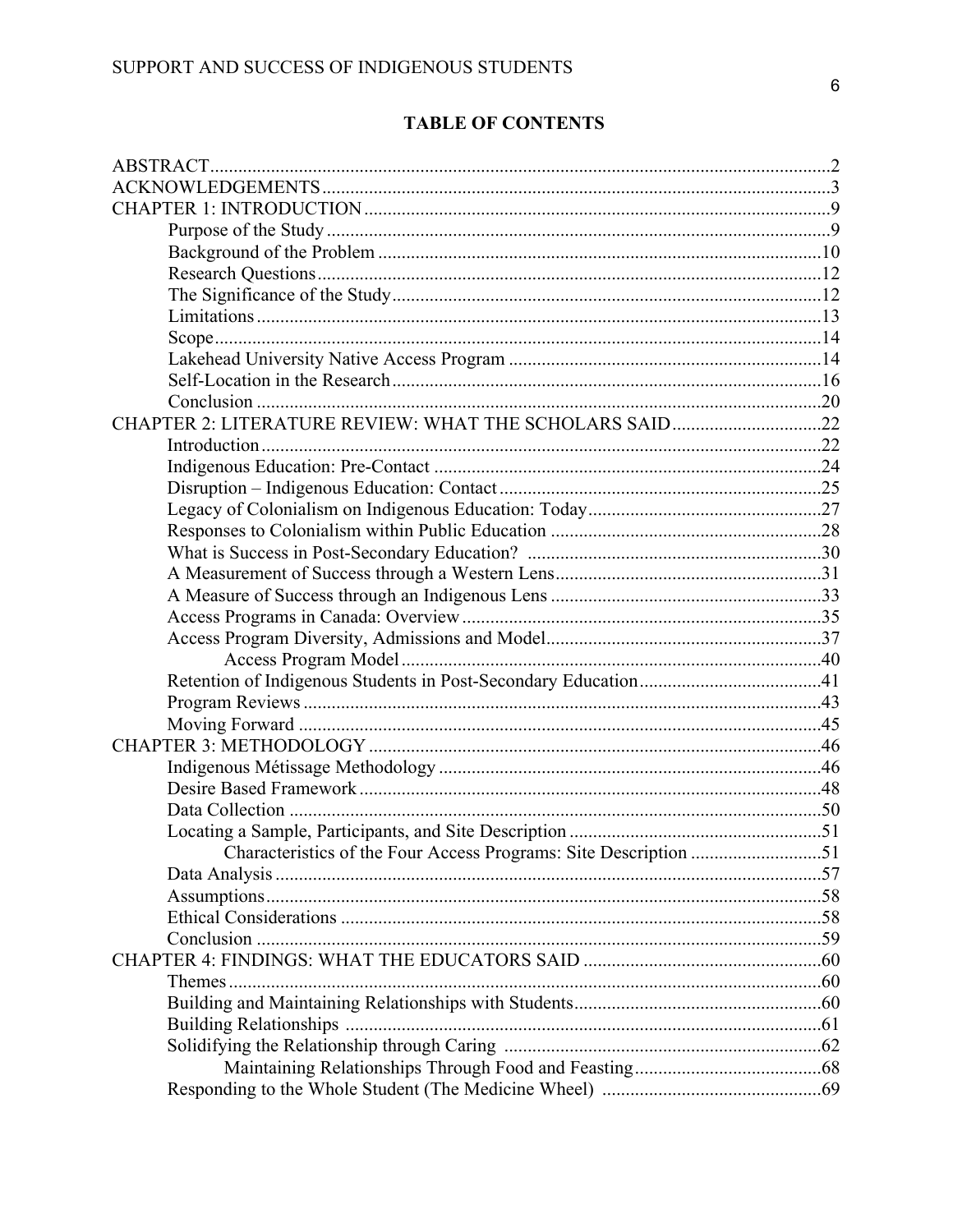| Wise Practice #4: Student Success-Balancing the Needs of Students with the |  |
|----------------------------------------------------------------------------|--|
|                                                                            |  |
|                                                                            |  |
|                                                                            |  |
|                                                                            |  |
|                                                                            |  |
|                                                                            |  |
|                                                                            |  |
|                                                                            |  |
|                                                                            |  |
|                                                                            |  |
|                                                                            |  |
|                                                                            |  |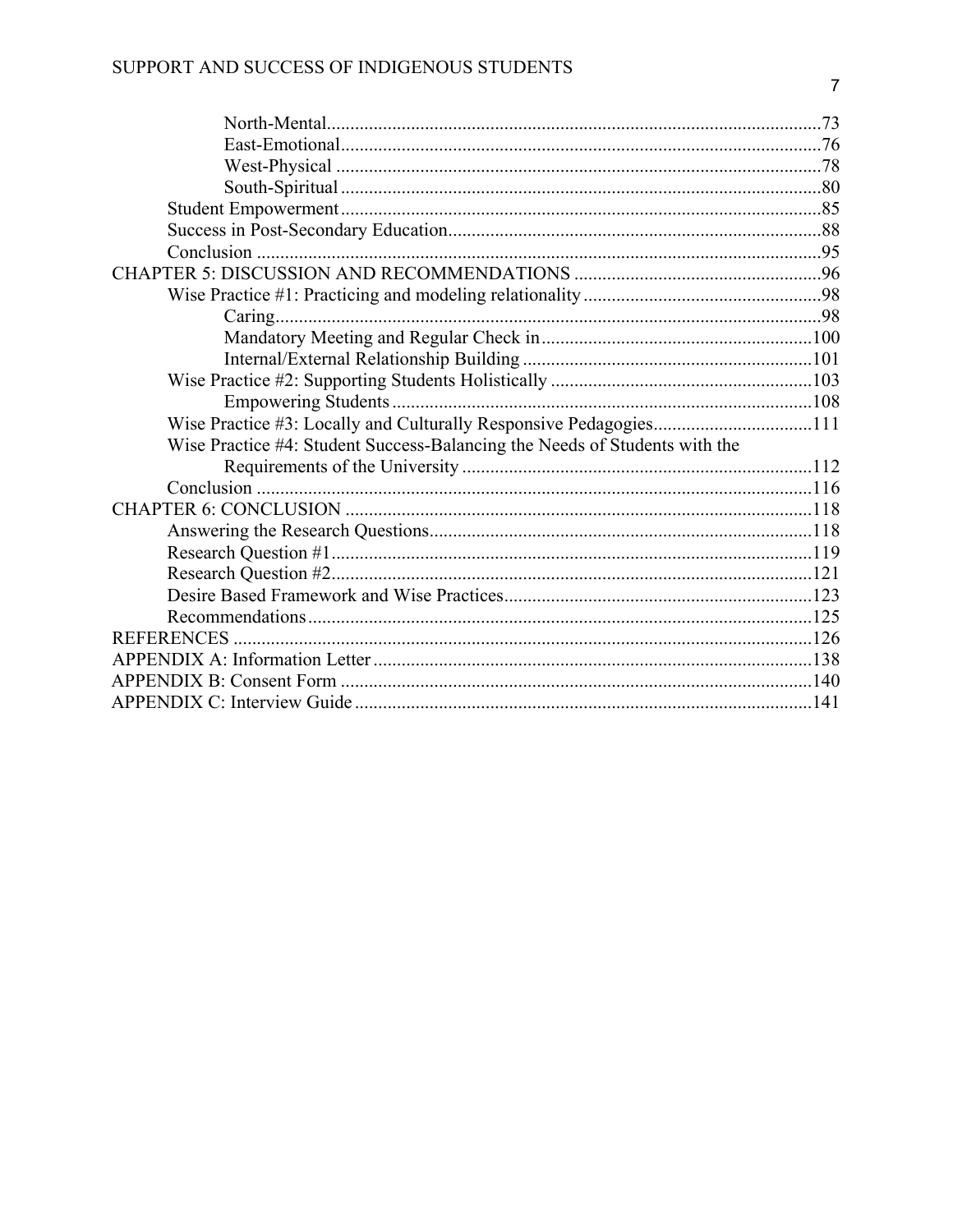# **List of Tables**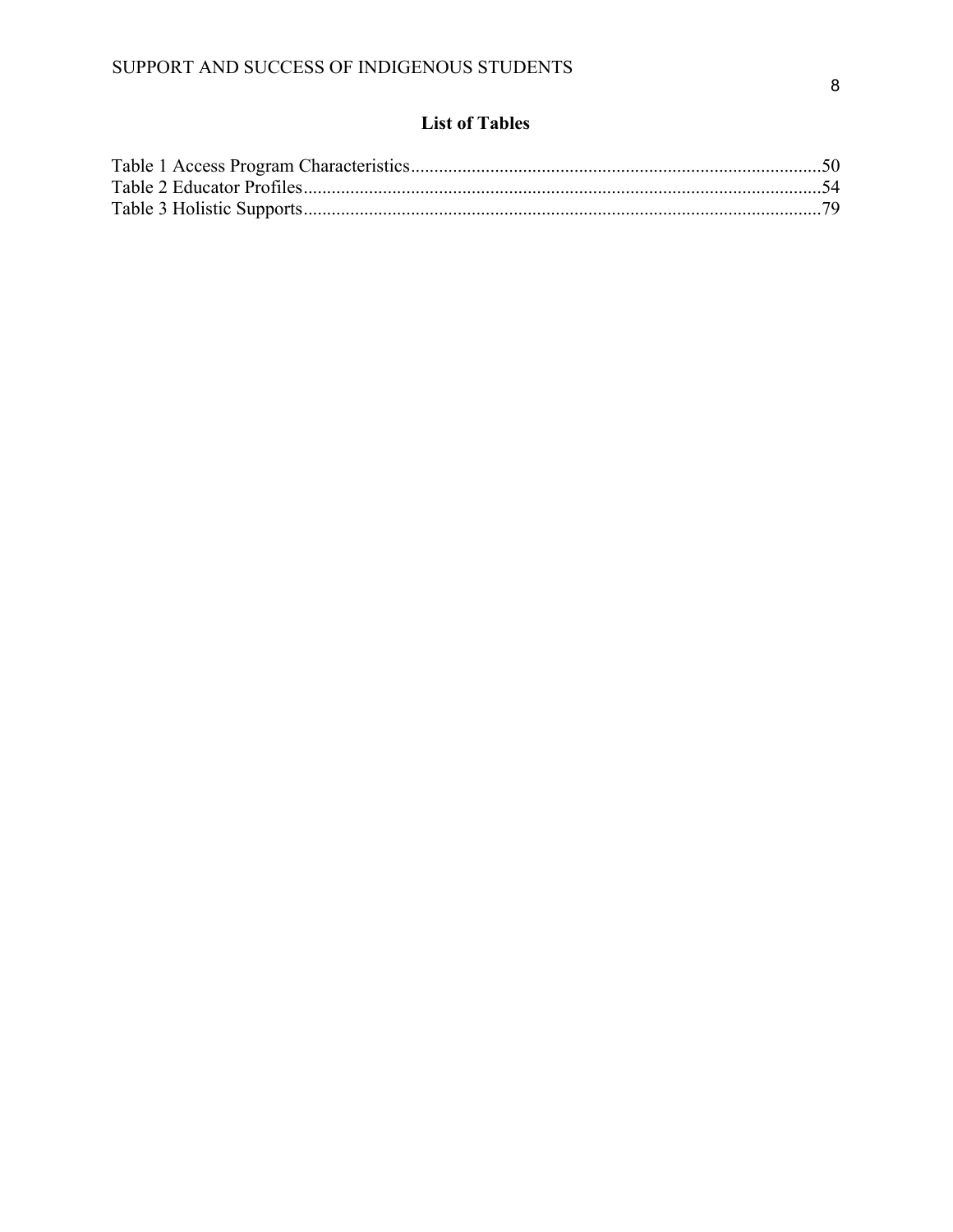#### **Chapter 1: Introduction**

"Just as education was used as a tool to divide us, education is the tool that is going to bring us back together, and it is going to take a long time." – Justice Murray Sinclair

This study explored support and success for Indigenous students in access programs. This academic purpose was entwined with my role as the Native Access Program (NAP) coordinator at Lakehead University. These dual roles positioned me to explore the multiple roles that educators' serve for Indigenous students in access programs. Like the educators in this study, my role is to transition Indigenous students from the access program to a post-secondary program. Over the sections that follow, I set the contexts for this study—the purpose of the study, background, significance, the research questions I posed, and the limitations and the scope of the study. I introduce myself and locate myself within the research. These contexts ground my explorations for this study.

#### **Purpose of the study**

The purpose of this qualitative study was to explore how educators provide supports for Indigenous students' success within access programs at four universities across Canada. In this thesis, I use the term 'educator' (program coordinators, instructors, and support workers) in lieu of the term 'participant', as they are peers from whom I sought to learn and develop my own classroom practices. For supports, I follow Levin and Alcorn (2000) and Antone (2001). They described the purpose of access programs as providing academic, personal, and cultural guidance to Indigenous students. Levin and Alcorn found that students who typically would be excluded from post-secondary education gain potential to succeed with appropriate supports. Antone found that Indigenous students need a space to learn and practice their tradition and culture and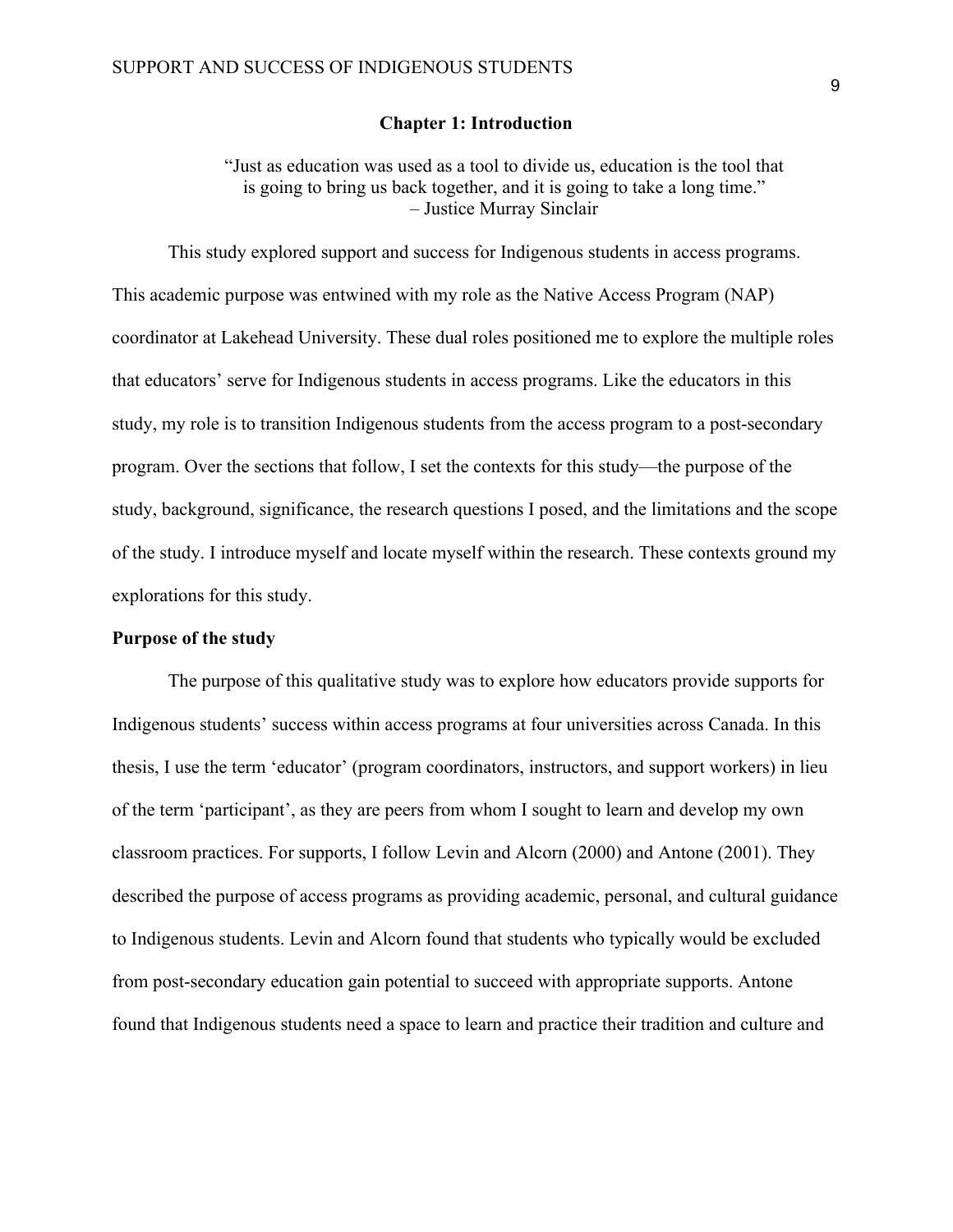to be a part of mainstream society, to be able to walk in two worlds (p. 32). Providing these academic, cultural and personal supports encouraged success for students.

The term 'access program' describes a post-secondary program for Indigenous students who do not meet the admission requirements of the university but seek to attend a postsecondary institution. Some access programs in Canada were developed to meet disciplinary needs. For example, the "Native Nurses Entry Program (NNEP) and the Native Access Program for Engineering (NAPE) were developed out of an expressed need or shortage of qualified Aboriginal professionals, such as nurses and engineers" (Hartviksen, 2000, p. 8). The term 'Indigenous student' describes a student who self-identifies as First Nations, Metis, or Inuit or meets the criteria of the post-secondary institution (PSI).

#### **Background of the problem**

Access programs are also known as bridging programs, transition year programs, advantage programs, transition programs, foundation programs and preparatory programs. In this thesis, I focus on access programs that serve as preparatory programs exclusively for Indigenous students, and programs that accept Indigenous students within a larger, heterogenous group. At Lakehead University, the NAP admits Indigenous students exclusively. I applied Levin and Alcorn's (2000) findings from 'The Access Model' which they summarize as: recruitment, selection, integrated student supports, academic support and remediation, and personal supports, along with Antone's (2001) study that "found that to be in balance one must have a positive selfidentity" (p. 31). For Indigenous students it means that they

need to be able to learn and practice the tradition and culture of their own particular Aboriginal system as well as be able to function in the mainstream society. It is important to know what it is that shapes us as individuals. (p. 32)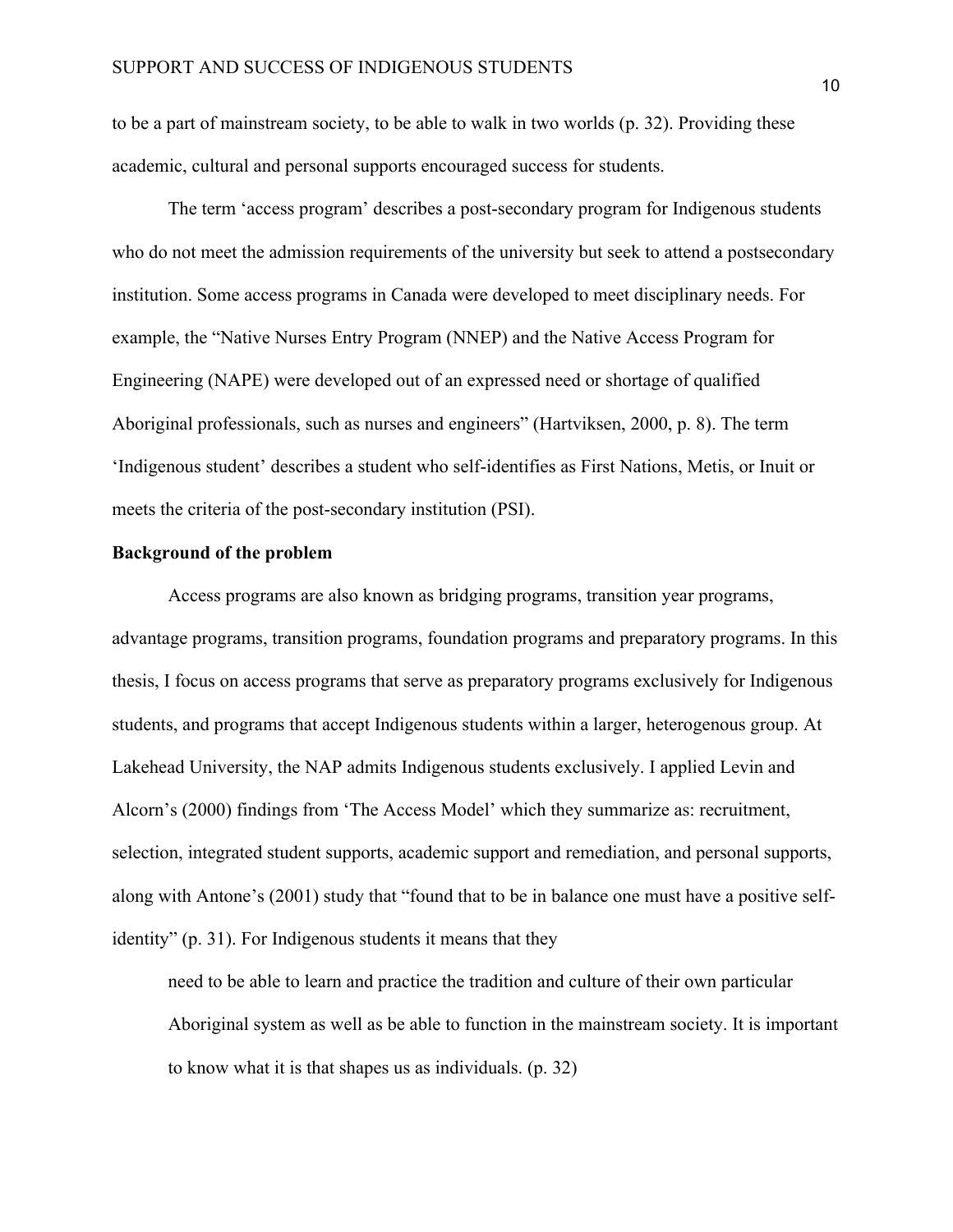These concepts of academic, cultural, and personal supports, as described by Levin and Alcorn (2000) and with Antone's (2001) addition of identity shaped my discussions with educators to learn how they support Indigenous students within their access programs. Levin and Alcorn's triad of appropriate supports that educators offer Indigenous students for their success served to set the background of the problem.

The Native Access Program (NAP) at Lakehead University has a 30-year history of commitment to Indigenous students expressed in its 2018-2023 Strategic Plan and NAP program description. The program was established to meet the needs of Indigenous students from Thunder Bay and the surrounding First Nations and small communities that ring the city, as well as Métis and Inuit students, and to support Indigenous students' transitions to university degree programs. Given NAP's 30-year history, and the program evaluations undertaken, I sought new approaches to re-imagine NAP.

I interviewed educators across Canada to explore how they implement access programs and the supports (academic, personal, and cultural) they have found that work with Indigenous students in access programs. I believed that these conversations would offer wise practices, to consider for the NAP at Lakehead University. Wise practices are "locally appropriate actions, tools, principles or decisions that contribute significantly to the development of sustainable and equitable social conditions" (Wesley-Esquimaux & Calliou, 2010, p. 19). Wise practices reflect the importance and richness of relationships and respect the unique aspects of each community. Wise practices also consider leadership development and an understanding that things are constantly changing so each person involved brings in their own perspectives (Wesley-Esquimaux & Calliou, 2010, p. 19). I considered wise practices within my contexts to consider new approaches to re-imagine my practices as an educator in the NAP (see Chapter 5).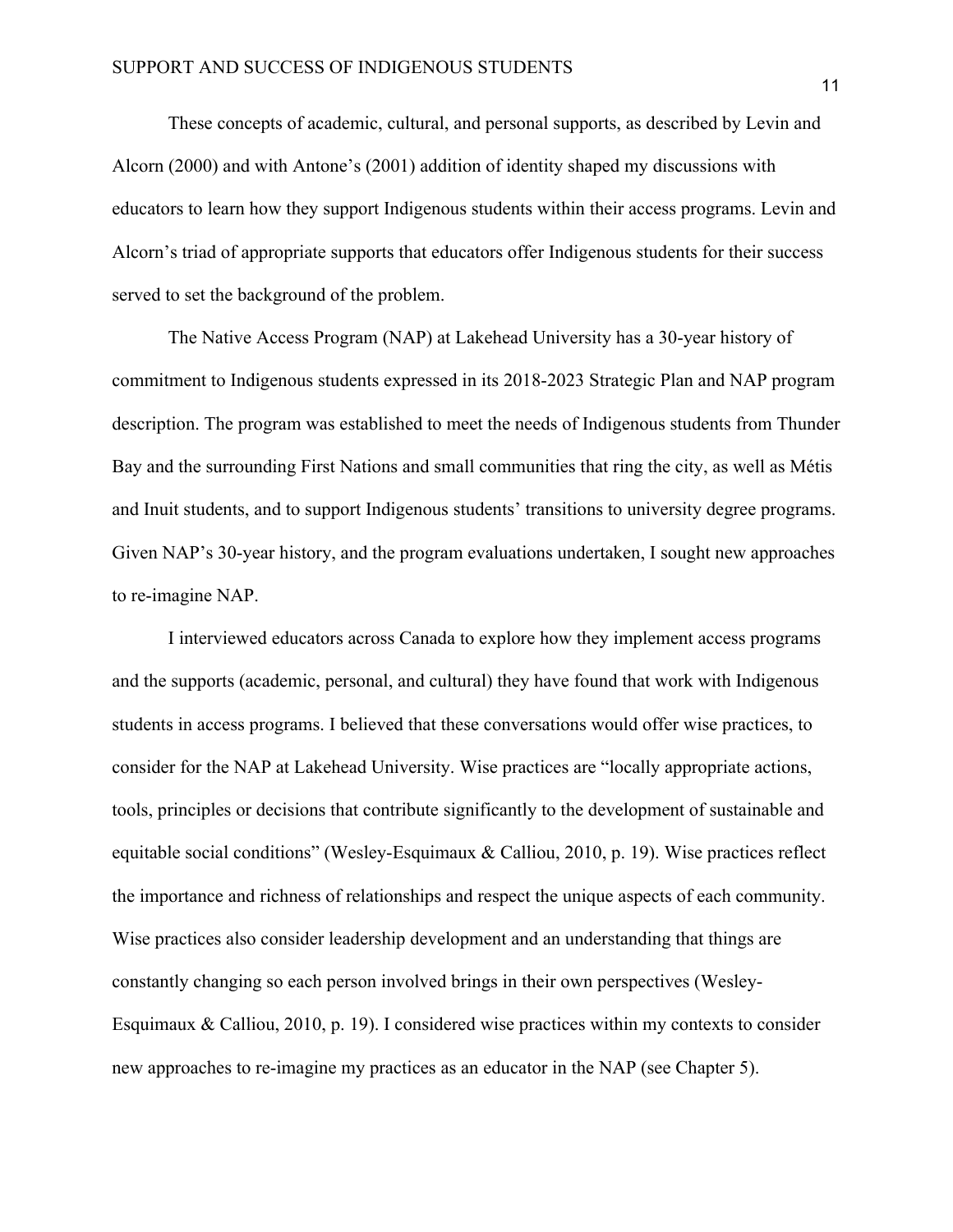#### **Research Questions**

My study had two research questions:

1. What academic, personal, and cultural supports do educators use in Access Programs?

2. How do educators describe success for Indigenous students in post-secondary education?

#### **Significance of the Study**

The literature on access programs consists of several areas: many studies on the history of education of Indigenous peoples pre-contact to contemporary education (Cajete, 1994; Deer & Falkenburg, 2016; DeGagné, 2002; Kirkness, 1999; Neegan, 2005; Schissel & Wotherspoon, 2003; Truth & Reconciliation Commission of Canada, 2015; White & Peters, 2009); the history, models and reviews of access programs (Alcorn & Levin, 1998; Brathwaite, 2003; Hartviksen, 2006; MacKinnon, 2015; Voyageur, 1993); and the overall success and retention of Indigenous students (Alcorn & Levin, 1998; DeGagné, 2002; Human Resource & Skill Development Canada, 2012; Lea, Stephenson & Troy, 2003; Long & Hachowski, 2015; R. A Malatest & Associates Ltd., 2004; Richard, 2011).

The literature contains few recent studies that consider educators' perspectives on practical ways to support Indigenous student success (for example, Alcorn & Levin 1998; Brathwaite, 2003; Malatest, 2004<sup>1</sup>). This study fills a gap with educators' perspectives and practices within access programs. To attain educators' perspectives, I began with the Universities Canada portal for an environmental scan of access programs. To narrow my search, I considered programs exclusively designed for Indigenous students. Once I had this list, I invited PSIs with access programs that met my criteria to participate in this study. Four PSIs accepted my invitation. Each of the universities had well-established programs that attract Indigenous students of all ages.

<sup>&</sup>lt;sup>1</sup> The author will use Malatest throughout the rest of this thesis.

 $2^2$  NAP has been in existence since 1990.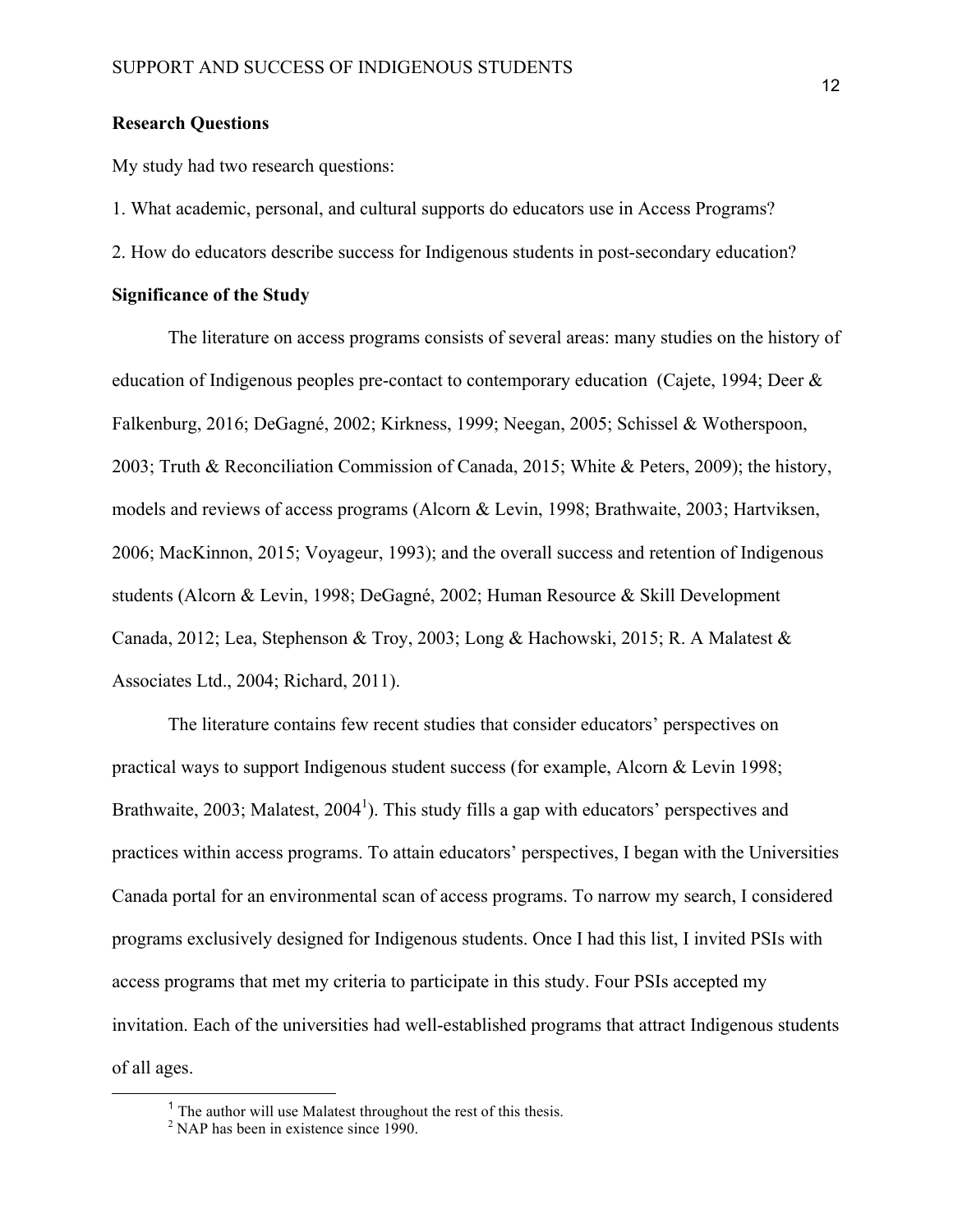#### **Limitations**

This study had several limitations. Because educators hold views and cultural beliefs, it would be irresponsible to state that educators' experiences reflect others' experiences in similar institutions or programs. However, their work with Indigenous students may "be suggestive of what may be found in [a] similar organization, but additional research would be needed to verify whether findings from one study would generalize elsewhere" (Simon  $\&$  Goes, 2013, p. 2). After collecting data, I found similarities among educators within access programs in Canada, which I share in Chapters 4 and 5 as themes and wise practices, respectively. I describe three of the limitations of this study below.

 As the coordinator of the Native Access Program at Lakehead University, I am close to this study. The first limitation is having "insider" knowledge about the challenges and opportunities of access programs, which is a strength and a limitation. As Archibald (2008) asserts, "[w]e have three ears to listen with, two on the sides of our head and one in our heart" (p. 76). Listening was a critical component of this research, and I worked with my heart and mind together as one to make meaning of the stories that educators shared, "because often one [was] not explicitly told what the story's meanings" are therefore, "linking how we feel to what we know [is] an important pedagogy" (Archibald, 2008, p. 76). Archibald's words made me mindful through each step of the research process. Admittedly, I hold my own views and visions for the access program I have coordinated for the past six years.

The second limitation was that I did not interview Indigenous students about their perspectives on access programs. Rather, I focused on educators' perspectives, which fits my role as an educator. This framework does not dwell on the shortcomings of access programs, such as educator resources, funding, and other systemic aspects that may hinder access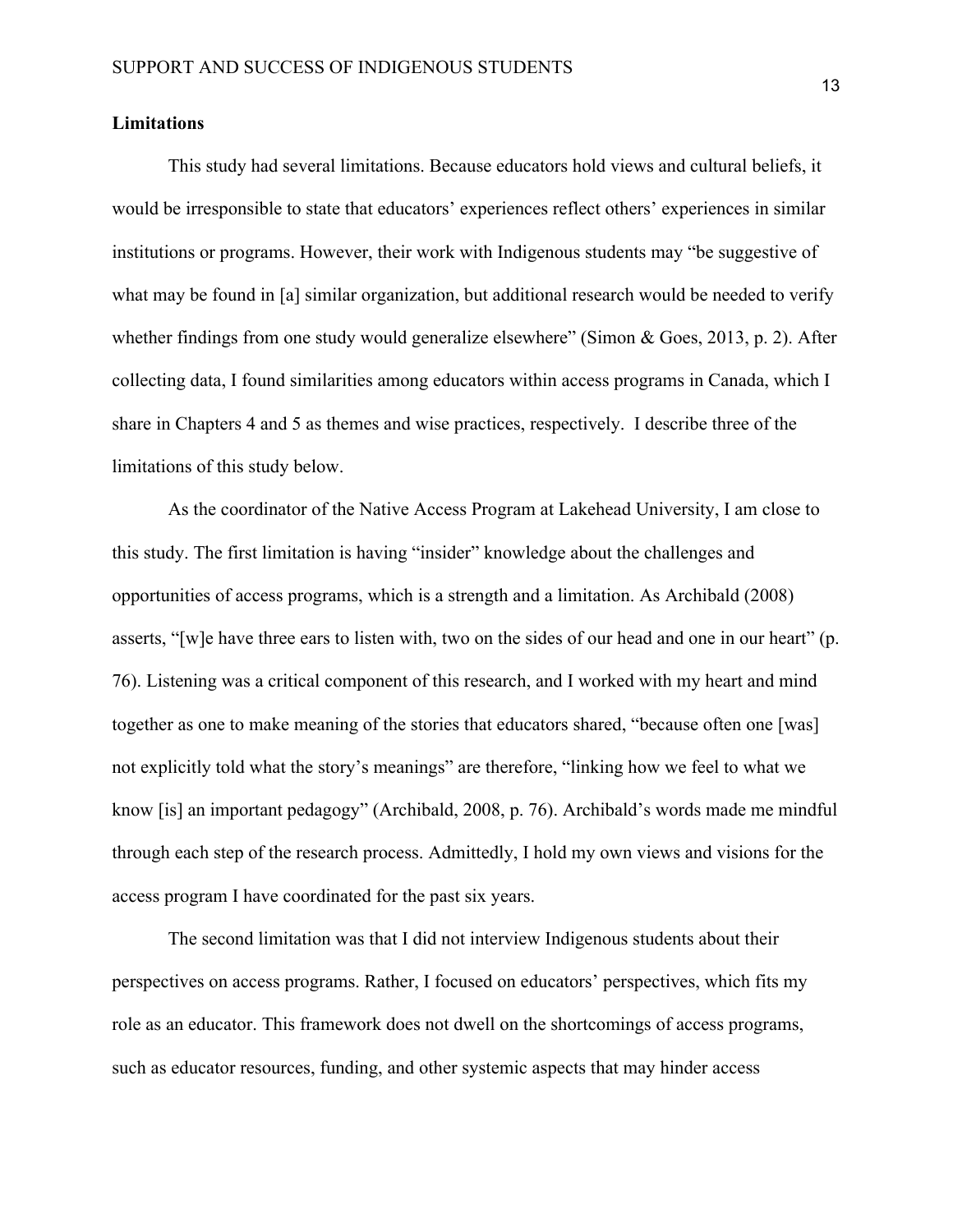programming. The third limitation is that each access program is unique within a place and space specific to the local Indigenous nations. The findings reflect common themes across locations. **Scope**

This study focused on educators (coordinators, instructors, support workers, and Elders) from access programs at four PSIs in Canada. In March 2018, I travelled to four universities: Dalhousie University, in Halifax, Nova Scotia; the University of Alberta, in Edmonton, Alberta; the University of Manitoba, in Winnipeg, Manitoba; and the University of Toronto, in Toronto, Ontario. This study provides a broad view of educator practices in access programs from across the country. This study did not focus on the policies, politics, or funding of access programs, or seek Indigenous students' graduation rates within access programs. All of these aspects are important to assess access programs, yet beyond my purpose and the scope of this study. Educators and the supports they offer for Indigenous student success inform this study and aid in re-imagining the NAP at Lakehead University.

#### **Lakehead University Native Access Program**

At Lakehead, Indigenous students who enter the NAP have typically not earned the required high school credits to apply to university, or they are mature students who have been out of school for two or more years. Upon admission to NAP, they have one academic year to complete five courses; three courses from Social Sciences and Humanities and two non-credit study skills/upgrading courses. Students who successfully complete the program qualify for admission into the Faculty of Social Sciences and Humanities $2$ .

Lakehead has kept its Native Access Program viable for 30 years. However, NAPs are not accredited university or college programs: they must be externally funded (either partially or fully), usually with most funding from the Provincial Government. In Ontario this funding comes

 $2$  NAP has been in existence since 1990.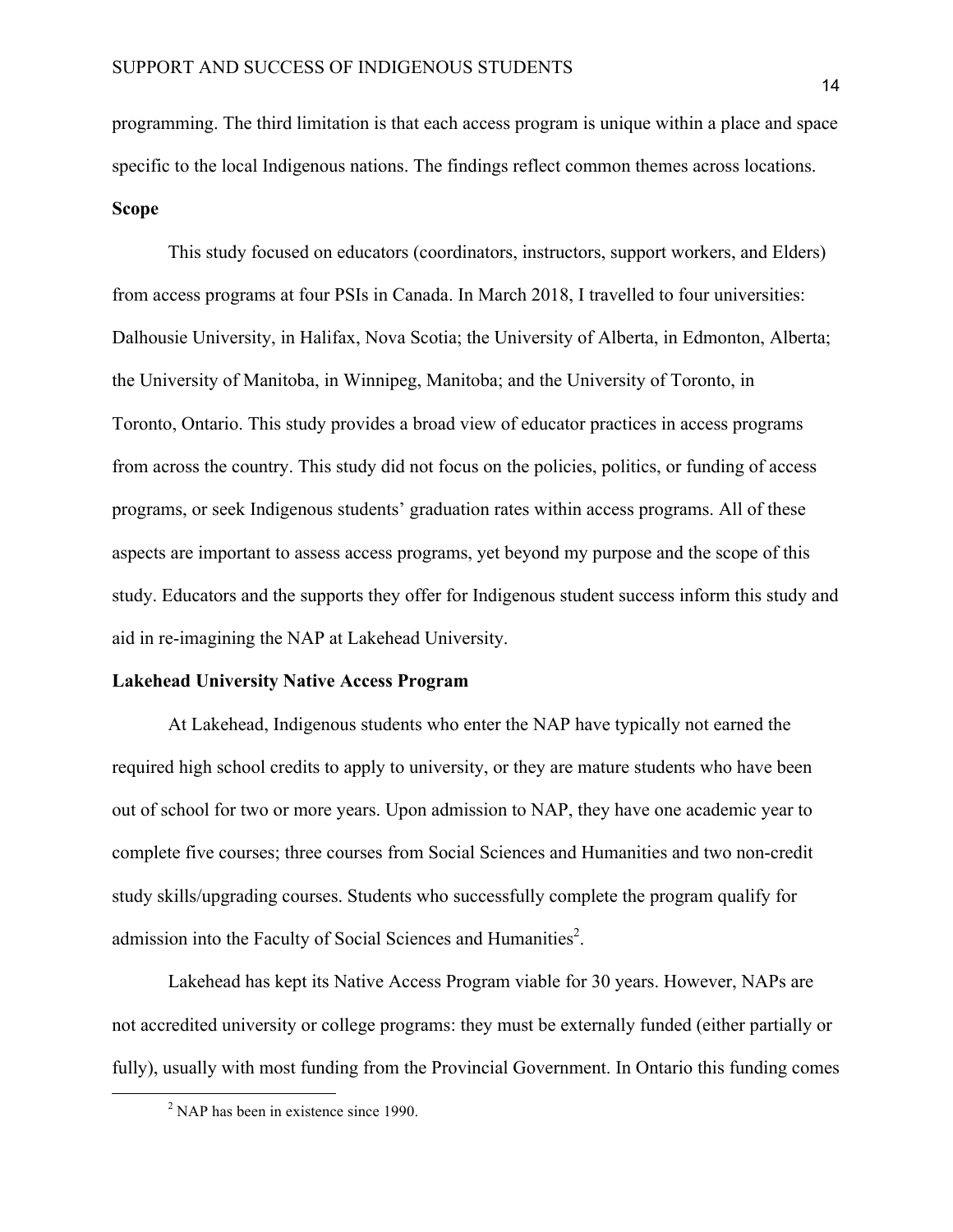from the Ministry of Education and Post-Secondary Funding for Aboriginal Learners. Monies are used to second lecturers to teach and to provide space, technology, and lab materials to run the programs. External funding is often provided for a three-year period, although ongoing external funding is critical to the continuation of Lakehead's NAP (Barret, et. al. p. 10)<sup>3</sup> and programs across Canada.

Universities rarely have core budgets to support their access programs, which "puts considerable strain on those individuals responsible for organizing NAPs, particularly if funding cycles are short" (Hartviksen, 2000, p. 11). Funding insecurity "results in significant amounts of time, energies, and therefore money, being directed to securing funding, rather than into other important things such as program development, promotion, advertising, support, and counseling" (Hartviksen, 2000, p. 11).

The literature sets the intent of access programs to provide alternative access to university for Indigenous students (Antone, 2001; Levin & Alcorn, 1998; Barrett, Farrell, Grenier, Leggatt, Webster & Fedderson, 2003; Hartviksen, 2000, 2006; MacKinnon, 2015). Fortunately for my purposes, two studies by Hartviksen (2000, 2006) evaluated the access program at Lakehead University and provided recommendations on instructors and student supports. This study extends Hartviksen's (2000) focus on instructors. She described the characteristics of access program staff:

Another characteristic of all effective programs for First Nations people is that staff are not only on the basis of their competence in the subject area in which they are to teach,

 <sup>3</sup> Currently, funding for NAP at LU has been on a three-year basis, and as of last year, a one-year basis, as the Ontario Ministry of Advanced Education and Skills Development's Postsecondary Funding for Aboriginal Learners (PEFAL) is undergoing review. Effective May 2019, the NAP coordinator position became permanent fulltime.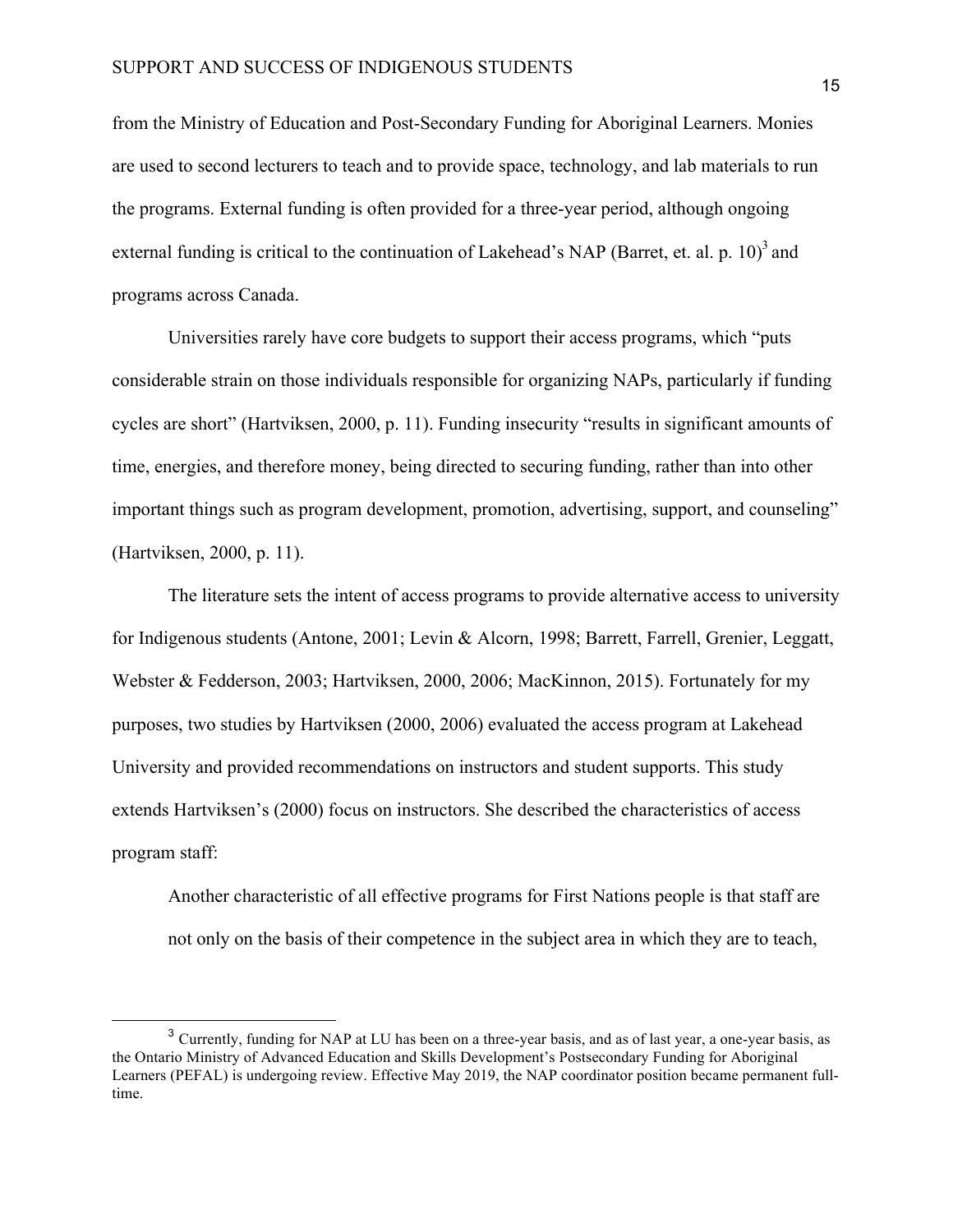but on how deeply they are committed to the academic and personal growth of their students. (p. 17)

This study from educators' perspectives provides insights into their work within access programs on supporting students holistically and on student success. In the next section, I locate myself in this research.

#### **Self-Location in the Research**

"We write about ourselves and position ourselves first because the only thing we can write about is ourselves." (Absolon & Willett, 2004, p. 5)

In Indigenous research, self-location is considered an important aspect and addresses "issues of accountability and the location from which we study, write and participate in knowledge creation" (Absolon & Willett, 2004, p. 5). It also shows to whom the researcher is accountable, because as researchers, we can only write about ourselves and seek to clarify our own perspectives on how we interpret the world (Absolon & Willett, 2004, p. 5). Self-location imbeds gained knowledge in the experiences that influence our interpretations. In sharing our stories, we present commonalities that allow us to make "sense of a particular phenomenon" while understanding that we cannot generalize another's experience. Self-location ensures "that individual realities are not misrepresented as generalizable collectives" (Kovach, 2009, p. 111). Self-location allows us to "resist colonial models of writing by talking about ourselves first and then relating pieces of our stories and ideas to the research topic" (Absolon & Willett, 2005, p. 98). Therefore, I begin the narrative of this research by locating myself in the study.

My name is Jerri-Lynn, and I grew up for most of my life in Winnipeg, Manitoba, but my family moved around a lot between Northern Ontario and British Columbia. I live, work, study and teach in Thunder Bay, Ontario, which is situated on the traditional territory of the Fort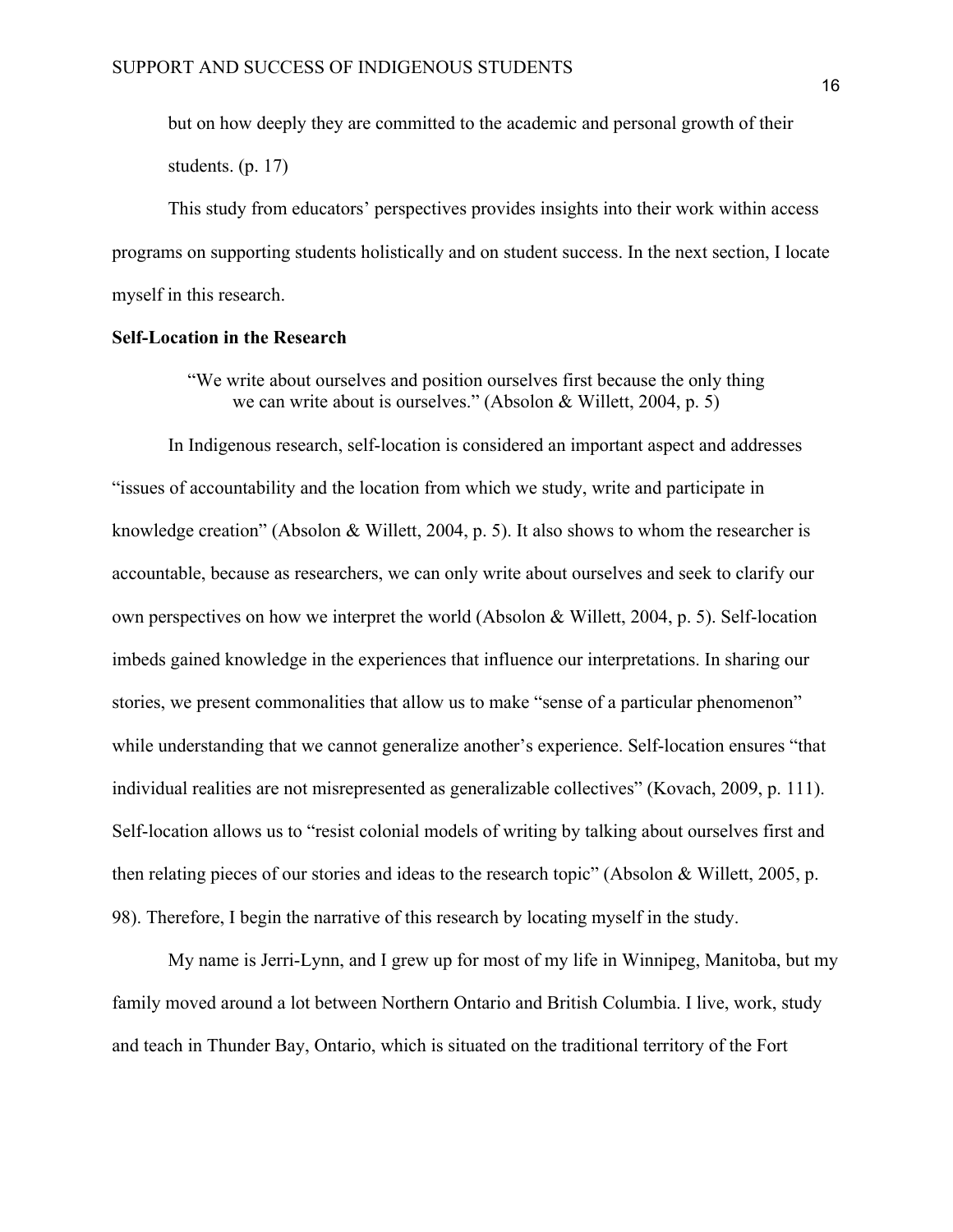William First Nation, signatories of the Robinson-Superior Treaty of 1850 (Lakehead University Land Acknowledgement). I am from a mixed ancestry background.

On my mother's side, we are Cree and Metis, and my family comes from the Bigstone Cree Nation in Northern Alberta, where my grandfather, Sammy Young was Chief from 1964 to 1976. I have not had the privilege of going to my family's community or meeting my grandfather, as he passed away long before I was born. In the last ten years, I have connected with many aunts from this side of my family. My mother did not grow up with her father, but with her mother, in many small towns in Northern Alberta. I had the opportunity when I was sixteen to meet my aunts from my grandmother's side of the family for the first time. These aunts had a different father than my mother. It was such a blessing to meet and know where my mother's roots were from. I remember I was excited to meet these wonderful people my mom had told us stories about, and I felt an instant connection.

On my father's side, we are Swedish, German and Polish, and this is the side of my family I grew up with. My mother was born in Wabasca, Alberta, and my father in Port Arthur, known today as Thunder Bay, Ontario. They raised my sister and I, until I was about two or three. My sister and I were raised by my mother in Winnipeg's West End after they separated, and sometimes, we were cared for my aunt in Winnipeg. At other times, I was with an aunt and uncle in British Columbia, and I also lived in a few foster homes. We were well loved and cared for by our aunts who took care of us. We moved a lot, and because of the colonial system set in place by the Government of Canada, mine is a complicated life story. My mother was a residential school survivor, and I am on a journey to find out more about her experiences. Sadly, she passed away 12 years ago before I had time to talk to her about it. I know, however, that her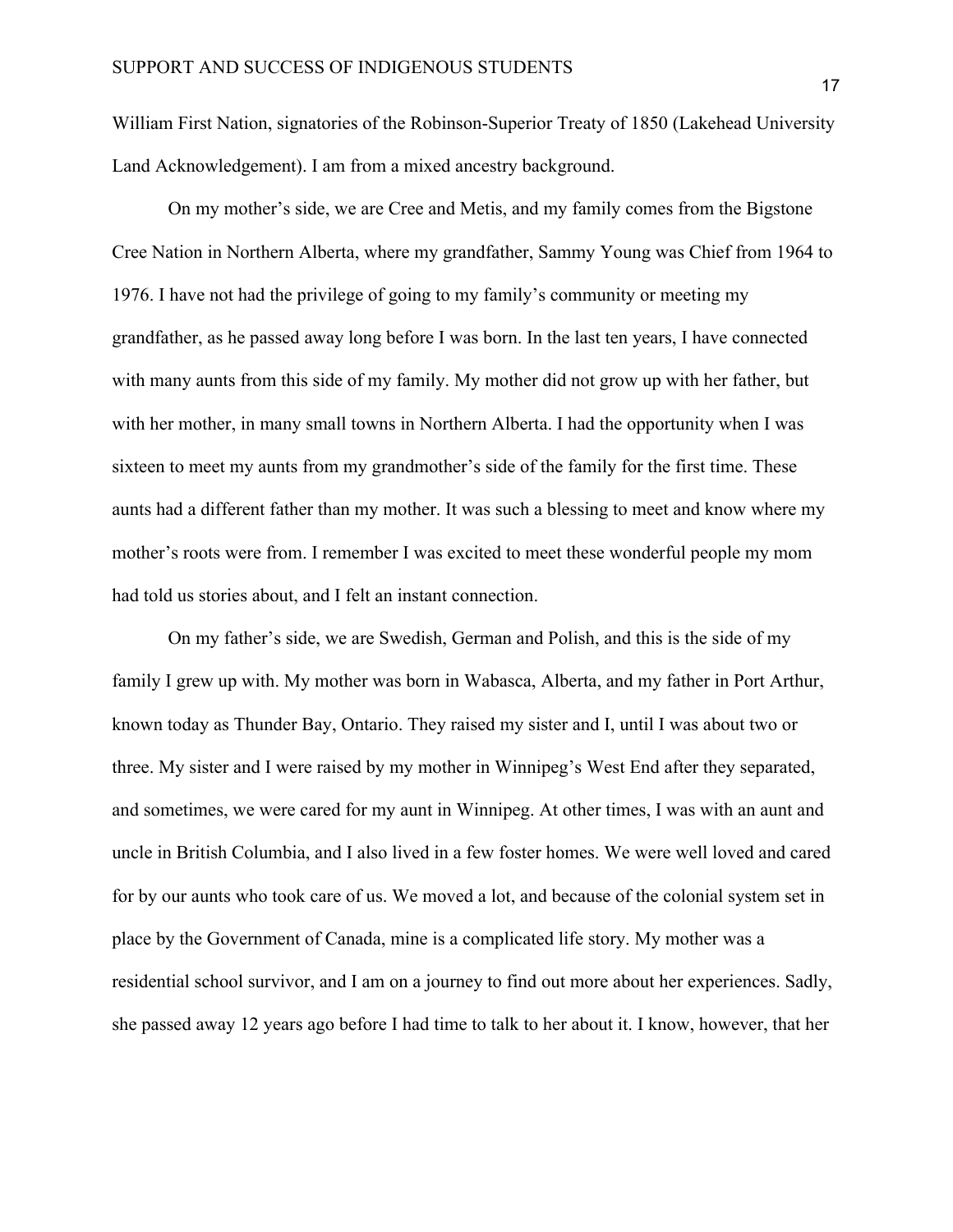experiences in the residential school affected the way my sister and I were raised. I know my mom did her best with what she had and loved us unconditionally.

I never thought much about our Indigeneity growing up. I understood, maybe not clearly, that we were Indigenous. When I look back at childhood experiences, I can see that we faced challenges because of who we were. I am not dark-skinned, and I have hazel eyes and black hair. My sister faced more challenges because although she also has hazel eyes and lighter hair, she is dark-skinned. Our mom would speak Cree to us occasionally and tell us stories of growing up with her family in Northern Alberta. I remember listening to her stories and wishing we could be there with our extended family.

It was not until I was in college and university that I learned the true history of Canada and had the opportunity to experience more Indigenous culture. My mom had taken us to pow wows and The Indian and Metis Friendship Centre of Winnipeg, and we had many Indigenous friends. But, it was within the learning spaces of the college and university, that I understood how the history of Canada shaped my family life. It is true for many other Indigenous students that they continue to explore who they are. Through my post- secondary education, I could explore who I was as an Indigenous person. I got to experience culture and ceremony and connect to others like me. I got to learn of a bigger world out there, and of passions I was not sure I should pursue. I began to realize that through education, there could be a different life, a better life, for my family.

I was a high school dropout and left school part way through Grade 10. I did not know at sixteen, how important education would become in my life. It was not until I met my husband and we had two sons and a daughter, that I dedicated myself to a better life for them. I made a promise to them and myself, that no one else would raise them. I went back to school at 23 years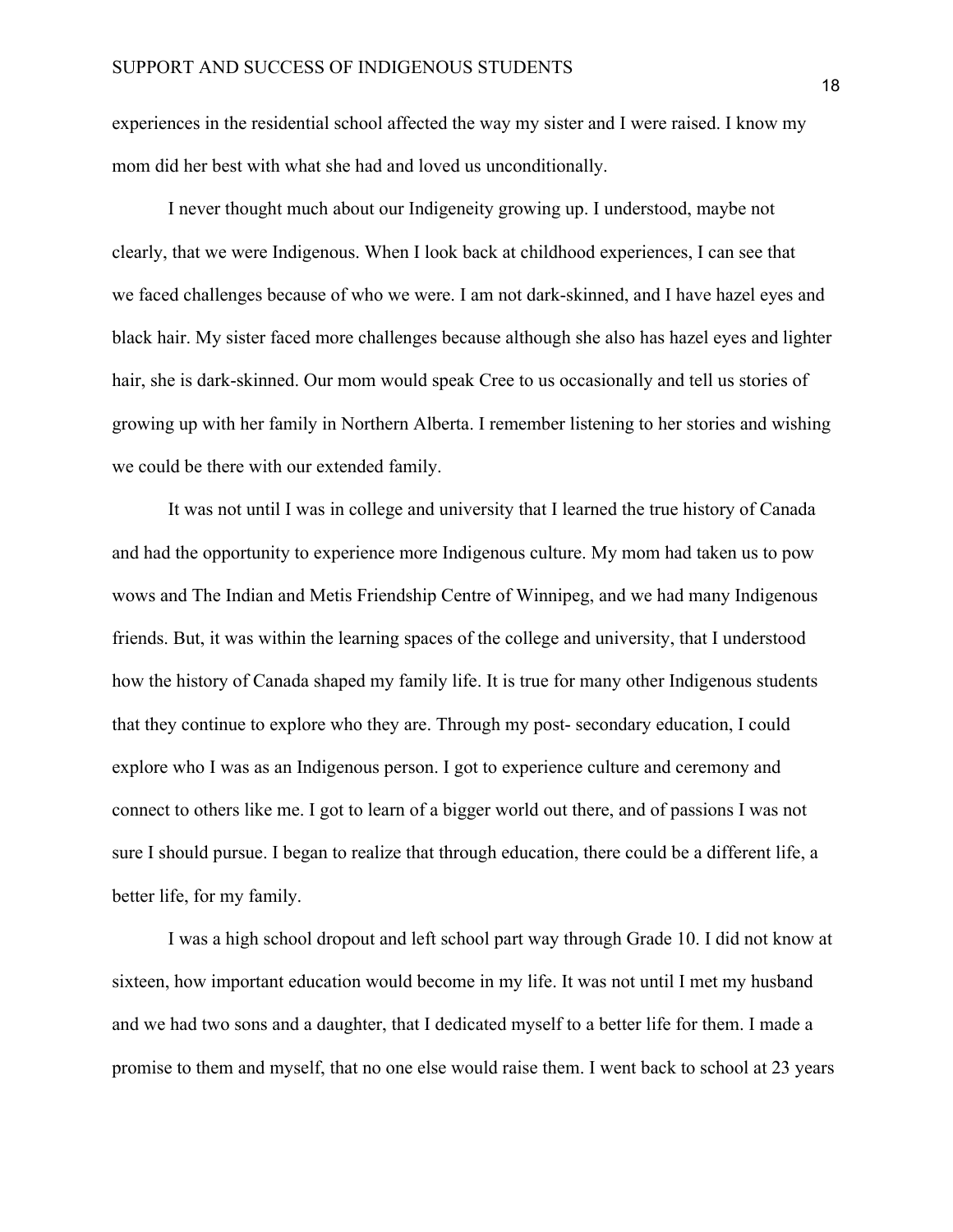old and got my Grade 12. I thank my teachers for opening my eyes to the possibility of a postsecondary education. I needed this awakening and then I needed my own children to understand the importance of education and how life altering it can be. At university, I got to explore who I was, what I was interested in, and my passion for education and for more knowledge about Indigenous peoples. I decided this would be my life's work as a dedication to my mom, my children and my people. Although I have walked a similar path as other Indigenous peoples, I know I do not understand it all, nor have I had the same experiences as them. I understand I still hold a responsibility to continue to learn and create change in my small way...and I am willing.

As coordinator of the Native Access Program at Lakehead University, I have had the privilege of journeying beside and supporting Indigenous students who come through the program. There have been many challenges that include the clash between the institutional and Indigenous students' worldviews, their definition of success, seemingly impossible circumstance such as family loss, and their identity of being Indigenous and going to school in a colonial institution, to name a few. But the triumphs are tremendous when I get to see students grow, learn and be their selves – a student who struggled with school now is flourishing with the support and encouragement from educators, peers, family and friends, a student who struggled to pay their bills or get their kids into daycare or was homeless manages to complete the program and continue on into their undergraduate degree. Being a safe space for students to come and share what is going on in their lives and to listen is what I most am honoured to be able to do.

As the Native Access Program is a microcosm of Lakehead University, polices and procedures are to be followed and funding is allocated through the University—less than what is needed to do all things that students may need to fully support their success. When I was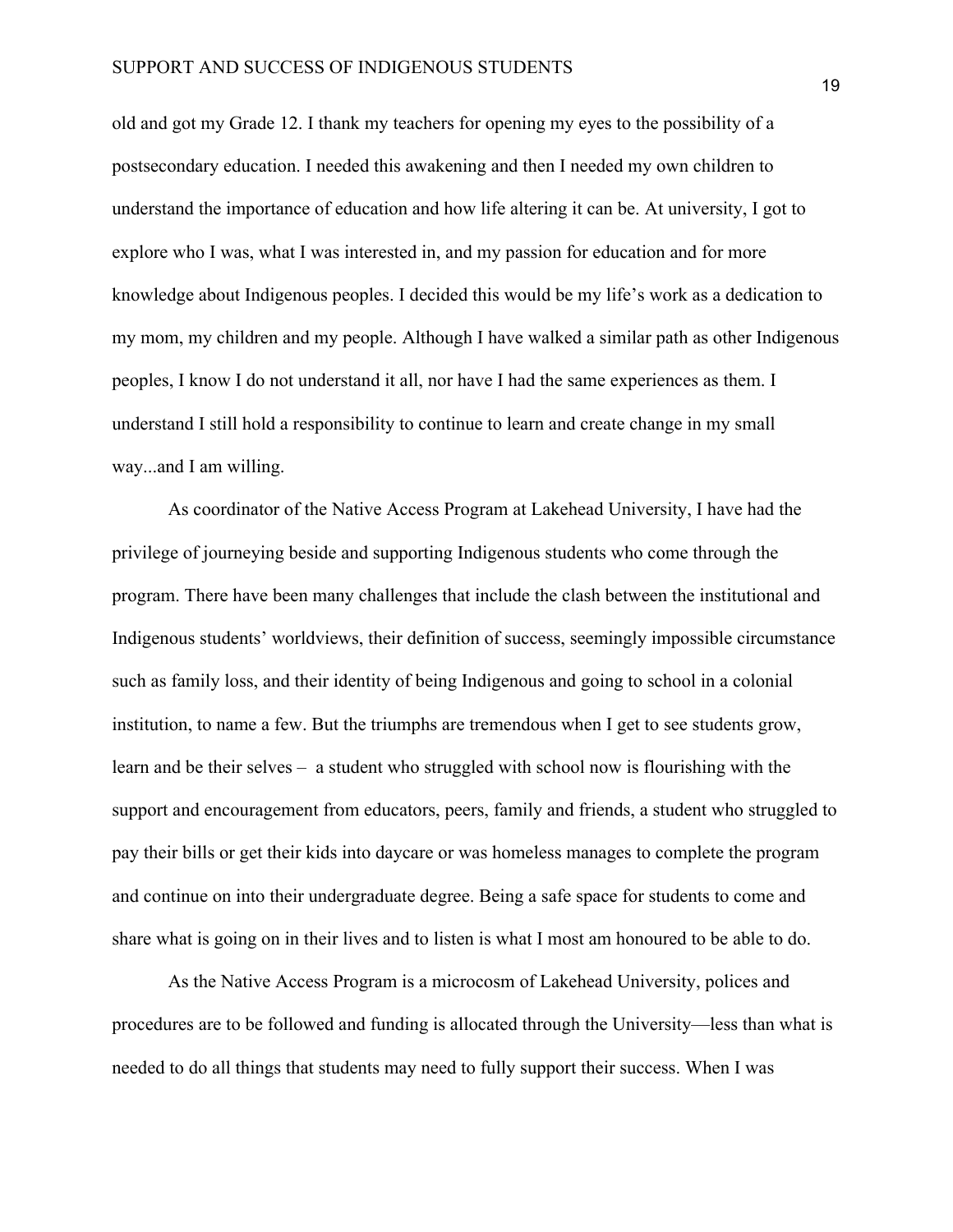reimagining what the NAP could be, I wondered what other access programs in Canada were doing? What did other educators see as important in supporting students' academic, personal and cultural success in PSE? What were the similarities and differences in other access programs? My work and these questions created the basis for this research. In the conversations I had with educators, I found we had much in common from various aspects of our everyday work to the students we support in our programs and to the way we care for students in our own ways. I realized that educators who work in access programs do not often get the opportunity to speak candidly about the work we do with others.

#### **Conclusion**

 I began this chapter describing the purpose of this study and background of the problem, I then explained the significance of this study, and gave an outline of the research questions, the limitations of the study and an introduction to the Native Access Program at Lakehead University. I then located myself in the research following Kovach. I also acknowledged the land. I believe that when we honour the land, we are connecting with her through relationship, understanding that without the land we are nothing.

Five chapters follow. Chapter Two reviews literature on historical and contemporary Indigenous Education, the ongoing legacy of colonialism, and responses within public education. Then I describe a history of access programs in Canada and success from both a Western and Indigenous lens. Admissions, the Access Program Model, retention, two program reviews and a closing discussion of moving forward position my study within other, relevant studies from Indigenous scholars who have worked in Indigenous education (Antone, 2001; Archibald, 2008; Battiste, 1998, 2002, 2013; Cajete, 1994; DeGagné, 2002). In chapter three, I describe the frameworks of Métissage and Indigenous methodology (Donald, 2012; Kovach, 2009; & Lowan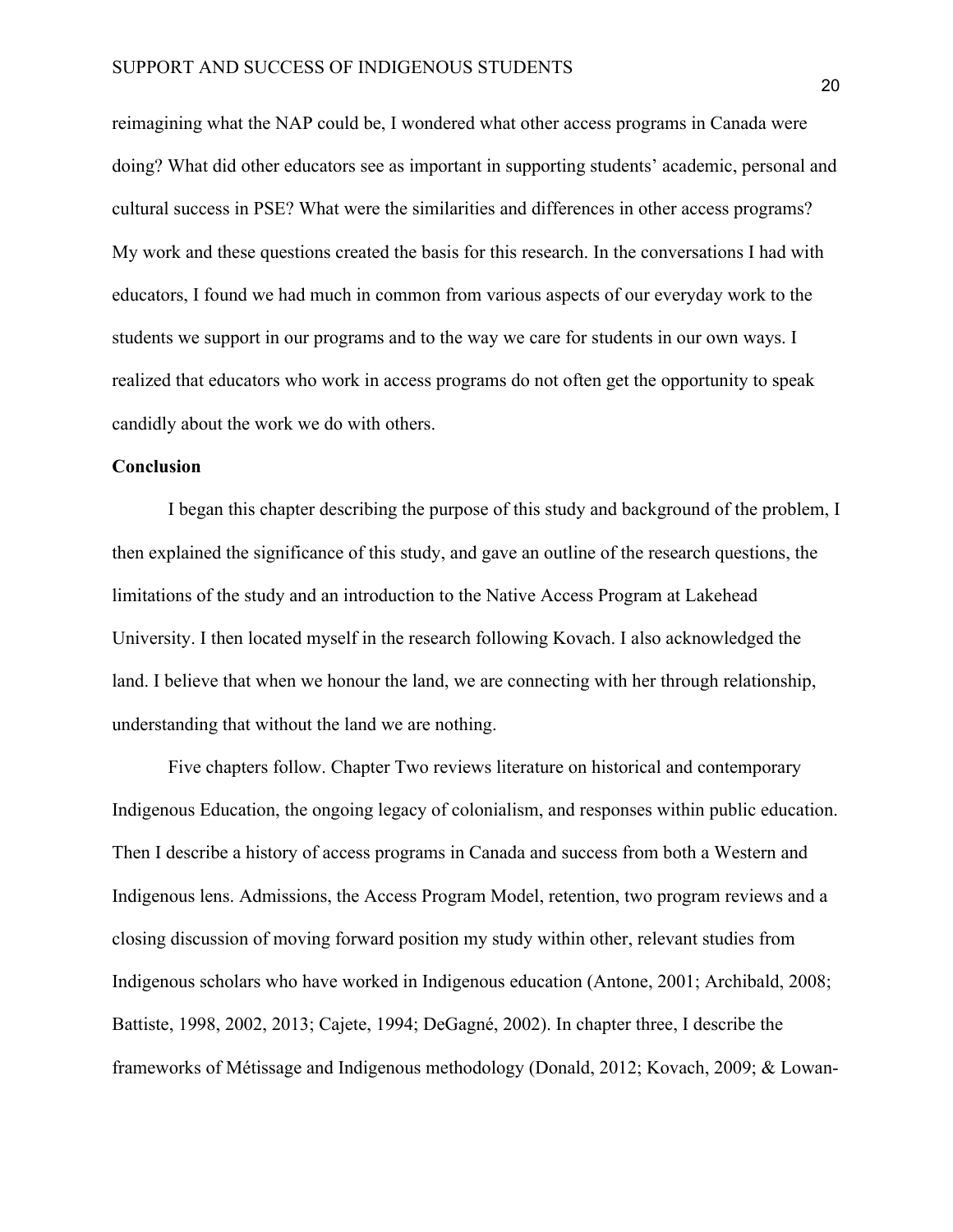Trudeau, 2012) and a desire-based framework (Tuck, 2009), which I use as the foundation for this study. In Chapter four, I describe the rich insights of the educators through the four themes and subthemes that emerged from my conversations with them: 1) building and maintaining relationships with students, 2) responding to the whole student, 3) empowering students, and 4) student success. In Chapter 5, I consider the themes from Chapter 4 with the scholarly literature and discuss commonalities among educators and place as wise practices (Wesley-Esquimaux & Calliou, 2010). This approach helped me to glean locally-appropriate actions, tools, principles or decisions for NAP and other access programs. In Chapter 6, I re-iterate my research questions on educators' supports for the success of Indigenous students in access programs. I answer these questions based on the findings from my study. To close this study, I offer suggestions for areas of future research into access programs.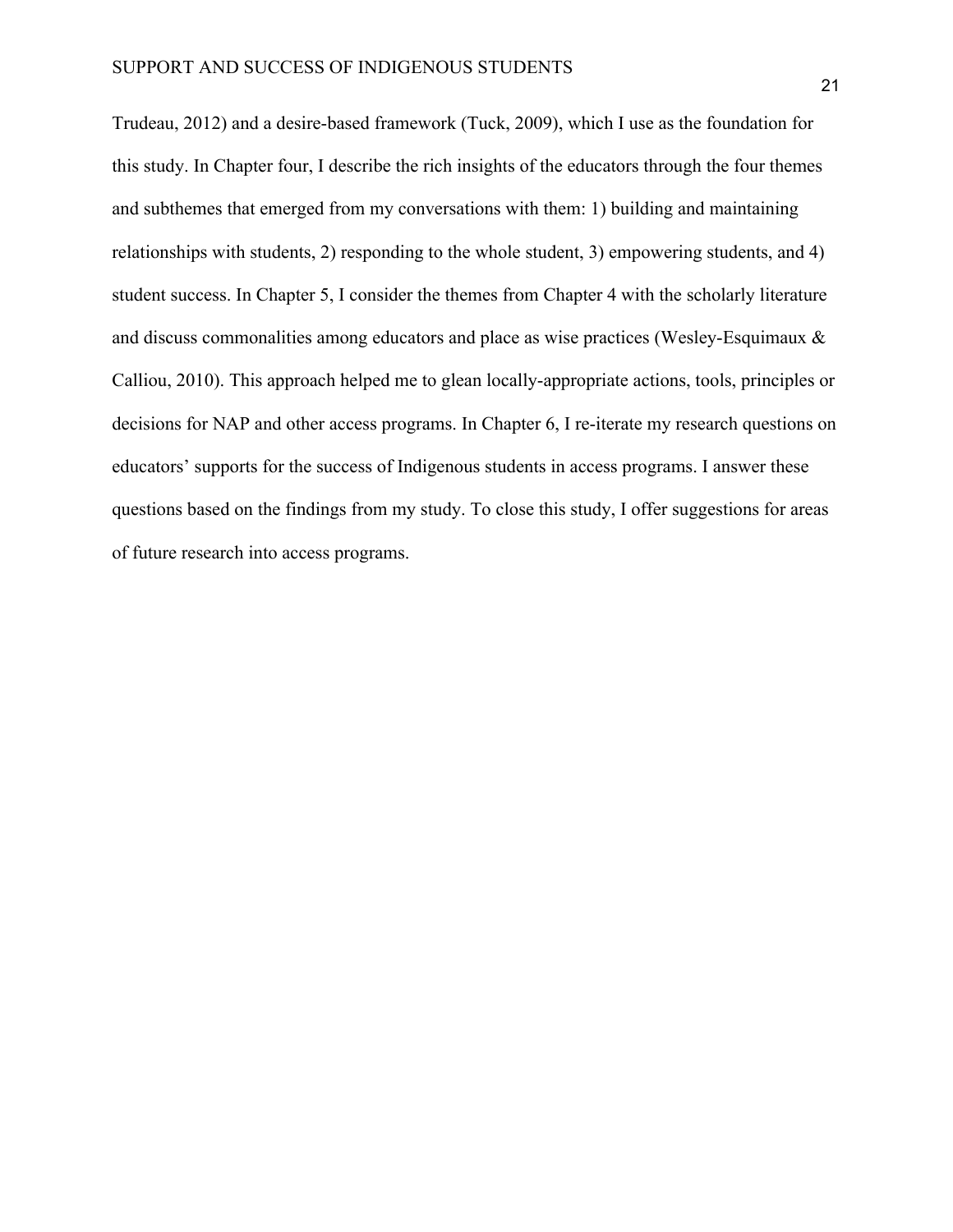#### **Chapter 2: Literature review: What the scholars said**

"Yet there is little awareness that one cannot have a first-class education system when a significant number of the population are overtly oppressed." (Brathwaite, 2003, p. 43)

#### **Introduction**

Our society depends on the availability of knowledge holders and "the quality of its human resources" (Anisef & Okihiro, 1982, p. xiv). Many scholars believe that PSIs hold the potential to shrink the gap in employment and income levels and provide social mobility for Indigenous peoples (Cameron, 2009; see also Kirby, 2009; MacKinnon, 2015; Voyageur, 1993). There is increased demand for highly skilled workers in Canada, and projections show that almost two-thirds of job openings will require some PSE (Kirby, 2009). DeGagné (2002) asserts, "the need for trained and educated First Nations [Inuit and Metis] people is widely recognized" (p. 2).

While potential for Indigenous students appears strong, they may mistrust PSIs because "formal education has left a legacy of alienation and distrust within communities and families" and is seen "as an instrument of assimilation into the dominant society, a view that is well founded, rooted as it is in the historical experience of residential schools" (DeGagné, 2002, pp. 6-7; see also Battiste, 1998; MacKinnon, 2015). This mistrust extends beyond residential schools to current attitudes and approaches within public education that privileges one way of knowing and subverts Indigenous knowledge systems. Battiste (1998) calls this cognitive imperialism, which discredits "other knowledge bases and values, and [it] seeks to validate one source of knowledge and empower it through public education" (p. 58).

Cognitive imperialism in schools affects everyone differently. Battiste (1998) asserts that cognitive imperialism "may allow non-Indigenous students to assume a false, internalized sense of superiority and entitlement to land, resources, and power in society as privileged individuals"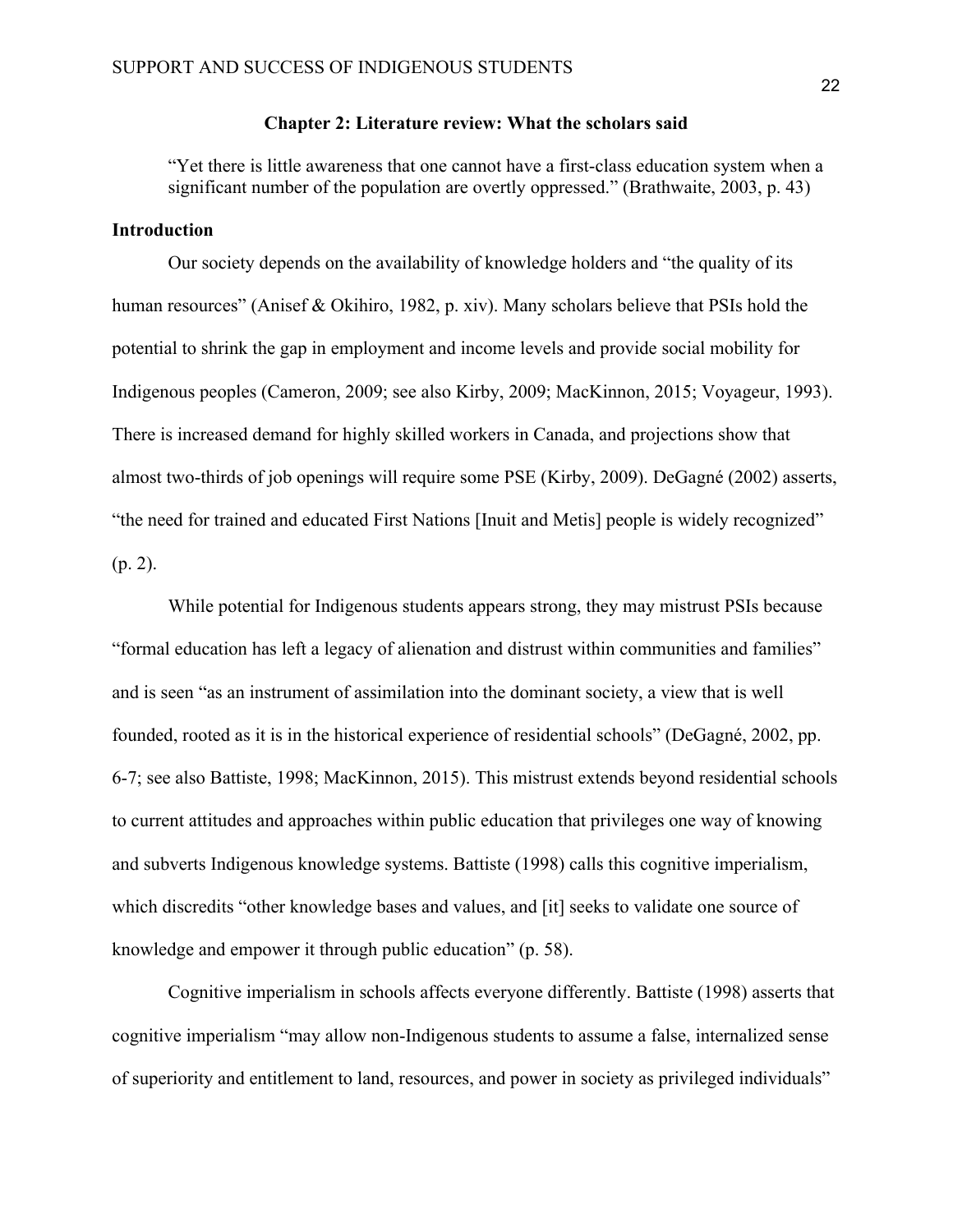(p. 58). Thus, cognitive imperialism that exists within PSIs requires Indigenous students to navigate a system that may not acknowledge or value their worldviews and cultures (Battiste, 2013; DeGagné, 2002). They are expected to leave behind their ways of knowing and their culture and adopt a new reality (Malatest & Associates Ltd., 2004). Further, DeGagné (2002) contends, that new reality may ignore their lived experiences. Cognitive imperialism within public education can contribute to Indigenous students leaving PSIs before completing their programs.

One way that the Government of Canada has addressed lower levels of Indigenous students in PSIs was to create access programs. This movement began in the late 1960s and early 1970s. Over the past 60 years, access programs have offered Indigenous students an entrée into the academy while providing additional academic and cultural supports (Malatest, 2002; Brathwaite, 2003; MacKinnon, 2015). Brathwaite (2003) asserts that access programs provide Indigenous peoples a space where students can "critically engage in education" and find solace when they get homesick or overwhelmed (p. 13). Alcorn and Levin (1998) assert that programs offer an "equality of condition that demands that mere access is not sufficient, but must be accompanied with supports for students who are motivated, but poorly prepared and under resourced, a realistic opportunity to succeed" (p. 4). These perspectives inform the creation and continuation of access programs.

Therefore, access programs presume that non-traditional Indigenous learners excluded from PSE can access the institutions' programs and added supports to succeed. Access programs are intended to offer bridging for Indigenous students to transition to an undergraduate program.

The following sections of this review explore access programs in Canada. First, I begin this review by briefly contextualizing Indigenous education historically from pre-contact to the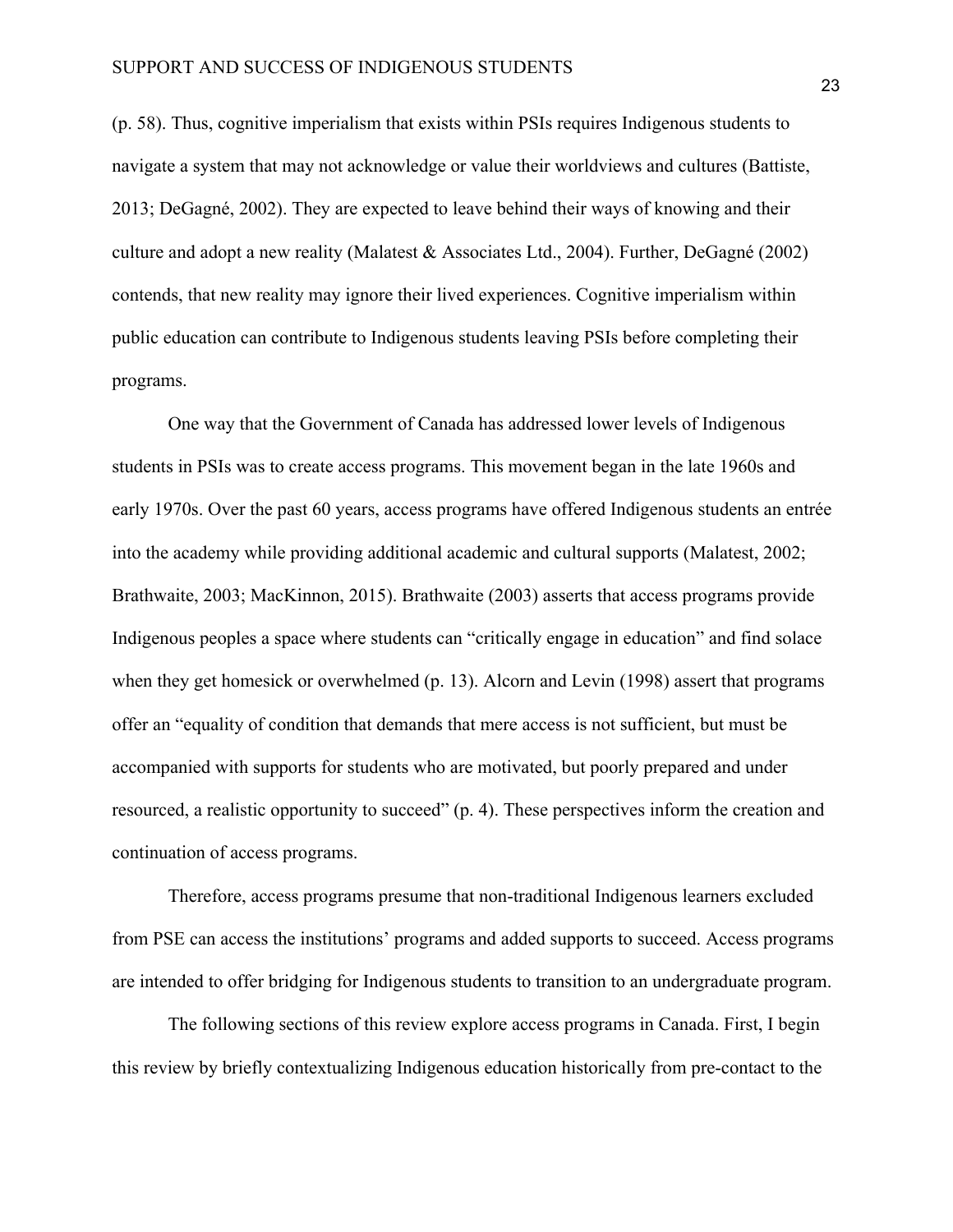disruption that occurred in Indigenous education through colonialism. Next, I review access programs historically, retention and program completion data, and culturally sustaining pedagogy as a model often espoused for access and other programs for Indigenous learners. The review culminates with Indigenous education today within public schooling contexts, and includes responses that challenge colonialism within educational institutions, specifically, criteria for success.

# **Indigenous Education: Pre-Contact**

Indigenous education evolves from Indigenous ways of knowing and knowledge systems. Neegan (2005) explains that long before contact with Europeans, Indigenous peoples had their own educational systems that were highly developed. Parents and Elders were responsible to teach their children through informal experiential activities of daily life that included their spiritual, mental, emotional and physical self. Kirkness (1999) explains that education was viewed more broadly as the "community was considered the classroom and it was the responsibility of the community to make sure children were empowered to lead a good life" (p. 8), which meant having the knowledge, skills, abilities and attitudes to function in everyday society. Included in this way of teaching was the ability to learn from the environment and incorporate a positive home life, which ultimately shaped the behaviors that would carry them into the future in a good way (Neegan, 2005). For Anishinaabe people, living a good life is called mino-bimaadiziwin. This concept incorporates learning as being about the whole person in relation to his or her community as a way to live and learn well. Deer and Falkenburg (2016) explain that mino-bimaadiziwin, "communicates that one's spirit and relationships must exist in good, healthy ways" and "are given to Anishinaabe [the Ojibwe word for Ojibway] people as their original instructions from the Creator" (p. 7).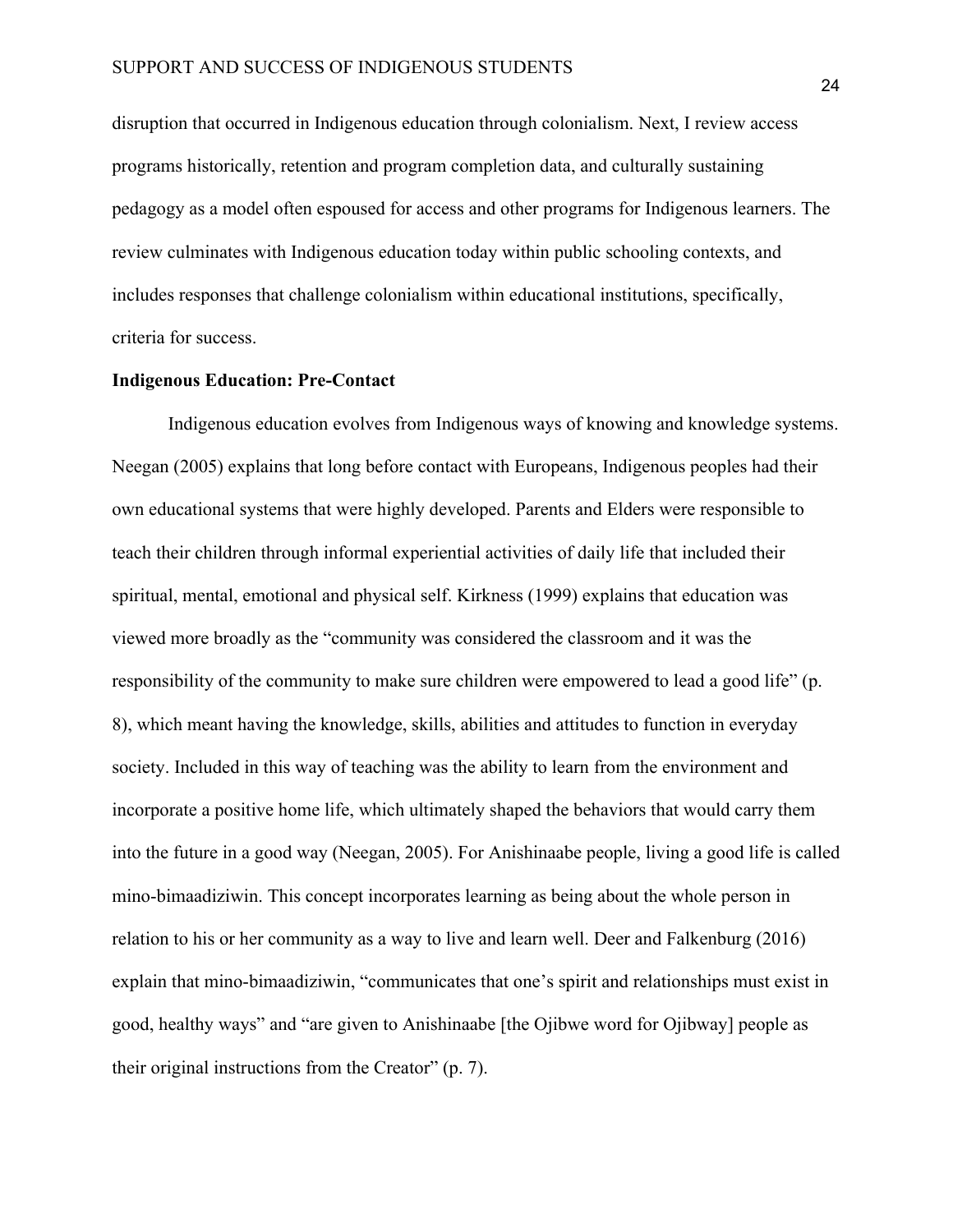More broadly, the premise of Indigenous education pre-contact depended on children "looking, listening, learning" and then doing, which then prepared them for everyday life. (Neegan, 2005, p. 5; see also Cajete, 1994; Schissel & Wotherspoon, 2003). In the early  $17<sup>th</sup>$ century, this approach would transform for Indigenous peoples.

## **Disruption – Indigenous Education: Contact**

Jesuits led the initial attempts to assimilate Indigenous peoples. Residential schools were first created in the  $17<sup>th</sup>$  century by these European missionaries to assimilate "First Nations" children into a Euro-Canadian culture and economic system" (Schissel & Wotherspoon, 2003, p. 36; see also White & Peter, 2009). By the mid-  $17<sup>th</sup>$  century, Jesuits sought to render Indigenous peoples sedentary to convert them fully to Christianity (White & Peters, 2009, pp. 13-14).

In the early 1800s, the federal government implemented residential boarding schools to increase the process of civilization. They withdraw children from parents and community to assimilate them sooner to the ways of a 'civilized' society. This system assumed that Indigenous peoples were unfit as parents and the European civilization and religion were superior to Indigenous cultures (Truth & Reconciliation Commission of Canada, 2015, pp. 6-7; see also DeGagné, 2002).

In 1876, the government amended the Indian Act to add enfranchisement, whereby status Indians who got a higher education had to give up their Indian Status. In becoming enfranchised, Indigenous people were "no longer entitled to benefits. For example, [they] would be unable to live on the reserve with [their] family or hunt and fish without a permit" (Voyageur, 1993, p. 4). Before the changes to the Indian Act in the 1950s, Status Indians had to deny their Indigeneity to attend university–"hence, in addition to their experience of actual genocide in the past, those who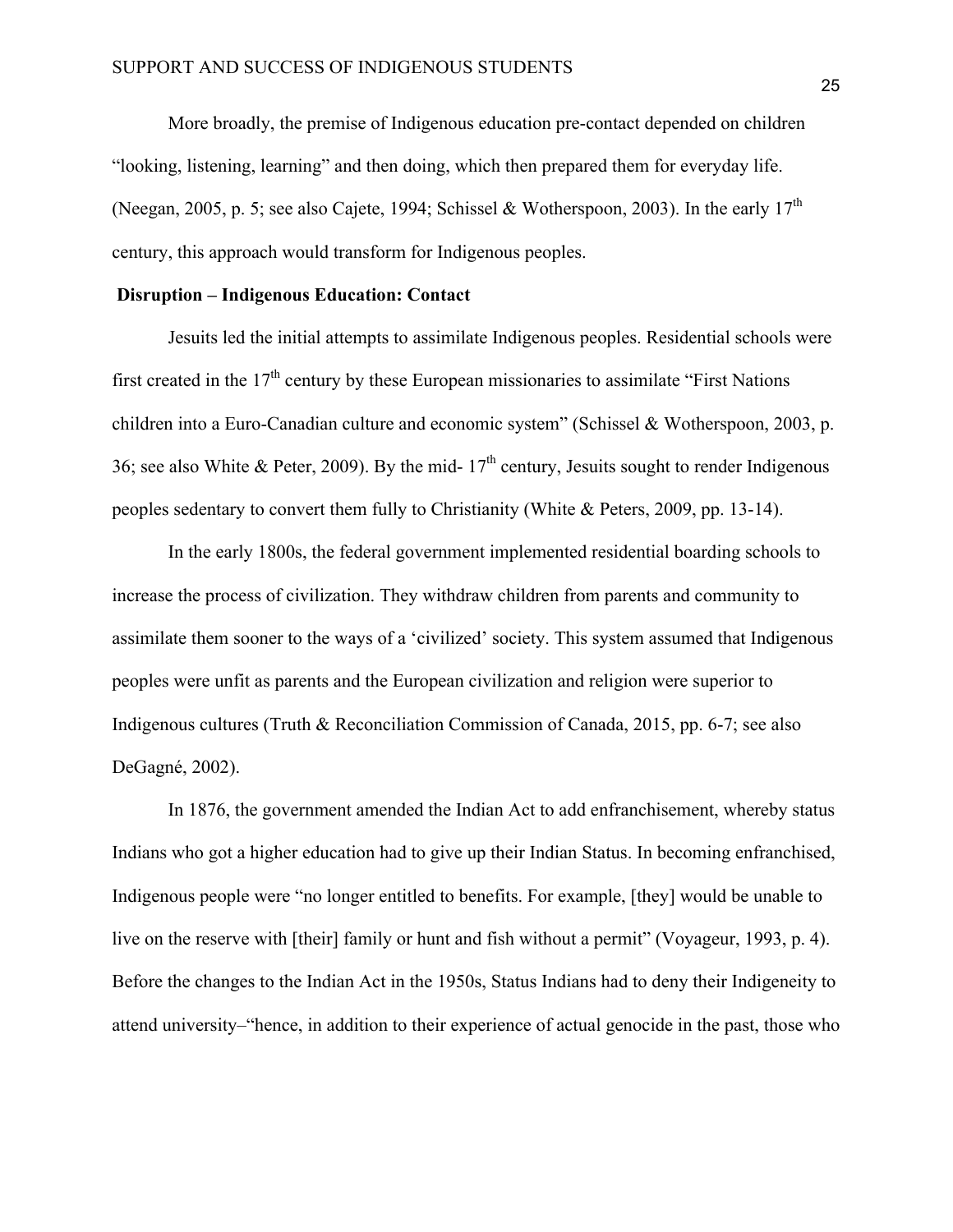wanted access to higher education had to be complicit in their own cultural genocide" (Brathwaite, 2003, p. 54; see also Alcorn & Levin, 1998; Malatest, 2002).

By law, children of status Indians and other Indigenous peoples, attended Indian Residential Schools, as early as age 5, until they were sixteen (DeGagné, 2002, p. 7). Within these schools, teachers and clergy taught "English literacy and numeracy as a means [for Indigenous people] to become citizens of Canada" (p. 65). These were the skills regarded as important in the growth and development of colonialism and imperialism in Canada (Anuik & Gillies, 2012, p. 65). Alongside literacy and numeracy skills, Indigenous children received vocational training to prepare them for farming and housekeeping (Voyageur, 1993, p. 3).

The last Indian Residential School (IRS) closed in 1996 in Saskatchewan (TRC, 2015, p. 6; see also Czyzewski, 2011, Voyageur, 1993). Although not all students experienced the same degree of emotional, physical and sexual abuse, they were all made to live in fear. As DeGagné (2002) states, "the effect of [these] polic[ies] and the system it created has been devastating for the Aboriginal peoples of North America" and has left an inheritance of "social and personal problems such as alcoholism, family violence, and a general reduction in the human potential of Aboriginal people" (pp. 7-8).

The Indian Residential School system negatively affected Indigenous peoples' attitudes towards education, "and this attitude has contributed significantly to a lack of engagement of [Indigenous] people in Canada's system of education and training" (DeGagné, 2002, p. 9). Below, I describe what post-secondary institutions are doing to change the 'lack of engagement of Indigenous people' in post-secondary education.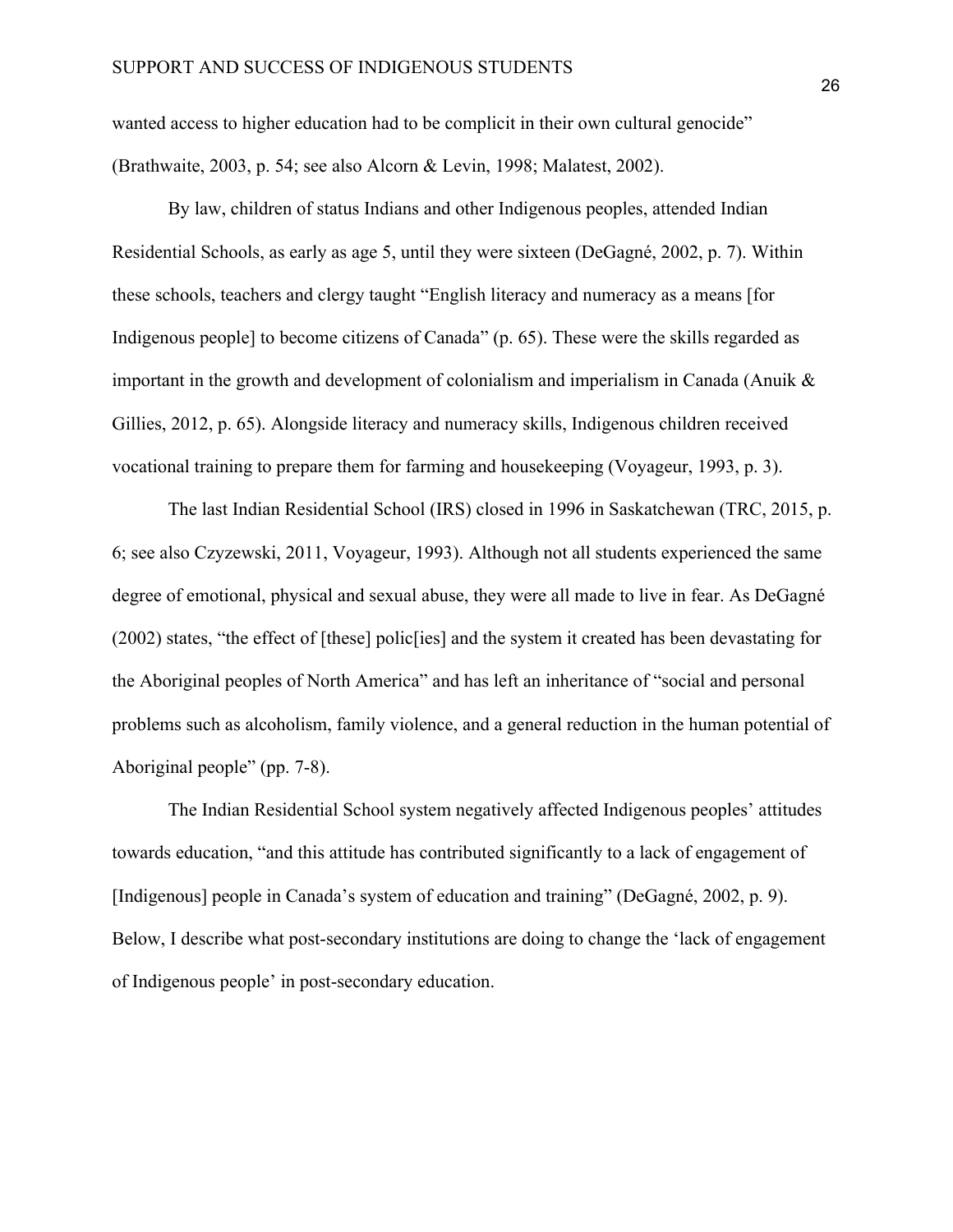#### **Legacy of Colonialism on Indigenous Education: Today**

"Changing times do require new approaches" (Brathwaite, 2003, p. 68).

The legacy of colonialism and continued cognitive imperialism has led to the "under education of Indigenous populations around the world" (Levin & Alcorn, 2000, pp. 2-3). This can include many factors including "the impact of K-12 preparation on the participation and success of First Nations students at the university level" (DeGagné, 2002, p. 9). Battiste (2013) identifies cognitive imperialism as "white washing of the mind" through Eurocentric education and Eurocentric views that permeate through everyday life from the books we read, to the media we interact with daily and the laws and values of our country (p. 26).

Today cognitive imperialism affects Indigenous students pursing a post-secondary education, as they may feel they are rejecting their "Indian-ness" (Voyageur, 1993, p. 5). Scholars believe that the public educational system maintains barriers of race, class and gender that have not been meaningfully reformed (Brathwaite, 2003; Czyzewski, 2011; Razack, 1998). DeGagné (2002) asserts that the lack of reforms continues to hinder Indigenous students' success: "there is some desire to believe that Aboriginal students come to learn about the world in a fundamentally different way, and that performance problems might be linked to a failure in the education system to accommodate this difference" (p. 12). While Indigenous peoples continue to assert their sovereignty over education (see, for example, Dechinta Bush University; Freeland Ballantyne, 2014; McDonald, 2014), public educational institutions have also offered programming specific to Indigenous students and made changes to post-secondary institutions.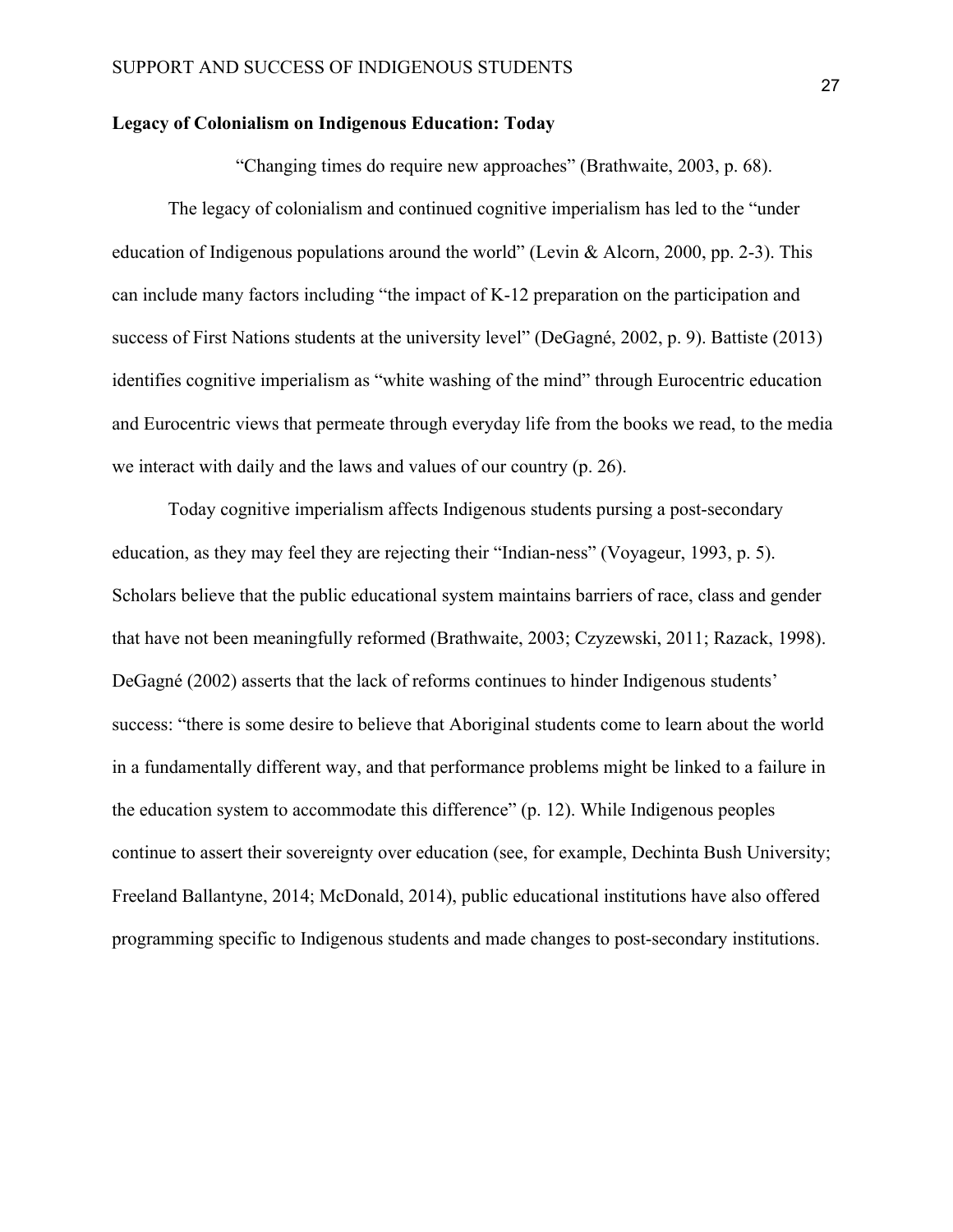#### **Responses to Colonialism within Public Education**

"Now that we know about residential schools and their legacy, what do we do about it?" (Truth & Reconciliation Commission Final Report, 2015, p. 6).

Some university programs have been able to develop "holistic models that integrate Indigenous knowledge and reciprocal learning relationships that move students from passive receivers of knowledge to active participants" (MacKinnon, 2015, p. 71). Over the years, there has been a proliferation of programs that empower Indigenous students to become active participants, such as the Program of Legal Studies for Native People at the University of Saskatchewan, which provides an alternative means for Indigenous students to be accepted to law school while increasing the number of Indigenous professionals in the legal field<sup>4</sup>. Relatedly, the First Nations Transitions Program at the University of Lethbridge that enables "First Nations, Métis and Inuit students returning to university after an absence or who may not meet all the requirements for general admission to uLethbridge to make a smooth and successful transition to university life. " Successful completion of this program gives entry to most University of Lethbridge programs.

As access programs for Indigenous students develop and change, the meaning of equality of educational opportunity changes as society evolves (Anisef & Okihiro, 1982; MacKinnon, 2015). For example, access programs have the potential to align with the Truth and Reconciliation Commission of Canada's (TRC) Calls to Action (2015). Within the section called Education for Reconciliation, calls 62 to 65 apply to the work of reconciliation within PSIs: #62–"We call upon the federal, provincial and territorial governments, in consultation and collaboration with Survivors, Aboriginal peoples, and educators" (TRC, 2015, p. 7) include age

<sup>&</sup>lt;sup>4</sup> Offered by the Gabriel Dumont Institute with the Ministry of Advanced Education, the University of Regina and the University of Saskatchewan.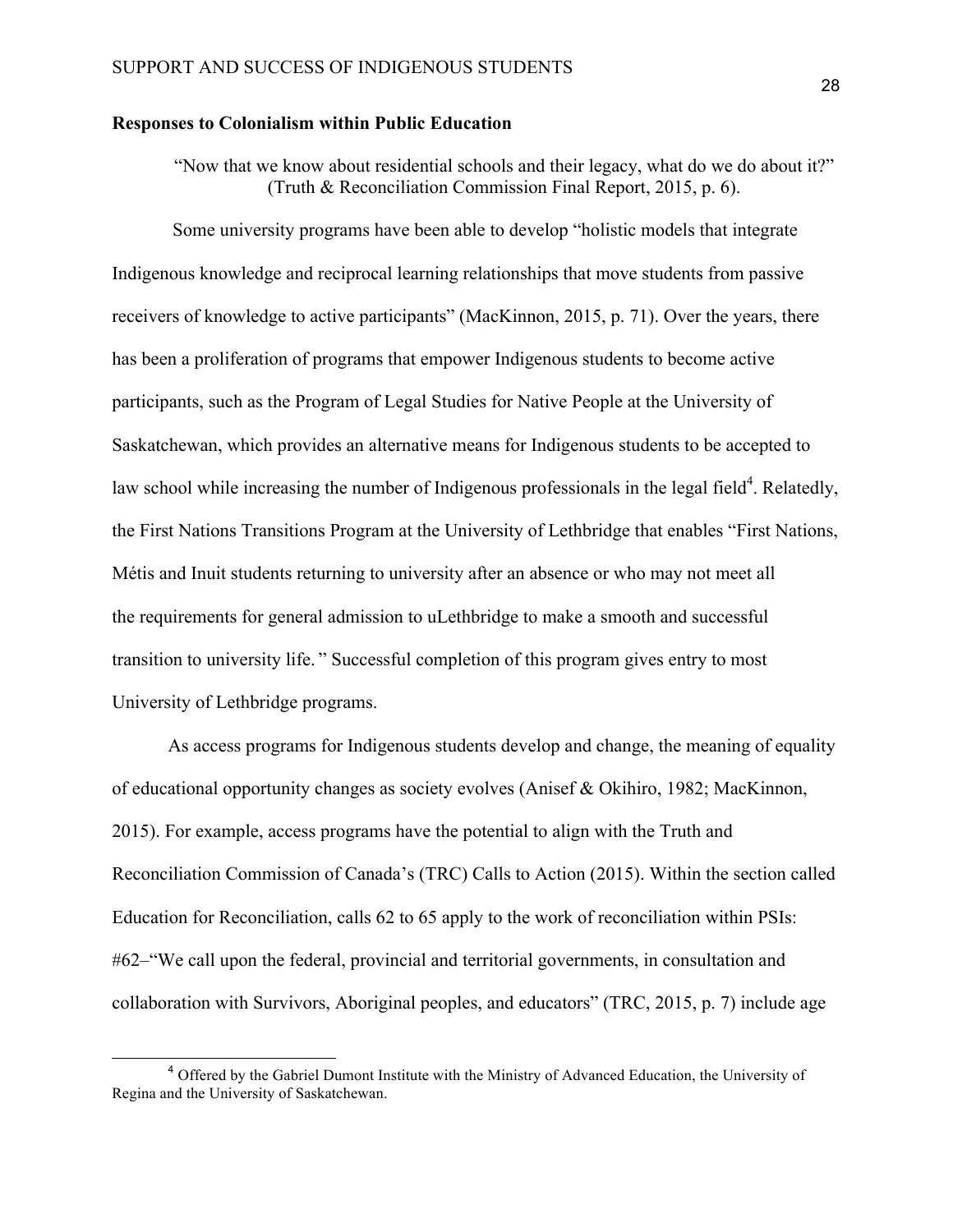appropriate curriculum on residential schools, Treaties, historical and contemporary Indigenous contribution to Canada, education for teachers to learn to integrate Indigenous knowledges (IK) and teaching methods, while providing appropriate funding for the teaching and implementation of IK and teaching methods in the classrooms. Create senior governmental positions dedicated to Aboriginal content in education. #63– "We call upon the Council of Ministers of Education, Canada to maintain an annual commitment to Aboriginal education issues" (TRC, 2015, p. 7) that include Kindergarten to Grade 12 curriculum and learning resources about Indigenous history in Canada and the legacy of residential schools while sharing wise practices among educators. Creating an environment for students to understand cultural similarities and differences that foster mutual respect and empathy. #64 – "We call upon all levels of government that provide public funds to denominational schools [that] require" (TRC, 2015, p. 7) them to learn a segment on Aboriginal spiritual beliefs, created alongside Indigenous Elders. #65– "We call upon the federal government, through the Social Sciences and Humanities Research Council, and in collaboration with Aboriginal peoples, post-secondary institutions and educators, and the National Centre for Truth and Reconciliation and its partner institutions, to establish a national research program with multi-year funding to advance understanding of reconciliation" (TRC, 2015, p. 7). Collectively, these four Calls to Action commit PSIs to change how Indigenous Knowledges are included, shared, and taught.

Calls to Action also provide the opportunity for PSIs to address what Lea, Stephenson and Troy (2003) call the 'inside-out approach': those on the 'inside' (post-secondary professionals) know what is best to meet student needs. Successful post-secondary institutions need to think 'outside in' by researching, talking with communities, understanding their students' needs and responding to their needs holistically. Students need to be empowered to adapt to the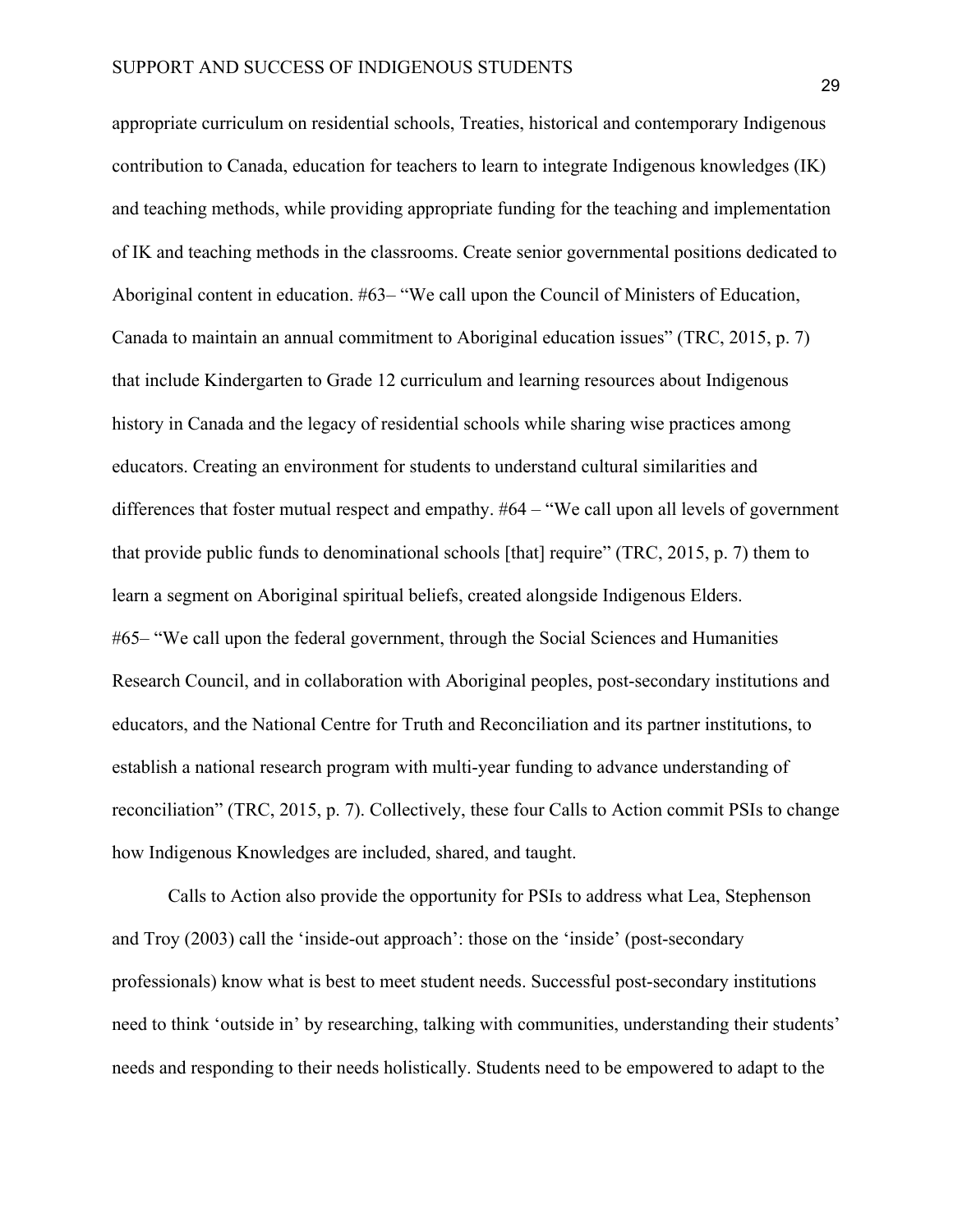workforce, become flexible and apply skills to a wide range of situations. Lea et al. (2003) contend that an inside-out approach will "have an indirect impact on admissions and retention statistics" (pp. 323-324), thus attracting more students by meeting their learning needs. Through these programs, Indigenous knowledge is placed "at the centre of learning" (MacKinnon, 2015, p. 73), which allows Indigenous and non-Indigenous students alike to see that there are "alternative ways of coming to know, and of being" (MacKinnon, 2015, pp. 73-74). Having Indigenous staff and faculty in these programs, along with Elder and community input and consultation, allows access programs to use internal and external Indigenous resources to understand and meet their Indigenous students' needs. Part of meeting student needs includes success criteria.

The next sections explore the concept of success criteria. I consider success through a traditional lens of PSIs, which I call a western lens. Then I consider success criteria as they align with Indigenous students' holistic needs (academic, cultural, personal, and financial) within access programs, which I call an Indigenous lens.

#### **What is success in post-secondary education?**

Cuseo (2007) asserts that success within higher education asks the following three questions:

- 1. What constitutes student success? (How should student success be defined or described?)
- 2. How do postsecondary institutions promote student success? (What specific types of educational processes contribute to, or increase the likelihood of student success?)
- 3. How can student success be measured or assessed? (What constitutes "evidence" that student success has been realized and that certain experiences during the first year are responsible for its realization?) (p. 2).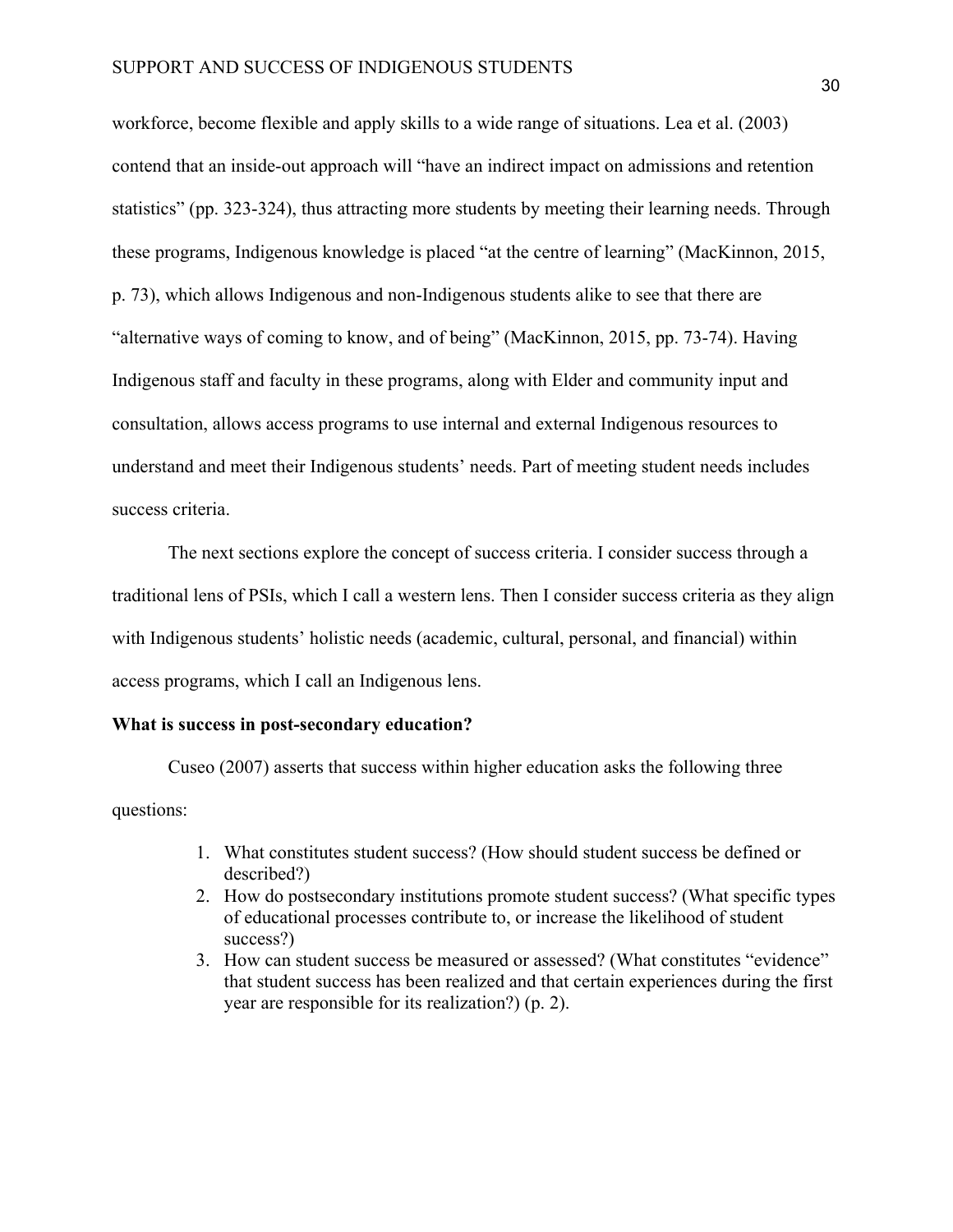Cuseo (2007) asserts that the following aspects are frequently cited as student success indicators in PSE: student retention (persistence), educational attainment, academic achievement, student advancement and holistic development. It is this last indicator, holistic development, that Cuseo cites as a leading source of student retention. He argues its lack is the reason that students withdraw from PSE, rather than poor academic achievement (p. 2).

Of course, student success is predominantly defined by institutional standards, which include grades and graduation. This is partially due to several institutional factors, such as program and student funding requirements, attracting donors and program marketing, which includes recruiting students, paying for instructors and maintaining class sizes. Below, I describe success from Western and Indigenous lenses to show two disparate approaches to student success.

#### **A Measurement of Success through a Western Lens**

Success can be viewed in a variety of ways, and I detail the general view of success through a western lens or perspective below. Human Resource and Skills Development Canada (HRSDC) (2012) presents data from an evaluation of 24 access programs across Canada. HRSDC assessed program success based on definitions formed by the access programs themselves, which was the percentage of students who completed the program. The HRSDC authors use five criteria: 1) funding per student; 2) Entrance requirements; 3) Student age; 4) Institutional characteristics; and 5) providing a holistic approach. I review the findings for each criterion.

The authors found a relationship between student funding and success. The study showed that access programs with the lowest funding per students had a success rate of 60% or lower. Access programs with funding over \$8000 per student were among the most successful access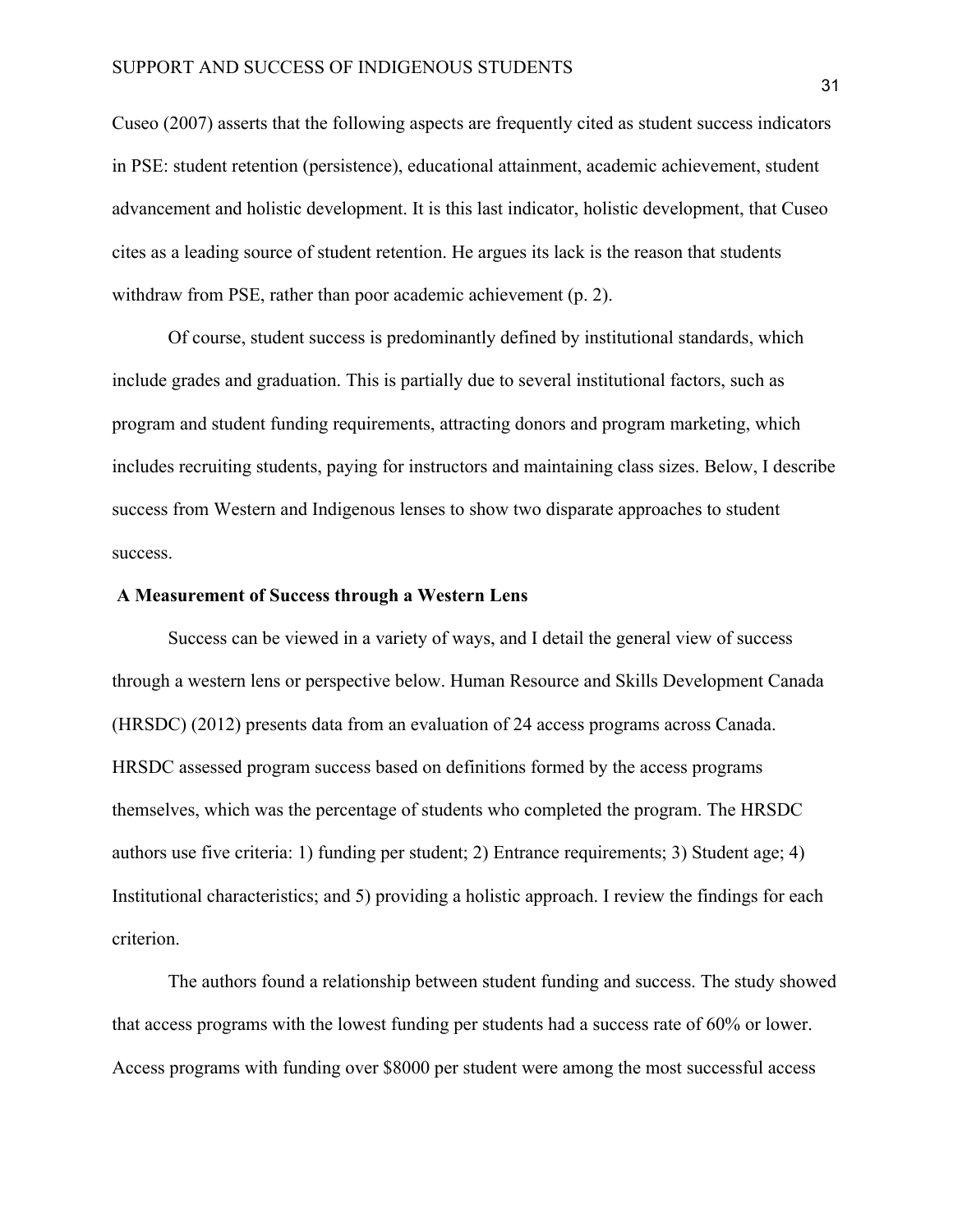programs in Canada in terms of their success rate of students completing the program. Access programs with high or substantial entrance requirements, including high school completion and pre-testing or interviews, showed the highest success. The researchers found success rates of five programs at approximately 75% for programs with high or substantial entrance requirements. They compared this to 50% or lower for access programs with none to moderate entrance requirements.

Student age when entering an access program also impacted success rates. Programs with an average age of 25 or older had success rates of 72% or higher. Conversely, programs with students aged 25 and younger had success rates of 55% or lower. This is not entirely clear-cut: mature students coming into an access program are more likely to have dependents, which may or may not hinder success for these students, but dependents create a greater financial burden, which may lead to students working more hours, or dropping out completely to support their family. DeGagné (2002) provides another way to view 'dropping out' for Indigenous students: "perhaps dropout represents resistance to assimilation, and in this way can be viewed not as a failure, but as success in cultural preservation" (p. 21).

Institutional characteristics also played a role in student completion of access programs. HRSDC (2012) authors found higher student completion rates within First Nations' postsecondary institutions' access programs<sup>5</sup>. Notably, the authors explained success was not based on whether a university or college delivered the program; rather, it was the type of institution. First Nations organizations had higher success rates. As DeGagné (2002) pointed out, it is important to remember that "from the time of arrival at the mainstream non-Aboriginal university, [Indigenous] students must deal with the pull towards integration and assimilation

<sup>&</sup>lt;sup>5</sup> The First Nation post secondary institutions were not named in this study.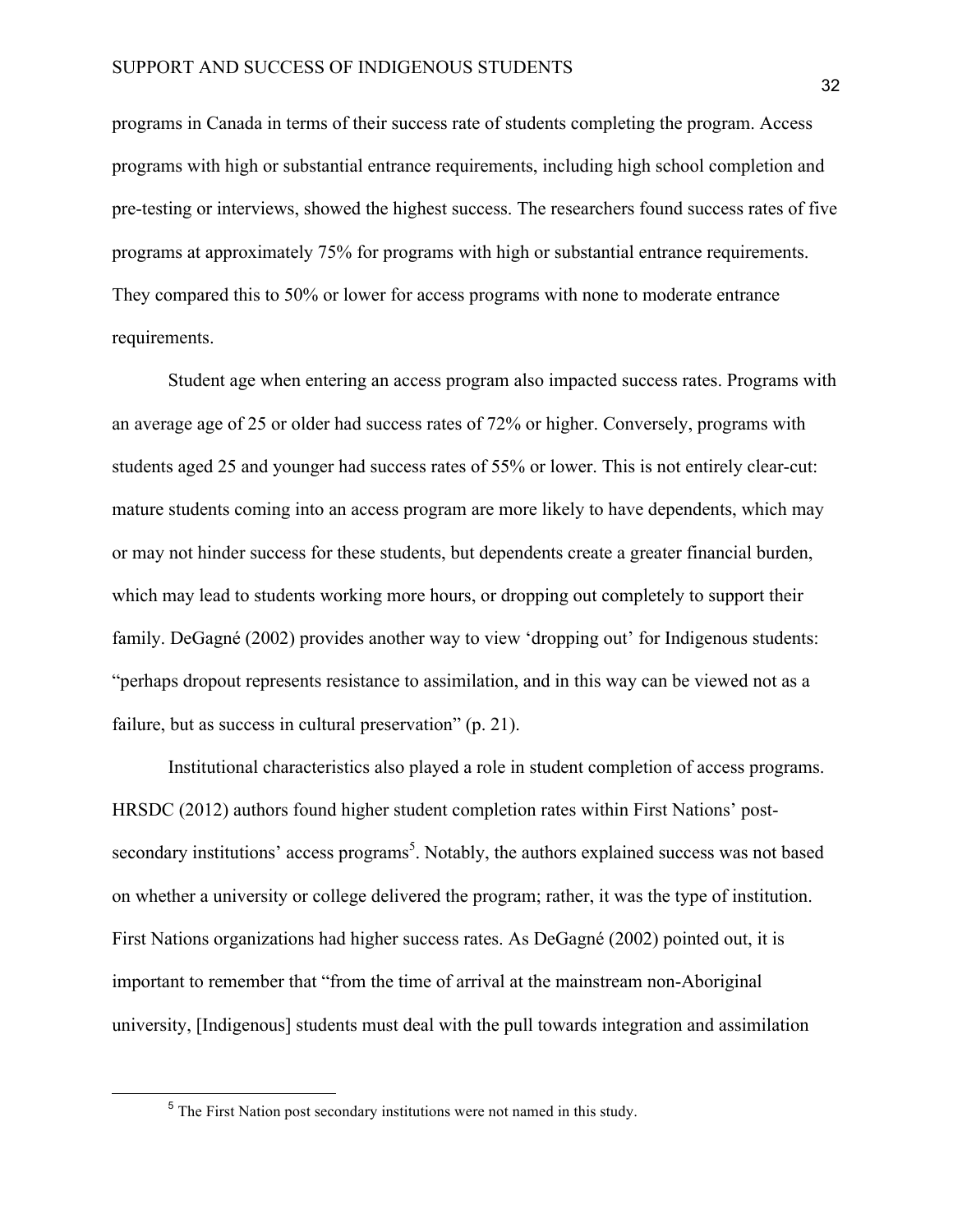into the life and culture of the university" (p. 16). One factor that scholars consider for students in access programs are success measures though an Indigenous lens, as I explore next.

#### **A Measure of Success through an Indigenous Lens**

Pidgeon (2008) states that "Indigenous definitions of success in education are also about larger societal issues of social justice and equity" (pp. 340, 343). Richard (2011) suggests success measures consider the physical, mental, emotional and spiritual aspects of students, which includes asserting their Indigenous identity proudly. It also includes persistence, "taking risks and not giving up", while striving to achieve desired outcomes as they are ready (p. 123). Some scholars also argue that educational success is culturally dependent and that there are "some students [that] can meet their educational objectives by completing components of a course or a program, without intending to complete the entire course or program at that time" (Malatest, 2002, p. 10; see also Ottman, 2017; Richard, 2011).

In 1972, the National Indian Brotherhood released the foundational document Indian Control of Indian Education (ICIE). The ICIE document stated that education was to "give our children a strong sense of identity, with confidence in their personal worth and ability" (NIB, 1972, p. 3). Indigenous perspectives on success differ from the Western perspective which has been well- defined "through an imposed, quantifiably limiting framework. Limiting success to this narrow definition, narrows our understanding and subsequent approaches and processes to facilitate success for Aboriginal post-secondary students" (Malatest, 2002, p. 19).

Another definition of success is described in The Aboriginal Postsecondary Education and Training Policy Framework (APSETPF) (2011), which asserts that holistic measures of success need to be included, and given more weight than graduation and completion rates. Further, the APSEFPF asserts, Aboriginal worldviews need to be represented, proper assessment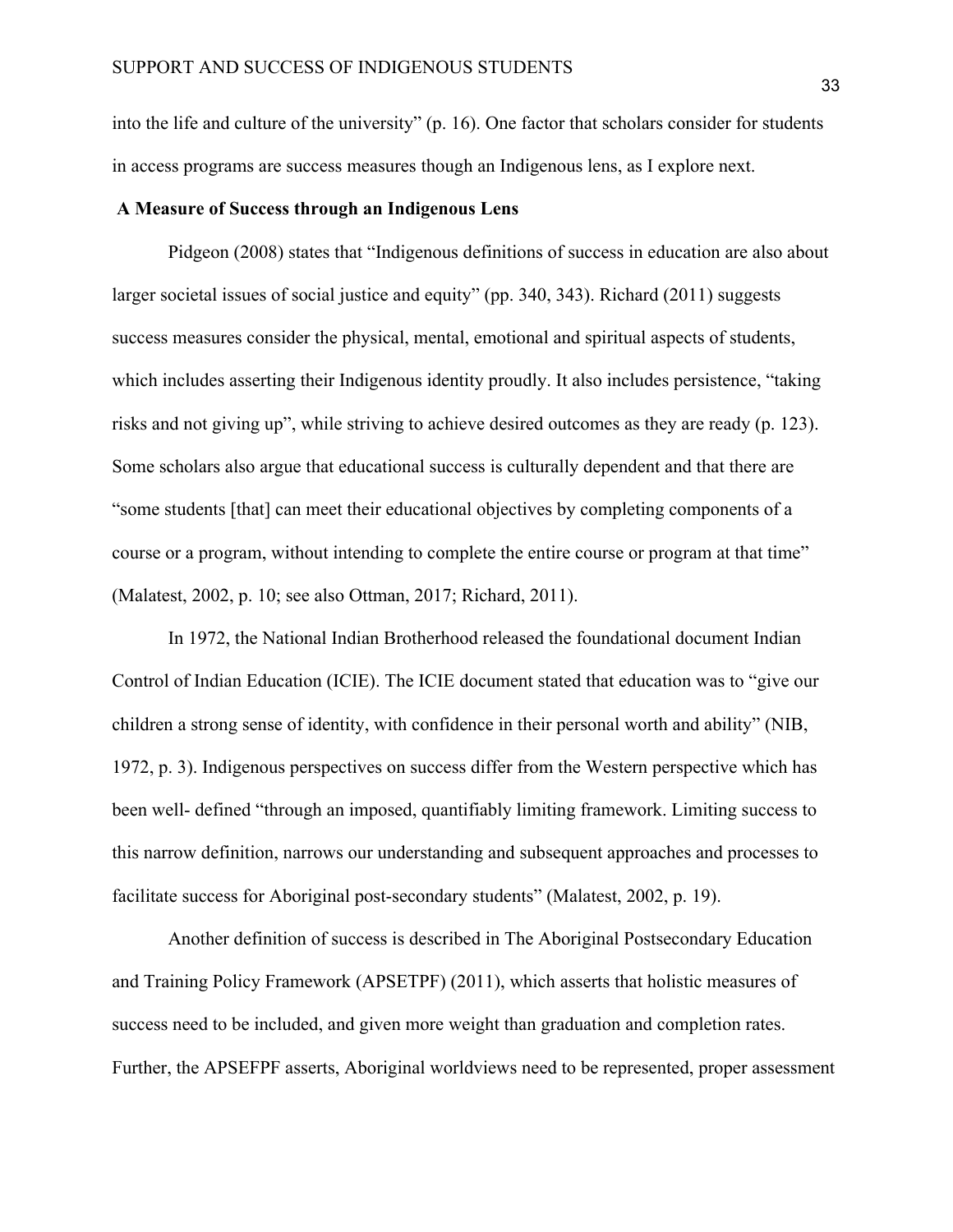tools provided, and engagement undertaken with communities to ensure that strategies apply to both parties involved. Long and Hachowski (2015) write that success is not an individual construct for Indigenous learners. They explain, two aspects of Indigenous success include: success for the student and success for our people. Indigenous peoples are relational, and the intent of education is not only to make the individual's life better, but that of the community. Although their scholarship is not based on access programs, Indigenous scholars have advocated for holistic measures of educational success for Indigenous students that includes Indigenous ways of knowing that meets the spiritual, emotional, physical and intellectual aspects of a person (Battiste, 1998; Cajete, 1994; Hampton, 1995; Pidgeon, 2008).

In the two disparate approaches to student success noted above, each has criteria for success; however, the challenge for access programs and their staffs is to consider both academic success as it is defined institutionally and success from Indigenous perspectives. Blending these disparate approaches may increase success and retention for Indigenous students, preparing them to feel part of the academy (APSEFPF, 2011; Anuik & Gillies, 2012; Medin & Bang, 2013) and potentially develop a greater capacity to succeed in future PSE programs. To recap, this chapter has reviewed the importance of access programs while looking at Indigenous education precontact, during settler contact, the responses to colonialism today, and success measures through western and Indigenous lenses. In the next sections, I describe the history of access programs in Canada, the admissions process, program models, and retention.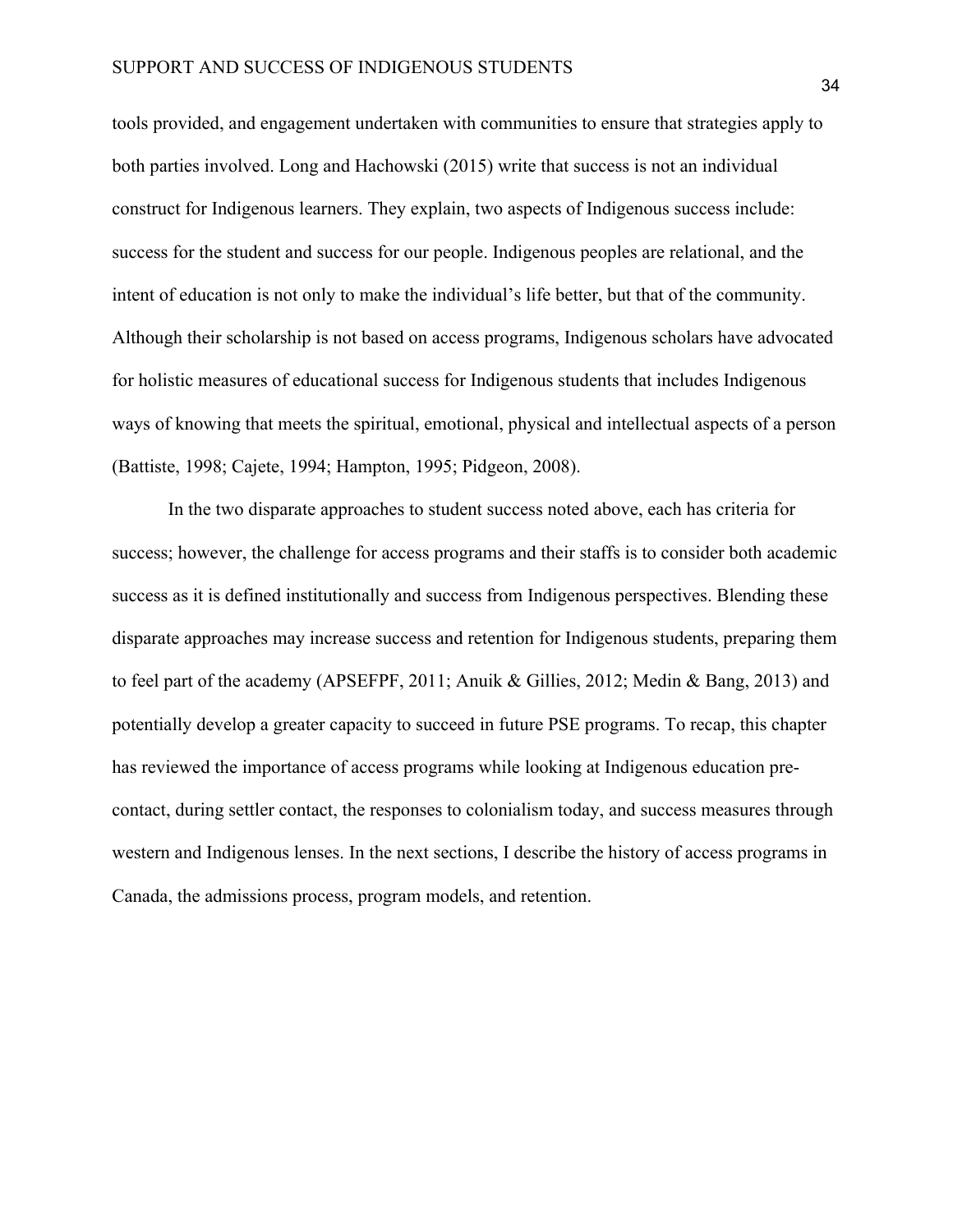#### **Access Programs in Canada: Overview**

"Access, by its very nature, is known to disturb traditions held sacred by those who are privileged in society; it challenges the standards of excellence, which world-class universities like the U of T [University of Toronto] hold as sacred. Access disturbs standards of excellence because under excellence lies merit or worthiness, which is not access related." (Brathwaite, 2003, p. 66)

Access programs began in the 1960s and 1970s from "the community's will for change and full participation" in PSE (Brathwaite, 2003, p.12; see also Alcorn & Levin, 1998; MacKinnon, 2015; Voyageur, 1993). The Transition Year Programme (TYP) at the University of Toronto and Dalhousie University emerged from student movements. The philosophy of the TYP at U of T was born from this movement and Brathwaite (2003) states its purpose as:

To make university education more equitable and attainable by providing opportunities for participation to students from groups and communities who were traditionally underrepresented in PSE, student backgrounds include: Aboriginal students, Black/African

Canadians, women who are single parents, working-class students, students with

disabilities, diverse sexual orientations, refugee students, experiences homelessness. (p.

12)

A group of young immigrants who moved to Canada and found their education opportunities disrupted by access criteria and transition demands encouraged this chance at gaining a university education. They wanted to transition to PSE without an onerous progression through the various levels of school upgrading required by Canadian universities (Brathwaite, 2003, p. 7). In 1970, the University of Toronto and Dalhousie University were the only universities to put access models in place. Dalhousie University accepted Aboriginal and African Canadians students and University of Toronto targeted Aboriginal and African Canadians, the working class, women and others who may need an access route (Brathwaite, 2003, p. 69).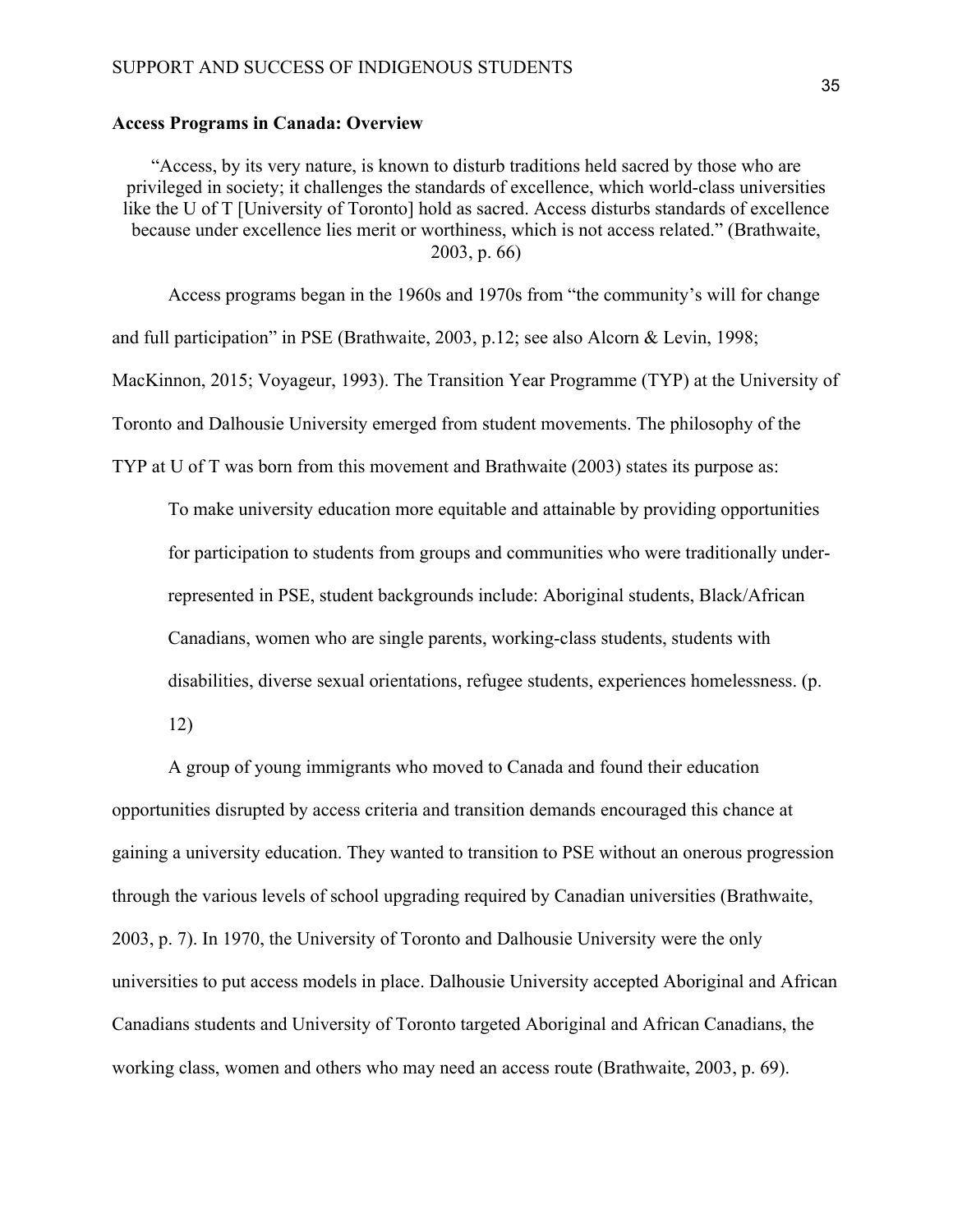The University of Manitoba (UM) was working on an access program model around the same time (Malatest, 2002). The New Democratic Party or NDP in Manitoba, "began to introduce a series of post-secondary education programs known as ACCESS programs" (MacKinnon, 2015, p. 94) intended to create a comprehensive recruitment, financial support, and counselling program. The purpose was to empower Metis students and the working poor to enable them to gain a university education. These programs were "initially administered through the Department of Education and Training" (MacKinnon, 2015, p. 94) and partially funded by the Department of Indian and Northern Affairs Canada<sup>6</sup>. As the program continued, it was open to other Indigenous students.

In the 1980s, the University of Alberta also "undertook the initiative to provide alternative access programs to the Non-Traditional student" (Voyageur, 1993, p. 6), which since then has been a route to post-secondary education "for 70% of the University of Alberta's Native Student population" (Voyageur, 1993, p. 6). Students who entered this program were Indigenous students who had just graduated with their high school diploma, but did not have the grade point average to enter, or older Indigenous students with little to no high school education who were out of school for several years (Voyageur, 1993, p. 7). This program included strategies for the "careful monitoring of the performance experience and problems of special admission students and attempts to ensure that they are academically prepared to meet the demands and rigors of university work" (Voyageur, 1993, p. 7). Voyageur (1993) affirms the importance of providing holistic wrap-around supports for Indigenous students were educators carefully monitor students so they can intercede where they would need it most.

 <sup>6</sup> Known today at Indigenous and Northern Affairs Canada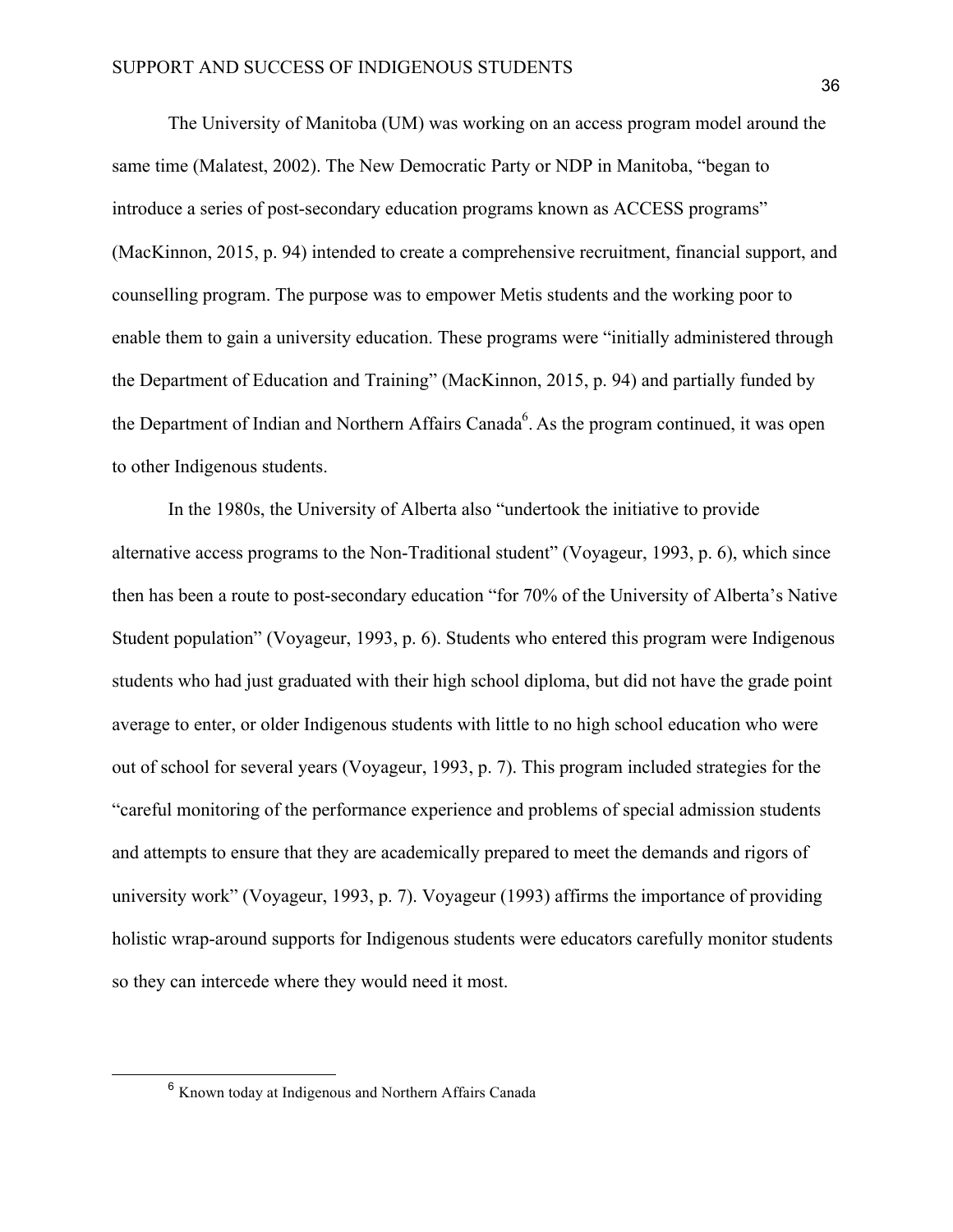In their almost 60-year history, access programs have been implemented in many other PSIs across Canada (Brathwaite, 2003; Levin & Alcorn, 2000; MacKinnon, 2015; Malatest, 2002). Today, access programs seek to empower those who attend, successfully finish the program and move on to an undergraduate program, which creates a way out of poverty to social mobility and freedom (MacKinnon, 2015). Antone (2003) writes about the TYP program, an access program at the U of T. She sees the TYP program as a steppingstone for Aboriginal students "to higher levels of education. The TYP program gives support and encouragement to the Aboriginal students as they struggle to incorporate their experience and knowledge into the academic expectations of the university milieu" (p. 178). Her comments can be extended to educators' beliefs who took part in the study from across the country.

Access programs create opportunities for Indigenous peoples to attend PSI and access higher education. At Lakehead University, we believe our access program (NAP) does the same when we can keep the students in class, and we can provide them with the supports and understanding they need to be successful. Below, I explore some common admission standards among PSIs.

### **Access Program Diversity, Admissions and Model**

Admission requirements for entry into an access program vary across Canadian universities and can include the applicant being a mature student (age 21 or older, who has been out of school for at least two years) or a recent high school graduate who did not take sufficient academic credits to meet university entrance requirements. There are two types of access programs: 1) general access that requires pre-course work to enter the general student population; and 2) program-specific access to a department or program, for example English, Social Work, or Nursing (Levin & Alcorn, 2000, p.6). Access programs typically offer skill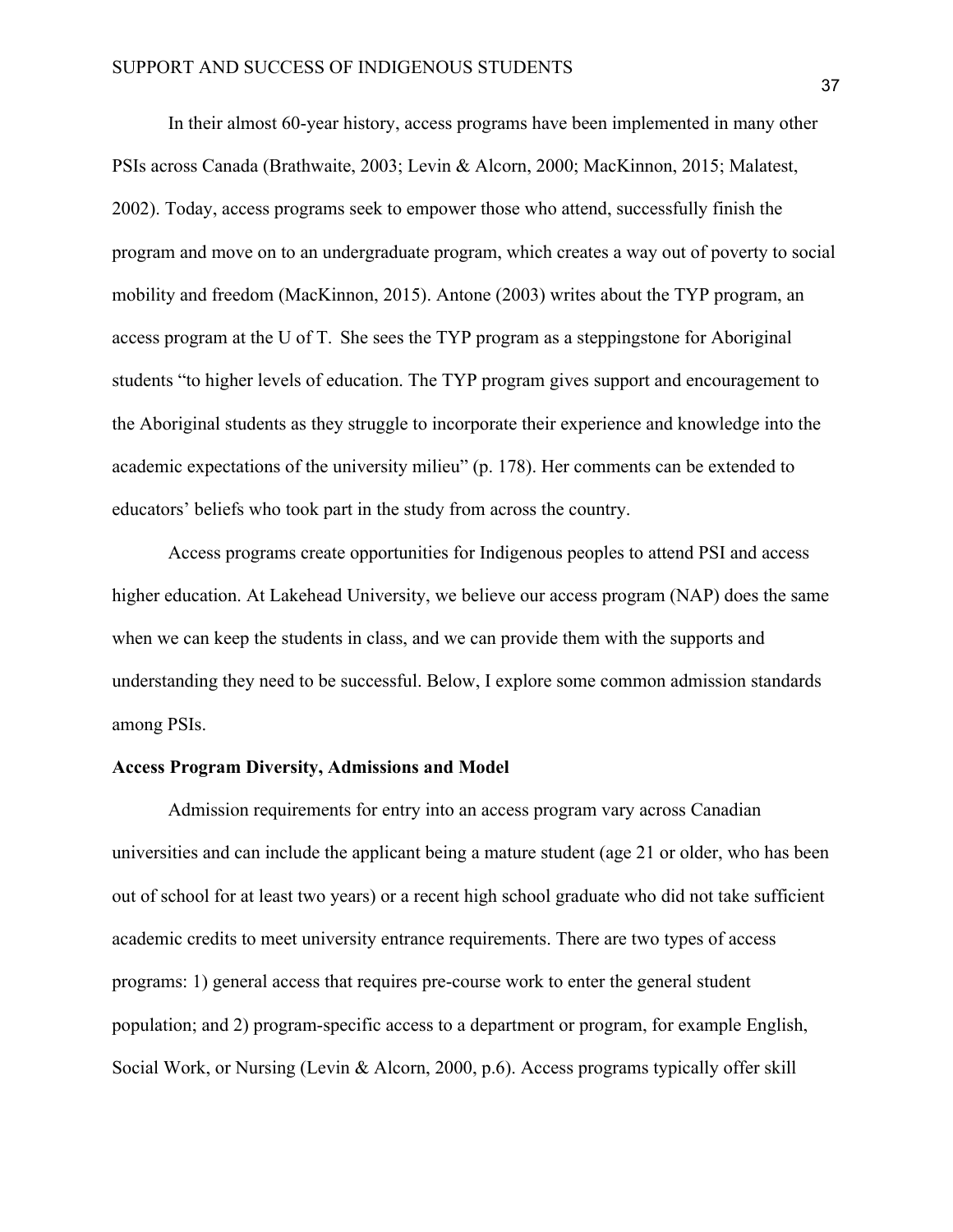development for learners, including Math, English, basic study skills and some offer credit courses (HRSDC, 2012, p. I; see also Alcorn & Levin, 1998; Hartviksen, 2000; Malatest, 2002, 2010).

These programs often provide a range of academic, cultural, personal and financial support for students. Academic supports include strategies to empower students to transition into an undergraduate program such as study skills and tutoring; culturally relevant programming to foster learning and strengthen identity; personal supports include help with finding daycare, housing; being a liaison for the student to access funding agencies and outside resources; and help with accessing funding for tuition, books and cost-of-living needs along with help in applying for bursaries and scholarships. No access model provides all things to all students and what is provided varies by province. Next, I offer two examples from the University of Manitoba—the Inner-City Social Work Program and the University of Saskatchewan's Aboriginal Equity Access Program in Dentistry—to show the varying admission requirement, the diversity of types of access programs for Indigenous students and the need for these access programs.

One example of a need for an access program is the University of Manitoba's Inner-City Social Work Program (ICSWP) which was created specifically to educate Indigenous social workers and came from the recommendation of the Aboriginal Justice Inquiry which suggested that there was a need to have more social workers who were Indigenous. Today the program accepts full-time and part-time students. Applicants complete an "extensive intake process to determine readiness and suitability" as the program aims to have thirty-five new students in the program annually. They require students to "demonstrate academic and social need, but they must also demonstrate their suitability to the profession and their potential ability to handle the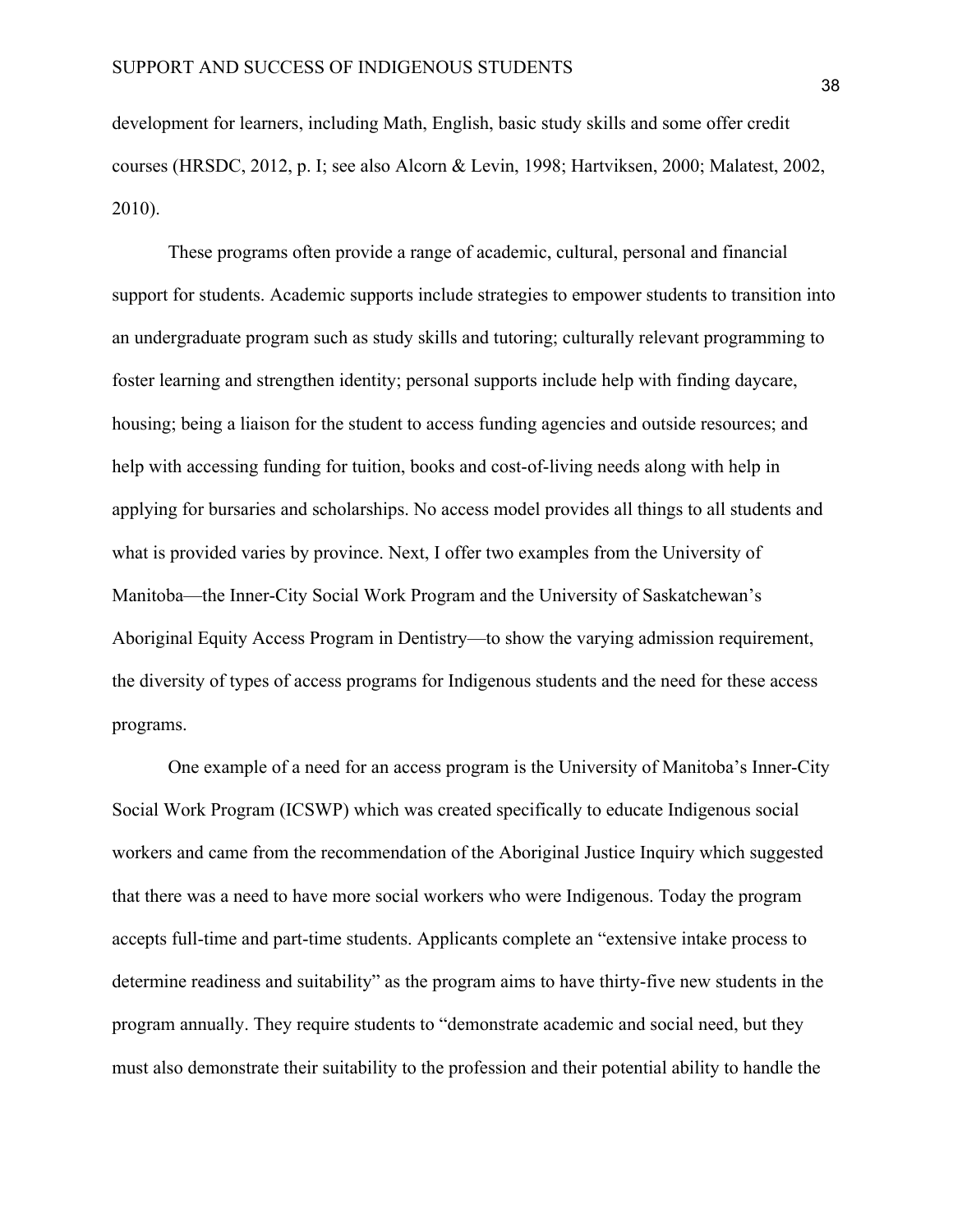academic demands of the program" (MacKinnon, 2015, p. 97). There is, then, tension "between need and eligibility. However, program staff maintain that it is not in the best interests of applicants to be accepted into a program if they will not be able to handle the demand" (MacKinnon, 2015, p. 97). MacKinnon (2015) explains that need and eligibility can sometimes go against each other; even with the need, if students are not prepared to meet the demands of the program, they will not be successful.

Another example of the admission requirements and access program diversity is the University of Saskatchewan's (U of S) Aboriginal Equity Access Program in Dentistry, another program-specific access program. Indigenous students must meet the regular admission requirements of the U of S College of Dentistry. They assess each candidate in three categories and include their overall academic record (scored at 65%), their score on the Dental Aptitude Test (scored at 15%) and an interview (scored at 20%). This total corresponds to their admissions score and rank in this competitive process. Each stage is examined, and students can move forward in the process only if they meet specific criteria. There is no differentiation in the minimum admission requirements for the Aboriginal Equity Access Program in Dentistry and the mainstream route into Dentistry. Every potential student who applies must hold a 70 percent average in pre-dentistry courses with an overall 75 percent average in 30 credit hours. Once admitted, they hold all students to the same academic standards, whether they enter through the mainstream program or the access program. Program staff state that "this minimizes the likelihood of differential evaluation based on a student's cultural background" (Teplitsky & Uswak, 2014, pp. 183-184). These admission policies follow the components of the Access Program Model, discussed below.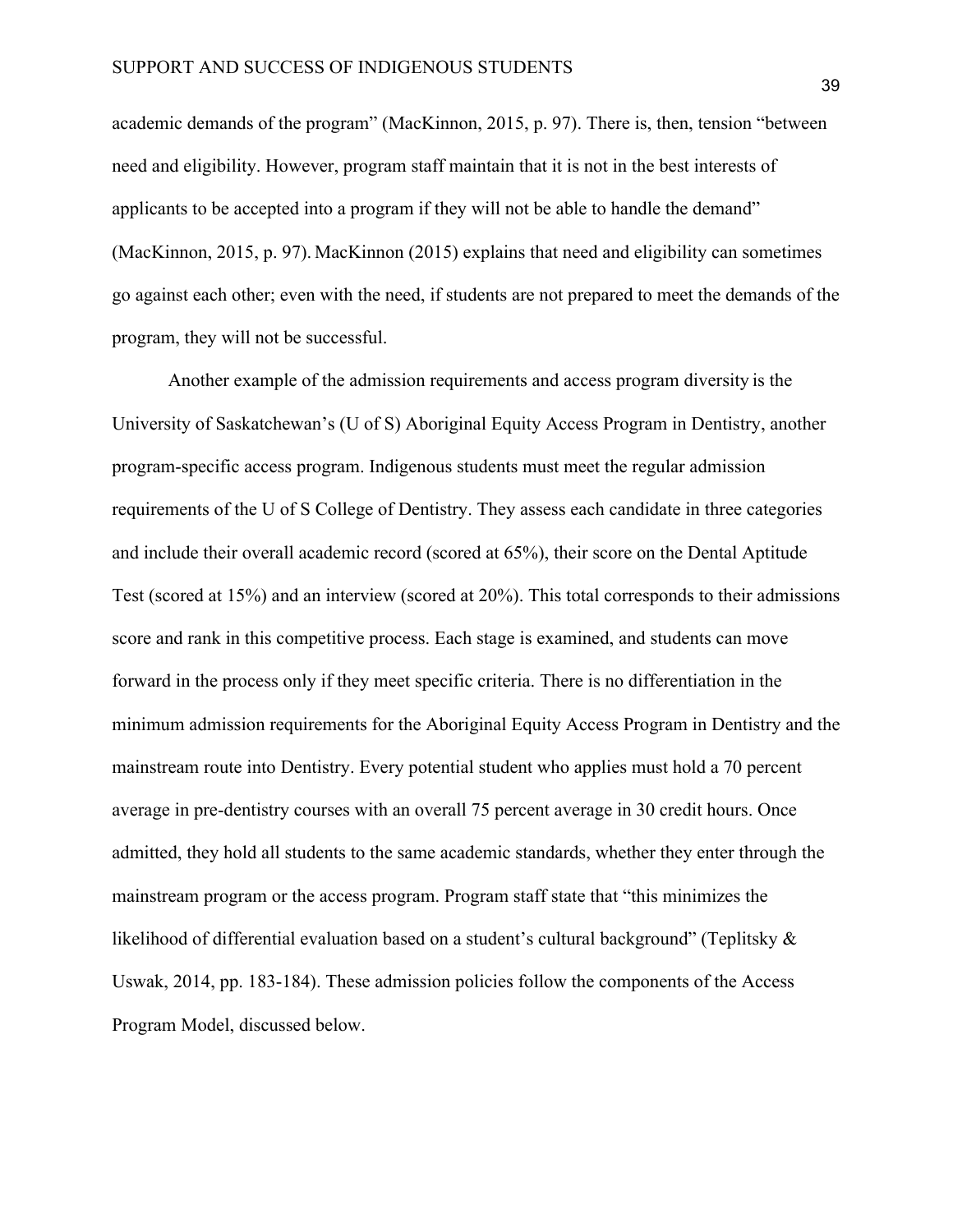## *Access Program Model*

According to Alcorn and Levin (1998), the model of access programming includes six key components (recruitment, selection, student supports, financial supports, academic supports, and personal supports): recruitment involves identifying prospective applicants and connecting with communities by program staff; the selection process includes reviewing applications and interviewing; integrated student supports help meet students' financial, academic, personal and cultural needs, with the heart of the access model being the integrated student support system; they once offered financial support to students who qualified, though this changed in 1988 when the federal government withdrew support (pp. 7-12).

As mentioned previously, the fundamental principle of access programs is equality of condition and opportunity. Brathwaite (2003) suggests this model aligns with the Canadian democratic philosophy of building a foundation of upward social mobility, recognizing the importance of young people having opportunities to improve and better their lives, in a way consistent with their abilities and interests, no matter their background (p. 80). The rewards of a university education are significant, especially today in an era of technological growth. As a society we are in an era of social movement and change, therefore we should no longer "condone the limited access" to PSIs for under-represented groups (Brathwaite, p. 76). Access programs provide an opportunity to get a PSE that offers social mobility, and better health, and overall well-being: "the success of Aboriginal students in postsecondary education will have a positive correlation for the progress of Aboriginal communities and Canada as a whole" (Cameron, 2009, p. 28).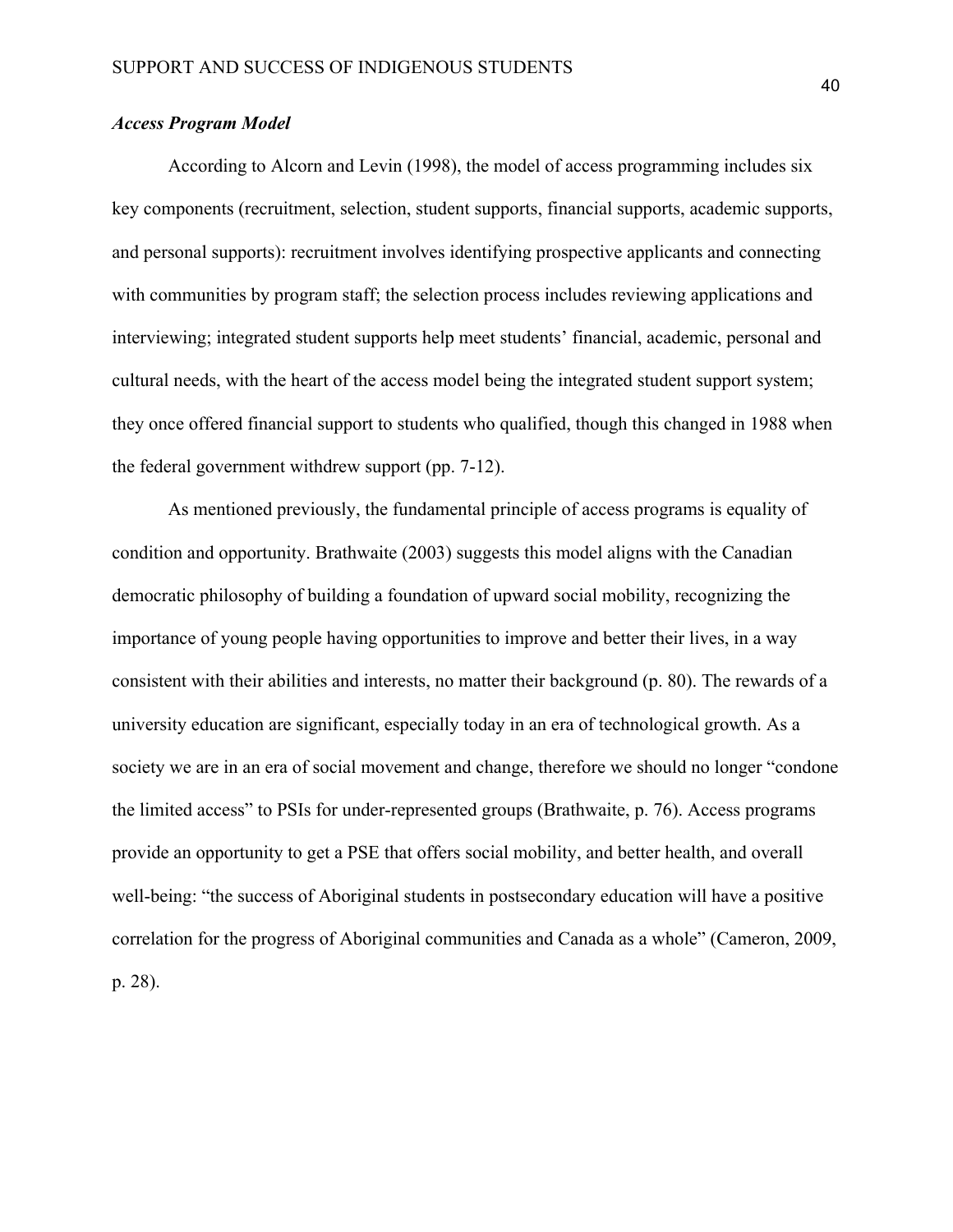### **Retention of Indigenous Students in PSE**

"Success must be determined not only by how well the student does, but also by how well the system does, and how well the system is able to meet the needs of the student." (Brathwaite, 2003, p. 103)

Retention of Indigenous students includes "early identification of supports coupled with early and continuous interventions" (Cameron, 2009, p. 11), including the availability of the supports throughout their whole university experience. It cannot be assumed that each student will take the first step needed to pursue the help needed: universities need to be proactive in meeting with the student, outlining the supports, and walking the student to the centres of academic, personal and social supports (Cameron, 2009, p. 11). These supports are generally delivered through Aboriginal initiatives administrative offices and Aboriginal student resource centres, which are dedicated to increasing Indigenous student recruitment and retention.

These centres provide encouragement and guidance while providing a sense of belonging to students who may feel "that the university environment differs greatly from, or is alien to, environments in which they had previously lived" (Malatest, 2010, p. 28). Staff at these centres are trained to support Indigenous students and may include a coordinator, transitions advisor, cultural coordinator, Elders in residence, outreach and recruitment officer, access program coordinator and academic supports, who have the specific skills necessary to work with Indigenous students throughout the whole university experience. These duties range from being responsible for "recruitment, enrollment, and transitioning to post-secondary studies, and finally assisting students to graduation" (Long & Hachkowski, 2015, p. 10-11). As DeGagné (2002) explains:

some universities have recognized the needs of [Indigenous] students and have responded in a variety of ways: establishing support services on campus; establishing new academic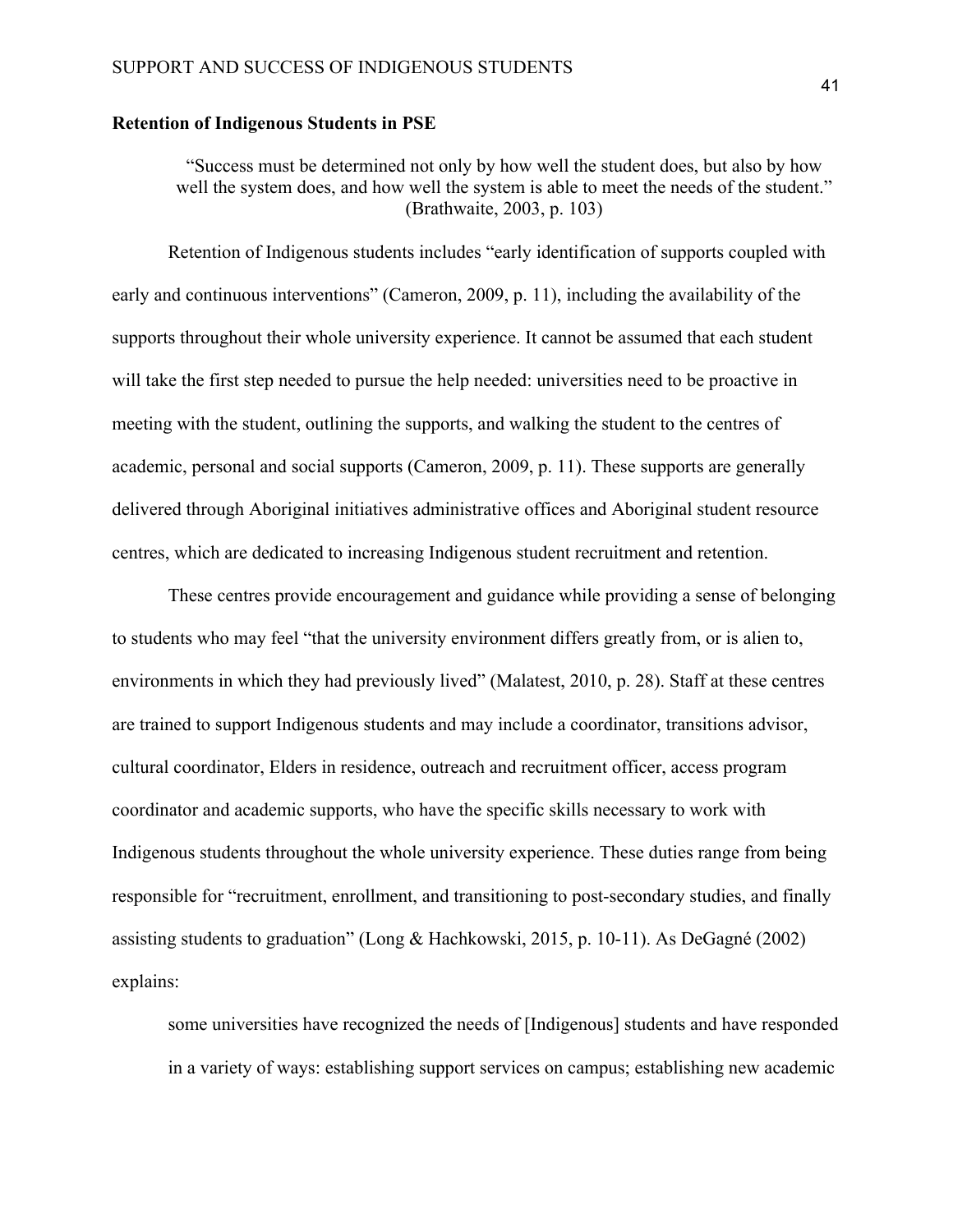programs for [Indigenous] people; working with [Indigenous] communities to offer programs within communities; and modifying admissions protocols for [Indigenous] programs. These adaptations, along with tutoring, counseling and financial services form a support service network which some argue, promote the participation and persistence of [Indigenous] students. Undeniably many of these programs have helped, although they are not widespread within the Canadian university system. (pp. 17-18)

Relationships between students and the faculty, staff, and peers can improve student persistence in post-secondary environments. These connections ensure, "education becomes a shared activity, and in this way becomes more relevant to the First Nations [Metis and Inuit] learner" (DeGagné, 2002, pp. 18-19; see also Brown & Burdsal, 2012; Nipissing University, 2015).

Another aspect for Indigenous student retention is program evaluation. Access programs need student voices in the creation, evaluation and evolution of these programs (Brathwaite, 2003). Community voices are equally important including Elders and community role models that can empower the success of these programs (Long & Hachkowski, 2015). While program evaluation and community engagement are very important to the success of access programs, it is also important to address barriers to Indigenous students' success. Cameron (2009) encourages universities to look at their programs and services and ask the following five reflective questions:

1. Do the supports and services help bond students to students?

2. Do the supports and services help bond students to the university?

3. Do the supports and services identify academic or social areas in need of assistance?

4. Do the supports and services remediate areas in need of assistance?

5. Do the supports and services continue throughout the post-secondary experience? (pp. 11-12)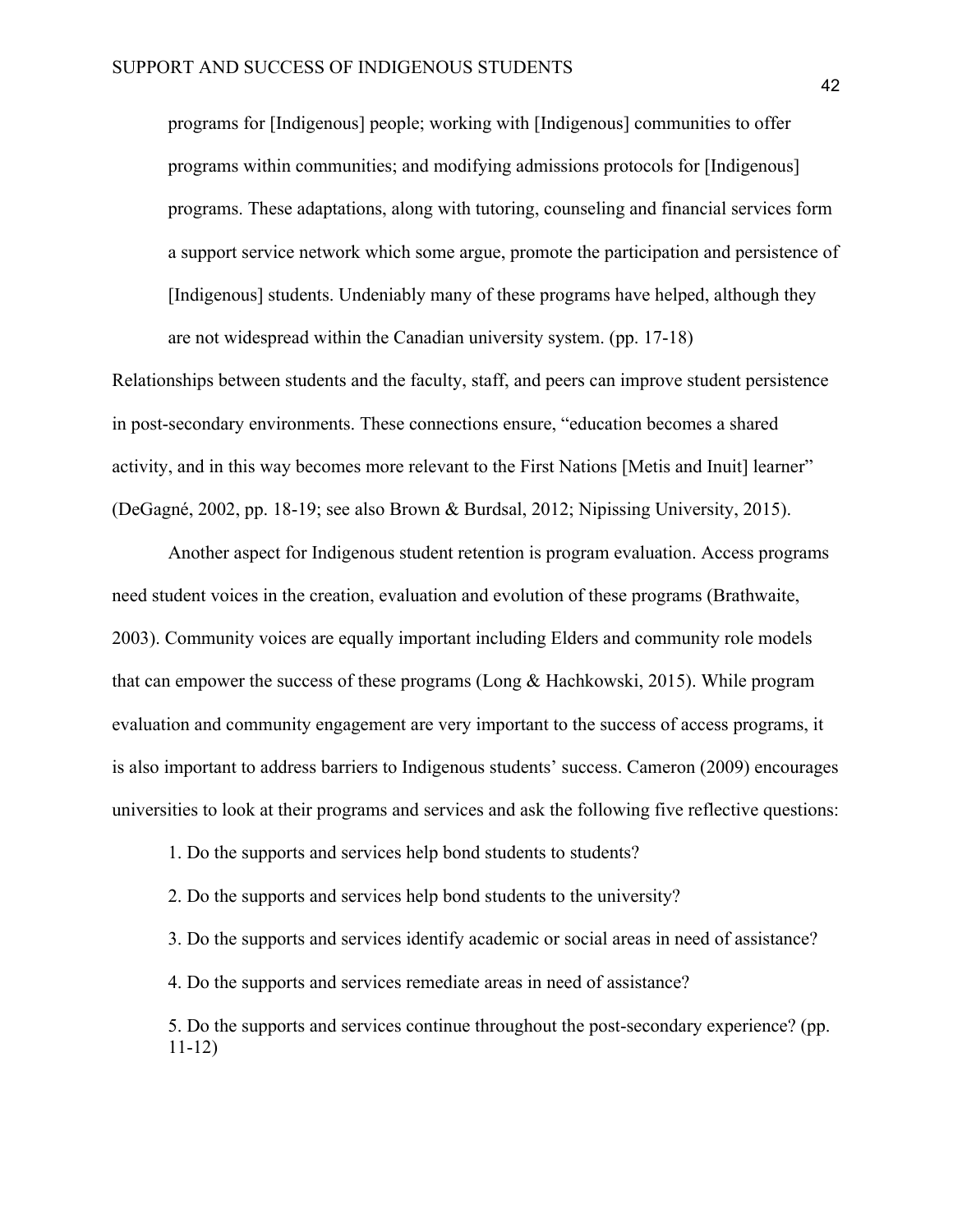These questions fit with the access program model. Elements of the model include a holistic approach for supporting the student's academic, cultural, personal and financial needs, and enabling students to focus on their studies, which decreases the likelihood of them leaving their post-secondary studies (Malatest, 2010, see also Cameron, 2009; Long & Hachkowski, 2015; Rosenbluth, 2011).

Long and Hachkowski (2015) add several other factors to enhance student success. For example, role models help Indigenous students to see themselves reflected in other Indigenous people who have done what they are trying to accomplish. DeGagné (2002) asserts that programs that reflect history, culture, worldview or language back to the students augment their success and retention (p. 18). These program factors exist alongside the move within universities toward hiring Indigenous faculty, staff and other role models, and implementing Indigenous Content Requirements (Brathwaite, 2003; Long & Hachkowski, 2015). These factors also exist within the contexts of program oversight, which consider student retention and program viability.

### **Program Reviews**

In 2006, Connie Hartviksen held dual positions within Lakehead University as the interim coordinator of the NAP and the Coordinator for the Native Nurses Entry Program. During her tenure, she created the *Native Access Program, Lakehead University: Recommendations for Improvement* report, that included an overview and explanation of the program to help improve the delivery (Hartviksen, 2006, p. 1). Hartvikesen offers ten areas of recommendation for NAP:

- 1. NAPs Fit Within the University's Strategic Plan
- 2. Vision and Mission Statement for NAP
- 3. NAP Staff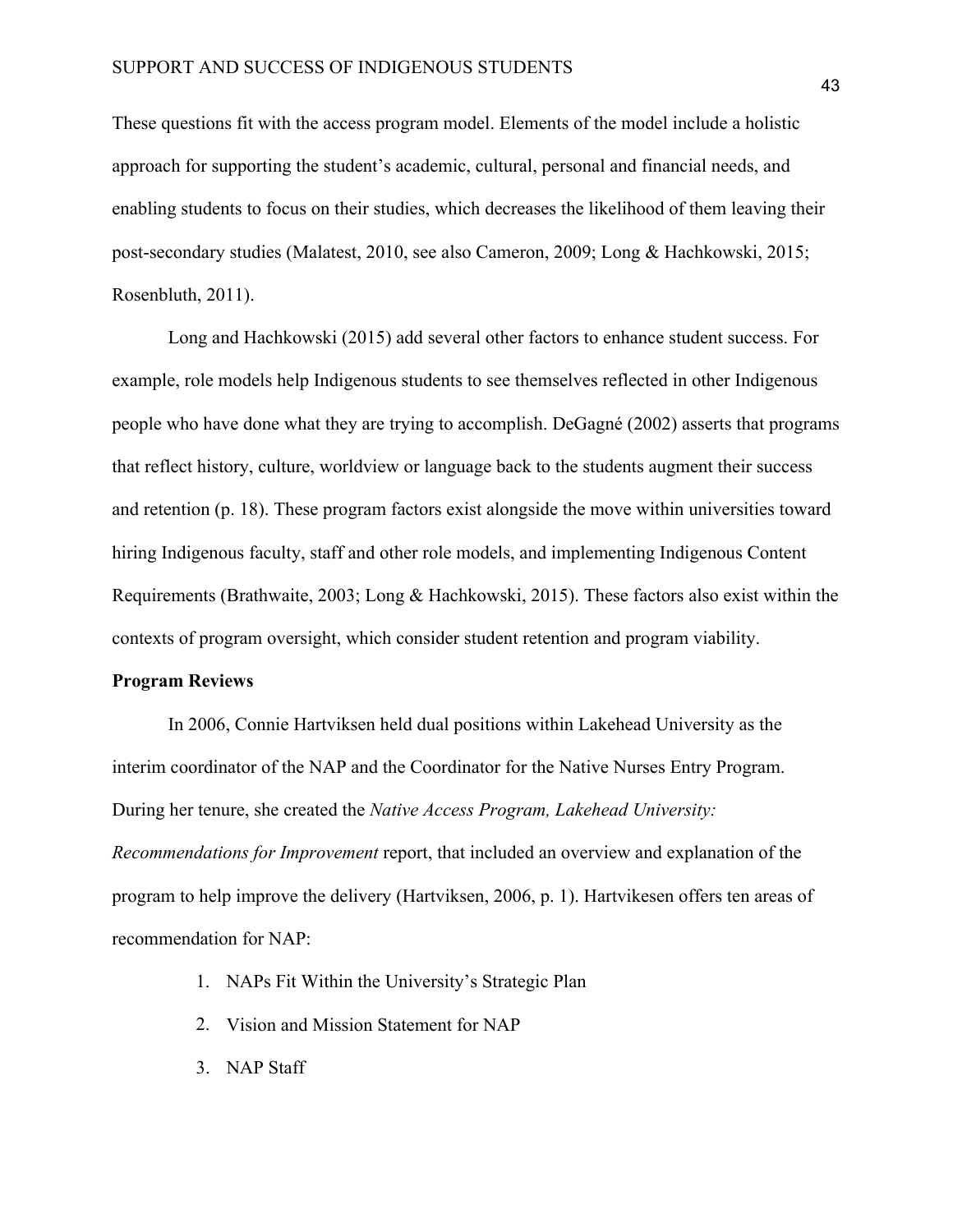- 4. NAP Teaching Faculty
- 5. Clear Lines of Reporting
- 6. Consistent Policies and Procedures
- 7. Cohesiveness and a Place to Call Home
- 8. NAP Curriculum–Current and Proposed
- 9. Testing/Student Assessment

10. Adequate Program Funding and Ability to Seek External Funds if Necessary According to this report, the NAP still has some work to do to fulfill the recommendations to create a fully successful access program for Indigenous students.

 In 2002, Lakehead University tasked the Vice President and Provost to form a task force "to review the Native Access Program and to make recommendations concerning the program's role in assisting the University in its commitment to 'working with Aboriginal peoples in furthering their educational aspirations'" (Barrett et al., 2003, p. 6). They struck a task force to address the concern of student success in the NAP and success in completion of a university degree. The 2003 Report to the Native Access Task Force was drafted by six members—a member of administration, a dean, two professors, a NAP student and a NAP alumna. This report examines the recruitment and selection processes, competition of other PSIs and a historical review of the admission process. The authors made thirteen recommendations. Importantly, task force members recommend joint recruitment efforts among access programs, curriculum enhancements, external university partnerships with Aboriginal Institutes and a fully established distance access program so Indigenous students do not have to leave their communities (Barrett et al., 2003, pp. 3-4).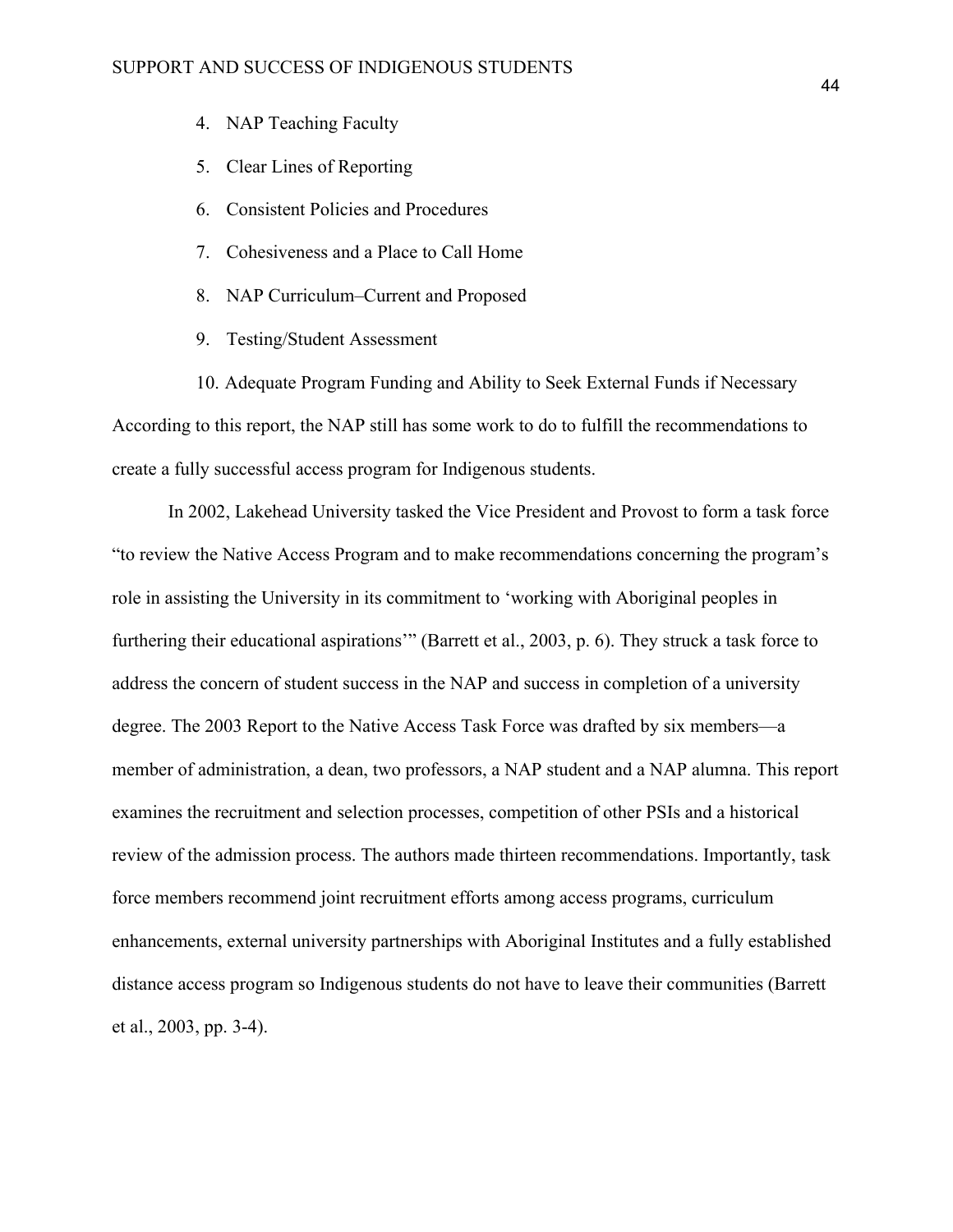The reports from these two program reviews have prompted some changes to the NAP; however, some recommendations remain outstanding. The NAP and all programs at Lakehead University, with appropriate funding and resources, could feasibly implement the recommended changes, and they would support student success.

### **Moving Forward**

"It is important to help students to see relationships between what they are learning in school and their lived realities so that they can increasingly have faith in both themselves and in their education." (Brathwaite, 2013, pp. 98-99)

 This literature review introduced an historical and contemporary overview of Indigenous education across Canada, discussing the Indigenous and Western worldview of 'success,' and it provided an introduction and overview of access programs. This study adds to the extant literature by providing access program educators' perspectives about how their programs support Indigenous student success. To review the literature, I used the following data bases: Ebscohost, Proquest, Google Scholar. Within these data bases, I used the following search terms: Indigenous, Native, Indian, Native American, Aboriginal, access program transition program, foundations programs, transitions year program. In the next chapter, I describe the methodology and methods that I used for this study.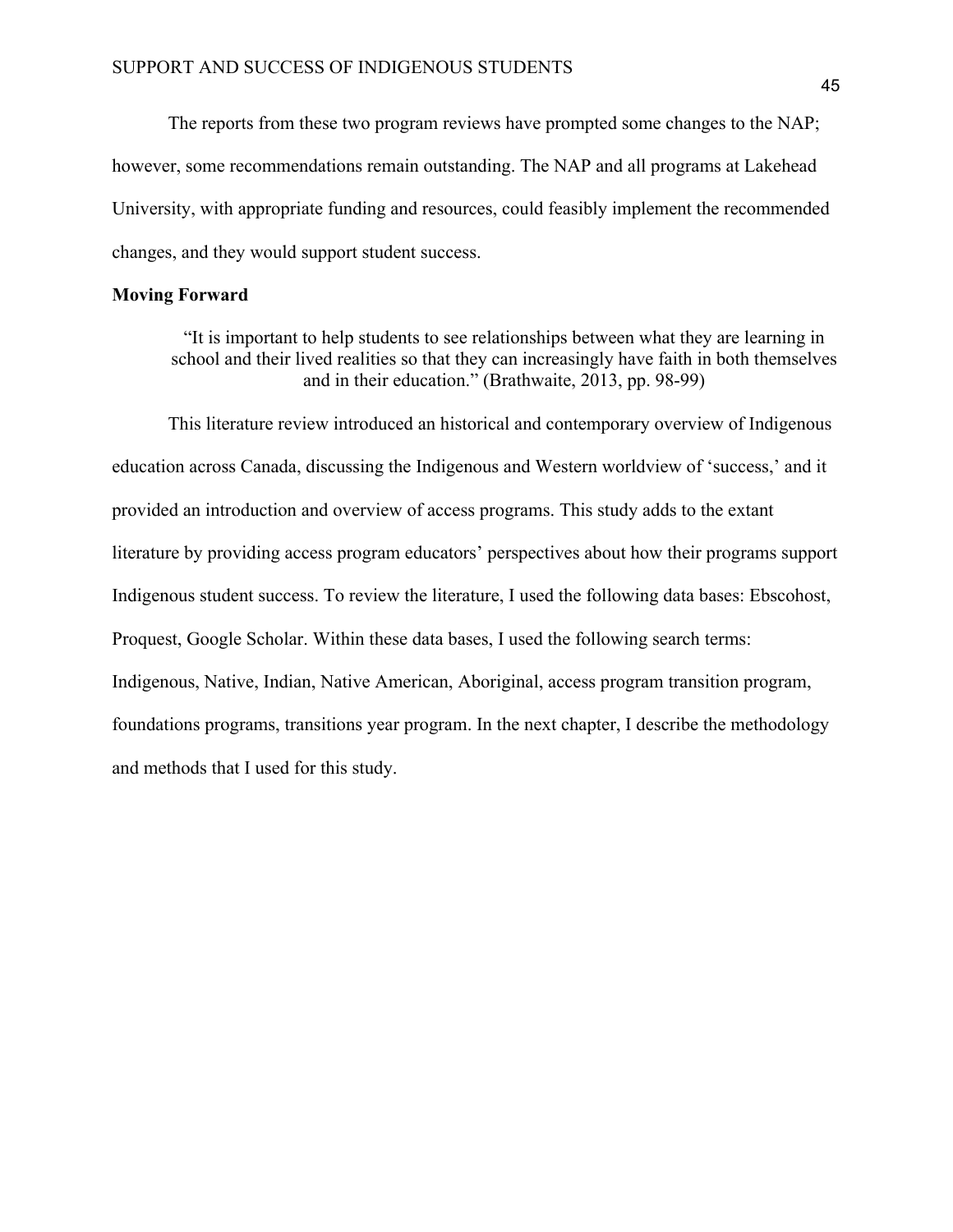### **Chapter 3: Methodology**

Kovach (2009) states that "one's methodological choice should encompass both theory and methods" (p. 122). I approach this research as theory and methods that are intertwined and related to each other. To illustrate how I conducted this qualitative study, I begin by describing the Indigenous methodologies I used, and then place the study within a desire-based framework (Tuck, 2009). Next, I position myself within my community, career and academic contexts. After looking at these contexts, I describe the design of this study, and the methods, data collection and analysis, and ethical considerations. I start by describing the methodology used for this study.

### **Indigenous Métissage Methodology**

This study is informed by Indigenous Métissage (Donald, 2012, Kovach, 2009; Lowan-Trudeau, 2012) as methodology. Wilson (2001) states, an Indigenous methodology is "talking about relational accountability" and "answering to all your relations when you are doing research" (p. 177). Wilson explains relational accountability where the central tenet is that 'knowledge is relational' and is to be shared with all creation. Relational accountability is not only between humans but with the cosmos, animals, plants and the earth in which we share knowledge which "goes beyond the idea of individual knowledge to the concept of relational knowledge" (Wilson, 2001, pp. 176-177).

Kovach (2009) concurs with this approach and commitment to relational accountability. She writes, "Indigenous epistemologies live within a relational web, and all aspects of them must be understood from that vantage point" (p.57). Kovach describes this web as "non-fragmented, holistic nature, focusing on the metaphysical and pragmatic, on language and place, and on values and relationships…. they are all bound by the relational" (p. 57). Kovach discusses Indigenous methodologies as 'action-oriented', where life is lived by certain values that include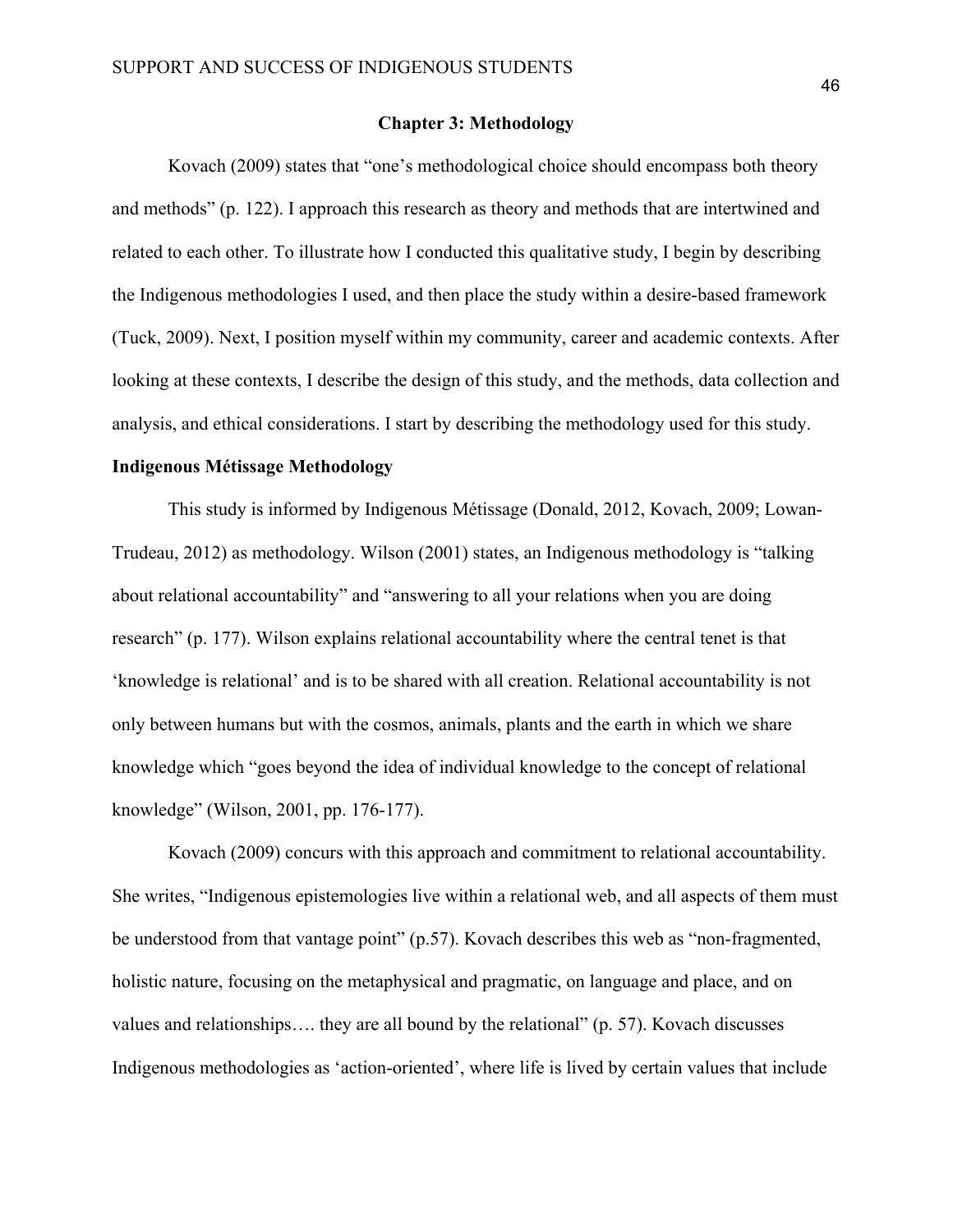kindness, friendliness, and someone who puts others first to name a few, that reflect "a holistic, value-based knowledge system that consistently returns to the responsibilities of maintaining good relations" (p. 63).

Donald's (2012) explanation of Indigenous Métissage corresponds with Wilson (2001) and Kovach's (2009) focus on the relationality of research. He states that we need "to enact ethical relationality as a philosophical commitment" (p. 535). This is an ecological recognition that human relationships do not deny differences but explores to understand how our different experiences and histories puts us in relation to one another (Donald, 2012, p. 535). I also chose Métissage, as Donald (2012) explains the in-between space he occupies in his research:

My particular problem, in terms of identity and belonging, is that I have been led to believe that I cannot live my life as though I am both an Aboriginal person and the grandson of European settlers.... there has been considerable pressure to choose sides, to choose a life inside or outside the walls of the fort. (p. 534)

I connect to Indigenous Métissage through my personal and family history. Like Donald, as I work in a PSI and am of mixed heritage, this methodology fits my life and work contexts. I too have a "strong desire to speak, write, teach, and act with a spirit and intent that enable[s] me to assert Indigenous philosophies and ways, while also drawing on the diverse influences and affiliations that have constituted my life" (p. 535). As Lowan-Trudeau (2012) asserts, "As people of mixed Indigenous and European ancestry, we are not either/or, we are both at the same time, simultaneously colonizer and colonized" (p. 114). Recognizing this space, I occupy, I conduct this research "to make things better, that hopefully there will be an outcome that will be useful to the community in some way" (Absolon & Willett, 2005, p. 103). For me, it is important that I am transparent with whom I am and where I come from and how my own experiences, attitudes and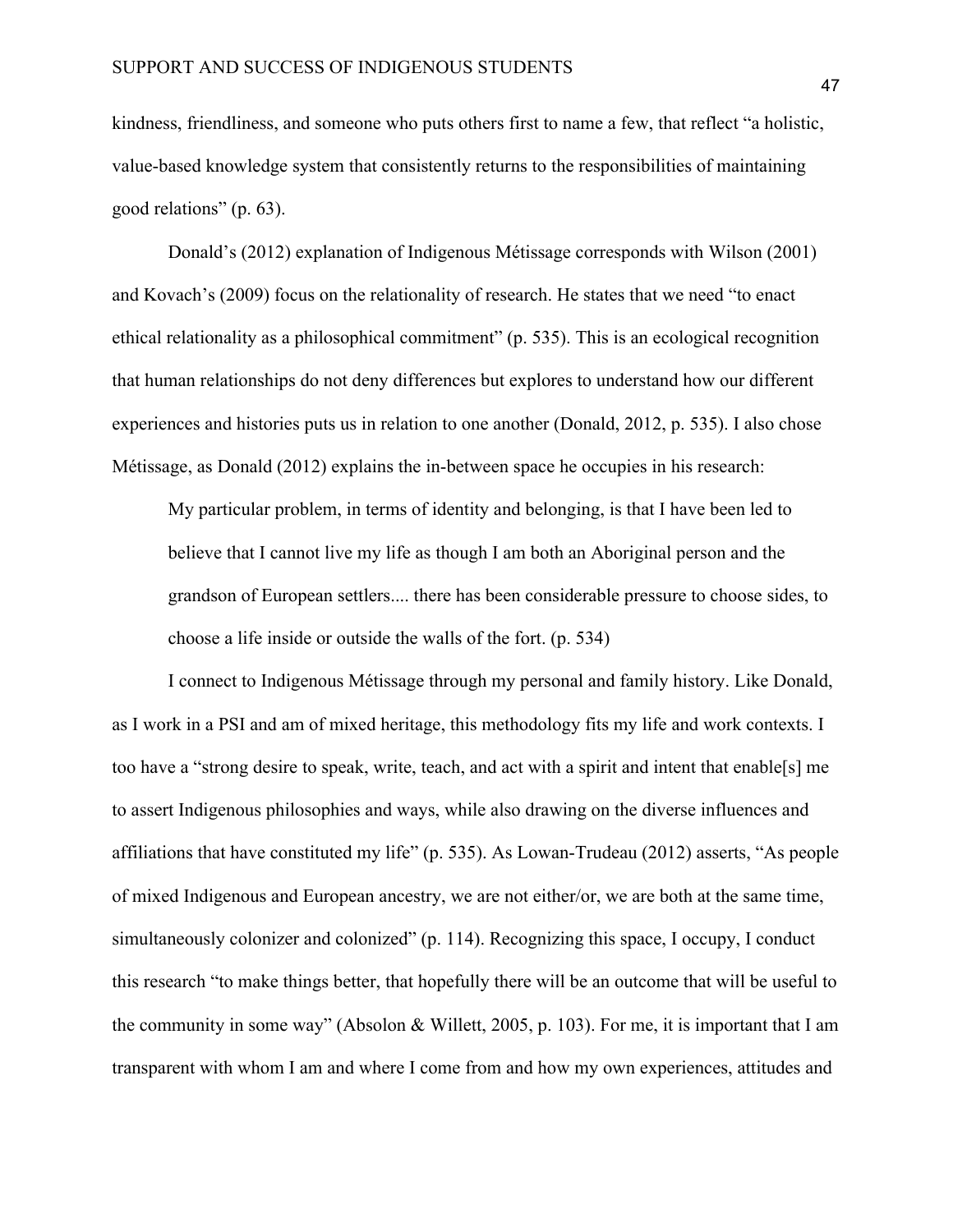beliefs informed how I conducted this study and understanding that I come from these two worldviews. It is the commitment of many of the Indigenous students I have worked with over the past six years to live those values into their academic careers.

This research is for the benefit of the community (Weber-Pillwax, 2004, p. 80). Ultimately, my purpose is to improve access programming in the NAP at Lakehead. My goal is to find approaches that support Indigenous students' success in access programs across Canada. Weber-Pillwax (2004) reminds me of the responsibility "that goes along with carrying out a research project in the community I have decided to work within" and "I am accepting responsibility and accountability for the impact of the project on the lives of the community members with whom I will be working" (Weber-Pillwax, 2004, p. 79). To activate my responsibility to Lakehead University and the NAP, I use this thesis to continue to re-imagine a program that reflects the needs of communities and their students.

#### **Desire-Based Research Framework**

I see this research as a way to support Indigenous students' pathways into PSE through a lens of what positive impact this can have for the next generations who will enter these access programs (Wilson, 2001, p. 175; see also Kovach 2009, p. 21). Looking at the positive impacts this research could have, follows Tuck's (2009) description of damage-based and desire-based frameworks. Tuck (2009) argues that historically, research on Indigenous peoples has "been damaged centered, intent on portraying our neighborhoods and tribes as defeated and broken" (p. 412) causing our spaces and places to become seen as saturated in the fantasies of outsiders. Damaged-centered research aims to document the "pain or loss in an individual, community, or tribe" (Tuck, 2009, p. 413). It invites the oppressed to speak from the margins, showing deprivation, documenting pain and loss to "explain contemporary brokenness such as poverty,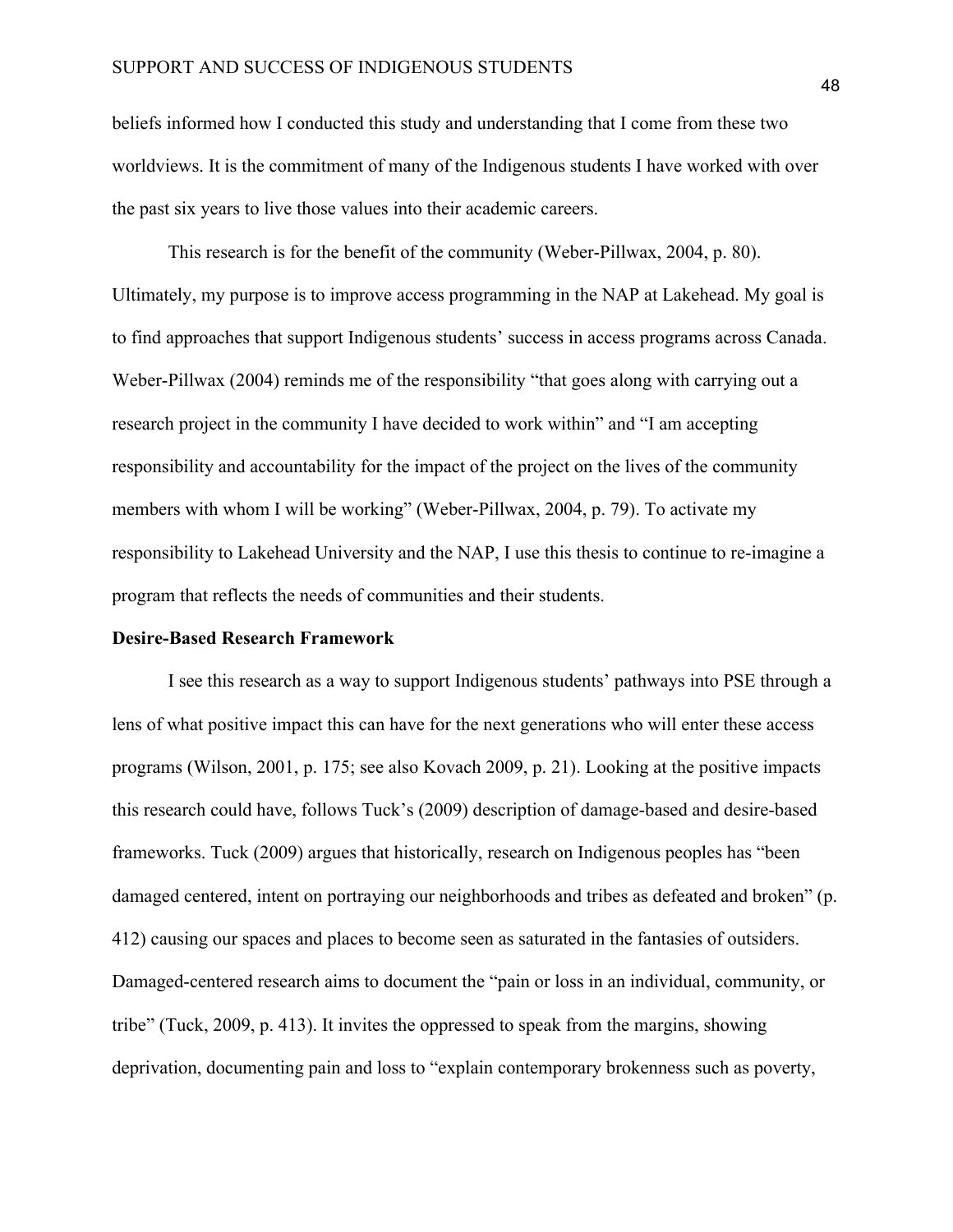poor health, and low literacy" (p. 413). Further, damage-centered research "operates, even benevolently, from a theory of change that establishes harm or injury in order to achieve reparation" (p. 413). As an antidote, Tuck (2009) asserts:

One alternative to damage-centered research is to craft our research to capture desire instead of damage....desire-based framework is an antidote to damage-centered research. An antidote stops and counteracts the effects of a poison…. desire-based research frameworks are concerned with understanding complexity, contradiction, and the selfdetermination of lived lives. (p. 416)

A desire-based framework allows for the expression of social realities, with emphasis on the wisdom and hope of what is good in Indigenous communities. A desire-based framework sees beyond the "experiences of dispossessed and disenfranchised communities so that [Indigenous] people are seen as more than broken and conquered" (p. 416). In Chapter 5, I use wise practices (Wesley-Esquimaux & Calliou, 2010) to apply a desire-based framework (Tuck, 2009) to this study. Building on my earlier description of wise practices, "wise practices are locally-appropriate actions, tools, principles or decisions that contribute significantly to the development of sustainable and equitable social conditions" (Wesley-Esquimaux & Calliou, 2010, p. 19). Indigenous scholars assert a need to re-invigorate "wise practices" and engage community members, such as youth, educators, and Elders in a reassertion of fundamental belief structures, values and ceremonial practices (Calliou, 2005; Cowan, 2008; Little Bear, 1998, 2004; Redpath & Neilsen, 1997; Warner & Grint, 2006). Having the framework in place, I next describe the steps I took to collect data for this study.

49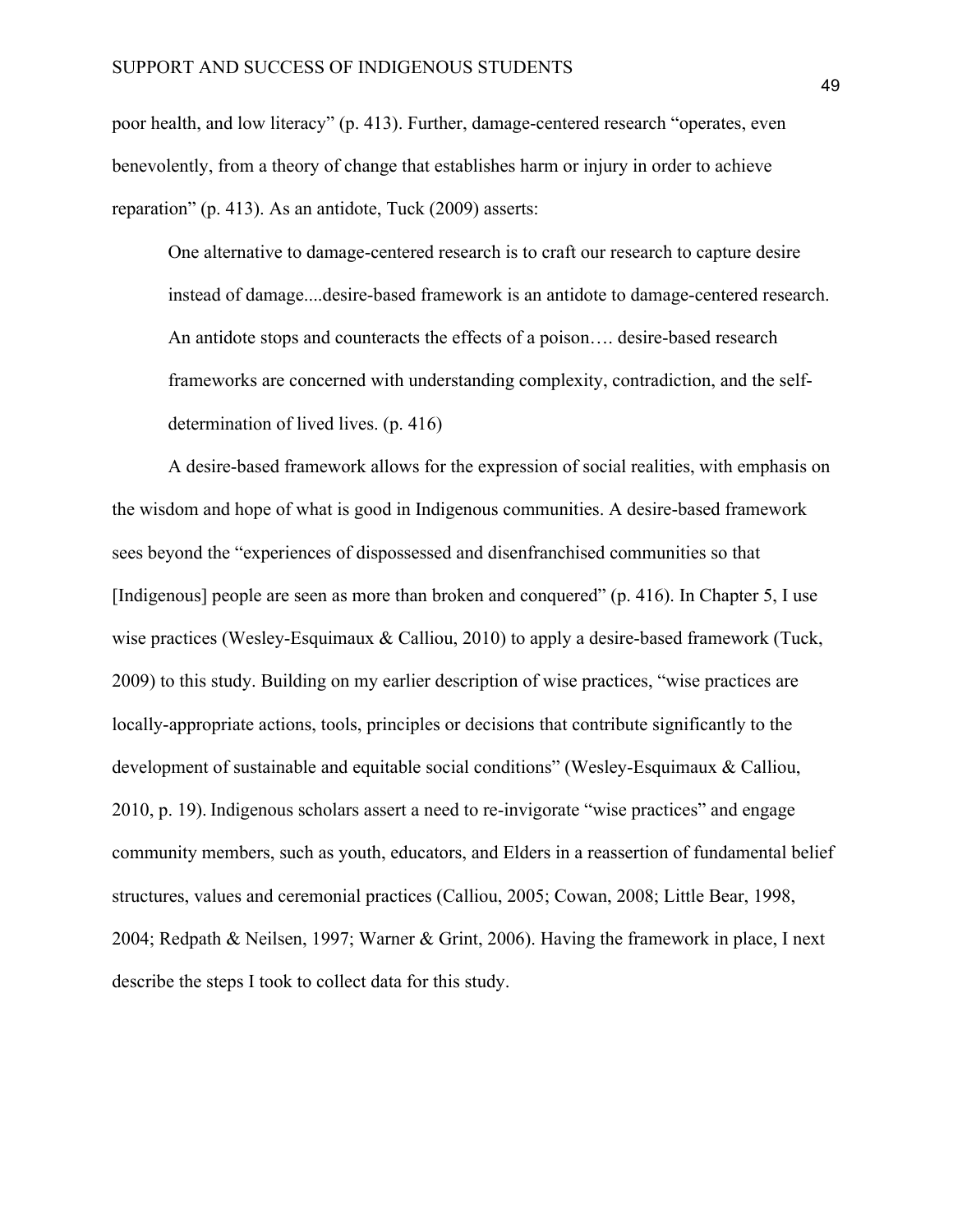## **Data Collection**

To begin the data collection process, I gained support from the Interim Vice-Provost (Aboriginal Initiatives) and then approval from the Research Ethics Board (REB) at Lakehead University. My data collection instrument included conversation as a method, an informal form of interviewing that does not use a formalized interview guide and requires that the researcher participate, more like a conversation happens. Kovach (2009) describes this approach as 'conversation as method', which gives educators control over what they want to say and share and shows respect for their story (p. 124). I used this method by offering guiding questions to participants (see Interview Guide, Appendix C). As noted previously, these questions were based in Alcorn and Levin (2000) and Antone's (2001) concepts of academic, cultural, and personal supports that explore the strategies, resources, and networks of support that access programs offer Indigenous students.

Still, I expected educator participants to lead the conversation in storied ways that gave me a sense of what was important to them. My prepared questions ensured that I covered many aspects of the access programs with participants. The conversational approach along with prepared questions or topics allowed me to explore and understand access programs holistically through conversations with educators in these programs across Canada. I received permission from the educators to record the interviews and on average, each interview took approximately one hour. Interviews were held at each of the educators' respective institutions.

To conduct relational research (Kovach, 2009), I began each conversation in a good way, from the protocols I have learned (Kirkness & Barnhardt, 2001, p. 12). Protocols included reaching out to educators to invite them to participate by email and then following up with a phone call. I explained to them my role in this research and why it is important to me because of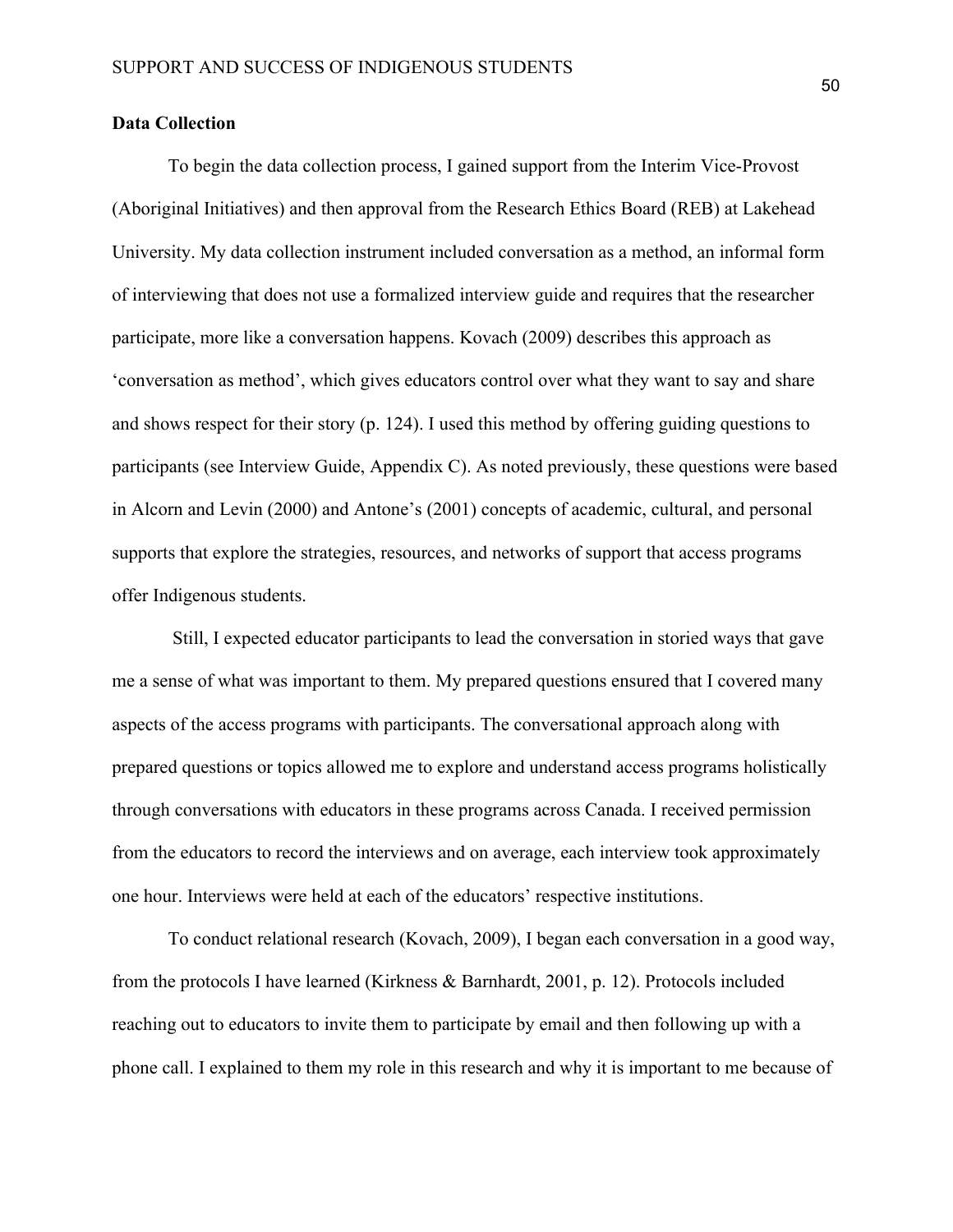my work in access programs. I went over the participant information and consent forms with each educator. I listened intently during our conversations and encouraged comments from the educators by probing for clarity and understanding. To demonstrate the value of reciprocity, I offered medicines and a small gift to show my appreciation for the time and words that educators share with me. I also offered a copy of this thesis to each educator as it is a part of their contribution to access programming in Canada.

## **Locating a Sample, Participants, and Site Description**

To find educators for my study, I conducted an environmental scan of the Universities Canada website. I looked for access programs for post-secondary students in Canada. My priority was for access programs that serve Indigenous students. I also considered access programs that served a large population of Indigenous students. From these criteria, I found four universities that were located in different provinces of Canada and served Indigenous students as their student population. I reached out to access program staff at these institutions. All four responded that they were willing to take part in my study. Interviews with educators within access programs took place at the program site. The educators held various positions (for example, managing the day-to-day administration and finances, staffing, teaching, mentoring students, liaising inside and outside the university, advocating, and counselling).

### *Characteristics of the Four Access Programs: Site Description*

Table 1 below, Access Program Characteristics, outlines seven salient features of each of the programs offered at four sites. These features are: the population of students the program serves, tuition requirements, admissions requirements, application processes, credits that can be obtained, the location of the program, and financial supports available.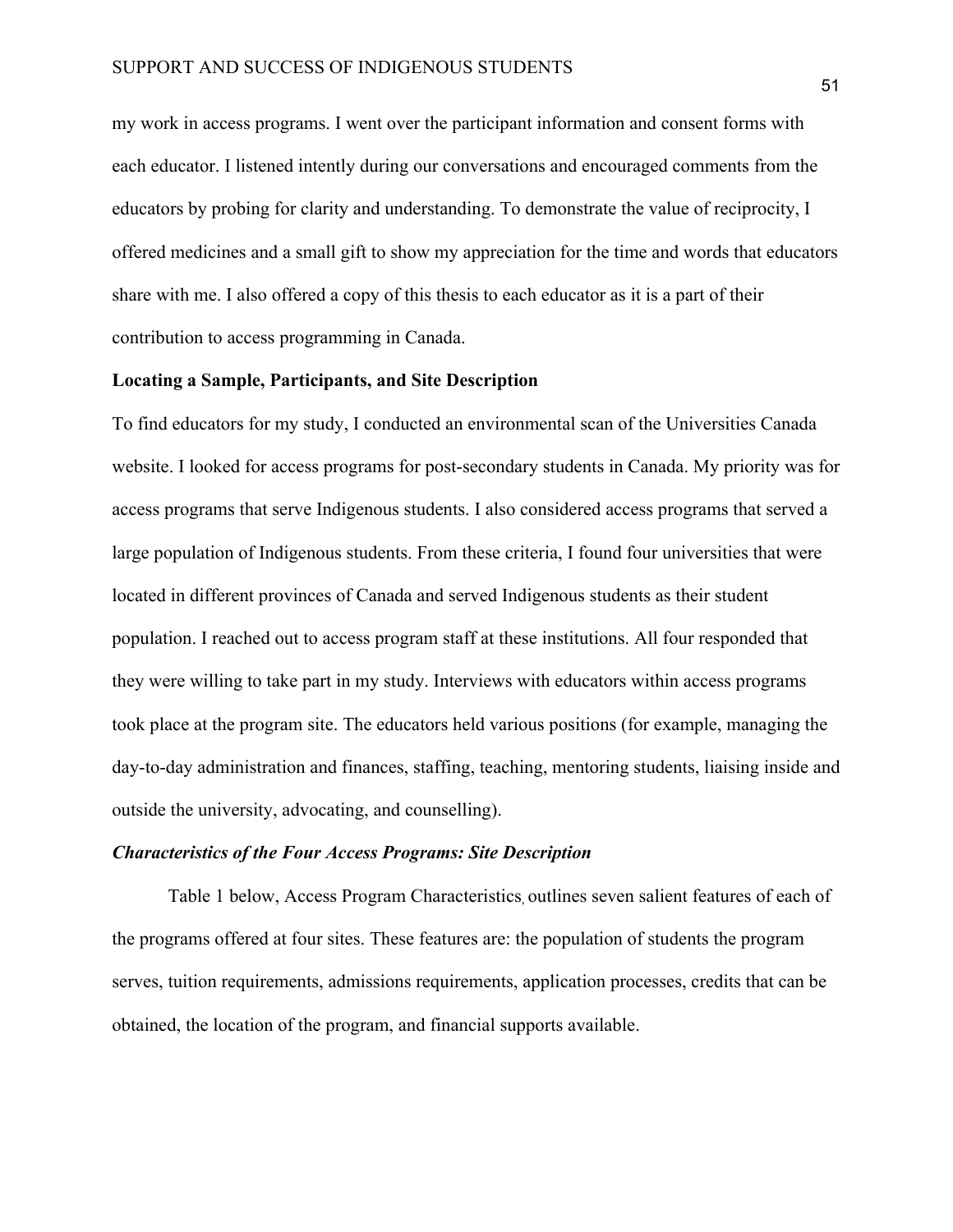## Table 1

# *Access Program Characteristics*

|                            | Dalhousie                                      | University of        | University of                                                                                                                                                                                                                                                                                                                                                                                                                                                                                                                                                                                                                                                                               | University of                                                                                                                                                                                                                                                                                                      |
|----------------------------|------------------------------------------------|----------------------|---------------------------------------------------------------------------------------------------------------------------------------------------------------------------------------------------------------------------------------------------------------------------------------------------------------------------------------------------------------------------------------------------------------------------------------------------------------------------------------------------------------------------------------------------------------------------------------------------------------------------------------------------------------------------------------------|--------------------------------------------------------------------------------------------------------------------------------------------------------------------------------------------------------------------------------------------------------------------------------------------------------------------|
|                            | University                                     | Alberta              | Manitoba                                                                                                                                                                                                                                                                                                                                                                                                                                                                                                                                                                                                                                                                                    | Toronto                                                                                                                                                                                                                                                                                                            |
| Who is the program<br>for: | African Canadian<br>and Aboriginal<br>Students | Indigenous students  | University of<br>Manitoba Access<br>Program (UMAP):<br>Any resident of<br>Manitoba may<br>apply. Preference<br>given to Aboriginal<br>people, residents of<br>Northern Manitoba<br>and low-income<br>earners, and<br>newcomers.<br><b>Health Careers</b><br>Access Program<br>(HCAP): prepares<br>Indigenous (Metis,<br>Status, Non-Status,<br>Inuit) residents of<br>Manitoba for entry<br>to health-related<br>professions.<br>Professional Health<br>Program (PHP):<br>supports<br>Indigenous (Metis,<br>Status, Non-Status,<br>Inuit) residents of<br>Manitoba pursuing<br>health-related<br>professions. <sup>7</sup><br>ICSWP:<br>Indigenous,<br>immigrant/refugees<br>and newcomers. | For adults who do<br>not have the formal<br>qualifications for<br>university<br>admission. Actively<br>encourage Native-<br>Canadian, African-<br>Canadian, and<br><b>LGBTQ</b><br>communities, sole-<br>support parents,<br>persons with<br>disabilities and<br>individuals from<br>working-class<br>backgrounds. |
| Tuition:                   | Waiver: all African                            | \$1000 additional    | $$4700.00 + (30$                                                                                                                                                                                                                                                                                                                                                                                                                                                                                                                                                                                                                                                                            | -\$5750 for Regular                                                                                                                                                                                                                                                                                                |
|                            | Nova Scotian,                                  | program fee; assists | credit hours)                                                                                                                                                                                                                                                                                                                                                                                                                                                                                                                                                                                                                                                                               | Program                                                                                                                                                                                                                                                                                                            |

<sup>7</sup> https://umextended.ca/access/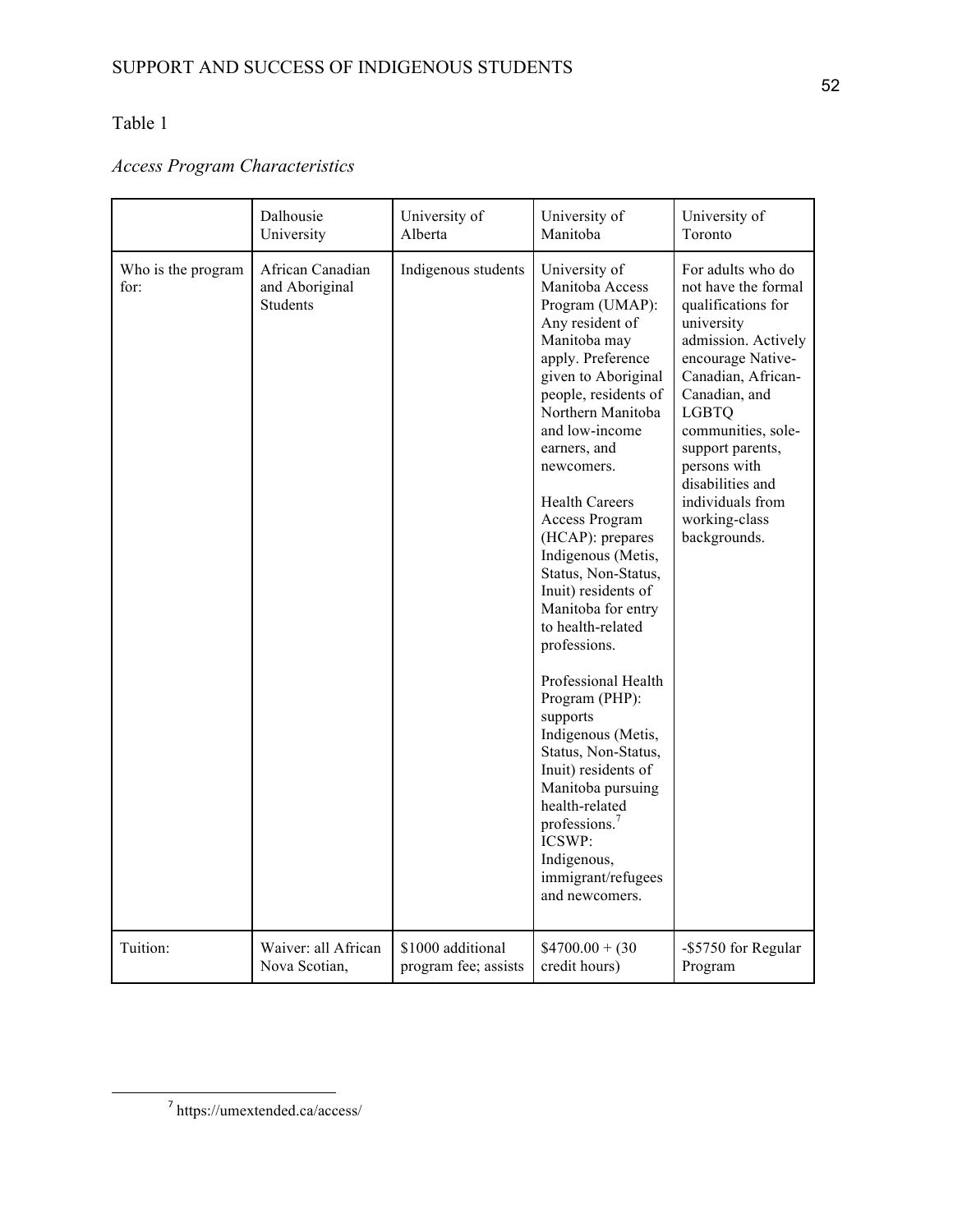## SUPPORT AND SUCCESS OF INDIGENOUS STUDENTS

|             | Dalhousie<br>University                                                                                                                                                                            | University of<br>Alberta                                                                                                                                                                                                                         | University of<br>Manitoba                                                                                                                                                                                                                                                                                                                                                                                                                                                                                                                                                                                          | University of<br>Toronto                                                                                                                                                                                                                                                                                                                                                                                                                                                                                                                                                                                                        |
|-------------|----------------------------------------------------------------------------------------------------------------------------------------------------------------------------------------------------|--------------------------------------------------------------------------------------------------------------------------------------------------------------------------------------------------------------------------------------------------|--------------------------------------------------------------------------------------------------------------------------------------------------------------------------------------------------------------------------------------------------------------------------------------------------------------------------------------------------------------------------------------------------------------------------------------------------------------------------------------------------------------------------------------------------------------------------------------------------------------------|---------------------------------------------------------------------------------------------------------------------------------------------------------------------------------------------------------------------------------------------------------------------------------------------------------------------------------------------------------------------------------------------------------------------------------------------------------------------------------------------------------------------------------------------------------------------------------------------------------------------------------|
|             | status, non-status<br>Aboriginal and<br>Metis students<br>accepted into the<br>program may be<br>eligible for a tuition<br>waiver.                                                                 | with cost of<br>program resources,<br>social & cultural<br>events which allow<br>the "campus to feel<br>more like a<br>community and<br>creating a home<br>away from home."<br>(webpage).<br>-\$8673.00 (tuition<br>and books)                   | ICSWP:<br>\$5600 (33 Credit<br>Hours, full course<br>$load)^8$                                                                                                                                                                                                                                                                                                                                                                                                                                                                                                                                                     | -additional \$2860<br>for Extended<br>Program.                                                                                                                                                                                                                                                                                                                                                                                                                                                                                                                                                                                  |
| Admissions: | Admission criteria<br>is flexible.<br>-Each application is<br>reviewed on its<br>own merits.<br>-Maturity and<br>seriousness of<br>purpose are vital<br>components of<br>TYP success<br>(webpage). | Provide proof of<br>Aboriginal<br>Ancestry.<br>-18 years old<br>-Minimum mark of<br>50% in each<br>required subject,<br>with a minimum<br>overall 60%<br>average.<br>-Each faculty route<br>has specific high<br>school subject<br>requirements. | Students must<br>qualify for regular<br>University entrance<br>or be mature<br>students (21 years<br>of age or older and<br>admissible to<br>University 1).<br>Full-time & Part-<br>time: Have inner-<br>city or similar<br>experience,<br>employed by a<br>social service<br>agency in<br>Winnipeg or by an<br>Aboriginal child<br>welfare agency,<br>minimum 2 years<br>Canadian<br>employment in the<br>social/human/healt<br>h care services<br>field, or Three<br>years extensive<br>Canadian volunteer<br>work with one year<br>of relevant<br>Canadian<br>employment,<br>demonstrate<br>suitability for the | No fixed standard,<br>considers each<br>application<br>individually to<br>assess the need of<br>candidates.<br>Considerations for<br>each applicant<br>include level of<br>motivation,<br>commitment and<br>academic promise,<br>existing academic<br>skills.<br>-Min.<br>Requirements: 19<br>Years of age by<br>Sept. 30 of<br>admission year,<br>away from regular<br>high school for at<br>least one year,<br>excludes academic<br>upgrading, must<br>have left school<br>early for reason<br>connected with<br>social or economic<br>difficulties,<br>illnesses or some<br>other personal<br>problem mainly<br>beyond their |

<sup>&</sup>lt;sup>8</sup> The University of Manitoba hosts four Access Programs, three through Extended Education that include: University of Manitoba Access Program (UMAP), Health Careers Access Program (HCAP), and Professional Health Program (PHP) (https://umextended.ca/access/). The Inner-City Social Work Program is a program specific access program, off-campus, that leads to a University of Manitoba Bachelor of Social Work degree (https://umanitoba.ca/faculties/social\_work/programs/inner\_city/598.html).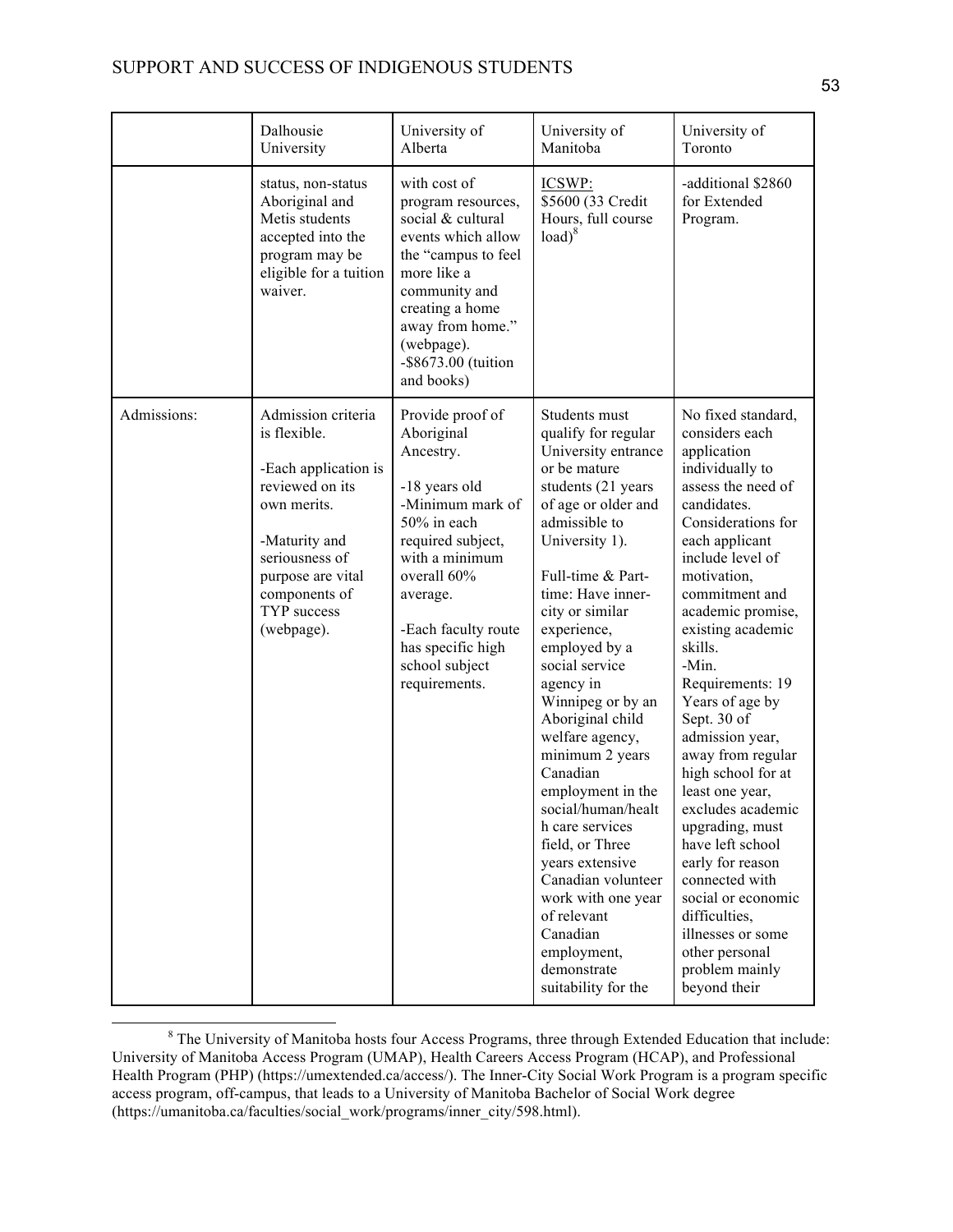|                         | Dalhousie<br>University                                                                                         | University of<br>Alberta                                                                                                                                                                     | University of<br>Manitoba                                                                                                                                                                                                                                                                                       | University of<br>Toronto                                                                                                                                                                                                                                                                                                                                                                                                                                                  |
|-------------------------|-----------------------------------------------------------------------------------------------------------------|----------------------------------------------------------------------------------------------------------------------------------------------------------------------------------------------|-----------------------------------------------------------------------------------------------------------------------------------------------------------------------------------------------------------------------------------------------------------------------------------------------------------------|---------------------------------------------------------------------------------------------------------------------------------------------------------------------------------------------------------------------------------------------------------------------------------------------------------------------------------------------------------------------------------------------------------------------------------------------------------------------------|
|                         |                                                                                                                 |                                                                                                                                                                                              | social work<br>profession.                                                                                                                                                                                                                                                                                      | control. At least<br>two high school<br>courses at Grade 11<br>or higher in<br>academic subjects.                                                                                                                                                                                                                                                                                                                                                                         |
| Application<br>process: | Application form<br>(paper).<br>-Three reference<br>forms.<br>-Academic -<br>Transcripts<br>-Personal statement | Application form<br>(paper/pdf or<br>online)<br>-Letter of intent<br>-Documentation of<br>all previous<br>education (official<br>or unofficial<br>transcripts)<br>-Two reference<br>letters. | Must submit two<br>applications: one to<br>the UM and one to<br>the AP.<br>-Application form<br>(paper or online).<br>-Transcripts<br>-Two reference<br>forms.<br>-Deadline: April<br>1st, midnight.<br>-Application form<br>(paper/pdf).<br>-3 references<br>-Autobiography<br>-Post-secondary<br>transcripts. | Application form<br>(paper/pdf)<br>-Two references<br>-All official<br>transcripts (high<br>school and post-<br>secondary)<br>-Personal statement<br>-Proof of status<br>(non-citizen<br>permanent residents<br>of Canada or<br>Convention<br>Refugees)<br>-Writing sample<br>(supervised writing<br>sample after all<br>application<br>materials are<br>submitted. Topic<br>given in a limited<br>time. No special<br>preparation is<br>necessary).<br>-No fee to apply. |
| Credits:                | No credits for<br>courses                                                                                       | 18 (24 for<br>Education) credits<br>completed will be<br>transferable to<br>degree program.<br>-Credits, open<br>credits                                                                     | HCAP take general<br>first year to include<br>a min. Of 21 credit<br>hours and max. Of<br>24 credit hours<br>(students then<br>streamed to faculty<br>of choice).                                                                                                                                               | $-2.5$ FCE                                                                                                                                                                                                                                                                                                                                                                                                                                                                |
| Dedicated space:        | Yes, a house.                                                                                                   | Yes, TYP office<br>and lounge.                                                                                                                                                               | No, located in<br>Migizii Agamik<br>(Bald Eagle Lodge)<br>at UM's Fort Garry<br>Campus.                                                                                                                                                                                                                         | Yes, a house.                                                                                                                                                                                                                                                                                                                                                                                                                                                             |
| Financial support:      | Can apply for<br>university bursaries<br>and financial                                                          | Can apply for<br>scholarships<br>including the                                                                                                                                               | Can apply for<br>scholarships and<br>bursaries.                                                                                                                                                                                                                                                                 | Can apply for<br>bursaries and<br>scholarships.                                                                                                                                                                                                                                                                                                                                                                                                                           |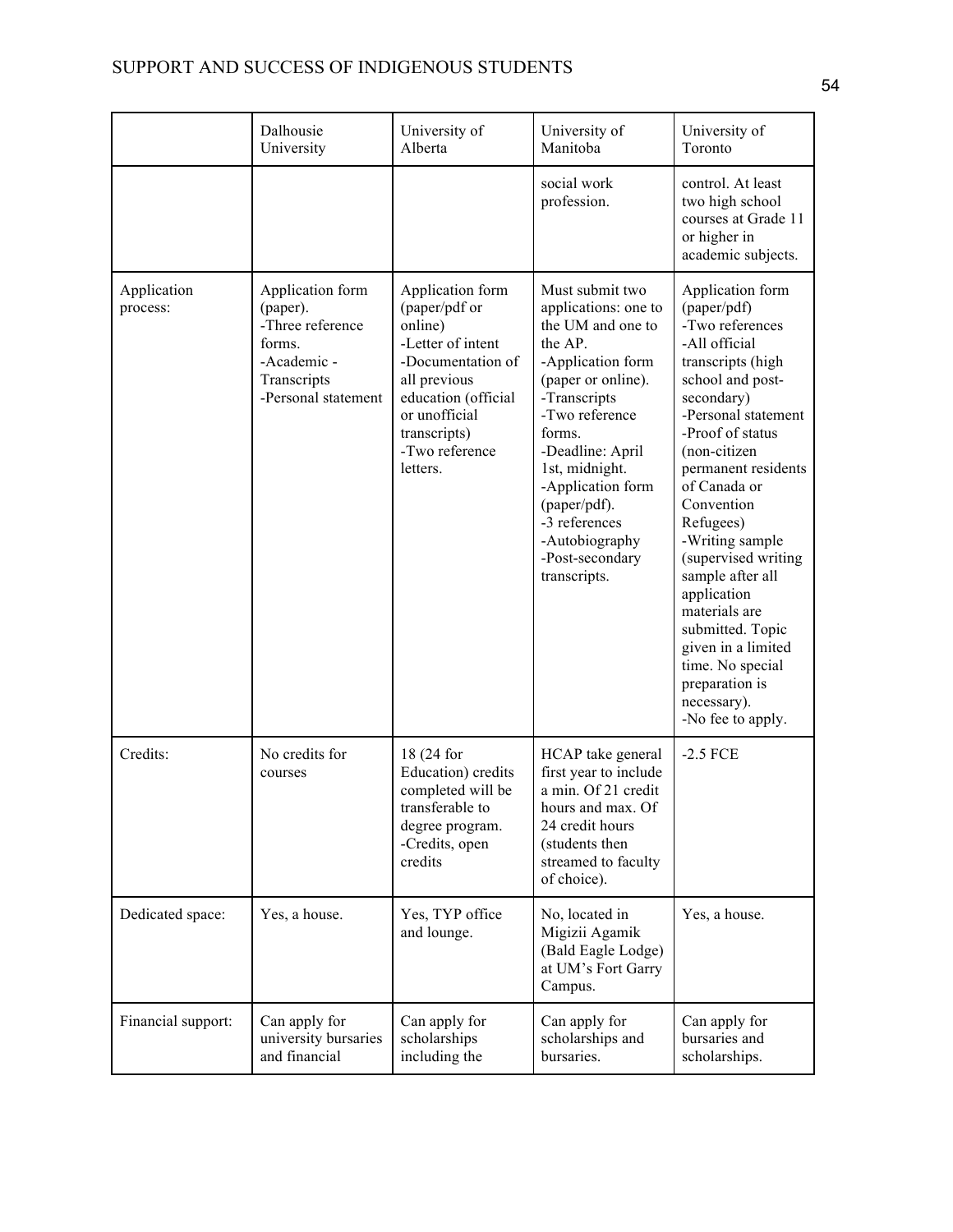| Dalhousie                                 | University of                                                                                                                                                                                                                                          | University of                                                                                                     | University of |
|-------------------------------------------|--------------------------------------------------------------------------------------------------------------------------------------------------------------------------------------------------------------------------------------------------------|-------------------------------------------------------------------------------------------------------------------|---------------|
| University                                | Alberta                                                                                                                                                                                                                                                | Manitoba                                                                                                          | Toronto       |
| assistance during<br>the transition year. | Indigenous<br>Entrance<br>Scholarship,<br>Faculty and<br>department awards<br>as well as access to<br>First Peoples'<br>House which lists<br>additional awards<br>and funding options<br>on their website.<br>-Band funded<br>-Student loan<br>funded. | -Band Funded<br>-Student Loan<br>Funded.<br>ICSWP:<br>-ACCESS Bursary<br>-Band Funded<br>-Student Loan<br>Funded. |               |

Taken together, these four access programs served a variety of students. These programs vary on features such as tuition, admission standards, application process, credits obtained, dedicated space and financial support, among other things. Students may be eligible for INAC funding called the University and College Entrance Preparation Program that "aims to increase the number of First Nations and Inuit students with the academic level required for entrance into post-secondary programs."<sup>10</sup>

The educators developed relationships with funders and others within the universities where they worked. In the next table, Table 2—Educator Profiles, I introduce the educators and share information about their roles, while maintaining the anonymity that some requested by using pseudonyms for some of the educators. It provides demographic data about the educators at each of the sites—their roles/positions, gender, and years worked within access programs. Other positions—people I did not interview—are also shown.

<sup>&</sup>lt;sup>9</sup> Band funded also known as Post-Secondary Student Support Program was created by the Canadian Government. It "aims to improve the employability of First Nations and eligible Inuit students by providing them with funding to access education and skills development opportunities at the post-secondary level." "Funding is administered by the First Nation, or the First Nations or Inuit designated organization that determines the funding selection criteria" (https://www.sac-isc.gc.ca/eng/1100100033682/1531933580211).<br><sup>10</sup> (https://www.sac-isc.gc.ca/eng/1100100033688/1531936422341).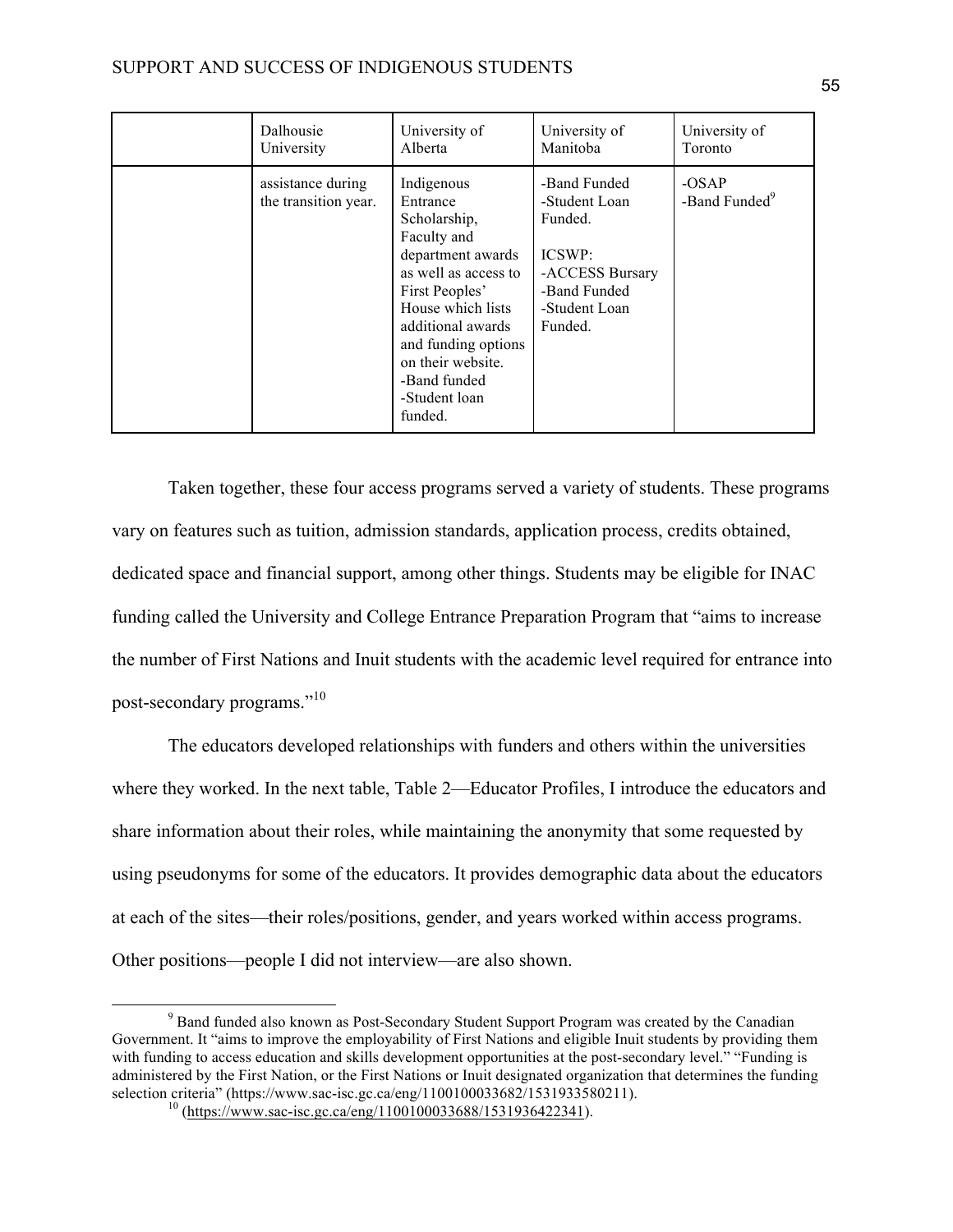## Table 2

## *Educator Profiles*

| University             | Roles/Position            | Gender              | Years worked                                                                  |
|------------------------|---------------------------|---------------------|-------------------------------------------------------------------------------|
| Dalhousie University   | Director                  | 1 Male<br>3 Females | 11 Years<br>12 Years<br>20 Years<br>25 Years                                  |
|                        | <b>Assistant Director</b> |                     |                                                                               |
|                        | Program Assistant         |                     |                                                                               |
|                        | Professor                 |                     |                                                                               |
|                        | Former Director           |                     |                                                                               |
| University of Alberta  | Program Coordinator       | 2 Females           | 5 Years<br>14 Years                                                           |
|                        | Instructor                |                     |                                                                               |
| University of Manitoba |                           | 1 Male<br>6 Females | 9 Months<br>7 Years<br>7 Years<br>9 Years<br>15 Years<br>26 Years<br>29 Years |
|                        | Directors                 |                     |                                                                               |
|                        | Former Director           |                     |                                                                               |
|                        | Instructors               |                     |                                                                               |
|                        | Academic Advisor          |                     |                                                                               |
|                        | Selection coordinator     |                     |                                                                               |
|                        | Community liaison         |                     |                                                                               |
|                        | Recruitment               |                     |                                                                               |
| University of Toronto  | Director                  | 1 Male<br>2 Females | 6 Months<br>9 Years<br>40 Years                                               |
|                        | <b>Assistant Director</b> |                     |                                                                               |
|                        | Register                  |                     |                                                                               |
|                        | Instructor                |                     |                                                                               |
|                        | Professor                 |                     |                                                                               |

Strikingly, most educators have held their positions within the access program for seven years or more: their years of experience total 230 years. The shortest tenured educator in a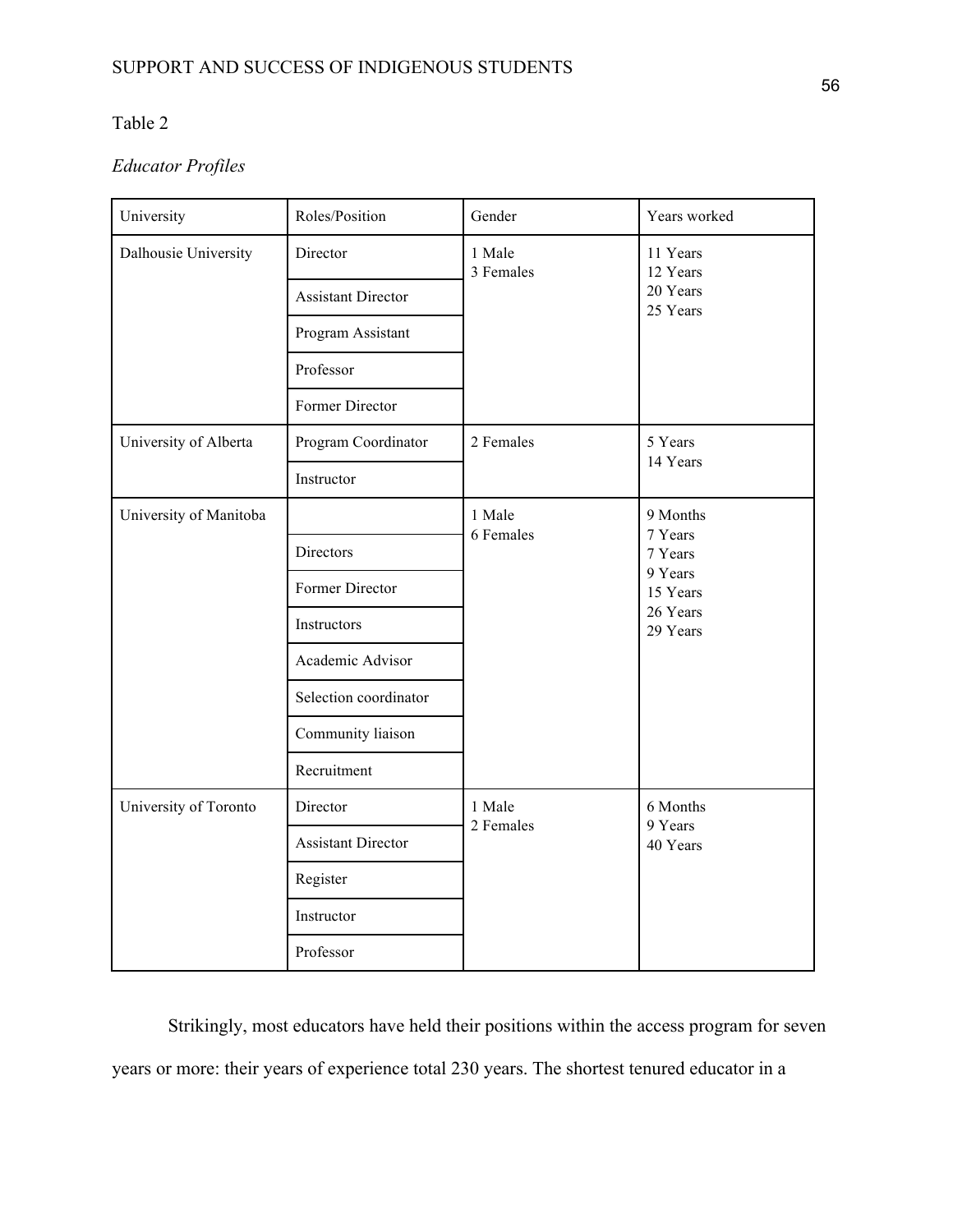program is 6 months and the longest is 40 years, both at the University of Toronto (Transitional Year Programme). Thirteen women and three men participated in the study. Women educators outnumbered men in all programs, by at least a 2:1 ratio. Importantly, all educators held multiple roles within the access programs. For example, one educator was an instructor in the program and held the position of Registrar in their specific access program. Because some educators did not want to be identified, I did not place each educator within a specific institution (only in certain instances, i.e. if they specifically gave me permission). This snapshot of the educators within each of the four programs shows the variety and commonalities among the programs and the educator/participants.

Sixteen educators took part in the study. Tables 1 and 2 in Chapter 4 provide snapshots of the universities, programs, and educators that comprise the sample for this study.

### **Data Analysis**

All data were transcribed and then printed. In total, there were 214 pages of data. The longest interview was two hours twenty-six minutes, the shortest interview was twenty-one minutes, and the average was one hour and twelve minutes. Transcripts of the interviews were coded and analyzed manually. Data were analyzed through a qualitative analysis process (Merriam & Tisdell, 2016). I coded and analyzed the transcripts by searching for common themes, patterns and ideas that emerged from the interviews/conversations. Next, I cut out each interview by theme and taped them by categories on large sheets of paper. Then I re-coded to ensure I had captured all relevant themes and what themes could be collapsed. Once this process was finished, I sent my thematic interpretations to the educators for member-checking (Merriam & Tisdell, 2016, p 246). Seven educators responded with comments. I included their comments into my analysis. I explore the four themes that emerged as findings in Chapter 4.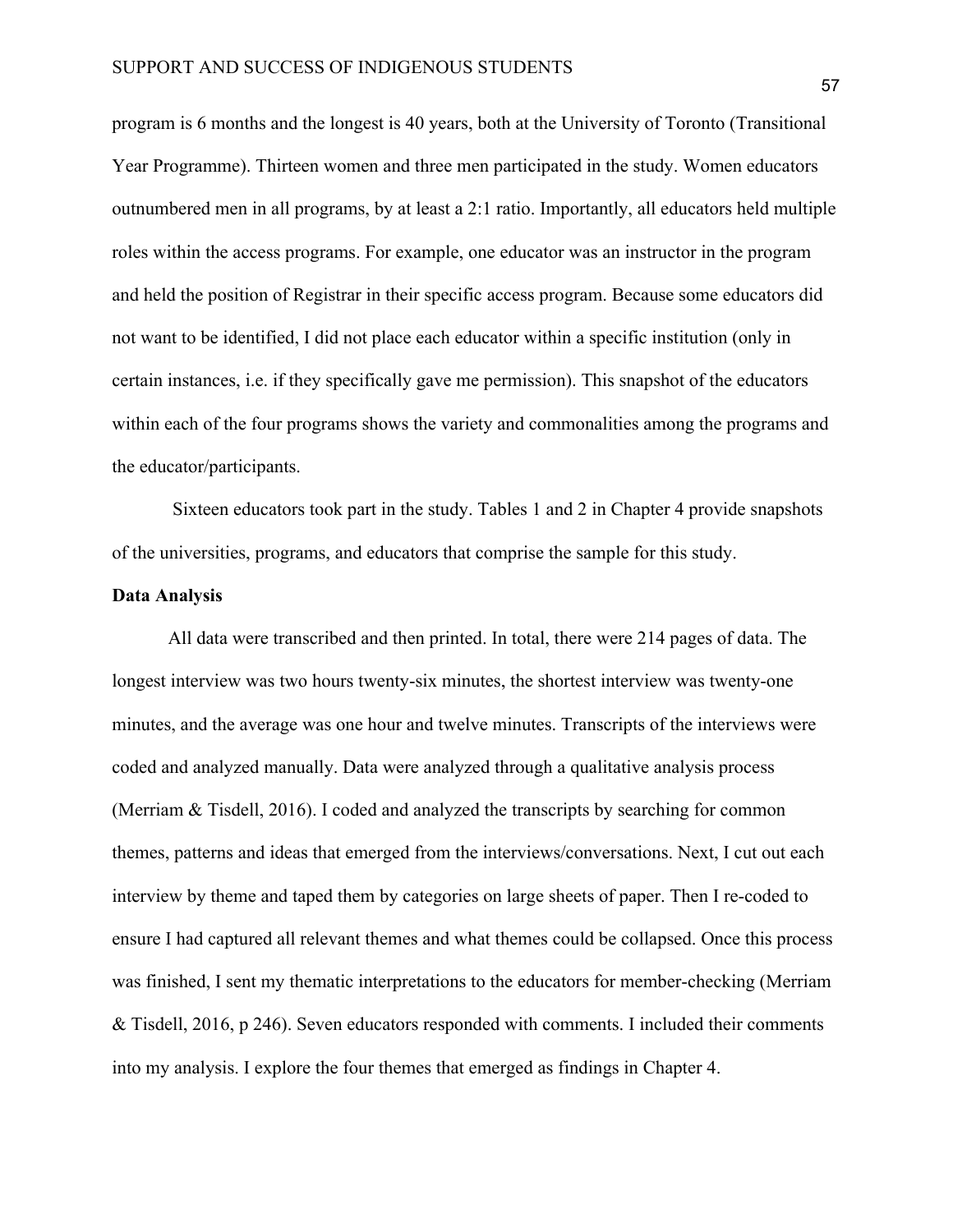### **Assumptions**

We each carry our own assumptions in our lives. Kovach (2009) explains that we carry our conceptual framework with us, which is neither good nor bad; however, it is necessary we recognize that we employ this framework when we view data. Understanding this is "an individual and collective process" (p. 42). I am aware of the way I look at the world and how my own life may impact my research. To counter my biases, I member-checked (Merriam & Tisdell, 2016, p. 246) the data findings with participants to ensure that I conveyed their ideas.

A second assumption I held is that because I am the coordinator of the Native Access Program at Lakehead University, I am embedded in the program, therefore I have an insider perspective. I came to these interviews with some advantage as I understand the structure of the programs, and how they are connected to the larger university. I may have missed some aspects from the interviews because I am so entrenched in the access program, maybe not paying close enough attention to things like relationships between peers and how educators may be involved in fostering those relationships, for example.

A third assumption I held is that research participants would share and be as open and honest as possible about the strengths and weakness (and possibly the retention rates) of their access programs. Beyond assumptions I carry, there are also ethical considerations to note, which are described below.

### **Ethical Considerations**

Beyond the ethics approvals noted above, I acknowledge a grant from Indigenous and Northern Affairs Canada (INAC) though Lakehead University. This grant supported my travel to interview participants at the four access programs of this thesis.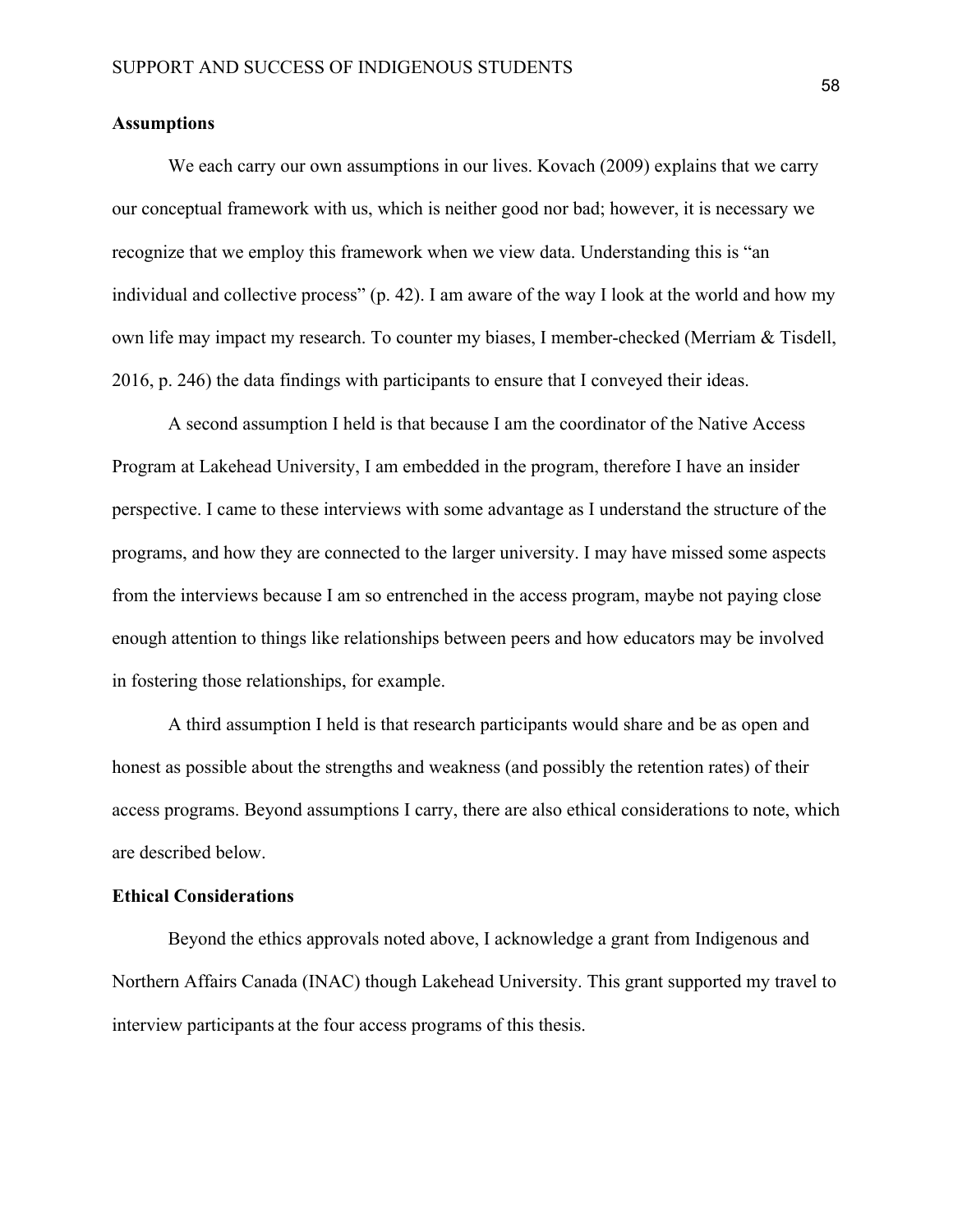## **Conclusion**

In this chapter I described the methodology I used called Métissage (Donald, 2012; Kovach, 2009, Lowan-Trudeau, 2012; Wilson, 2001). Métissage is guided by remembering the importance of relationships, being accountable to those who participated in this research, and by explaining who I am and the worldviews I hold. I applied Tuck's (2009) desire-based framework, by acknowledging the challenges that access programs face within PSIs yet focusing on improving the NAP access program I run at Lakehead University. I discussed assumptions of bias and the member checking I did with participants to counter this bias. For ethical considerations, I shared that this study received funding for travel from Indigenous and Northern Affairs Canada (INAC). The participants I interviewed welcomed these approaches and they led to rich findings which I will share in the following chapter. As a reminder, I refer to participants as educators.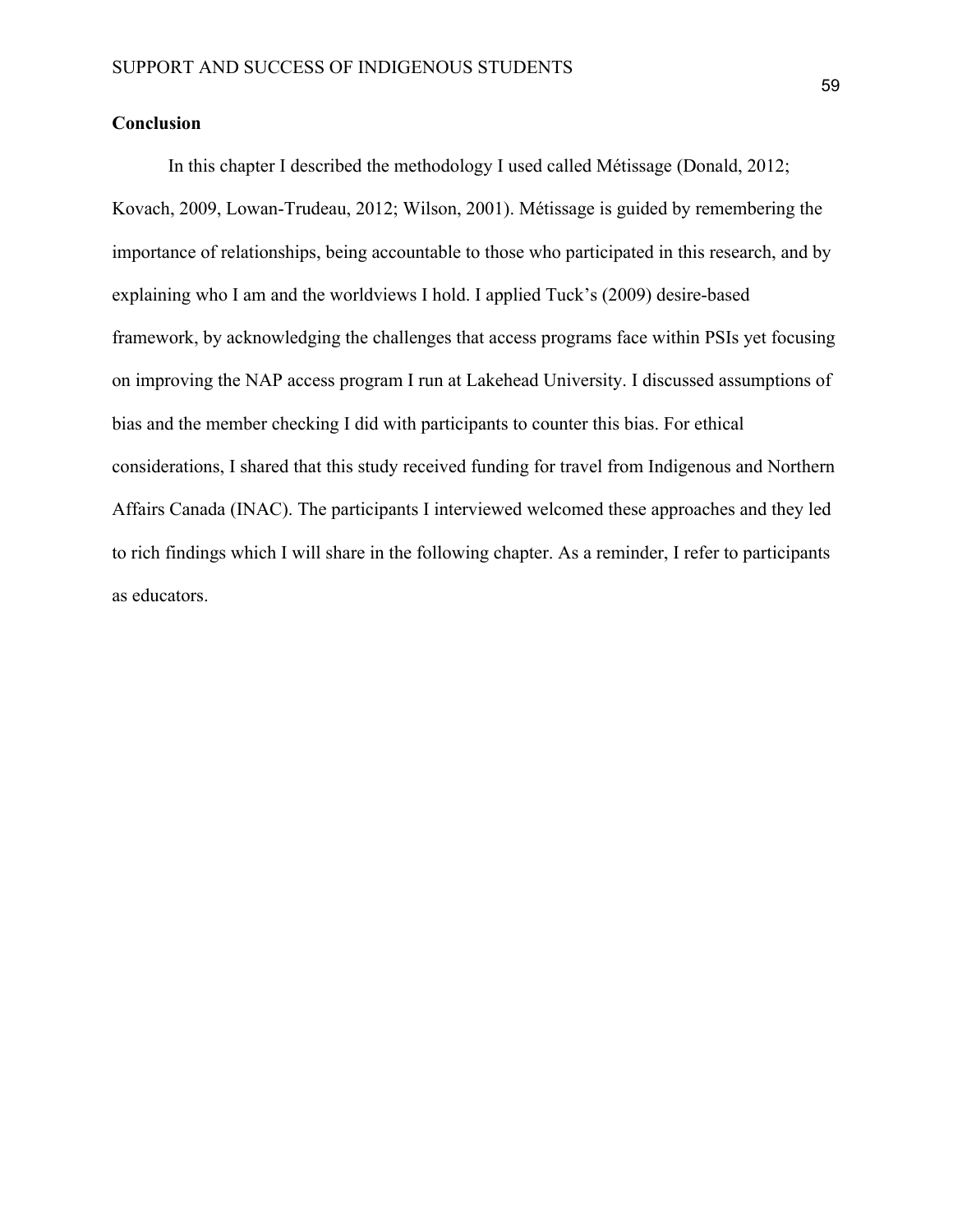### **Chapter 4: Findings: What the Educators Said**

This chapter provides tables that show the access program characteristics of the sites for this study, educator profiles to introduce the educators, and the themes that emerged from their interviews. The first two sections offer contexts for the study and illuminate differences and similarities—the complexities that emerge through the participants' interview data. The characteristics of access programs reveal where the conversations for this research took place.

Within the contexts of funding and the broader universities that housed access programs, as well as the educators' roles, each participant discussed his or her work for Indigenous students. Their rich responses to questions elicited four themes. Relationships ran through all themes. In the sections that follow, I show how the educators described how relationships are central to their work in the access programs.

### **Themes**

Four themes emerged from the rich conversations that I had with educators:

- 1. *Building and maintaining relationships with students*
- 2. *Responding to the whole student*
- 3. *Empowering students*, and
- 4. *Fostering success*

These themes recurred among participants and highlighted approaches to student need.

### **Building and Maintaining Relationships with Students**

The educators at each university expressed the importance of relationships with students. In relationships with students, educators talked about their student support process in three ways: 1) building relationships by supporting each student; 2) solidifying the relationship through caring about their lives, 3) maintaining relationships through food, feasting, and events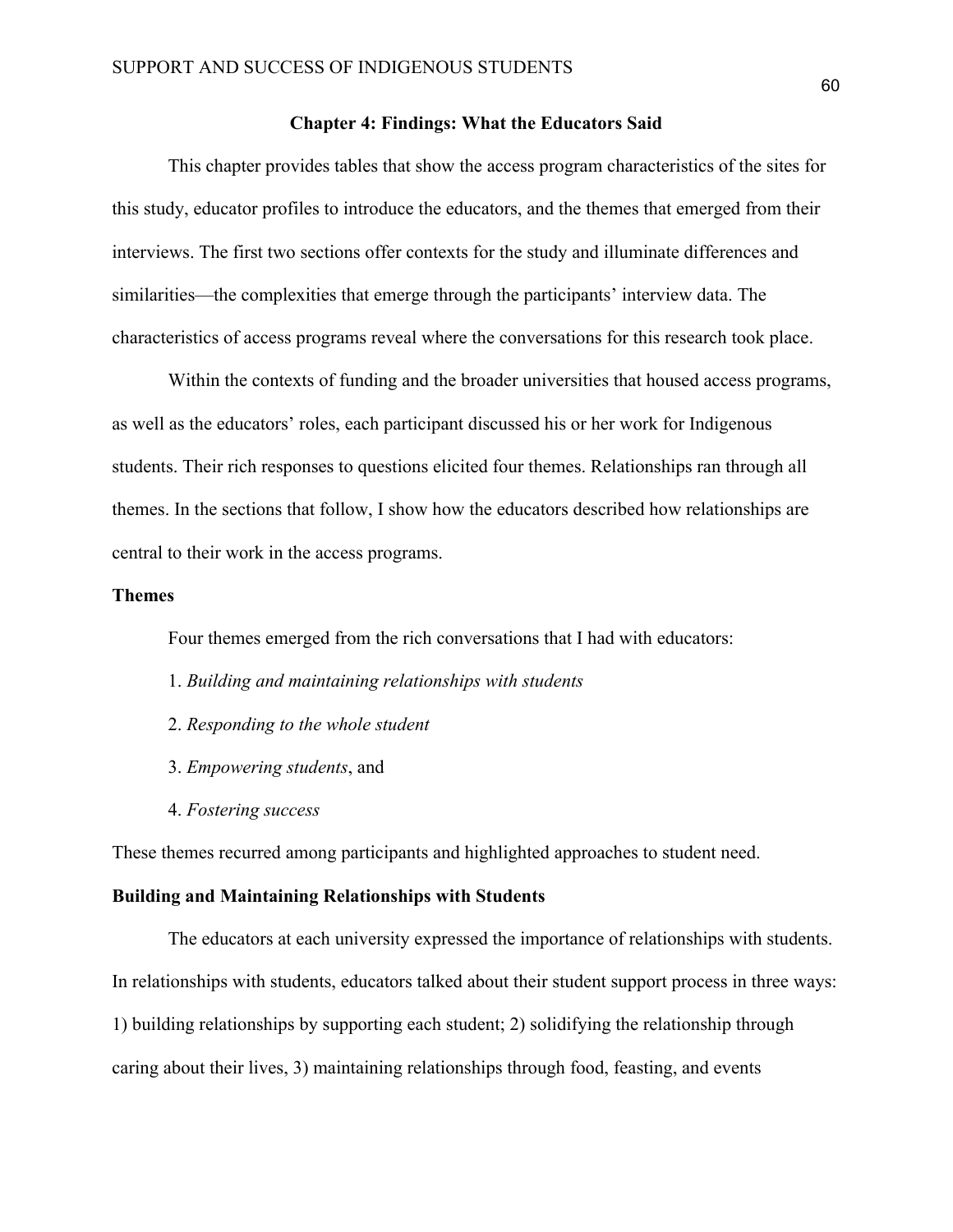throughout the year. Educators at all universities expressed the importance of connecting with students individually and creating community among students. Patti shares an example of what creating community looks like: "what I try to do is establish a sense of community in the class and be open to students for them to come and see me if they have issues". Many educators expanded on this idea of community as connecting with students individually, which is explored next as building relationships.

For building relationships, educators reflected on the differences between students in each new cohort and the importance of honouring students' lived experiences and building genuine, lasting relationships with students (i.e. Adrienne, Nicky, Diane, L.A.). Every year there is a mix of mature students, aged 19 or 21 and sometimes older, or high school graduates who took college-level credits rather than university-level credits in high school who take an extra year to gain credits for university admittance. Some students have families with small children or teenagers, and some are single parents or newly independent from parents and community. The next section shows how educators described building and maintaining relationships with students and groups, solidifying these relationships, and maintaining them, a process that builds a rapport between educators and students.

### *Building Relationships*

Educators shared how they built relationships with students by providing opportunities to have their voices heard and offer support, whether academic, cultural or personal. Adrienne explained how students have the opportunity provide feedback on their educational journey:

We used to have student assemblies twice a year. We would provide lunch and bring them all together and encourage them to come out to socialize and provide us with feedback on the program supports. The staff would ask informal questions such as; "This was what we offered this year, and this is kind of what we've done. What do you think worked well and what do you think we need to improve upon? It was kind of like an informal evaluation. That gave the students an opportunity to talk with us and let us know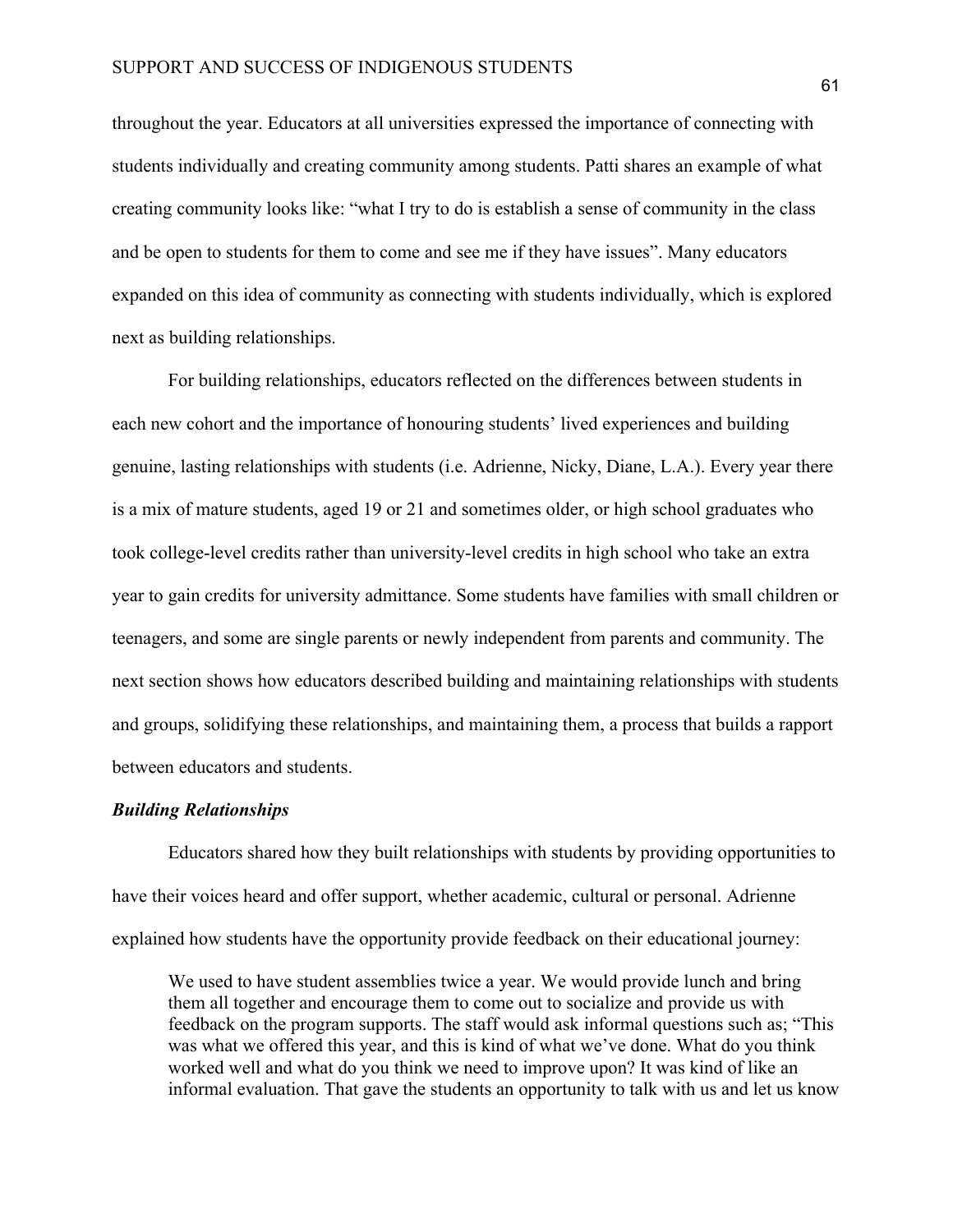what was really awful, don't do it again (both laugh), or what worked well for them. It's really important because I always think the more opportunities, we can create to have student voice in program development, the better.... Try something new, evaluating, and [asking] what do you [students] think worked well and what do you think we [educators] need to improve upon? You always kind of have to be in a process of change in order to be responsive.

Similarly, for Lakehead's NAP's intake process, students are assessed as they apply; we ask them to describe their goals for attending NAP. The coordinator reviews their responses, and then students are invited for a personal interview to check their desire to achieve graduation in the program. While not all access students graduate, every educator I interviewed strived to know who was coming into their program and understand their needs, strengths and weaknesses in order to support them effectively.

### *Solidifying the Relationship Through Caring*

Educators solidify relationships with students by showing them that they genuinely care about their lives. As Noddings (2012) explains, caring is:

an encounter or sequence of encounters that can appropriately be called caring, [when] one party acts as a carer and the other as cared-for…. Although these potentially caring relations are not equal, both parties contribute to the establishment and maintenance of caring. (p. 772)

Each of our lives starts with a relationship, "and it is through relations that a human individual emerges" (Noddings, 2012, p. 771).

Educators in all the access program understand the need to build and then work to solidify relationships and community. Most do this by assigning each student a personal counsellor and academic advisor with whom they have a set number of mandatory meetings per semester. One educator described how students begin to solidify relationships with educators in the program through those mandatory meetings. Nicky shared the value of having students step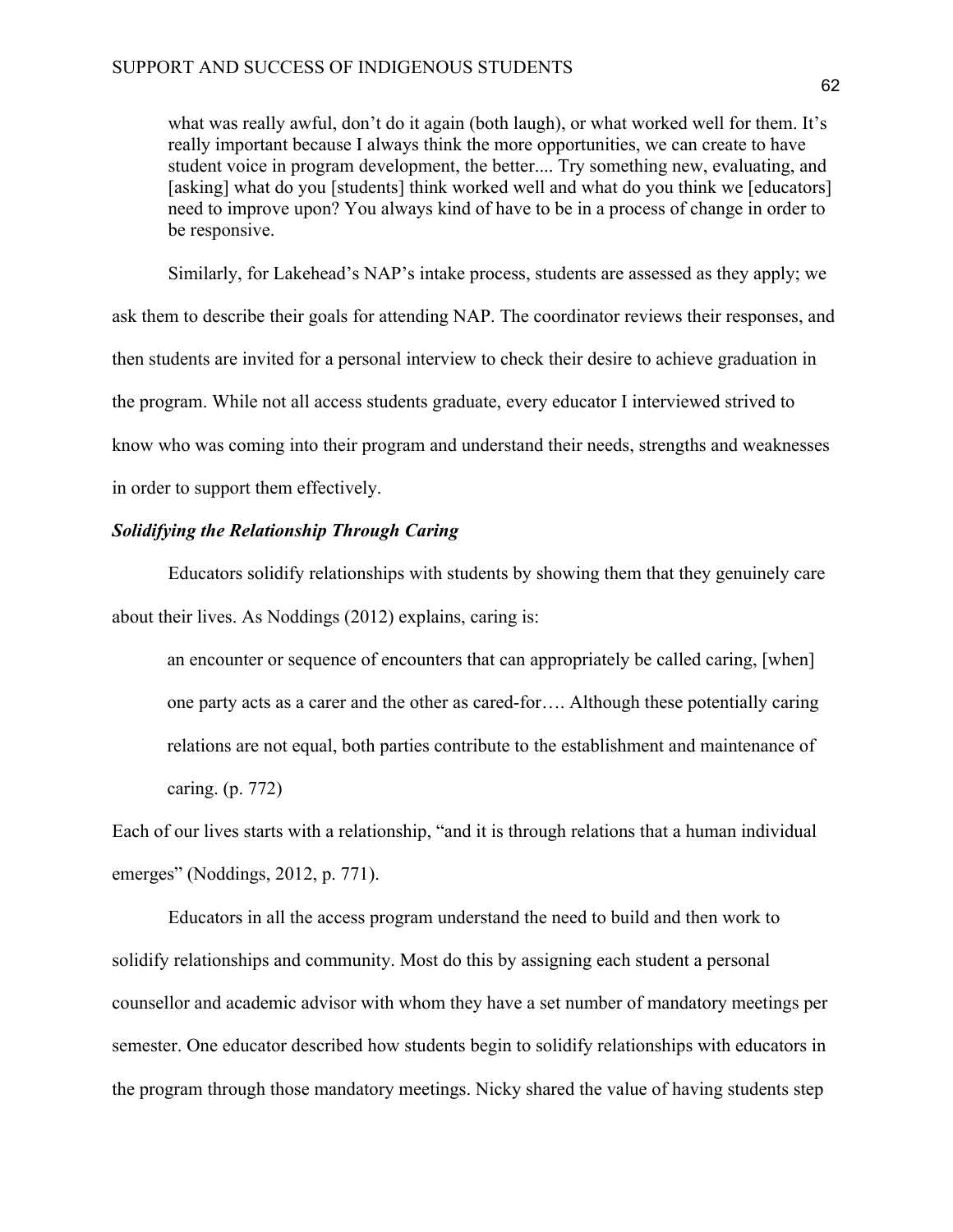into her office even if it only meant she could see their faces and know they are still around, and doing okay, "even if they have no problems, they can go in and say, I have no problems, just want to check in".

In these regular meetings students can celebrate successes or ask for extra support, whether it is in their personal or academic life, or culturally. Sometimes it is because they were raised in urban centres with little access to cultural experiences or their First Nation, Metis or Inuit communities, and sometimes it goes back to influences from intergenerational trauma that results from Indian Residential Schools. These are important conversations, and educators are trained to respond to students' concerns. These discussions also provide space for students and educators to get to know each other, even if they have 'no problems.'

Educators work to support students to meet academic standards set out by the programs, and they are frequently challenged by student absences or silence. A holistic approach along with getting to know students relationally gives educators an opportunity to connect with them about problems early on. Educators need to know whether a student has a young family or is a single parent, whether they struggle with math or are working and going to school at the same time. Ongoing conversations to build relationships help give students who find it difficult to reach out an opportunity to seek help and provide a safe space for them. In these regular encounters, educators share empathy and express an understanding of student's needs and living circumstances.

Several participants explained that students are also encouraged to meet with resident Elders. Educators assured students that Elders, whether they were in residence daily or weekly as supports, were there to help them on their learning journey. As Diane explained,

even the personal counselling, it's not about getting therapy or anything, it's like what Nicky said, it's about them developing the relationships, so that when something does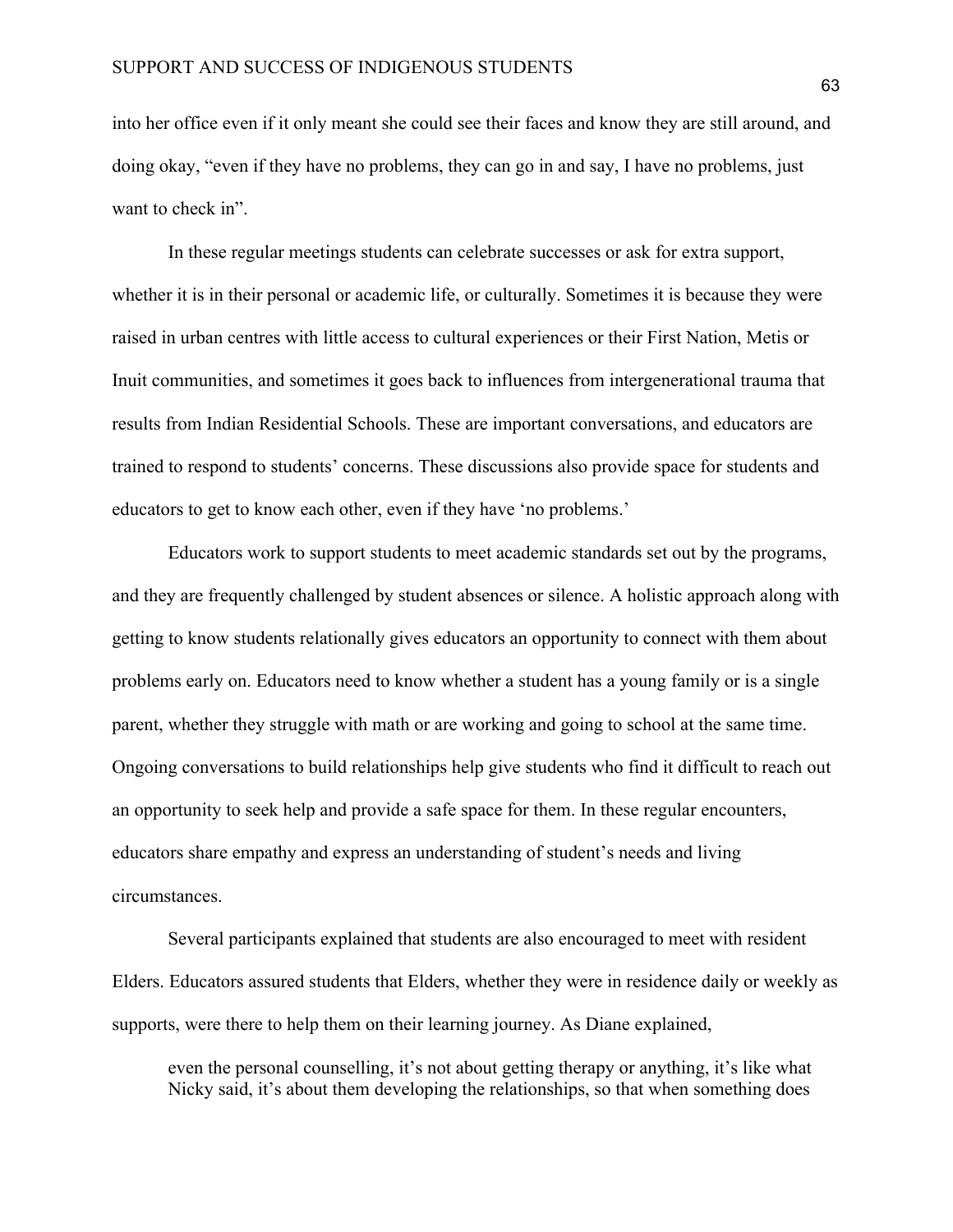happen in their life, they'll feel more comfortable, and it's also a way for our staff to preempt, or maybe catch on that something might not be going well.

L.A. explained how she worked to model and create a sense of community among faculty, staff

and peers. She shared with students that the journey through academia is not a competition:

I tell them at the beginning of the year; you know look to your left, look to your right, let's make sure that that person is there at graduation when you look to your left and look to your right that that very same person is still sitting beside you, so almost like that personal responsibility without saying you have to develop a personal responsibility.

While L.A. focused building personal responsibility among students, Melanie discussed the role

of educators as carers as a basic need for students. She shared:

It really is as basic as that, knowing that someone cares. Someone cares, and we're still here. And sometimes that email will lead to a meeting and just a check in with them. Sometimes that leads to people switching programs, or at least dropping a course and taking a different one. So, sometimes it will be a major change that happens from just that little check in. Educators care can go a long way in supporting and empower[ing] Indigenous students in access programs.

Yvonne explained that another way that educators could solidify relationships with students and show their caring was through their monthly staff meetings. In the Inner-City Social Work Program, educators dedicate two hours a month to talking about student issues, the good and the bad. This gave educators in the program a general sense of each student's progress. They were briefed through these meetings on the most effective way to support their students. Yvonne shared, "then we can support them to get through whatever it is they're getting through to be back into a classroom and participating fully again". At Lakehead University, we also conduct regular meetings with educators. Similarly, we meet individually with students to keep good relationships going throughout their time in the program, through their undergraduate studies, and beyond, or to listen to concerns in areas we are not privy to every day.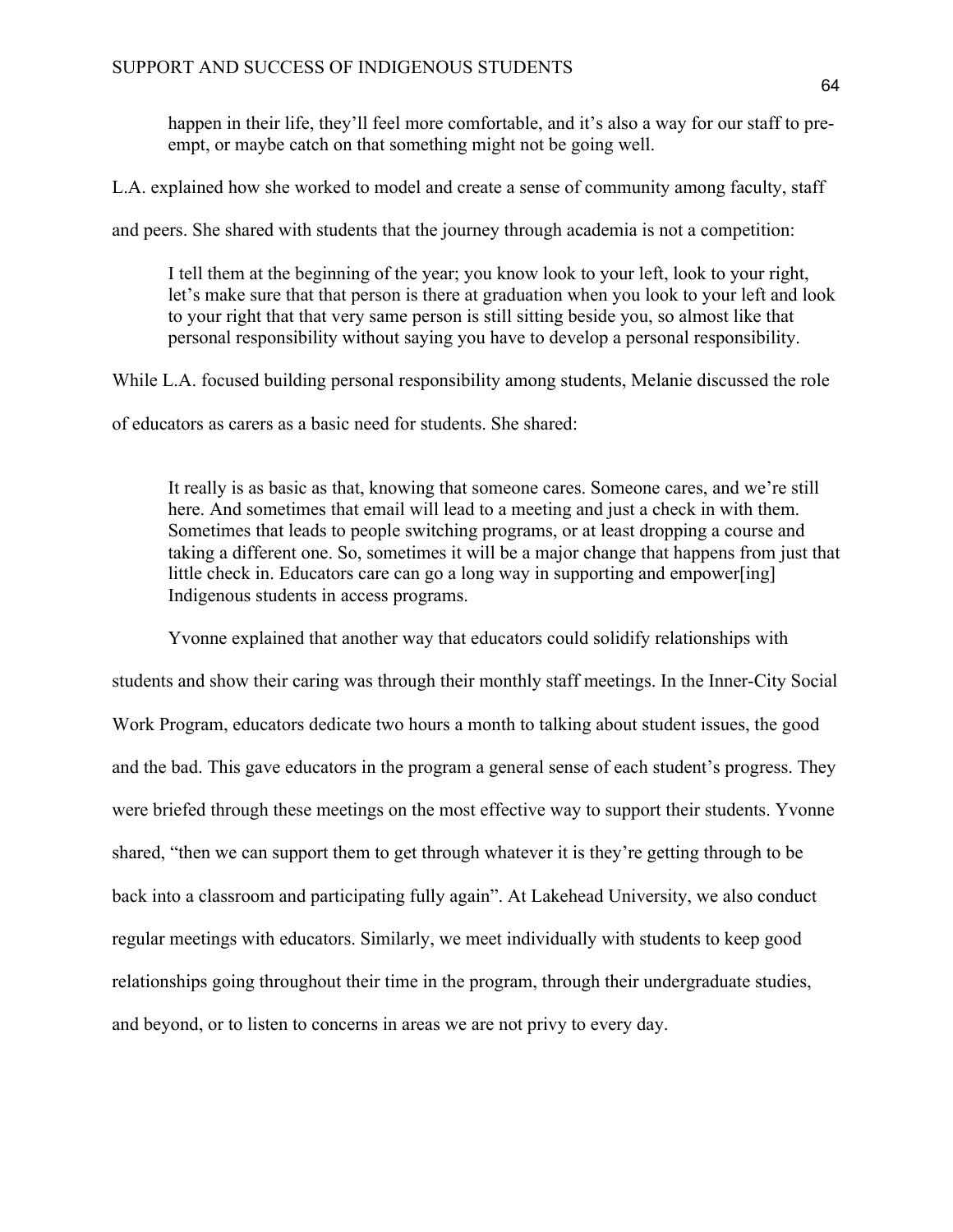Wanda talked about how they provided support for students who left the access program because of life circumstances and returned later. She shared how "we follow their educational journey right up until the end [to graduation]." It was clear during my conversations with access program educators that caring is not only confined to when students begin their educational journey, or when times get tough, but that these relationships are built to last many years. L.A. describes below how even their personal lives intertwined and students moved on into undergraduate programs. L.A. shared how she also works a lot with alumni; she explains they do not always feel as connected to the rest of the university, so:

They often come back and so there's no way in determining how many students I'm actually helping at any given time because it's just constant, they're calling me, they're texting me, they're coming to my door, they're emailing me, there's a lot of pull on me.

Creating this space where students feel comfortable to return in times of need, or to stop by to say hi and share their successes means a lot to students, and it gives them a sense of belonging (L.A.). I learned through the educators and readings for this research that even if some do not feel like they belong to the larger university community, they still feel they have a 'home' within the access program. Many of these educators' dedication to students, for them it was more than just a job. It becomes a genuine family experience because so much time and energy are invested in creating these spaces of safety and caring. Jackie expressed this idea,

that's been one of selling feature of the Transition Year Program is that, like once you're here, it's like joining a family, and so we're always supported, I mean the [TYP] house is open and anyone really can come in and use the lounge or the kitchen or use the study space and a lot of students do come back, especially in the year after they graduate, but even in subsequent years to just chat or just to have a familiar and friendly place .

Diane, L.A., and Melanie reflect that caring went beyond just being an educator in an access program. They expressed reaching out to students as an important part of solidifying relationships between student and educators through caring. Educators recognized that each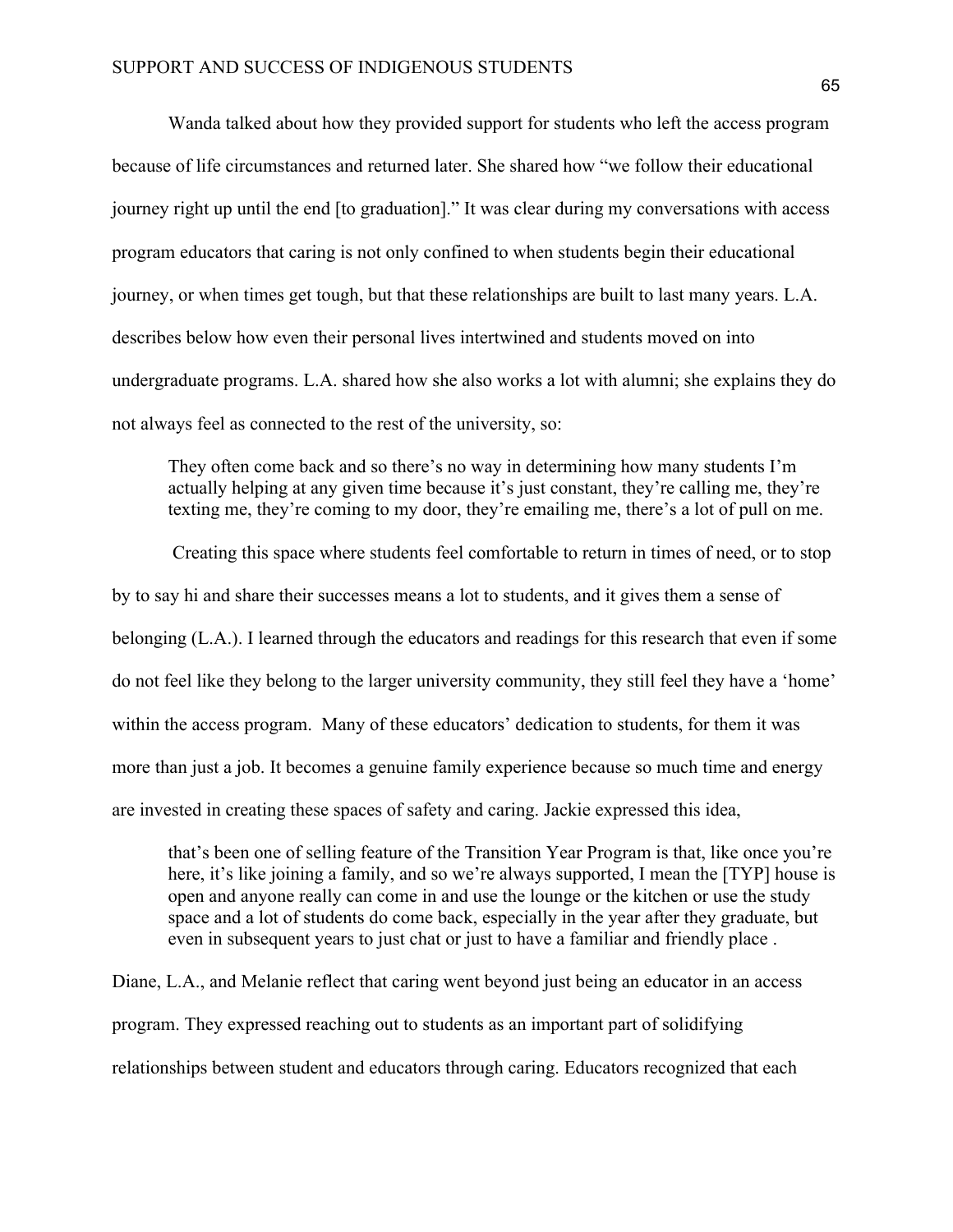interaction with them could change the course of a student's life. Jackie, Melanie, Wanda and L.A. expressed a strong sense of connectedness through the relationships they were building with students. These educators shared the characteristics of a 'carer' that Noddings (2012) described. Educators interests were not based solely in the "needs assumed by the school as an institution and the curriculum as a prescribed course of study" (Noddings, 2012, p.772). They understood Indigenous students may have different needs and provided them within a caring environment in which those needs could be met effectively (Noddings, 2012, p. 772). They understood that a caring relationship allows educators to "best meet individual needs, impart knowledge, and encourage the development of moral people" (Noddings, 2012, p. 777).

Educators were attentive, watched students as they made their way through the program, listened well, reflected on student's needs with their teams, and then responded to what they learned. They encouraged the students to express their needs and gave them safe spaces in which to do this. However, some educators expressed meeting institutional needs, which sometimes did not align with meeting students' holistic needs.

Tensions arise because Indigenous students are humans, with lives outside of the institution, who carry intergenerational trauma. With that, Debra shared some wisdom on how to do things a bit differently:

we're a university program with supports but if the issues [that students have] are too intensive or the level is so high that we just don't have the staff here to deal with those kinds of [serious] issues, I don't think any faculty would have that, I'm not just saying us.

She shared that as educators in an access program, her team provided more direct supports than mainstream programs. At the same time, access program educators need to balance student supports within the context of the university, mindful they are not a social service agency.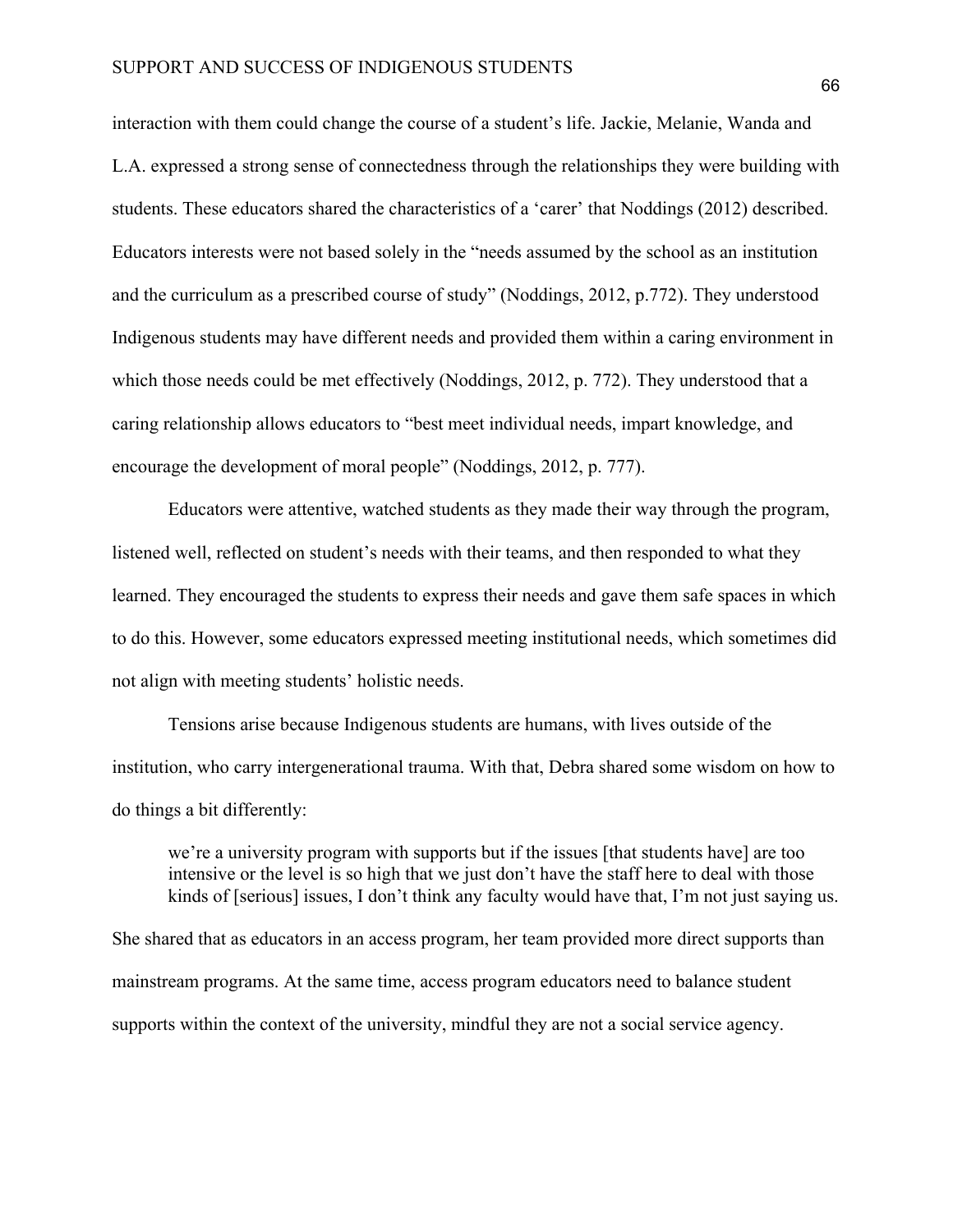Educators need to engage in caring relationships while understanding the limits of the support they can offer to students. Debra explained further,

Sometimes we have to clarify what our role is here in terms of education and yeah; we deal in social services, but we are not a social service agency, we're an education institute and we're a university that is trying to help people be as successful as possible, are we flexible? Probably more so than you might see, maybe not, I don't know. And do we have more supports in the full-time programs? Yeah, but we not a social agency, so that 'really important to delineate.

Debra identified this tension that was shared by other educators (Adrian, Nicki, Dianne). They expressed that they provide extra time and supports for access students to succeed in the program.

The educators solidified relationships with students through various means such as holding mandatory meetings with students and/or regular meetings with other educators in the program and prioritized knowing the whole student and the ways to support them best. Mostly, educators talked about the importance of caring. They showed how they applied Noddings' (2012) description of caring through an Indigenous, relational approach (Wilson, 2008). This approach included welcoming students back to the program (Tom), keeping tabs on students (Dianne, Nicki, L.A., Adrian, Jackie, Yvonne, Michael, Jane, Tom, Suzanne, Nicole), creating a sense of familial belonging (Jackie), and supporting students (Dianne, Nicki, L.A., Adrian, Jackie, Yvonne, Michael, Jane, Tom, Suzanne, Nicole). The role of carer came naturally to many educators (Dianne, Nicki, L.A., Adrian, Jackie, Yvonne, Michael, Jane, Tom, Suzanne, Nicole); yet, tensions arose with the institutional goals of access programs to get students through in the specified time period. In the next section, educators expressed how they maintain relationships with students through sharing food and feasting as a feature of the access programs.

67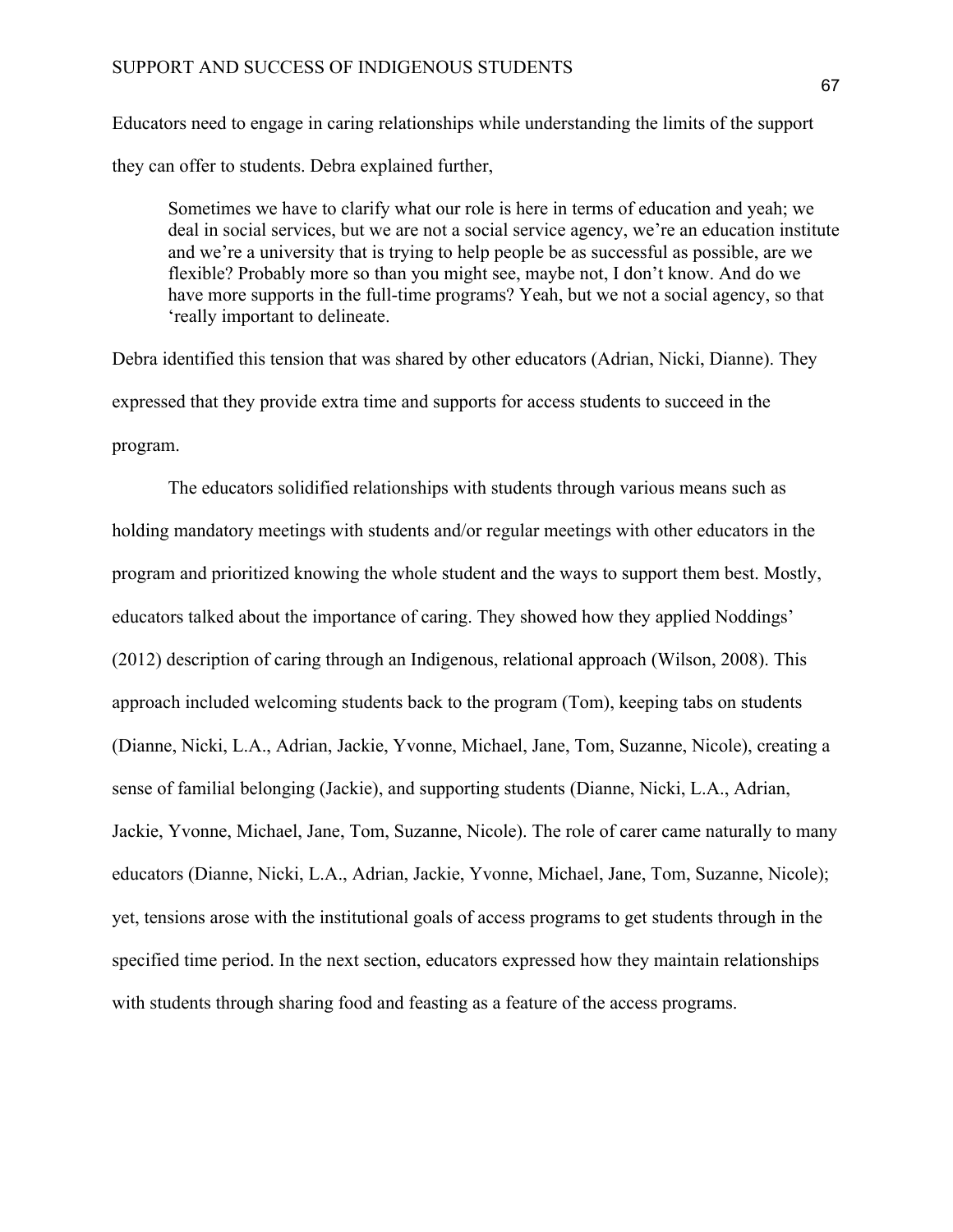## *Maintaining Relationships Through Food and Feasting*

Educators in this study believed that food and feasting was a great way to bring students together as a community. Food and feasting provided a way to create community and ensured that students who experience food insecurity ate a solid meal several times a month, as described by Debra, Suzanne, Isaac and Wanda below. They used food to talk informally, build rapport, and learn about students' lives in informal settings. Debra shared, "food is relationship building... there's something that happens that's different than just having a meeting together." Suzanne reiterated how food brings meaning. She shared about many feasts and food-sharing events throughout the academic year. Suzanne shared, "I always make sure there's something to eat in this space, I know that fulfils the physical need, but it also gives [us] a chance to connect [with the students]". Providing resources for students to get food is also important for access program educators such as Isaac and Wanda, especially if students are pregnant or have young children at home. Isaac described that they, "have had students in the program who...[are] pregnant and we want to make sure their nutrition is taken care of, so they have access to all of that. It is about sharing together like a family and food security for some students. Overall, it is relationship building.

Debra, Suzanne, Isaac and Wanda's responses show that relationships are key to creating a space for Indigenous students. The ways to build relationships are varied, but most include genuine or authentic caring which these educators expressed through sharing food and conversation. From the educator's experiences, each built access program spaces where Indigenous students can feel that they belong.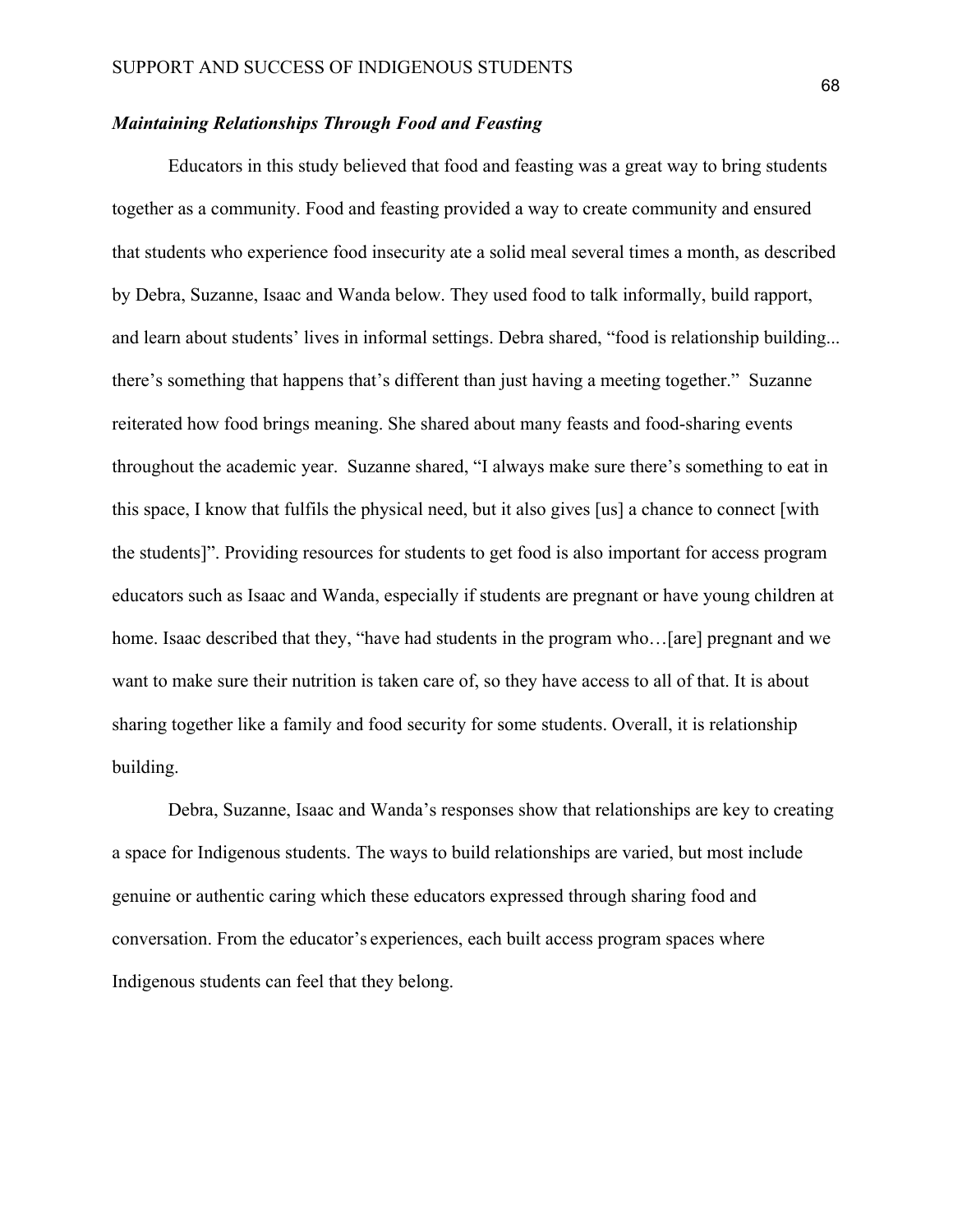### **Responding to the Whole Student (The Medicine Wheel)**

"The medicine wheel teaches us that we have four aspects to our nature: the physical, the mental, the emotional, and the spiritual. Each of these aspects must be equally developed in a healthy, well-balanced individual through the development and use of volitions (i.e. will)"

(Lane, Bopp, Bopp, Brown & Elders, 2004, p. 12).

By responding to the whole student, and using a medicine wheel approach, access program educators believe they offered students an opportunity to hone their gifts for themselves in the contexts of their families and communities. There are four dimensions of "true learning". These four aspects of every person's nature are reflected in the four cardinal points of the medicine wheel (i.e. north, east, south, and west). To paraphrase Lane et al., they explain: These four aspects of our being are developed through the use of our volition (our will). It cannot be said that a person has totally learned in a whole and balanced manner unless all four dimensions of her being have been involved in the process (Lane, et al., 2004, p. 29). For educators, true learning through the four aspects of being meant responding to the whole student and working in a holistic manner.

Holistic supports in access programs across universities were similar in scope, although there were differences. For example, some programs were larger (i.e. University of Toronto's Transition Year Programme), had more funding, (i.e. Dalhousie University), or had a higher level of supports available to students (i.e. University of Manitoba). Many of the supports offered by Indigenous Student Centres and Student Success Centres (each university had various names for its support centres) are open to all students and access program students were encouraged to use program-specific supports and the general university supports to meet their needs. Importantly, all educators worked across the university community to build relationships with services, faculty, and staff to help meet the holistic needs of students. Suzanne, who has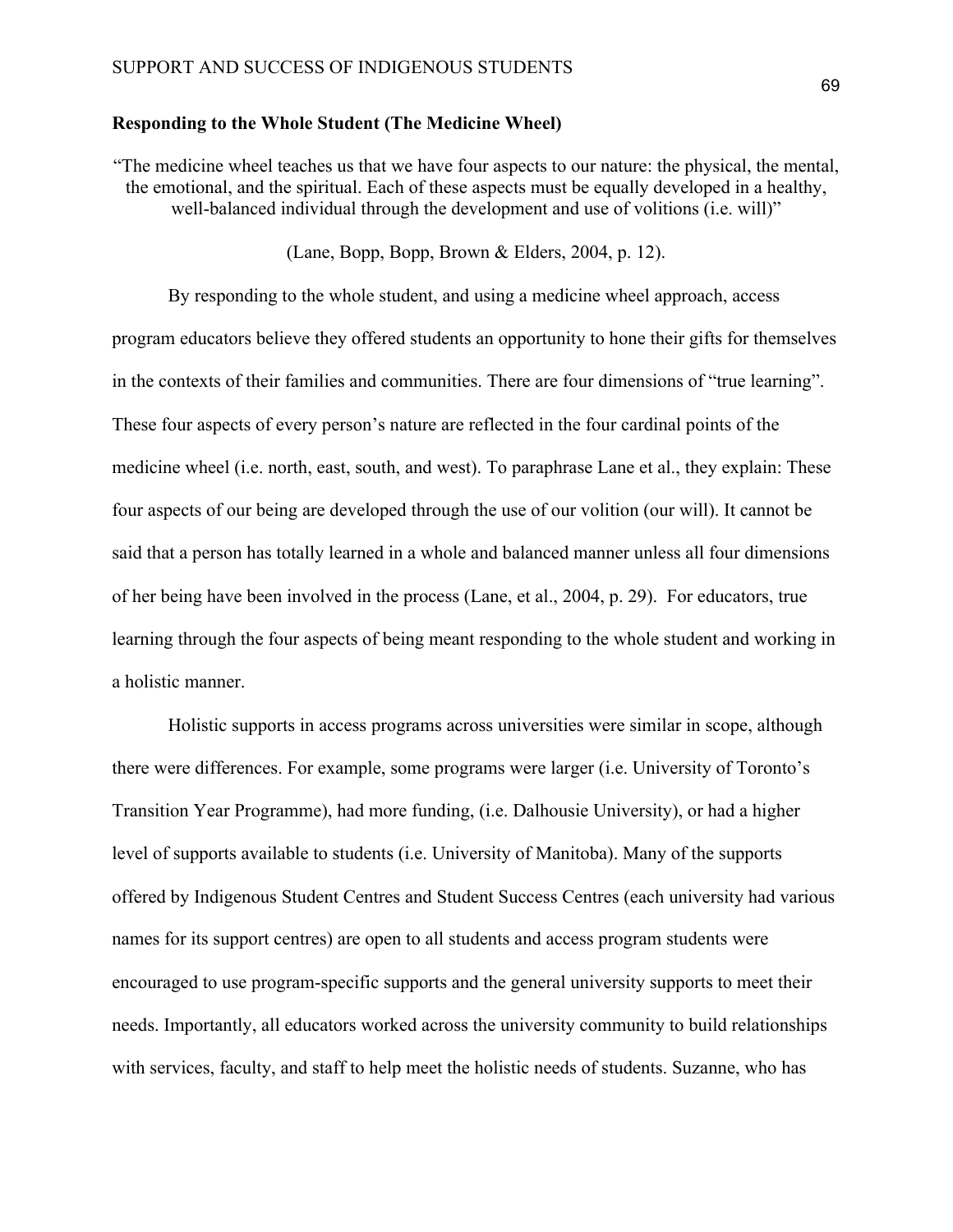worked in access for 14 years, explained how she works with services and supports across her campus to meet the needs of her students by inviting colleagues from the awards office to work with students on budgeting and applying for bursaries. Importantly, she invited resource people to come to the students:

So, we've got our key people, our key community stakeholders that will come to our centre rather than sending students out to different spaces on campus, we bring them here and make sure they are able to connect in a space where they [students] feel safe and make sure the support that's supposed to be there, is actually there, because sometimes we think we do good service and we think we have good resources but when you actually send a student down that path to seek those resources it's not as easy… So, there's a lot of advocacy that goes on.

Nicole agreed this was a good way to help students learn the new system, especially those

students who were coming from Northern communities:

For some of the Indigenous students coming from more isolated communities, asking for help can be very difficult, so rather than putting them in the position of having to do that, just take the initiative and show them, give them the tools so they don't have to ask or be forced out of the box because it's hard!

As these educators show, bringing stakeholders to students enhanced relationship building with other supports from across the university, so students developed relationships with these people before asking them for supports. All educators in the access programs (Dianne, Nicki, L.A., Adrian, Jackie, Yvonne, Michael, Jane, Tom, Suzanne, Nicole) discussed the importance of these relationships with staff and faculty from other departments, as Nicole, Suzanne and Patti described above. They viewed relationships with staff and faculty from other departments as importantly as relationships with their students.

Suzanne also worked to build relationships with First Nation funders to chat informally with funding officers to support students and ensure that they do not fall behind. She says,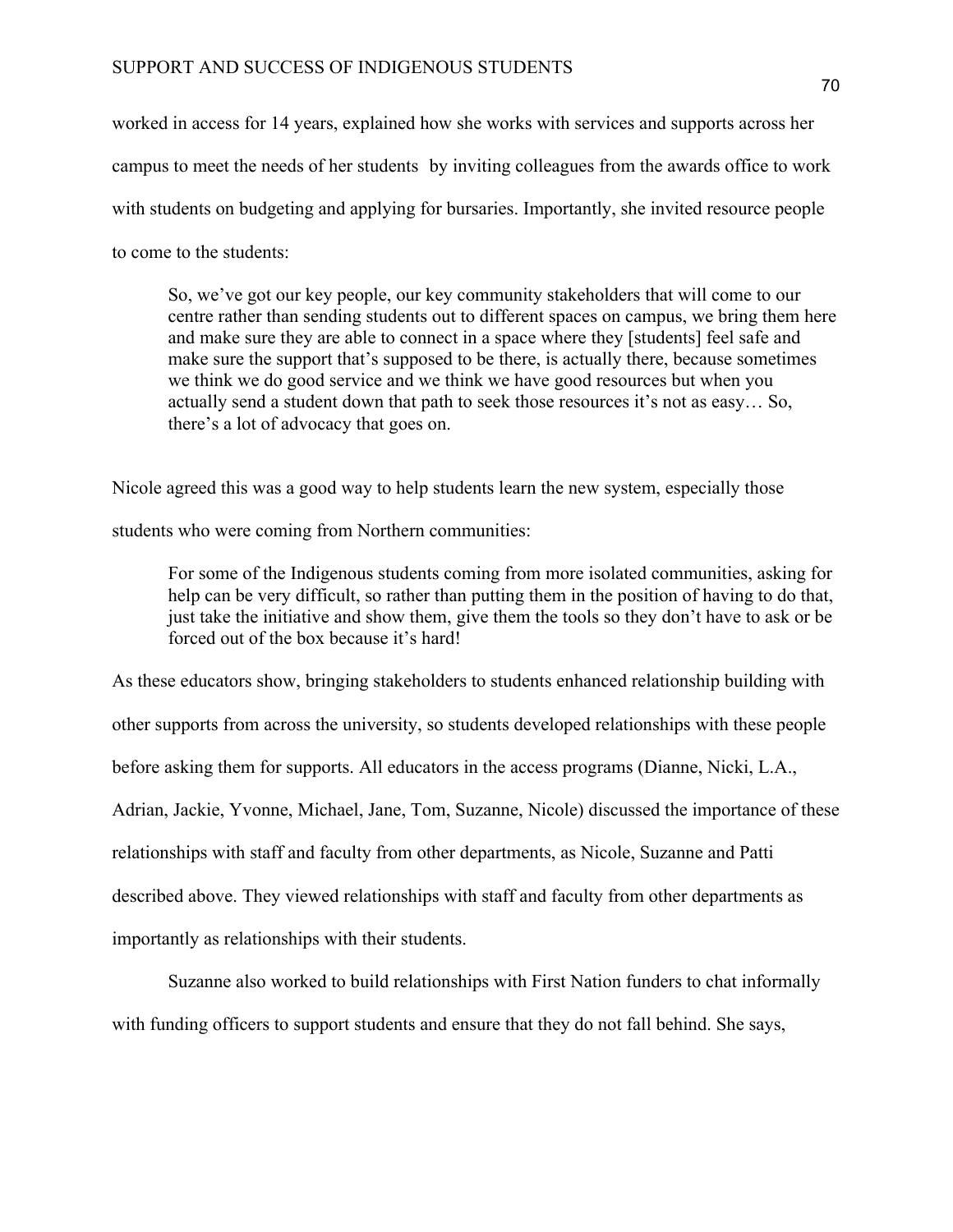I know a lot of the First Nation funders now and so I'll check in with them, and they'll check in with me and so there's a lot of, sort of an informal network of support that's keeping an eye on the students

Suzanne's example shows how the educators reached out to others, outside the university to support their students and their success in the program**.** 

Educators in access programs (Suzanne, Patti, Tom, Debra, and Michael) identified gaps in services the university does not provide: 1. Meeting distinct needs of Indigenous students, 2. Securing financial support, and 3. Providing time for other responsibilities. Although students in access programs have access to services across the university, Suzanne explained that there are frequent gaps in what is available to support Indigenous students:

We need our clinical social worker, but that person isn't here yet, we're working on that because that's still a gap in terms of dealing with... we have counselling services, literally next door but, you know, they're not necessarily really well versed in how to deal with intergenerational trauma [that Indigenous students may bring with them] and things like that so we need someone that is knowledgeable about our student's unique needs.

Students who have experienced intergenerational trauma need counselling services for healing, growth and success in academia. Students in several access programs, (i.e. Dalhousie University and Lakehead University), take mandatory Indigenous Studies courses on the history of Indigenous peoples. Often, access students have not been exposed to Indigenous perspectives of history. Students may experience anger and sadness when they learn about the history of this country. Yes, it will give them understanding about the colonization of their families' lives; but, for many, it is a difficult experience. Educators find that students continue to bring intergenerational trauma due to IRS. Qualified counsellors are needed to help students to overcome emotional trauma about their families.

Students in the Transitional Year Program at Dalhousie University are sometimes supported financially, and Patti explains: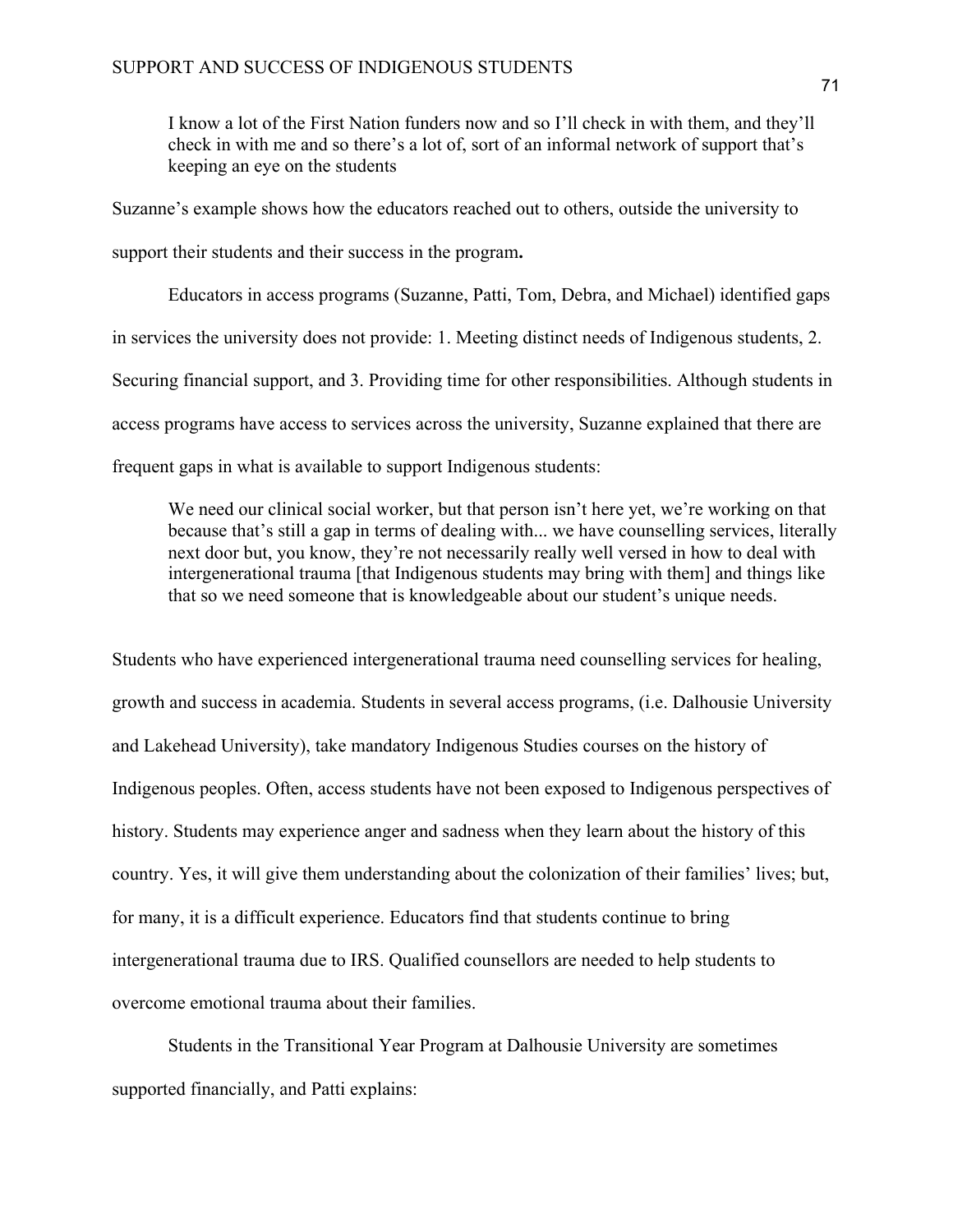We are... provide [ing] the notion of financial support through living allowances and things like that. If students have difficulties making ends meet, they can go and see Isaac about that. We try to take care of all of their issues.

Educators in the NAP at Lakehead know that many students are financially challenged. Although Lakehead offers grants and bursaries for students, the access program does not provide financial support. Like other access programs, such at the University of Toronto and Dalhousie University, NAP provides time for students to attend appointments. Some educators, like Tom and Debra, had an ability to schedule classes with a morning or afternoon off each week for students to attend doctor's or childcare appointments. Tom explains, "at the moment we've managed to keep their Thursday mornings free, but that sort of not has always been the case. We've made an effort to reduce the pressure [on our students]".

Debra uses another approach to meet student needs in her program. "They usually have about a day and a half off per week to do parenting, appointments, doctors, stuff". At Lakehead, I too have scheduled classes to ensure students have early afternoons, or half days to address demands outside of school. Michael shared a rationale for this flexible scheduling in the access program that he worked in:

The classes are scheduled around students' needs....Instead of having the same class three times a week, at whatever time is convenient for the computer to put it in, the class usually happens, half credit, or a half year course, a three-credit hour course, will just take place once a week and it will be at a time for those students who have children, which in the first year is most. They'll have enough time to get their children to school and class will start here at 9:30 am, and then they're done for the day by 3:30 pm.

In this small way, educators are working to ease some pressures for students, such as scheduling courses that will give them time, for those with children, to be there to get them off to school, or to go to appointments without missing classes.

This section has described how educators work to build and maintain relationships with students to create a space where they will open up and feel safe to ask for what they need to be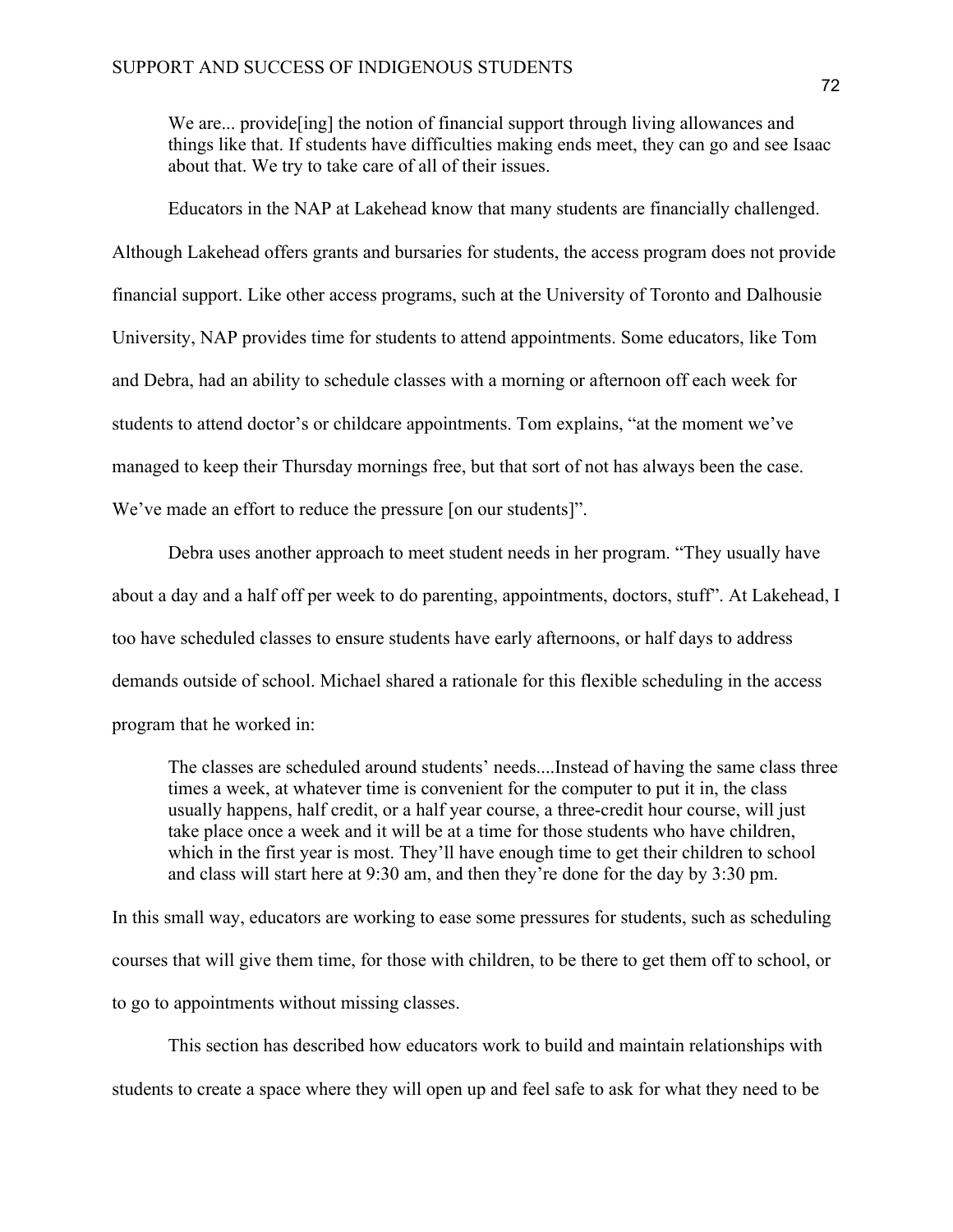successful in PSE. They do this by providing resources and support to the students within the university and in the community at large. Educators also provide a time for students to have some time off during the week to attend appointments. This was an important aspect of all access programs and educators at each access program worked in various ways to build and maintain their relationships with students. Educators in all programs provided holistic supports to students through the four aspects of being, as I turn to next.

This next section expands upon the four aspects of being (Mental, Emotional, Physical and Spiritual) as true learning (Lane et al., 2004). Participants related true learning through all directions of the Medicine Wheel—north, south, east, west—to provide holistic supports for students. In the sections that follow, I follow the directions as they are laid out by Lane et al. in their book. This shows how the educators described the ways in which they felt that they met the needs of the whole student through the access programs in which they worked.

#### *North—Mental*

Some Indigenous students who enter access programs have not learned about Canadian history, particularly colonial policies. Educators (Nicky, Patti, Nicole) agreed that some students had traditional upbringings and others did not; yet, all appeared interested in learning from an Indigenous paradigm. Educators shared that many gave it as a reason for registering in an access program. Nicky shared, "security in their identity…. for some students who come here, they don't have that security, because they don't know much about their history or their background. Patti echoed this idea in her work with students too: "This is what I mean about locating your learning within the work you are doing. Where do you fit with what's happening? Or [doing] something that will advance those interests that I've learned about in school". She does this so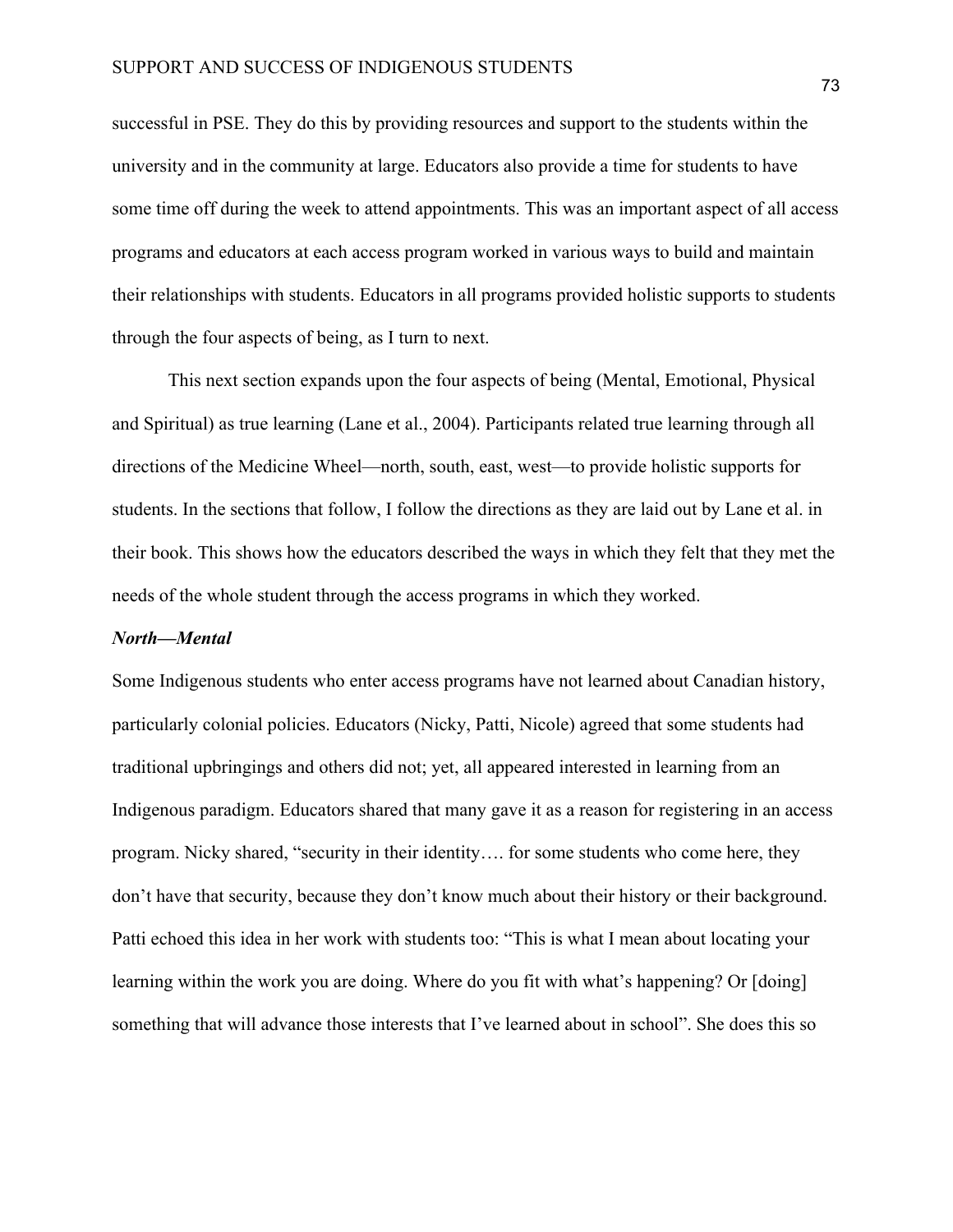# SUPPORT AND SUCCESS OF INDIGENOUS STUDENTS

their voices can be heard and understood, so they can learn and understand their histories. She

wants them to know education has something powerful to offer them for their futures.

Nicole shared that:

A lot of terms can be unfamiliar and they're intimidated so rather than just assume that they have that knowledge, you know, just right away, having that workshop, so that even students that do, can get a good start on their papers and not procrastinate.

Likewise, Suzanne brought in academic supports and workshops during orientation. Students

learned about academic skills for their courses. The academic skills Suzanne shared with

students included understanding,

How your brain processes information, you got to do that recall. So, they're already giving students time to think about how they are as learners…we do a lot of talking about learning...learning how you learn and learning what time of day you learn well and what spaces work well for you and finding your study spaces and stuff like that. And then just before the end of September, before exams start, we do another two-hour session of exam strategies.

L.A. agrees that students learn many new skills such as discipline as they weave their

way through an access program. Students become many things with these new-found skills and

their learning can 'fundamentally change their lives':

Many people go on to do business, like do their own entrepreneurial efforts and they learn discipline while they're here at TYP, so those again are transferable skills that allow them to be successful. If you're able to get through to the end of TYP, then for me that's a success rate. I don't know how other people measure the success, but you hear a lot of the students talk about how the program fundamentally changes their life. It makes them believe in things that they never thought was possible.

All universities offered orientation where students were introduced to university life just

before the beginning of the term. L.A. explained how she encourages students to look ahead and

be prepared when in post-secondary, as there is a pattern in behaviours and workloads as they

move through each term. L.A. described the "W effect" that she shares with potential students

during information sessions, reminding them that throughout the year things will get stressful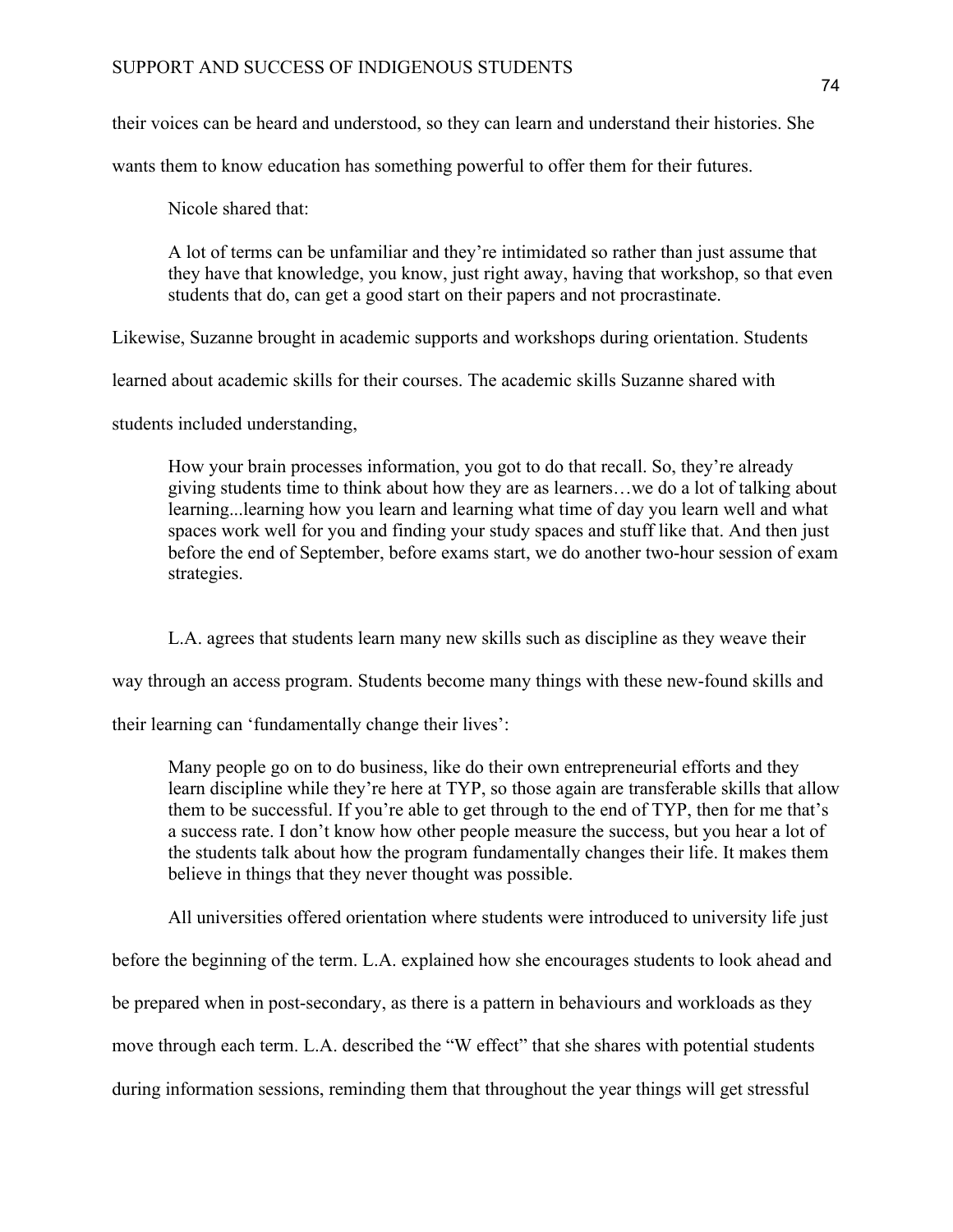and thinking and planning, as described by L.A. below, will help (or empower) students to successfully navigate their time in post-secondary. It gives her students a framework to follow that helps them understand their mental state as they are navigating academia:

The beginning of the "W" is where you are [when you start the program]. You're super excited, you're feeling really tall and on top of the world, and then close to around October, you start to slip down and get into the bottom first part of the "W", where fear manifests itself in a way that you don't even know what's happening. Children are sick, partners are leaving partners, family members are going...like, you can't sleep properly, there's stress, it's just manifested as a result of the fears that are coming up and that's when things are like their first midterms or major assignments have all of a sudden come to be due and they're not used to doing this so there not really sure how to handle it. Then they get to the bottom of the first part of "W" and then by December they get to the middle of the "W", as you can see it's not as high as the first part, and they're not as naïve because they've had some experience under their belt (both laugh) and they're just grateful to have gotten here. As the year goes on again, where it's like March, the end of March is where you'll be at the end of the "W" again. If you can hang on and get to May, June you'll be back up again and then it just starts all over again.

The "W effect" offers a mental frame for understanding the process of going through the

program. During each stage, L.A. reminds students to take care of themselves from all aspects of

the medicine wheel—suggestions to eat better, exercise, and to make time for self-care. It is a

time, as she mentions, to prepare for the storm so they will navigate through it and keep the "W

effect" top of mind mentally.

Nicky described that sometimes she only sees students when problems arise because she

is in upper administration in her access program, so she rarely sees students regularly. She says,

my job would be to see, or meet with the academic advisor and personal counsellor regarding student issues, they'll bring to my attention difficulties that they're having, maybe getting students in to meet with them, or somebody's kind of disappeared, and they don't know what's going on with them and so I'll give them some advice on how to proceed.

She explains that if the issues then become severe, it would immediately go to Diane, as the

problems may affect other areas of the students' success. It may be because of behaviour issues

or emergencies and Diane would then take it to a status team for resolution and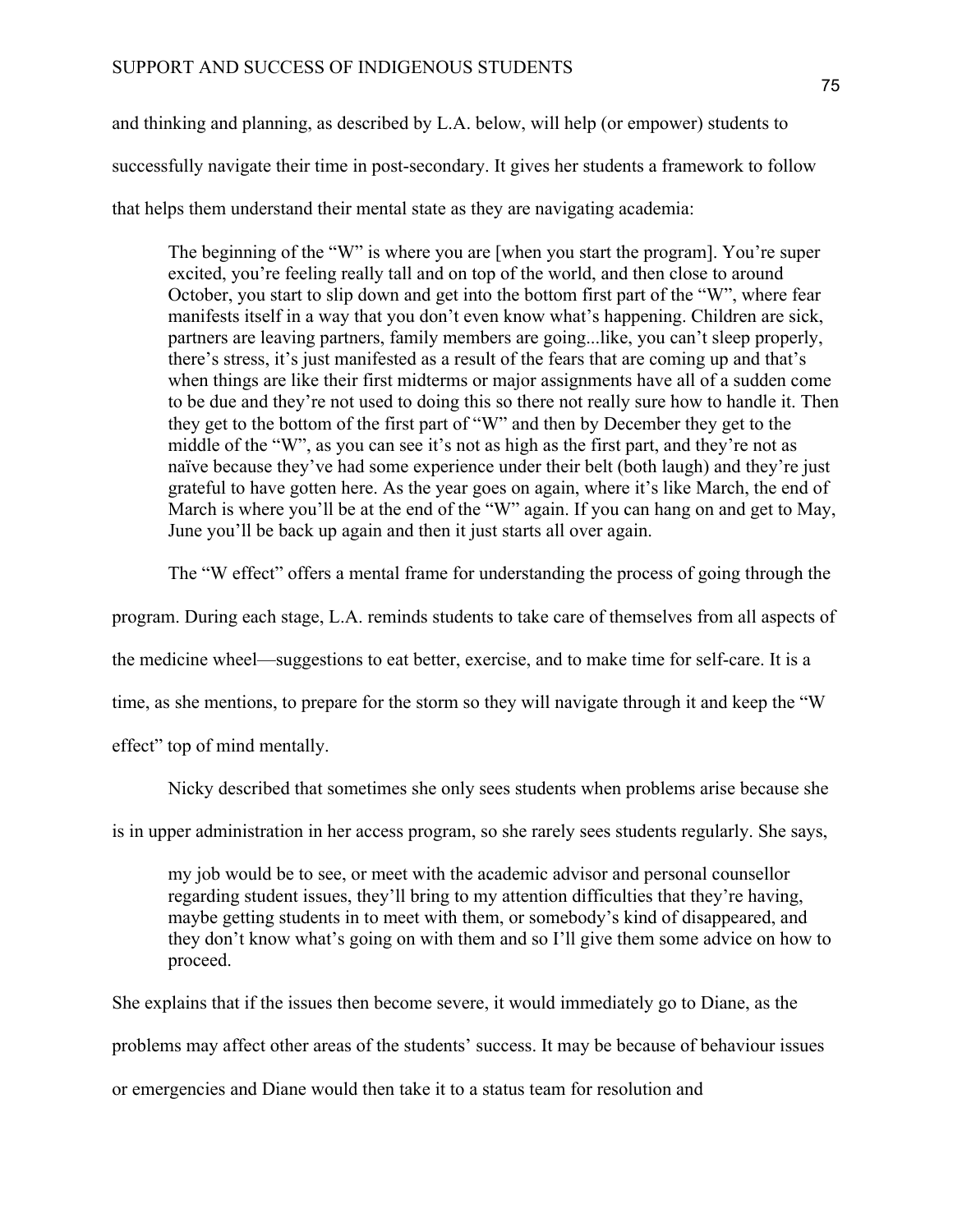recommendations. This happens quickly, so students can get back on track in their studies. Nicky explains how this may be done:

It's really about, sort of trying to find ways to support the students...at the staff level and then when it becomes an issue where they're having difficulties, then I try to help and then if…there's no resolution, or you know...so let's say, for example, a student is, their GPA is really suffering and they're trying to meet with them to talk about it, trying to find ways to help them when the student isn't complying with coming in to talk to them, and at some point we have to send letters or whatever, saying, look you have to meet with the Associate Director now; you know it starts to escalate then. The urgency increases because we want to be able to help them before we lose them.

Providing support to students as they move through the access program and reaching out

to students to ensure that we met their mental aspect seemed important to the educators. Patti thought it important to teach students to develop the critical skills they need to succeed and to locate themselves in the analysis. Nicole felt that having workshops prepared ahead of time for classes that anticipates the students' learning needs was important because it could intimidate students in a new setting. Nicky shared that providing academic advisors and counselling was important in meeting the mental aspect of the students while Suzanne shared that teaching students learning how to learn and the brain science behind it was important to meet this aspect of the students. Each response and intervention in the mental aspect of student learning varied by educator, but in their own way each understood the importance of the mental aspect. The next aspect of being is the emotional aspect. Below, I describe how the educators view the emotional aspect and discuss what steps they take to ensure they are meeting student needs.

#### *East—Emotional*

Meeting student needs within the emotional aspects of their academic experience can come in many ways. Some educators in the Inner-City Social Work Program at the University of Manitoba in Winnipeg are social workers. They come with a background that has prepared them to address emotional states in their students. The other access program educators were not social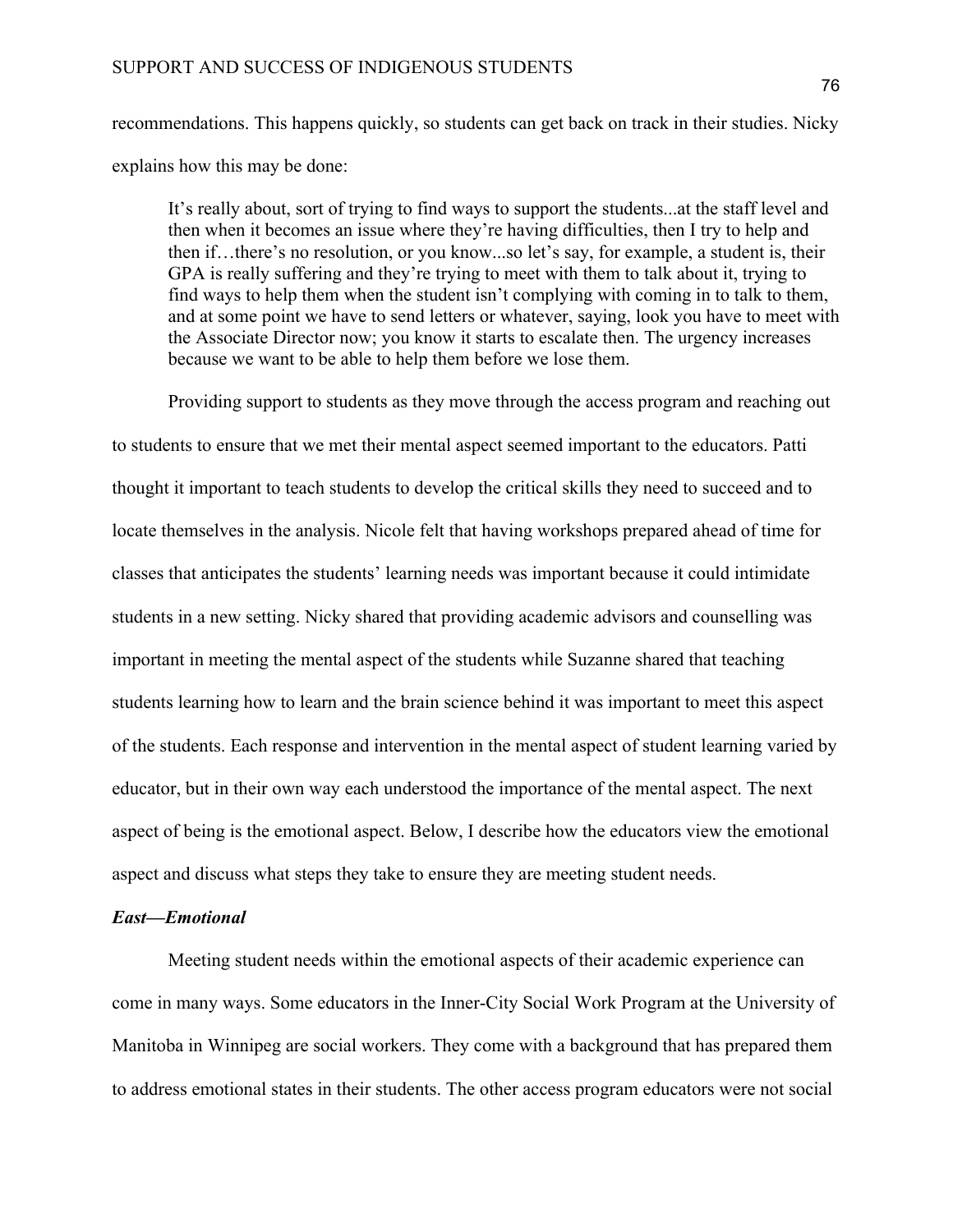workers, but they shared that helping Indigenous students navigate the emotional experience of being a student in a western university setting is important.

Listening is an important skill for educators in access programs. Suzanne described how a lot of active listening takes place in her office. She gives advice on various steps a student could take to address their concern, like meeting with a counsellor, and going with them for their first intake. Or, she will suggest a meeting with Elder. She attends doctors' appointments with students for health and sleep issues. She knows this is important, because walking with students to these places gives them a sense of confidence, and a chance to take the first step to have their emotional needs met. As Suzanne explains:

I do a lot of active listening, there's a lot of crying happening, this is a safe space to just have an emotional breakdown and that's okay and sometimes that all they need. It's so funny, I used to panic about making sure they were okay and doing all this follow up and sometimes they just need to come in here and kind of have an emotional sort of dump and it's gone and then they're good to go! Sometimes it's just that stress and so I kind of just sit back and see where it's going to go, and if it's something I'm more concerned about, we'll do a bit more follow up and referral.

Isaac also described the connection that students have within the TYP, with the staff,

faculty in the program and how this can support a student's emotional well-being. Within the

larger 'Dal' community, students have access to mainstream student support services and the

Indigenous Student Centre, which provides an array of emotional supports through counsellors

and Elders-in-residence. He said:

In terms of emotional well-being, students interact with myself, with Wanda and interact with the instructors, but we also have specific advisors that have a group of students so they can talk and learn about the issues and so forth. They have access to counselling at Dal as well, but they also have the Indigenous student centre, as well as the Elders in residence. We bring people, for example, from counseling to talk about these issues…. If a student is not coming to class, if a student isn't handing in assignments, the first thing we think is, well what is going on in their lives? We try to talk with them, what is happening? What is going on?"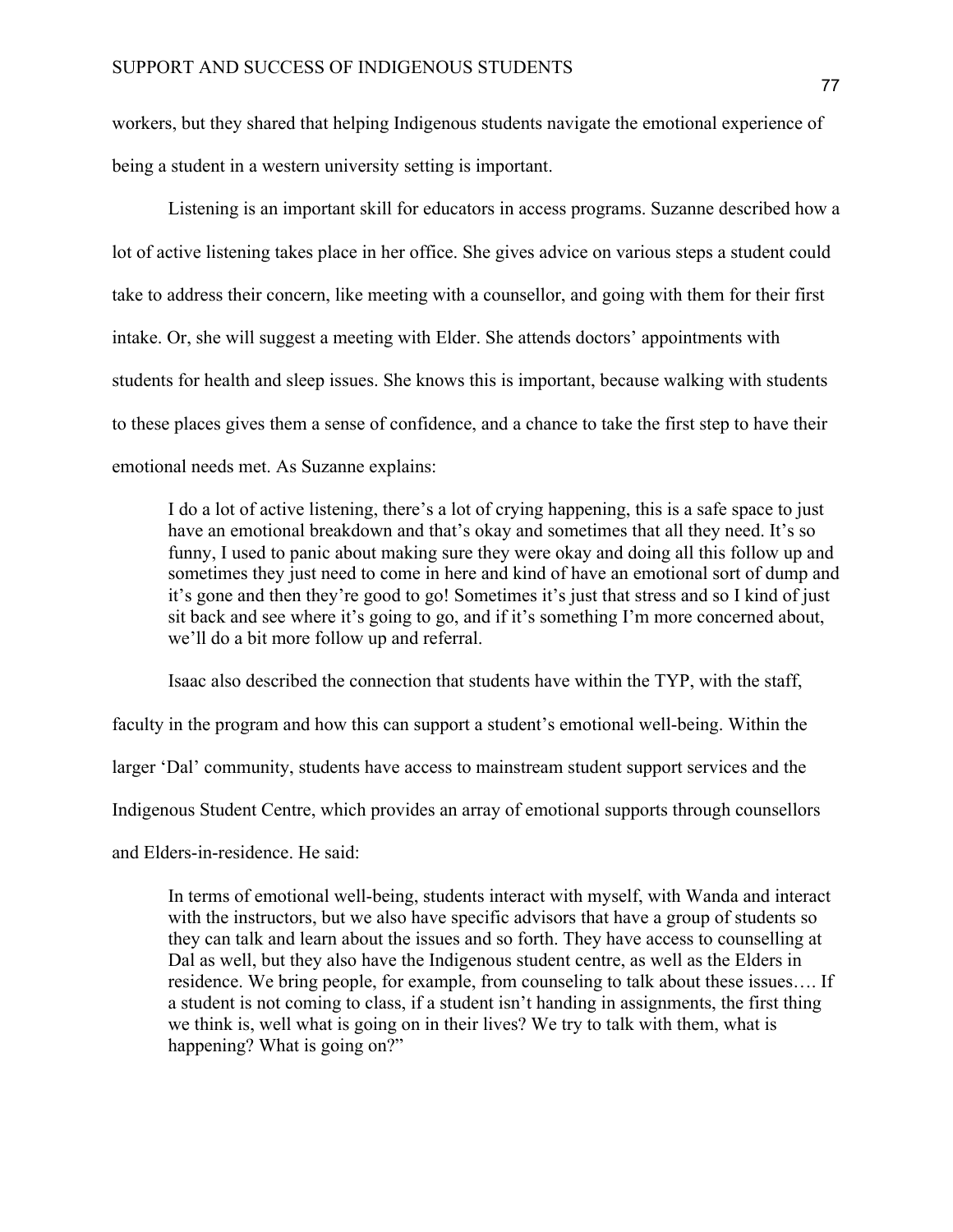Suzanne and Isaac explain how they, themselves, faculty and staff are generally the first contact when there are things going on in their students' lives. Suzanne explains that if it is beyond her capacity to help the students, she does referrals and follow-up to ensure students are getting the correct support they need so that they can succeed in PSE.

L.A. acknowledges that she is aware that "sometimes emotionally, things are impacting people's learning and that's considered", especially when there is an accessibility need, which can either be disability or emotional, such as depression or anxiety which will then allow students to take the TYP over a two-year period. L.A. continues that "there's ways in which [students] can do the program over a two-year period that still allows OSAP (Ontario Students Assistance Program) so it doesn't take away their funds [for further study after TYP] even though they have a reduced course load".

As students will come to talk to educators about life and academic issues, they understand that if there is a situation beyond their abilities, they seek help, whether it is counselling or meeting with Elders, to ensure a student's emotional health. Educators agreed that it is also important to meet the physical needs of students, which could be their physical health or the space that is created for access programs students. The importance of this is explored further in the next section

# *West—Physical*

The physical aspect of a person affects one's ability to learn and participate in events. Adrienne believed more effort was needed to promote healthy coping skills. She suggested encouraging students to be physically active by joining walking or running clubs, depending on the students' fitness level. Jackie also recognized this lack of physical aspect for students in the access program for which she worked. She saw it as important to their overall well-being. She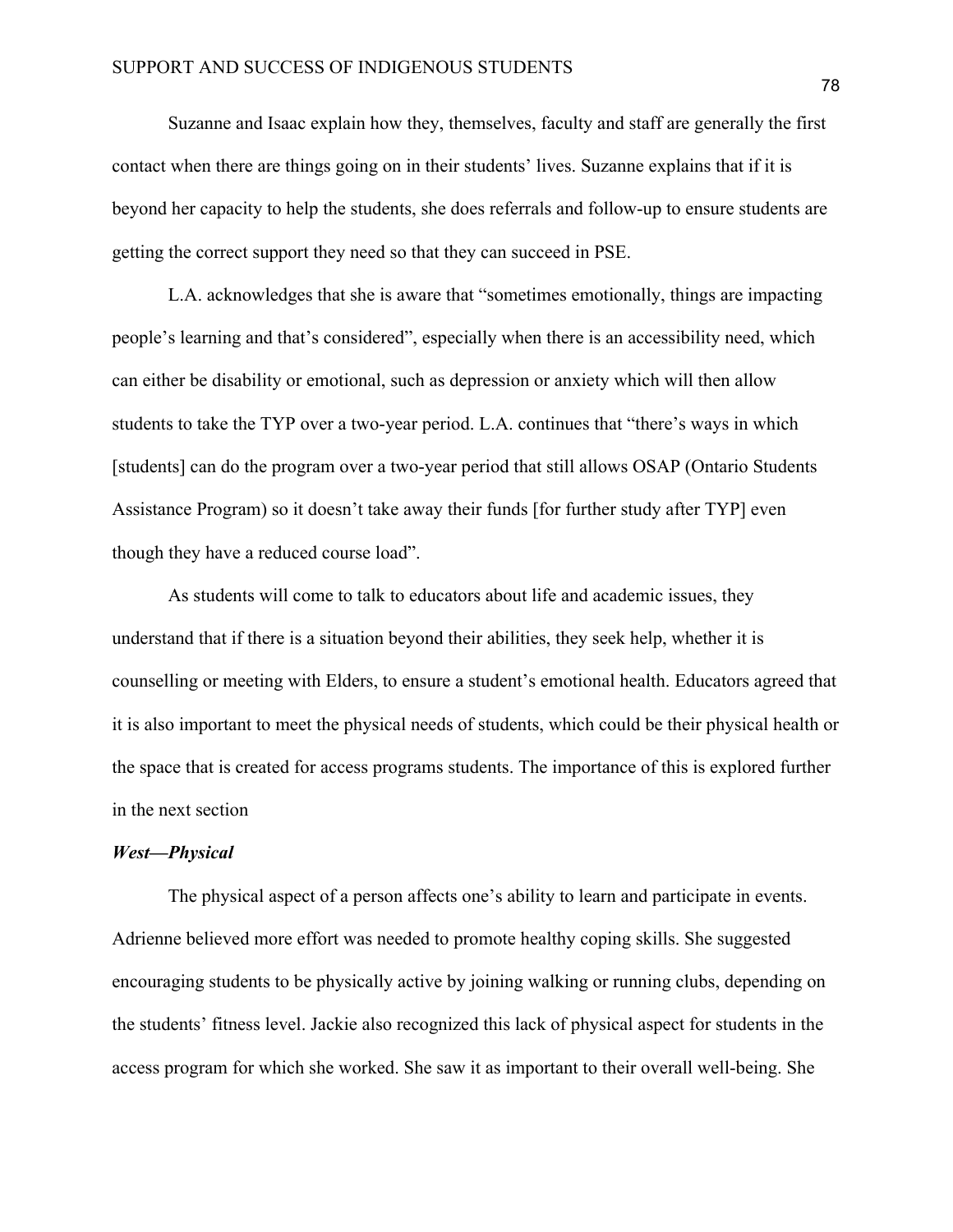included physical health and well-being in the course she taught. Beyond that, the access program at her university does not promote physical activity for students. Nicky further expanded by clarifying that students can access the university athletic facilities, which are available through their student fees. Isaac explained that Wanda's sense of students' physical needs was strong. For example, Isaac shared her understanding of nutrition for students who are pregnant or experiencing illness such as diabetes or high blood pressure:

she [Wanda] can notice that perhaps students are having issues and will talk with them, if there are issues around money to cover rent, cover certain bills, and food, we will talk about that. We have had students in the program who…[are] pregnant and we want to make sure their nutrition is taken care of, so they have access to all of that.

Isaac and Jackie saw both the physical aspect and the physical activity aspect*—*physically moving one's body*—*as lacking for students in the program.

Some educators offered another perspective on the physical aspect. They talked about physical aspects in terms of the structure of the programs and their physical space. Nicky and L.A. spoke about how the access program space created a welcoming environment for students. Having a physical structure to call 'home' helped students feel like they belonged at the university. Nicky shared, "it's really the physical environment here [that matters for students]".

L.A. expressed how having a physical space for students, an actual house, created a place like home. In this place, many families and community events occurred for the students, such as Christmas parties and baby showers. It was also a place where students came together and helped other students in need. Children were also a part of the place and space for these students, and L.A. shared one way that they are included within the program:

When the Equity Department made their exams from 7:00 pm to 10:00 pm, there were students that had children to care for, small children, that didn't have day care or evening place for them to go to, so I had a sleep party, a pyjama party.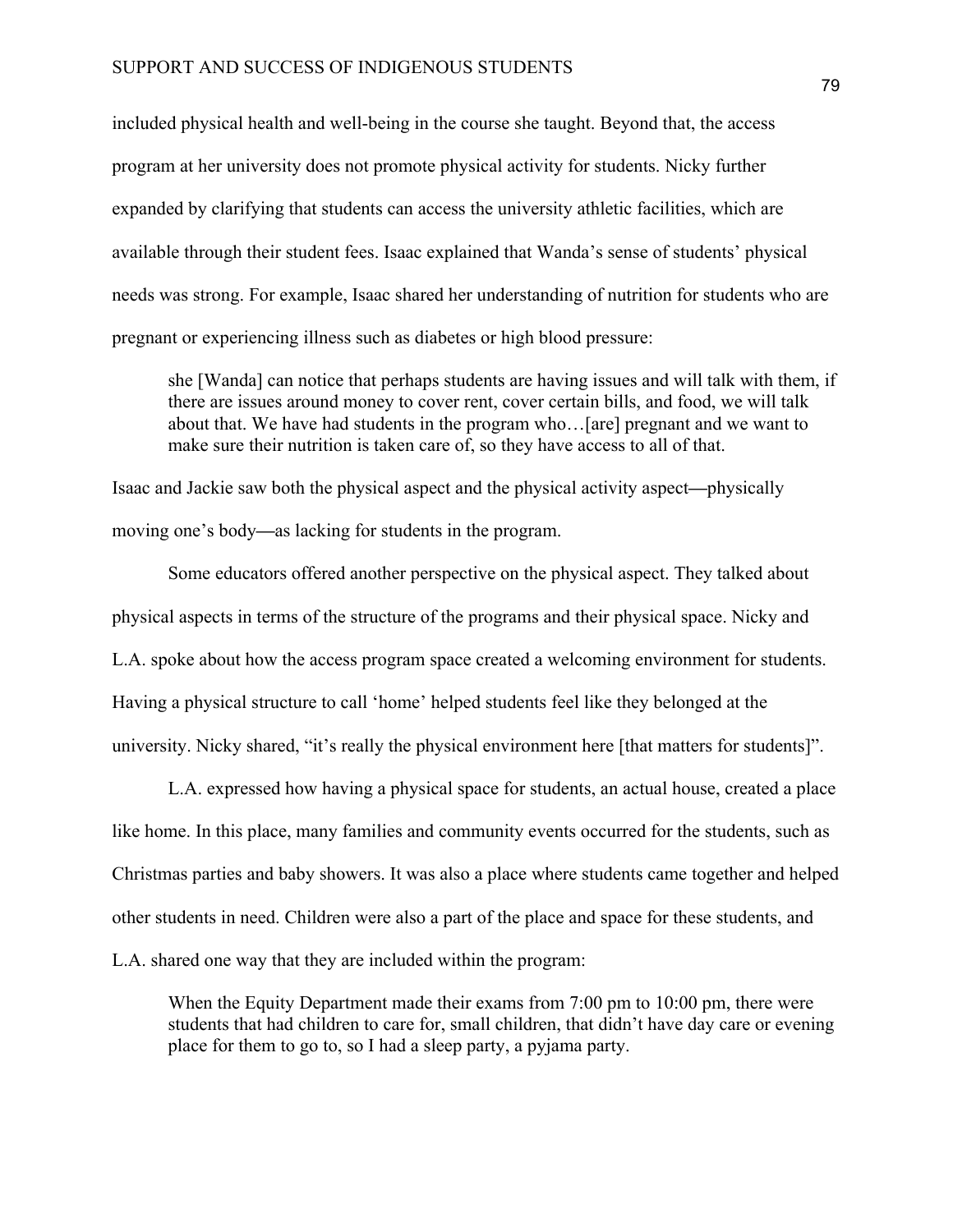Educators expressed Physical needs in a variety of tangible ways*—*healthy coping skills, nourishing students' bodies with nutritional and healthy foods, and access programs as physical spaces within the university and for them and their families. Educators saw these as meeting students' physical aspects of being.

#### *South—Spiritual*

In meeting the spiritual needs of students on campus, Educators provided opportunities for students to participate in sessions on mindfulness and to participate in ceremonies with Elders. Melanie expressed how the educators in the access program at her university recognized that spiritual well-being is different for everyone. She shared that students practice many forms of spirituality. These educators knew that some have never given it much thought, or they kept it private. She stated that they respected how very personal it is, and she continued by sharing:

Spiritual well-being, this is interesting. In discussions with Indigenous students, I've learned that spirituality is a big part of their lives; for others, they haven't thought about it much. But I think encouraging students to be involved in groups on campus that's certainly something we talk about a lot as well. There are the Elders in residence, in the Aboriginal Student Centre. Students can smudge in this place also. I think it's great for the students to make connections with them [the Elders].

Each of the educators discussed how cultural activities and teachings took place through their respective Indigenous Student Centres. They provided access to medicines and Elders who were connected to the access program by coming to their classes, or by inviting students to attend ceremonies and events hosted by the Indigenous Student Centre. One access program had an Elder dedicated to their program (UMAP), while others accessed various Elders through the Indigenous Student Support Centre (Suzanne, Nicole, Jackie, Tom, and L.A.). Sweat lodge and different ceremonies, such as smudging, were available to students who practiced traditional ways or were interested in learning more about traditional knowledge and practices through the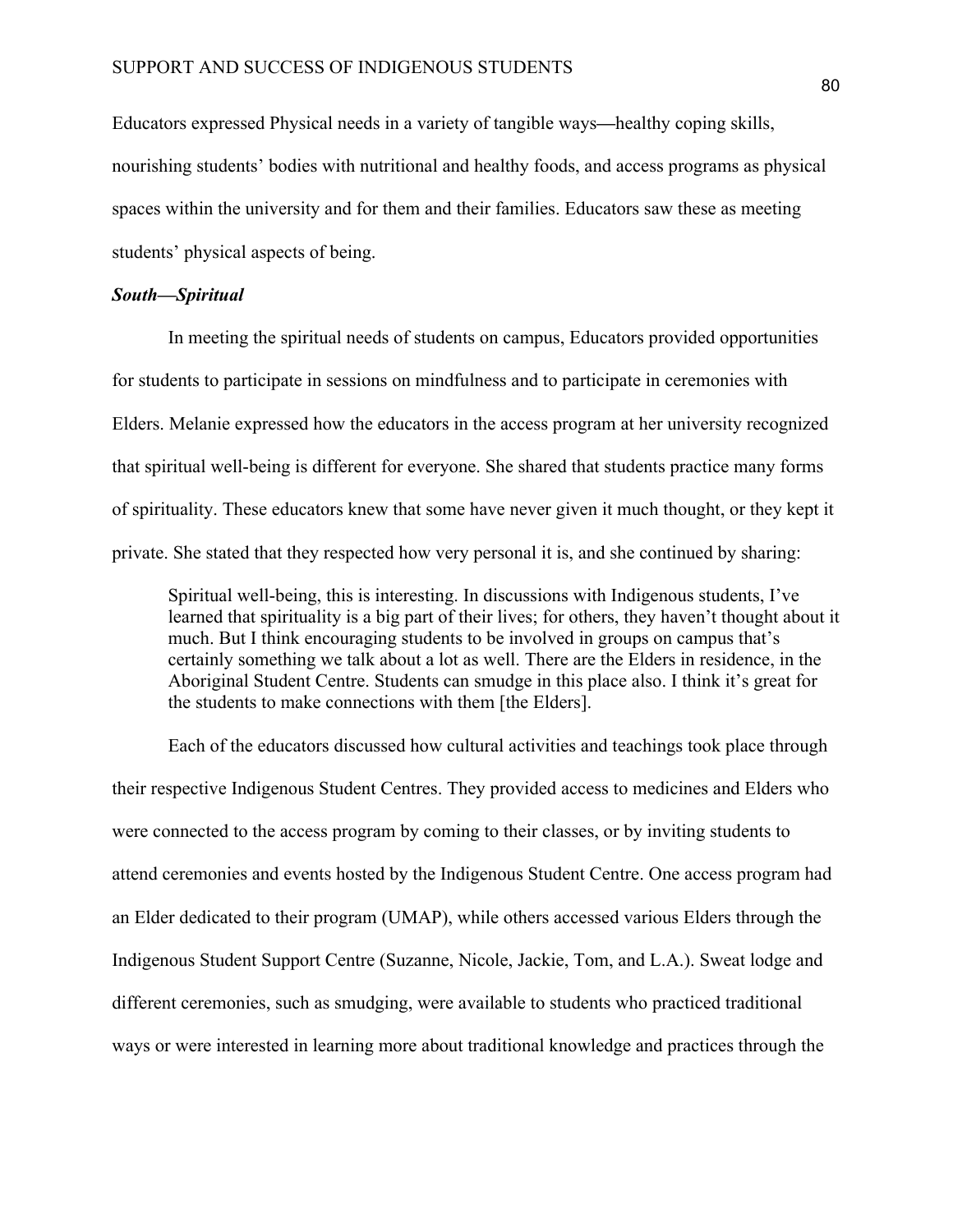Indigenous Student Support Centres (Suzanne, Nicole, Jackie, Tom, L.A., Nickie, Dianne, Adrienne, Jane, Tom, and Michael).

Nicole shared they also offered a tipi raising ceremony, where students learned from an Elder's tipi teachings while helping to raise and take down the tipi. An Indigenous Student Centre offered fireside chats, an opportunity for all university students to learn from Elders and cultural teachers (Adrienne). Spiritual practices that most access programs offered included access to general cultural activities and traditions such as beading and making art. Teaching about language was also part of one access program (Nicole), and although it was faculty specific, Nicole believed it also carried a strong spiritual aspect to it. Nicole shared, "I think that some of the cultural component comes in naturally by teaching the language. Simply because language and culture are…you can't separate them". Nicole shows that the language and culture nexus is fundamental to the spiritual aspect of being.

The TYP at the University of Alberta gives students (and faculty) the opportunity to take Cree through the access program. Students gained a credit to learn or polish language skills. Nicole and Suzanne felt this is where they shine in "combining academia and culture." From an Indigenous perspective, this shows how the four aspects of being are interconnected with one another.

Patti talked about working with students to make a connection between their gifts and what they wanted to do in their future. Patti works with her students in a holistic manner to open their eyes to those gifts and strengths. She talks openly with students to help them,

find that spark, that connection to what [they] want to do, and that's a very individualized process, you know. [Asking students] what are my gifts? What are my strengths? What am I put on this Earth for? What's my spiritual goals? Or what am I supposed to do in this life? Working with Elders or working through ceremony, or however people do this and supporting students through that process.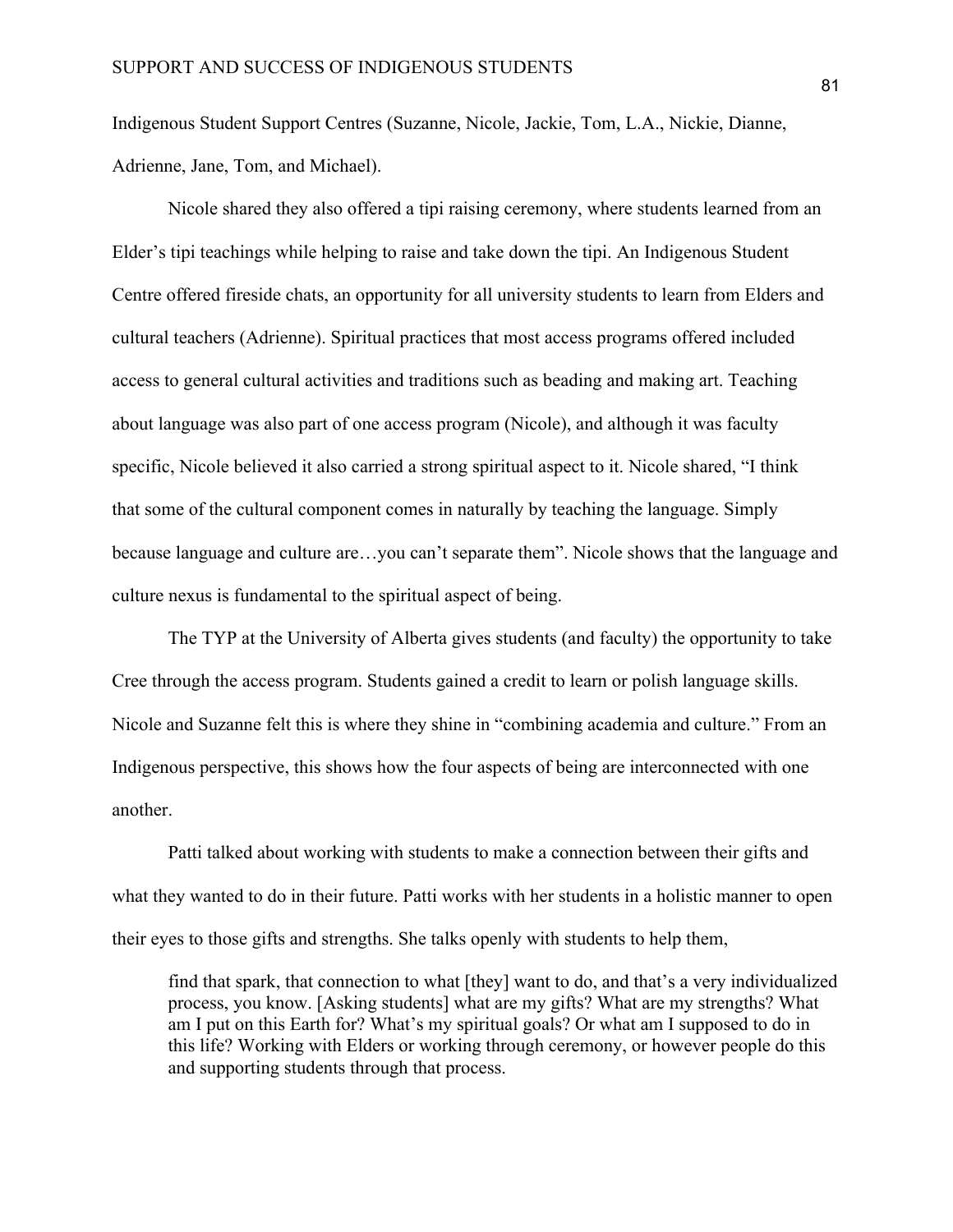Patti believed that encouraging students to connect spiritually, in whatever way they defined it, would help lead them towards their purpose. It was important to Patti that students reach their goals and dreams. Other educators acknowledged that each student's spiritual journey was different, and it was important to make sure their voices were heard and they felt supported and encouraged in their purpose and goals. Educators expressed the importance of the cultural supports and access to Elders for students who wanted to explore or practice their spirituality in the university, most often provided by the Indigenous student centres. Nicole shared how language was connected to spirituality by culture.

Educators recognized that students come to the access programs with their own spiritual beliefs and practices, and they wanted to support students in any way they could, whether they were vocal about their spiritual beliefs, or chose not to share. By offering access to Elders, ceremonies and medicines, educators provided the opportunity for students to nourish their spiritual being and provide a balance in their lives. They felt they were giving students the skills they needed to keep walking well in their journey and to reach their educational goals.

This component of the study, which looked at "true learning and the four aspects" provided a gratifying experience when viewed through the lenses of Indigenous educators. Each of the educators strived to bring effective supports through all four aspects of the medicine wheel, such as activities, Elder supports, ceremonies, cross-university engagement and by attending to students' needs. All offered academic supports, to support the Mental aspect. Each had different ways to support the emotional, physical and spiritual aspects of students' learning. Table 3, below summarizes the holistic supports offered in access programs at each university: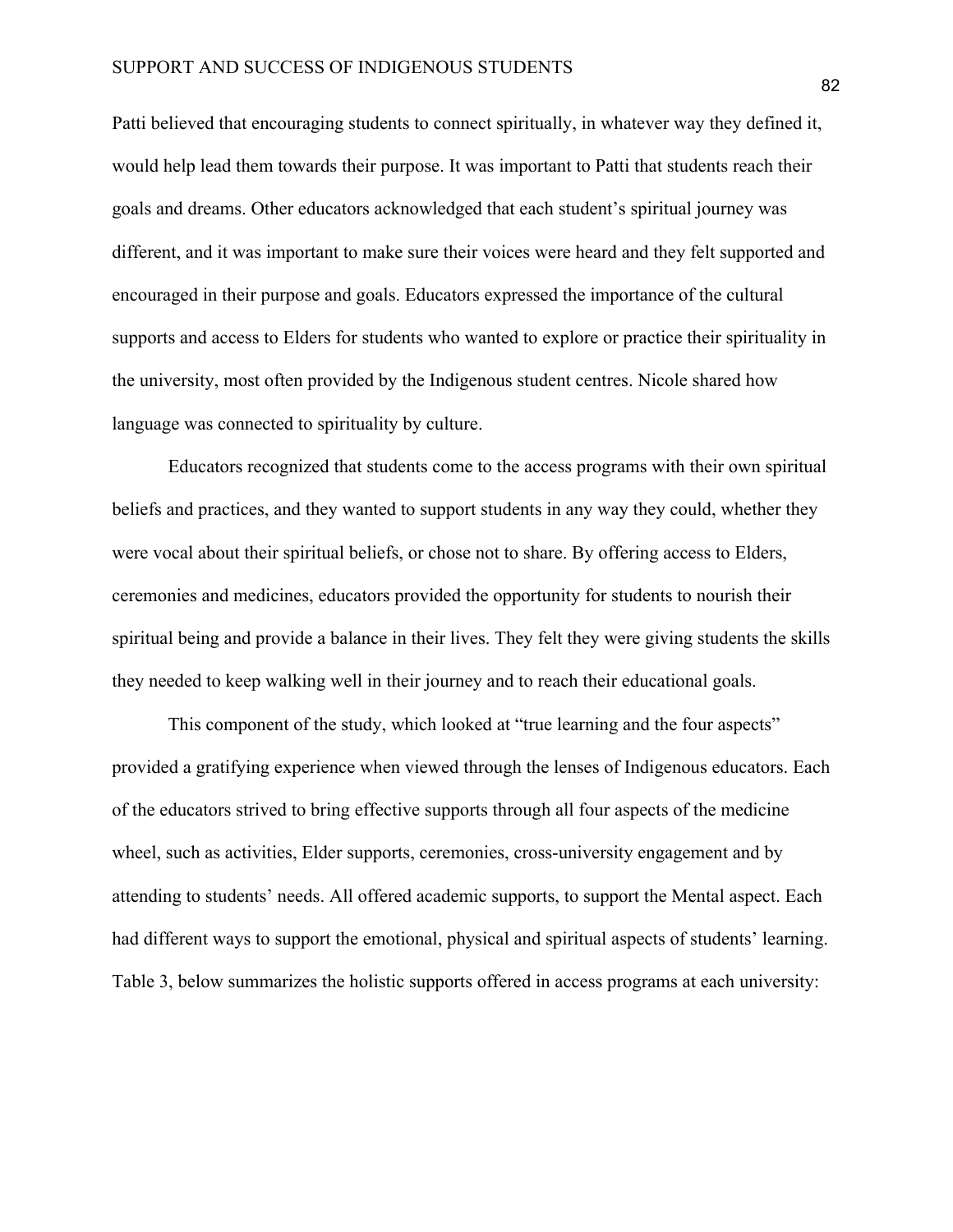# Table 3

# *Holistic Supports<sup>11</sup>*

|                          | Dalhousie<br>University                                                                                                                                                                                                                                                                                               | University of<br>Alberta                                                                                                                                | University of<br>Manitoba                                                                                                                                                                                                                                                                                                   | University of<br>Toronto                                                                                                                                                                                             |
|--------------------------|-----------------------------------------------------------------------------------------------------------------------------------------------------------------------------------------------------------------------------------------------------------------------------------------------------------------------|---------------------------------------------------------------------------------------------------------------------------------------------------------|-----------------------------------------------------------------------------------------------------------------------------------------------------------------------------------------------------------------------------------------------------------------------------------------------------------------------------|----------------------------------------------------------------------------------------------------------------------------------------------------------------------------------------------------------------------|
| Physical:                | -Small class sizes<br>-dedicated space<br>Available through<br>Indigenous Student<br>Services (ISC):<br>-Potlucks                                                                                                                                                                                                     | -small class sizes<br>-dedicated space<br>Available through<br>First Peoples'<br>House $(FPH):^{12}$<br>Miyopimâtisiwin<br>-Housing<br>-Community Meals | -Small class sizes<br>-dedicated space<br>Available through<br>Indigenous Student<br>Services (ISC):<br>-Aboriginal Student<br><b>Association Lounge</b><br>-Circle room for<br>ceremonies<br>-Work-study<br>positions<br>-Job and career<br>workshops<br>-Social activities<br>-Volunteer<br>opportunities.                | -small class sizes<br>-dedicated space<br>Available through<br><b>First Nations House</b><br>(FNH) Indigenous<br><b>Student Services</b><br>(ISC):<br>-Tranquil<br>Tuesday's-<br>massages from<br>student therapists |
| Intellectual/<br>Mental: | -Academic advisors<br>-Writing Centre<br>Available through<br>Indigenous Student<br>Services (ISC):<br>-Tutors<br>-Study skills and<br>writing<br>development<br>workshops.<br>-Educational and<br>information<br>sessions<br>-Access to<br>Indigenous<br>Services Librarian<br>and Student<br><b>Success Advisor</b> | Available through<br>FPH:<br>-TAWOW (student<br>orientation)<br>-Bridges<br>Orientation<br>-Academic<br>Resources                                       | -Mental health $&$<br>wellness workshops<br>(non-credit: self-<br>and stress<br>management, etc.)<br>-Various academic<br>workshops (study<br>skills, note taking,<br>$etc.$ ).<br>Available through<br>ISC:<br>-Weekly Fire Side<br>Chat<br>-Orientation<br>-On-site Indigenous<br>librarian<br>-Science research<br>talks | Available through<br><b>FNH ISC:</b><br>-Academic advising<br>-Tutors<br>-Orientation<br>-Resource Centre<br>and Computer Lab                                                                                        |
| Emotional:               | -Access to DU<br>counselling<br>services.<br>Available through<br>Indigenous Student<br>Services (ISC):<br>-Access to an<br>Indigenous Health                                                                                                                                                                         | Available through<br>FPH:<br>-Student Wellness<br>Worker<br>-Mental Health<br>Resources<br>-Aboriginal Student<br>Council                               | Access Program<br>has:<br>-2 Counsellors<br>-Social workers<br>Available through<br>ISC:<br>-Advocacy and<br>support                                                                                                                                                                                                        | Available to First<br>Nations House:<br>-Elder-in-residence<br>-Counselling                                                                                                                                          |

<sup>&</sup>lt;sup>11</sup> Indigenous students have access to regular university student services.<br><sup>12</sup> TYP at the University of Alberta is administered through the First Peoples' House.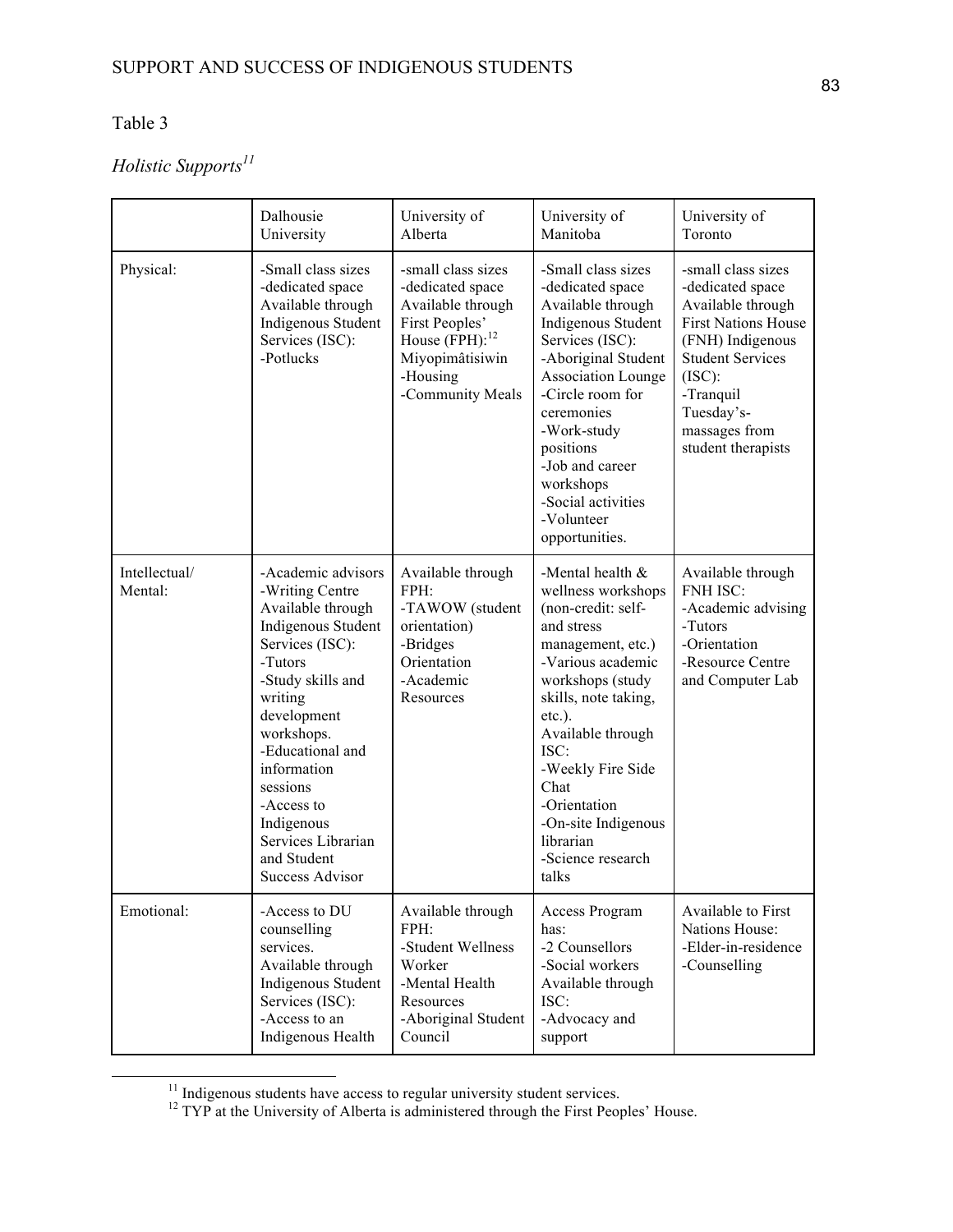|            | Dalhousie<br>University                                                                        | University of<br>Alberta                                                                                                                                                                                               | University of<br>Manitoba                                                                                                              | University of<br>Toronto                                                                      |
|------------|------------------------------------------------------------------------------------------------|------------------------------------------------------------------------------------------------------------------------------------------------------------------------------------------------------------------------|----------------------------------------------------------------------------------------------------------------------------------------|-----------------------------------------------------------------------------------------------|
|            | advisor                                                                                        | -Volunteering                                                                                                                                                                                                          | -Counsellor<br>-Peer support                                                                                                           |                                                                                               |
| Spiritual: | Available through<br>Indigenous Student<br>Services (ISC):<br>-Elders<br>- Cultural activities | Available through<br>FPH:<br>-Elders and<br>Traditional<br>Knowledge<br>Keepers.<br>-Tobacco (pouches)<br>and prayer flags<br>-access to<br>ceremonies and<br>programming<br>-Round Dance<br>-Convocation<br>Honouring | Access Program<br>has -Full-time<br>Elder<br>Available through<br>ISC:<br>-Elders<br>-Smudging<br>ceremonies<br>-Full Moon<br>Ceremony | Available through<br><b>FNH ISC:</b><br>-Elders and<br>Traditional<br>Teachers<br>-Ceremonies |

The discussions on why embedding the medicine wheel teachings and attending to the physical, mental, emotional and spiritual aspects of a student's lives are so very important were informative. There were a surprising number of commonalities, and a few surprises including a pyjama party for the children of students to ensure students could write their evening exam (L.A.). Each of the educators strived to bring effective supports through activities (e.g. academic supports and workshops), Elders (e.g. ceremonies and Traditional Knowledge), cross-university engagement (e.g. university athletic facilities) and by simply paying close attention to the needs of their students (listening and providing access to food, scholarships, bursaries and a safe space). Some educators shared specific activities more explicitly than others, but all were offering academic support and encouragement. Educators' enthusiasm, respectful use of Elders, the offering of traditional teachings and cultural ceremonies and activities (sweats, traditional knowledge and teachings, beading, etc.) made each access program a powerful example of Indigenous practice. In the next section, the discussion turns to the empowerment of students.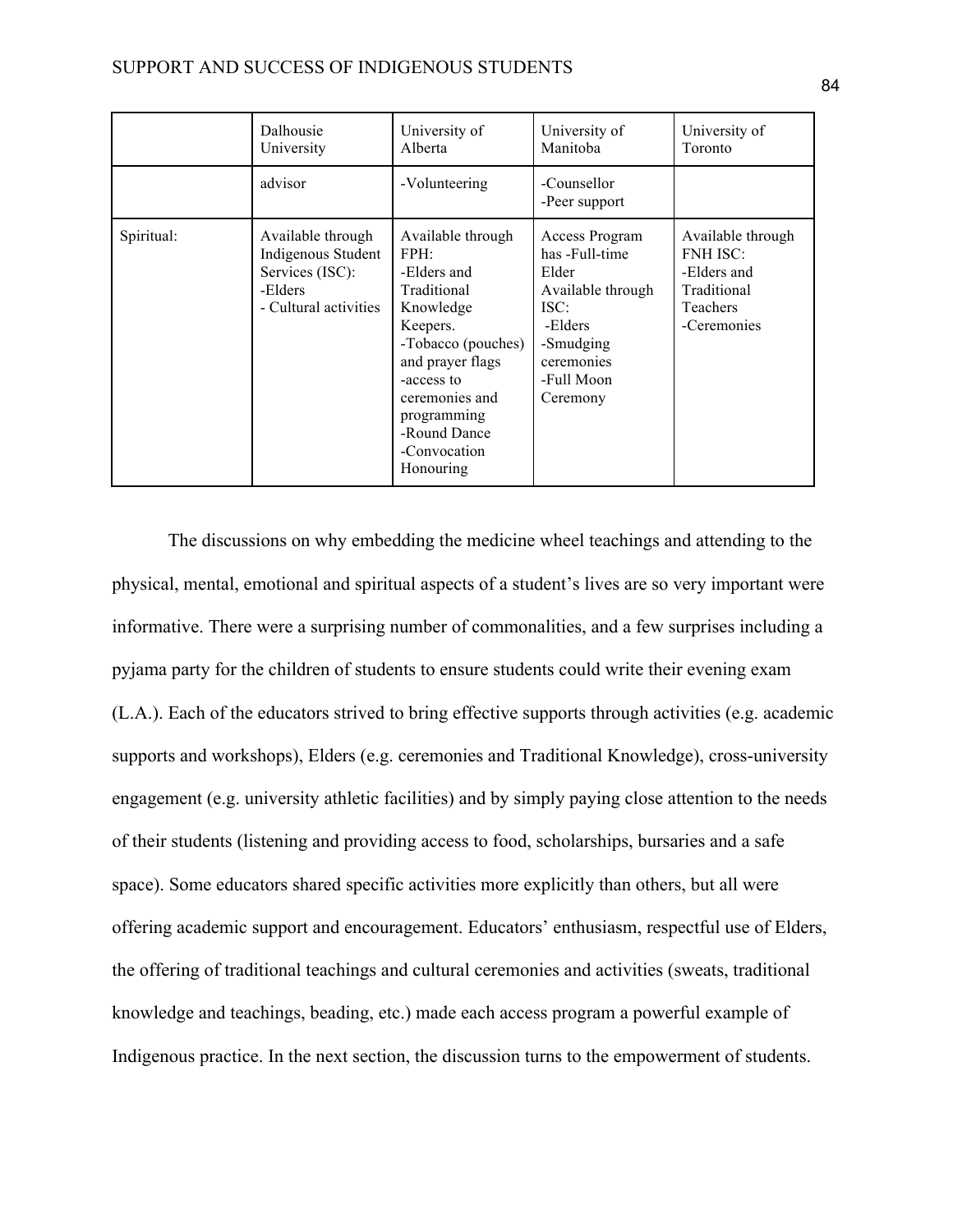Educators' supports and the encouragement led to student empowerment, in ways that educators describe next.

# **Student Empowerment**

Student empowerment was another theme that emerged from this research. For this study, I shared with participants the definition by Houser and Frymier (2009), "To be an empowered learner means to be motivated to perform tasks, and more specifically an empowered person finds the tasks meaningful, feels competent to perform them, and feels his/her efforts have an impact on the scheme of things" (p. 36). I discussed with the educators how they work to help students do, feel, and hopefully perform meaningful tasks in a meaningful way that they feel competent to achieve. Access educators believed they are helping and supporting, rather than doing *for* students. Diane shared how she sees her role:

We must recognize that students need...to be empowered to be able to not only, in an academic setting, but in life, go out and be able to voice their own thoughts that they deciphered from a critical analysis of the material that they're getting.

L.A. and Debra shared how some students returned to their communities to "recruit for the program because of what it's done for them, there's a large amount of word of mouth that takes place with our program" (L.A.) I have had the same experience in Thunder Bay at Lakehead University, with former students bringing other potential students with them to the university, or, new students telling me the program was recommended by a family member or friend. These examples of LA, Debra, Dianne, and I show how peer recruitment gives the student/alumni an opportunity to be a role model, and the recruit builds confidence in themselves.

Having Indigenous educators working in access programs benefits students as role models to look up to. Yvonne shared that this was an important aspect to the program because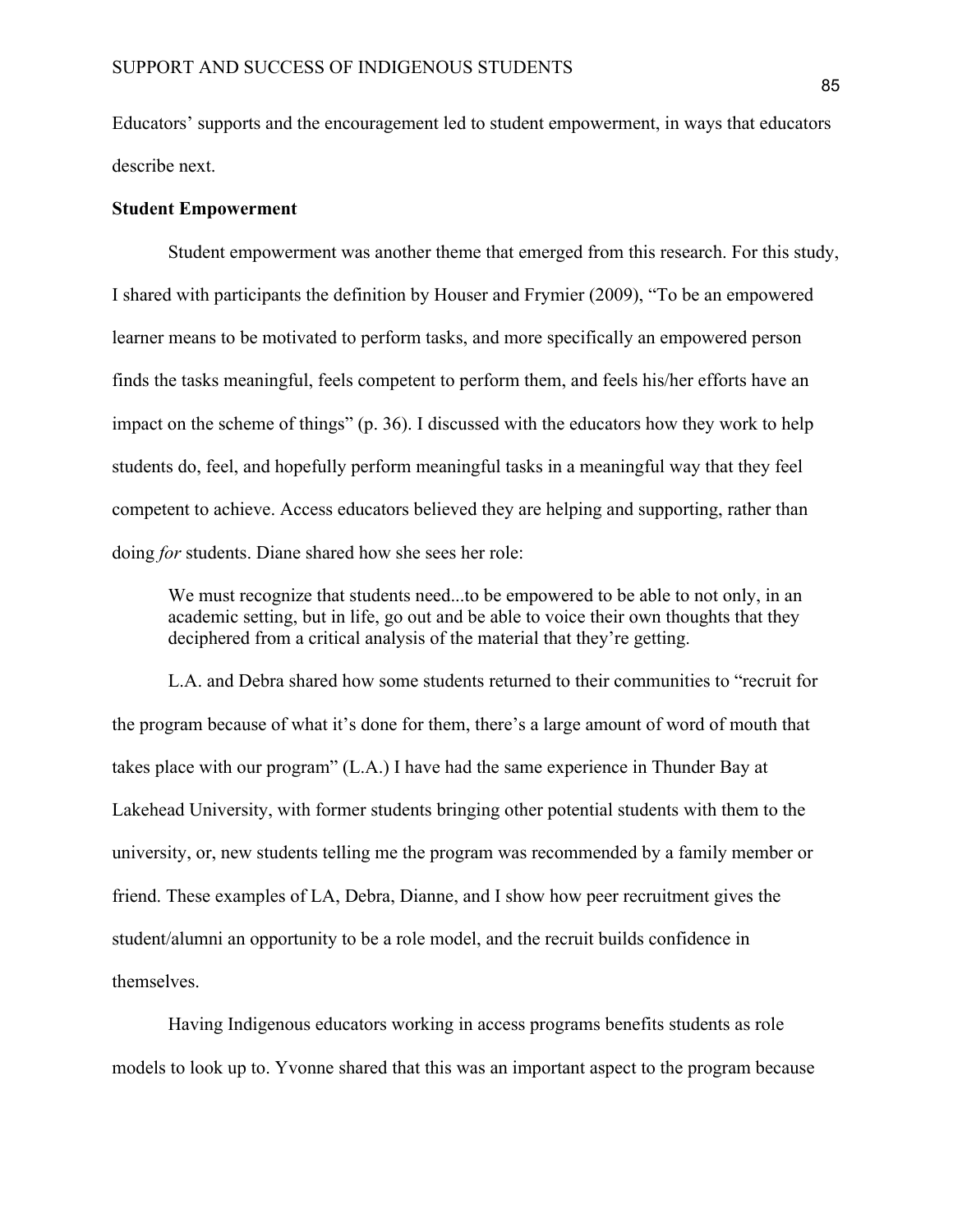some educators grew up in their communities and understand the languages and ceremonies practiced by their ancestors and understand what it is like to transition to a city for education. Even educators that did not grow up in their communities come with a wealth of experience for urban Indigenous students and what that means for finding their identity and learning how they fit into this transition to post-secondary education. Yvonne asserted, "I think it's a real positive [having educators from these backgrounds]. I think it's also a positive we are role models and that we are mentors." Adrienne further explains why educators need to take this role of mentor for the next generation seriously while modelling living a healthy and balanced life:

[We] really [need] to listen and model that and honour the experiences that they bring. And then think about how to move forward and keep working with that because we need healthy young leaders; We need healthy young leaders to keep moving forward, but we have to be healthy ourselves.

Adrienne and Suzanne shared how being a role model to students has meaning for the way they place value in education.

Many educators expressed the importance of working with the university community to ensure that students get supports and that students can access services and supports for themselves as they become more comfortable and can do better self-advocacy. Below, Jackie, Adrienne, L.A., Tom, and Nickie express how they provide supports and opportunities for student empowerment. Jackie wanted her students to feel empowered in their learning: she did not expect them to know everything, but she wanted them to "learn how to learn" in a good way. She found that those students who were more engaged with these supports often felt more empowered earlier in the program. Adrienne believed, if students could "take ownership" of their learning through opportunities to develop workshops that would help them and their classmates, it also empowered those students to feel more of a sense of personal responsibility for their education.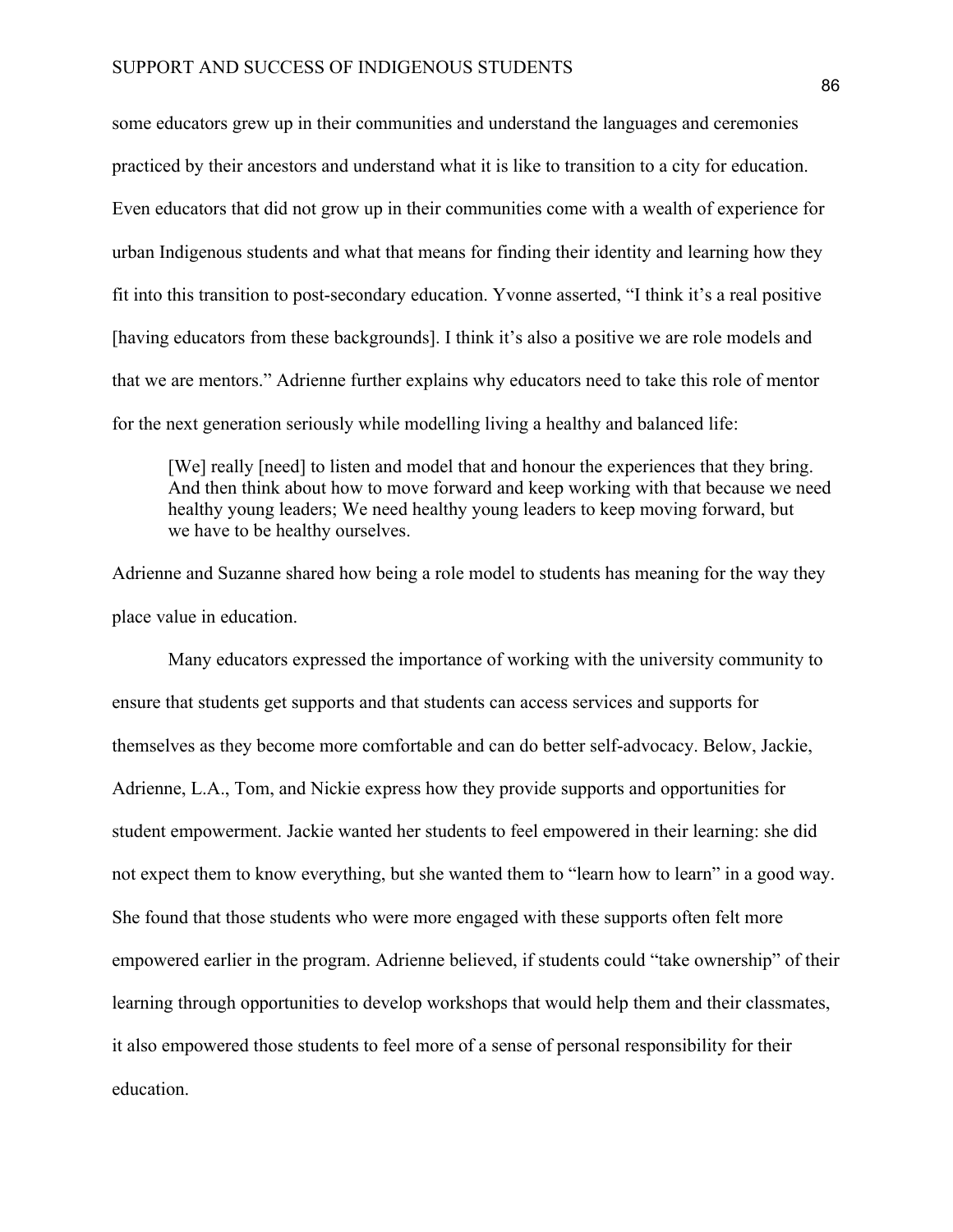L.A. shared the balancing act of working with students. She explained a "dance that happens in terms of supporting students" because life keeps happening, and if something occurs in their lives, access educators work to give extensions when possible. Educators were cognizant of the line between enabling students to take personal responsibility and "empowering them to give them chances because their life situation is different from the mainstream student" (20-03- 18, interview). Finding that balance—the 'dance' of not pushing students too hard but pushing them enough to be responsible for what they need to do as a student—prepares students for life beyond the access program and reduces the sense of difference that students may feel as they wend their way through the access program, gaining confidence and trying new skills in a supported environment.

Tom described how students who succeed in the access program grow "quite a sense of self-confidence, they understand their strengths and weaknesses and are ready to ask for help when they need it" (20-03-18, interview). Suzanne reiterates this idea when she says to her students, "I want you to leave TYP as prepared as a fourth-year student". Jane asserts that building confidence is a part of being a student in these access programs, along with skills they bring with them, new ones they learn, and old ones they build upon. In the end, what happens is that,

they [students] are the ones that are advocating and participating in and not staying silent in the back of the room...and we really encourage folks to be vocal and you know, to engage in meaningful disagreements and express themselves well.

As students gain confidence, real transformation takes place. Students thrive in their programs, and then as they graduate with their chosen degrees, they become leaders in their communities. For example, Nicky shared,

[Empowerment] produced through a program, such as ours, the leaders in our community who have now become leaders across Canada. That's empowerment, I mean you take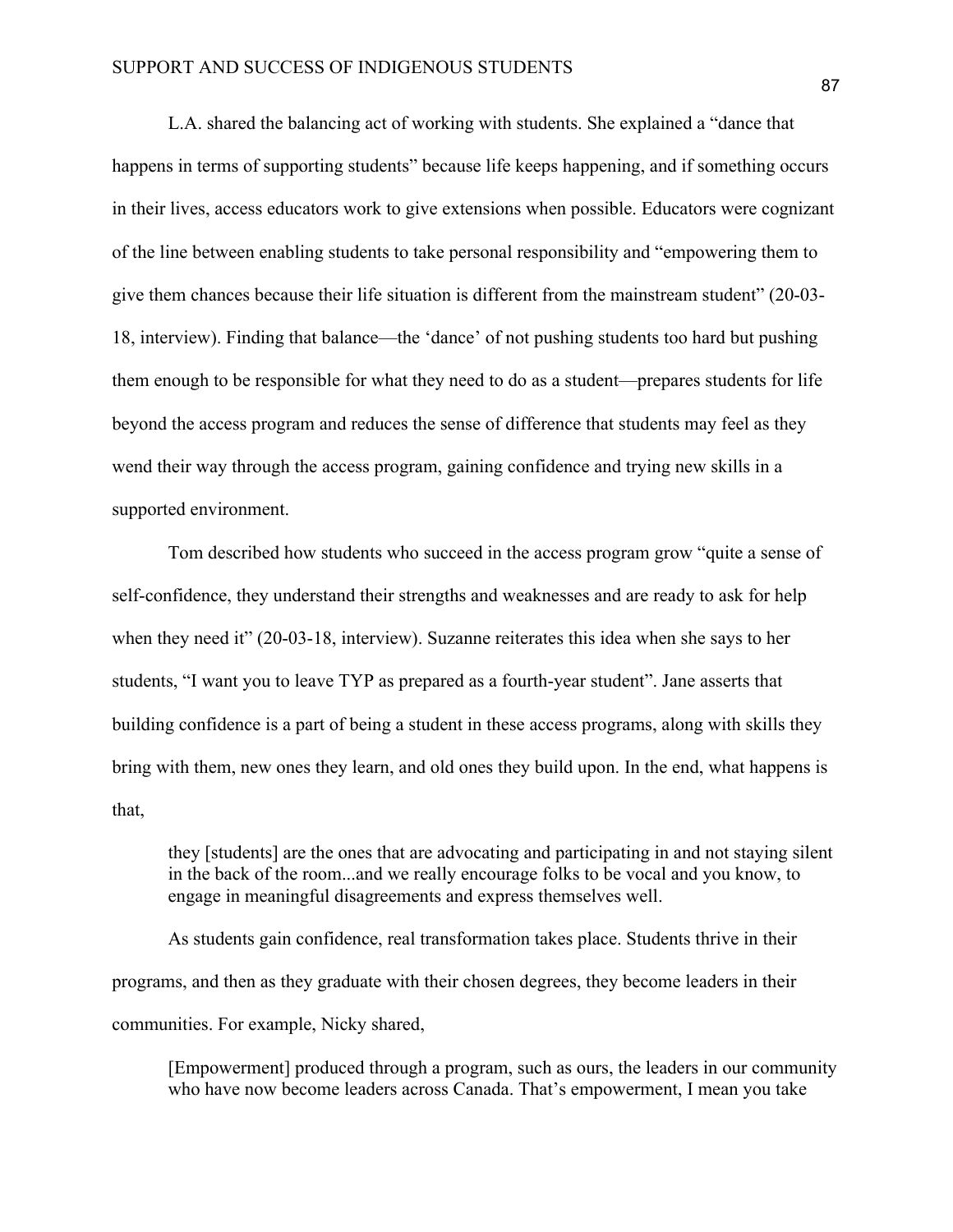someone like [name] who's an access student, a former access student, who has been now voted one of the most powerful women in Canada!

Nicky's examples of access programs producing leaders illuminates how access programs create a space for Indigenous people to grow and to become role models and community leaders, a place where they can be accepted for who they are and a place to learn how to be a student in a post-secondary institution. Educators' actions empower students.

For educators, empowerment meant giving students the opportunity to voice their own thoughts academically and in life, confidence building and the opportunity to share their experience with others in their communities, and to act as role models for others. Having Indigenous educators helped students to see role models for themselves too. Empowering students is a way for them to take responsibility for their learning and lives. Educators believed that for many access students gaining skills to voice their own thoughts not only provides confidence; it leads to success in PSE.

# **Success in Post-secondary Education**

Success can be defined in many ways. In post-secondary access programs student success means that students complete the access program and continue on into an undergraduate degree. For Indigenous students, it can feel disempowering when the university decides the definition of success for them. Educators communicated the importance of understanding what success means holistically. Eve Tuck's (2009) desire-based research framework was well communicated by educators and staff. They sought to "capture desire instead of damage…[which] is an antidote to damage-centered research" (p. 416). Tuck's framework expresses the social realities in which Indigenous educators' work and how they want to support and guide their students. They emphasized wisdom and hope, encouraging us to remember to focus on the good—the gifts students bring, and focusing on that. Adrienne mused,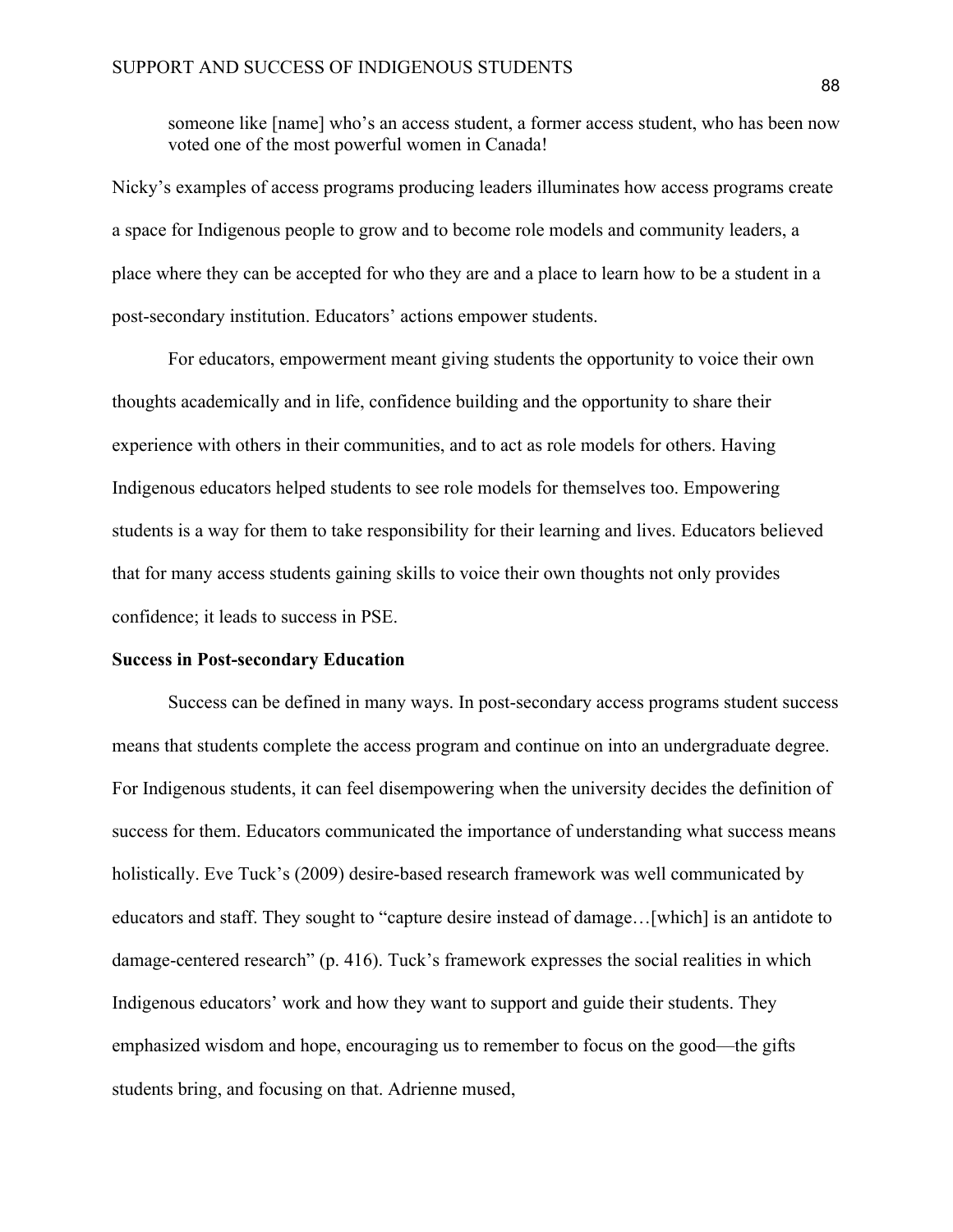We don't talk enough about [successes] because we're so focused on trying to reduce barriers and create more welcoming space. Meanwhile students are off doing what they need to be doing to create that themselves and we kind of miss that if we're focused on the deficit model all the time.... At the end of their first year, they [students] are starting to take on those leadership roles and they've kind of taken ownership and they believe they can do this! It doesn't happen for every student, but they are all coming with gifts, all of them are coming in with gifts and strengths so it's just a matter of supporting them in this. I always say we need to use a strength-based approach and get away from that old deficit model.

Building on a strengths-based approach, Nicky, Diane Isaac, and Tom respectively,

showed the tensions between university definitions of success and the way that they viewed

success:

It's hard to understand sometimes why you have to comply with somebody else's ideas about what success is and whatever but unfortunately that's the world we're in, and I always tell my students, it's my job not to lead you down the garden path, but to prepare you for what you face in these environments when you start working in them, or when you want to be successful in terms of graduating.

To me, success is when they actually graduate, I'm kind of more technical that way, but I agree that success can be, for some students, maybe it's the learning, being here for two years, not quite making it, but being able to go out and stick up for themselves.

Student success is defined by how many people successfully complete the TYP and how many of those [students] go on to get degrees.

So, measurement number one is how many get accepted into Arts and Science later on. And when our resources were extensive, we had a high success rate, averaging around 60%. Now between a combination of pressures that students in Toronto face and our reduced resources, it's lower. I think last year we can say we were at about 50%. I'm going to qualify that a little bit. Either 50% were accepted into Arts or Science, or because of their disability they were doing the program in two years and at least they've got through the first year successfully. At any rate, we measure success by those [institutional] rates but also by anecdotes as you can see, I'm pretty, a few I'm pretty proud of and we also try to keep track of anyone, because we can thanks to the way the student information service works, we can determine when our students go to Grad school here. What we can't determine is what they do if they don't go here [to another university program]. So, we do know a few of them go on to do first degrees or other kinds of other Graduate degrees elsewhere. We have a lot of teachers, a few lawyers, one med student, who should be getting his M.D. this spring, and he's a Metis guy!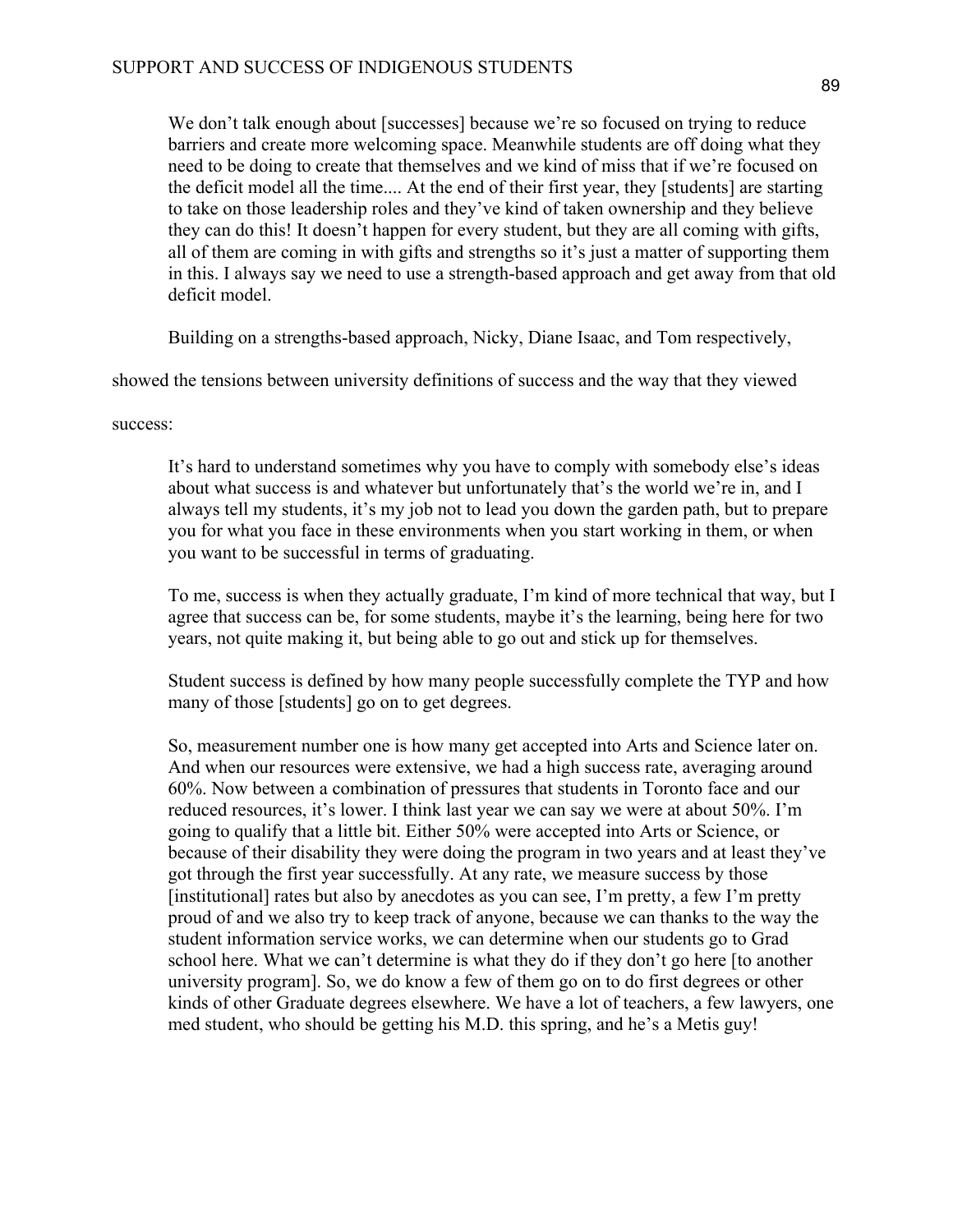This tension means that educators collect statistics for the university. At the same time, they

support students' own paths and timeframes. Educators expressed an understanding that some

access program students would take the long way in a longer route to obtaining a post-secondary

education and some students would find university was not for them.

As Adrienne describes below, some students discover that there is a possibility the

institution they started out in was not for them. She believed that educators need to support what

students want and need, even if it means moving to another institution:

For me, it means that they have found their passion and they are going to take that route' whatever that is. I don't believe that we should be territorial, and I see that happening too often with post-secondary institutions. When people are trying to recruit students, we need to support them wherever they want to go; not based primarily on the institution we work for. And why we should be doing whatever it is they need to support them to get there? Because this is their lives.

Adrienne described how education was not always a positive experience for Indigenous

people and they may find university is not for them. She contended that success comes from the

individual, not the institution. It comes from within the individual:

This is really an individual question, so I'll just speak from my own definition of success. I never decide students' success. I encourage them to define success for themselves. I've had multiple students come to me and say; you know what, I love the university, but it's not for me. I'm more hands on so I'm going to Red River College to do something else. In my mind that is success because it is self-actualization and deciding to do something different based on their interests, passions and values. It may not increase graduation rates for the university, but it is their success.... If they come here and they decided that this is not for them that's success because...years ago, [they] didn't have that choice.

Isaac echoes Adrienne's sentiment that some student who enter access programs decide that it is

not for them:

It's important to know basically that maybe perhaps university is not an avenue for me and they discover that as well and they explore other things [and]...quite often people who are really movers and shakers in those communities are people who went through the TYP and many did not necessarily finish a degree.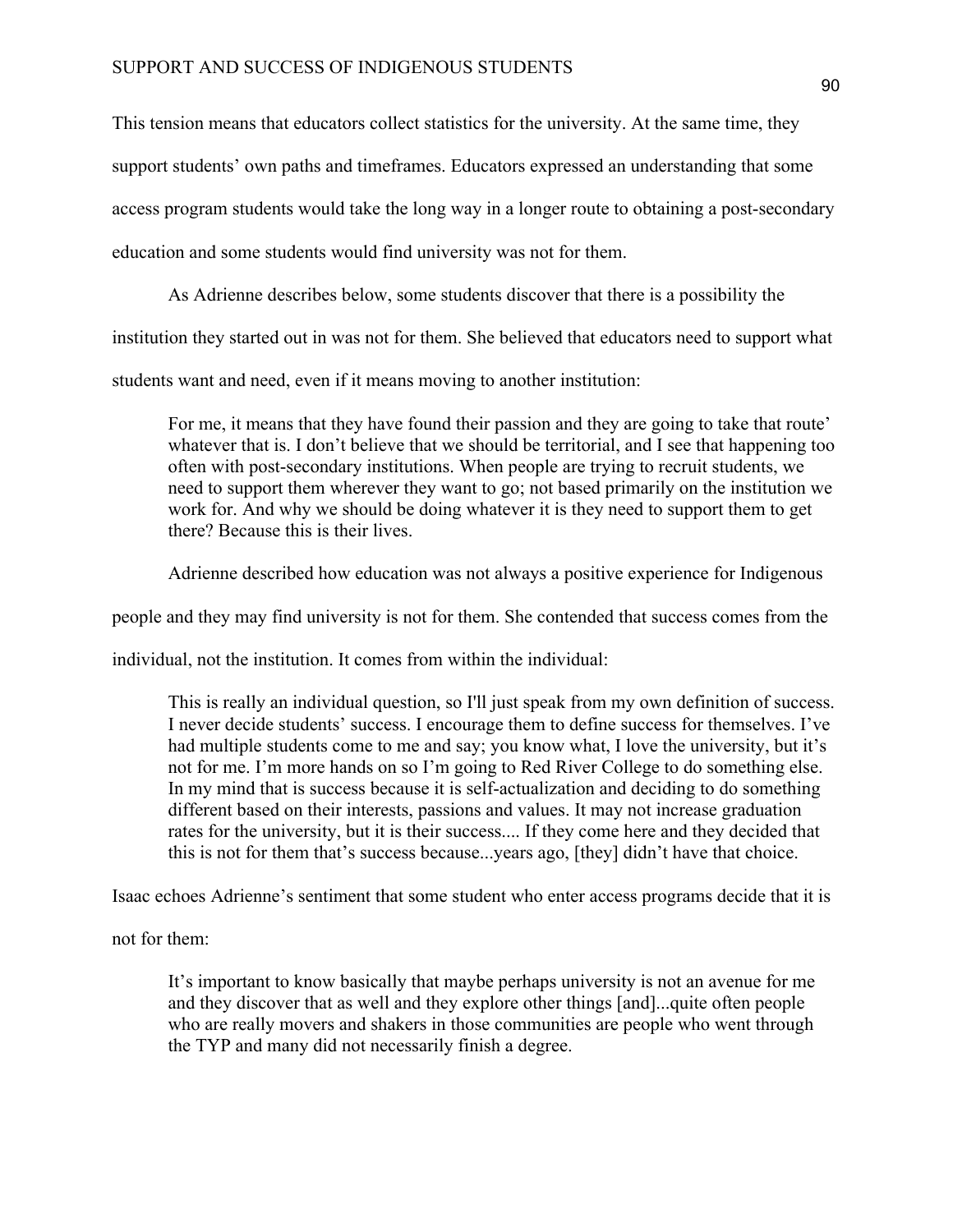regarded as successful and are frequently involved in making change in their communities.

Michael felt that success is relational. He explained that it is

much more of a qualitative form of measurement and it's something...that you can't really assign a number to. I think it's something that, you know, as the culture of this place, people start to form community and form relationships with each other, the measure is just how people are doing. There's a sense of accomplishment for most of the students when they even come through the door in the first place and many of them feel that, this is a really significant success for them to be accepted into the program in the first place and then, as they go on, the things that continue to motivate them when it gets really tough, usually are these relationships with their children or with their colleagues and their peers in the classroom and it's you know, at the end of the day they want to finish with this degree….Their sense of responsibility to each other, their sense of responsibility to their community, these are the things that I've seen so far, they matter more to the students than, of course, they want good grades, they are really valuing each other.

Jackie defined success as looking at the general overall health of students. She reasoned

that if students were happy, healthy and attending classes regularly, this was a measure that they were successful. She explained that in the year before she started working in the access program there were two student suicides, which affected the emotional stability of the rest of the students. Many students were devastated by the losses and some students were not successful because of it and did not meet institutional definitions of success that year. She described the impact on the

group's success:

I think you know, this year is considered a very successful year, especially in comparison to last year because the students seem healthy, they seem happy, they're coming to class, so certainly attendance would be one measure of success, you know the fact that they're actually showing up and engaging. As you may have seen downstairs, we have quite a study space and a lounge area and I think the more full those are on a regular basis, that's another indicator of student success, because students are coming to campus, they're engaging with each other, they're figuring things out. The study room has a white board and I love to go in there and see the math equations and things that they've been working on. For me, of course, the retention and graduation rates are important but it's also important to visually see how students are interacting and that they're coming.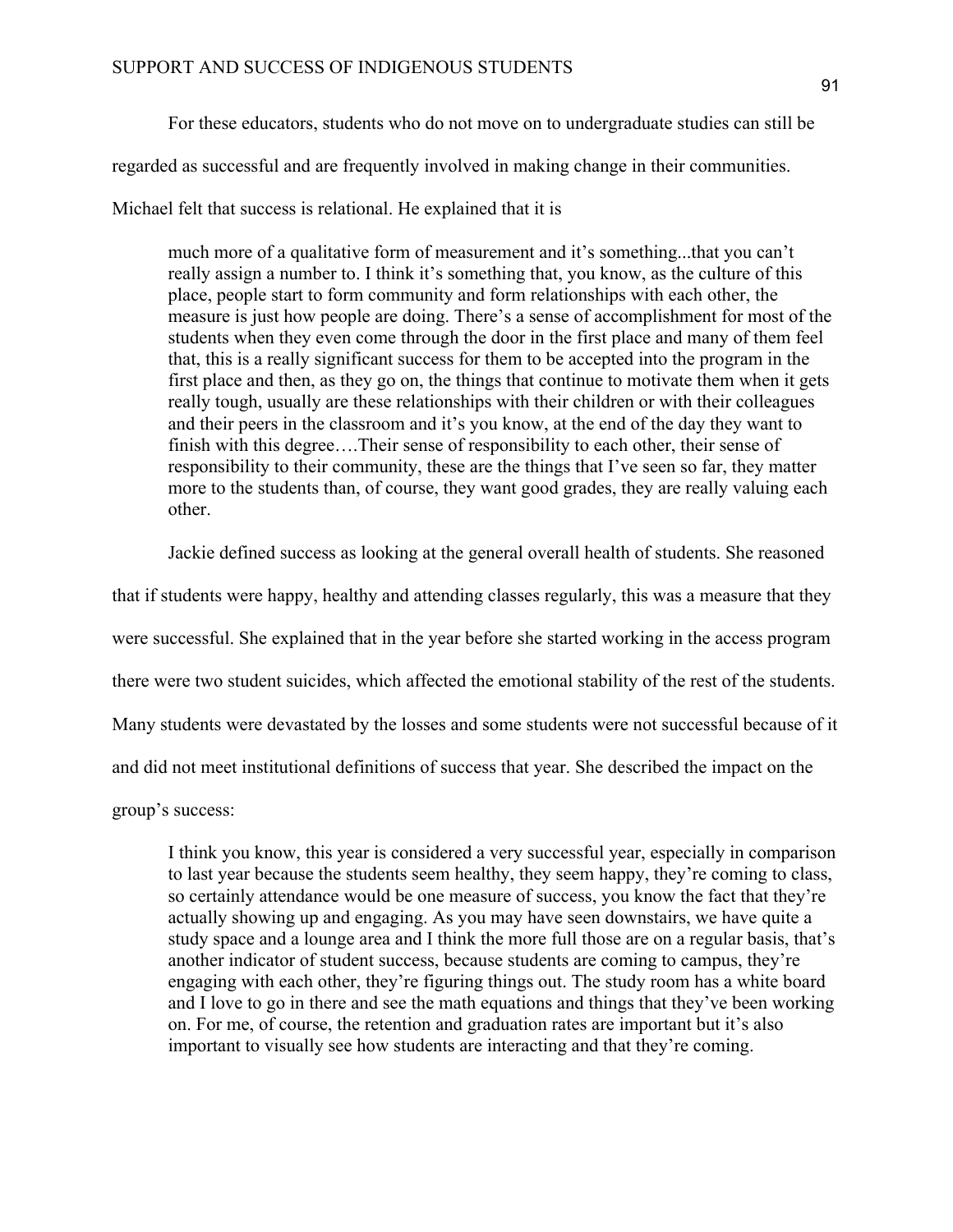For Jackie, success included students engaging with one another, attending classes

regularly and retention and graduation rates. Tom took a similar view of success. He described a

situation with a student he worked with in 1989 or 1990 in the access program who got caught up

in street life but stayed connected to him. To Tom's delight, the student,

came back 10 years later, and finished an undergraduate degree, then a graduate degree in his field and I still hear from him. He lives in India now, but has written two novels, one of which is being launched in April!

Tom illustrated that despite this student's academic journey being disrupted, it did not mean he

was not a success. He returned when he was ready and was able to meet the success requirements

of the university and for himself.

Suzanne shared a similar idea of what success could mean:

In my mind, if they come here and they leave that was okay, that was a good experience, I feel safe here. That's a success for me. If they come to post-secondary and say, I could actually do this, this isn't so scary that is success to me. I don't care if they come here and bomb out academically! A lot of them do, but if they come here and say, when I come back next time, I'll know what to do and I'll know where to go and I'll be ready that's a success to me!

Jane also illustrated the idea of building students' confidence, competence, and skills

over time as they study and learn:

Confidence, I think is a big thing. I used to say that when I was teaching the writing skills course…half of it was about confidence and the other half was about competence, so confidence and skills…that to me, is a joy to see that flourish in terms of empowerment....So that by the time they're in third and fourth year and they're taking a course on campus, it's kind of like...(both laugh), they are the ones that are advocating and participating in and not staying silent in the back of the room. There's certainly that, and we really encourage folks to be vocal and you know, to engage in meaningful disagreements and express themselves well, so that's great and I mean to a certain extent, we're doing our best to encourage that in writing as well. [Asking students] 'what's your position, tell me about that! How are you going to develop that, where can you look for sources? Talk to so and so.'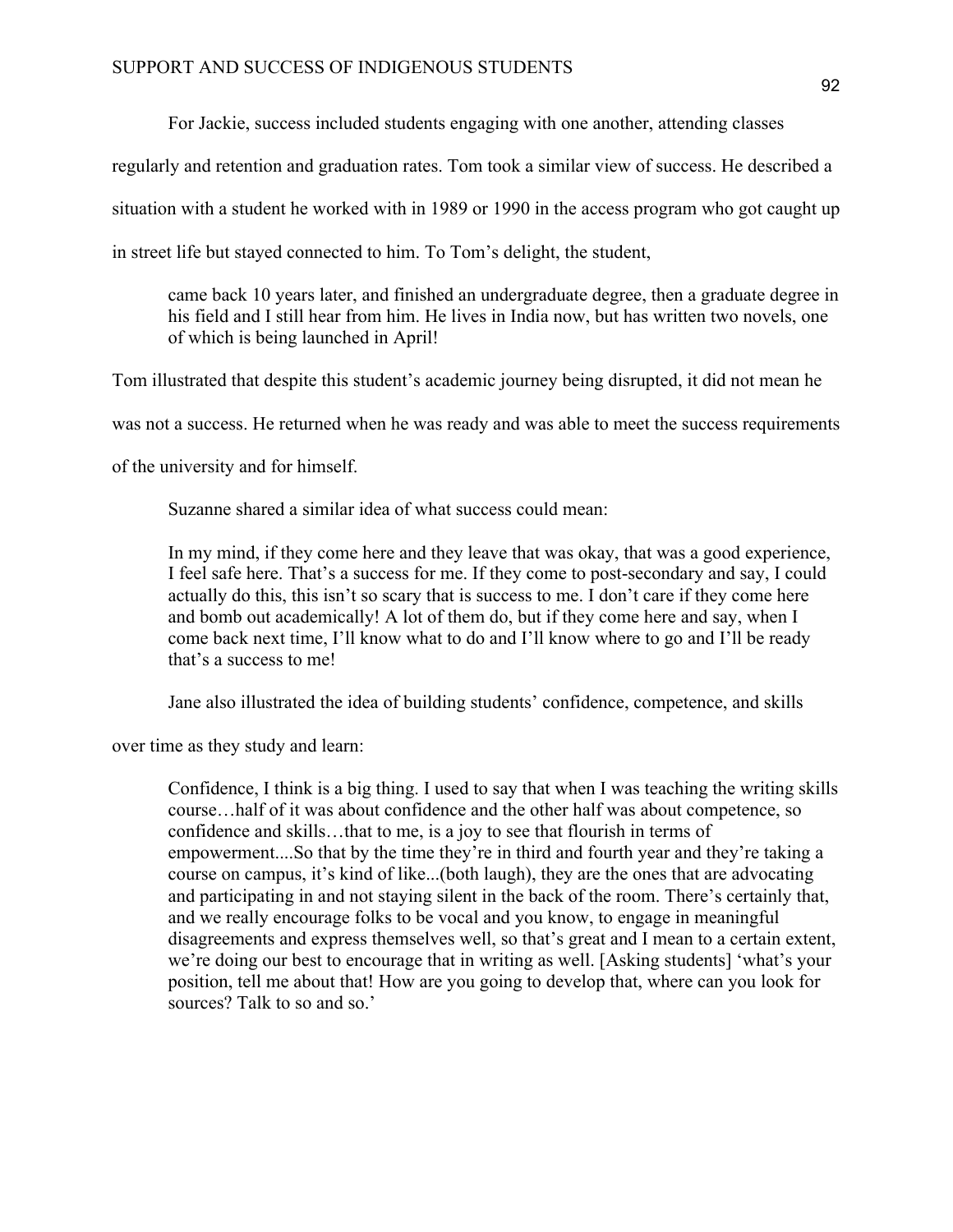Yvonne shared that another measure of success is about students who complete the program giving back to the community whether it is working within the community or coming back to the access program to help and support the work that is being done:

We haven't done the research, but I think we've had certainly a significant impact in terms of the program was designed for this community, the population of students come from this community and then they go back out into the community. I guess another measure of success are those number of people who have gone out and want to come back and help us.

Yvonne gives another example of how one of her students gained in confidence and leadership: "I think it helps her [student] in terms of her confidence and her esteem and being able to take on any kind of challenge that comes her way".

Educators agreed how important it is to recognize that those faculties who work with

access programs care and understand the value of these programs. Suzanne shared that, "faculties

are not getting financial incentive to make room for our students, they do it because they

understand the value of it" (13-03-18, interview). When students took responsibility for their

education, educators believed they had done their job well. Yvonne remarked:

We're celebrating our  $40<sup>th</sup>$  anniversary here in a couple of years and so it's important to us and those of us who are Indigenous, those of us who have experienced discrimination in some way, sort of understand what that feels like and how perhaps it's challenged us in moving forward in our own development sometimes. I think, you know, certainly emphasize to students who come in who are successful to get through the process that you know what, we understand that you bring a history with you, we understand that you can deal with those and the expectation is that you will deal with those issues as you move through the program so that when you're done in four years, you've pretty much dealt with your issues and you're not taking them to your workplace and you're not then dealing with, or harming people any more than they've already been harmed. Those are some of the constant and consistent messages that we provide to students as they go through the program.

Participating in an academic community helps students, their families and their

communities understand why healing is necessary. Healing opens the gates wider for the next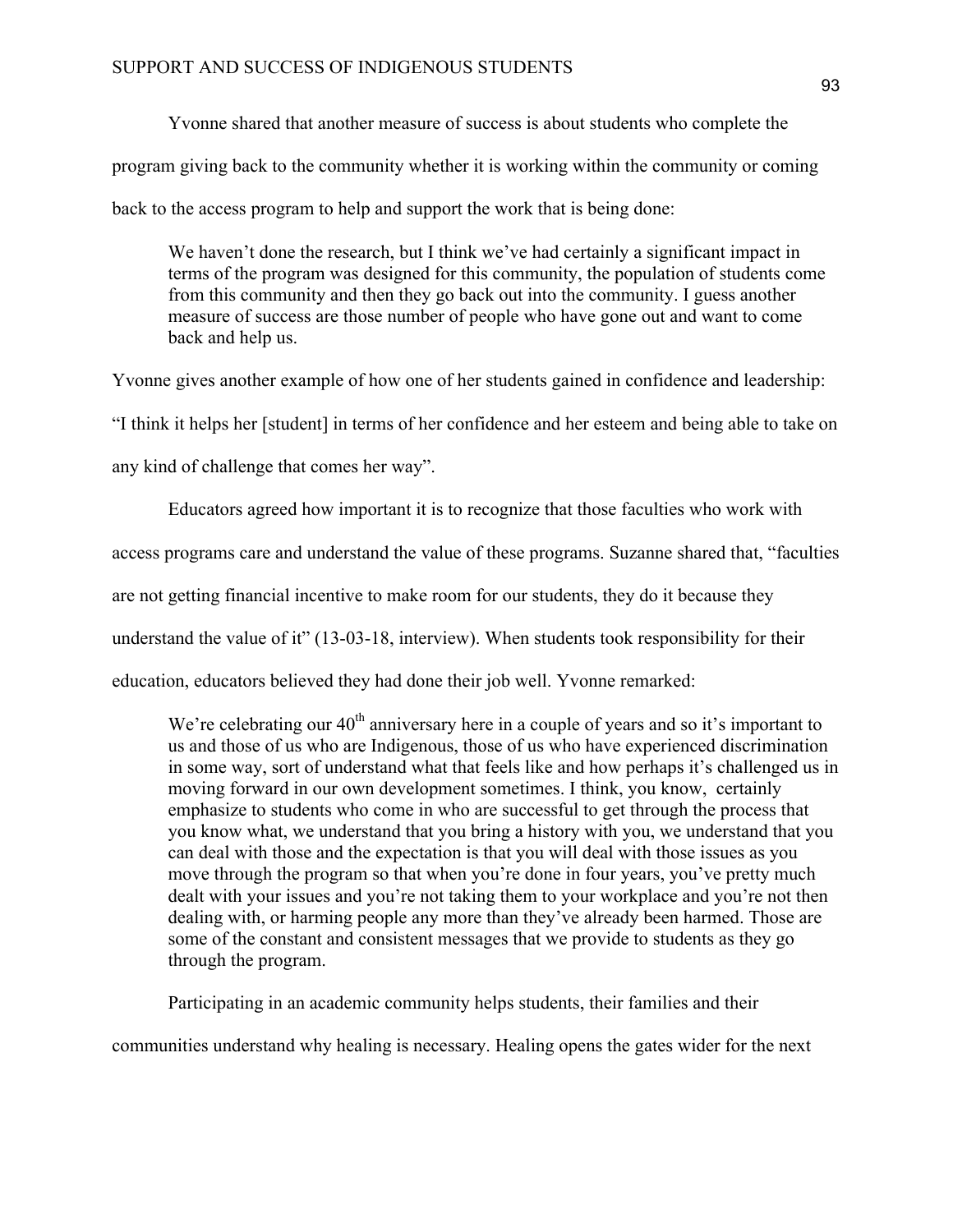generation of Indigenous students. Jane echoed that yes, the obvious success measure is the one set out by the institution, but she goes further into detailing a more holistic definition of success:

So, the obvious one is the B.S.W. degree and then the employment rate but beyond that, I mean even for people who don't finish the program, many of the students that we have here, are the first ones in their family who've been to university. And it's a big deal because they become role models themselves. I've been here so long that I'm now teaching some of the children of students that I taught. So, those children are now, because they were at the dining room table with mom doing homework, thought this would be a good place to be.... I think the impact that this has on families and community, I'm not sure how you measure that, but I can feel it!

Jane expressed that becoming a role model was an important indicator of her own success, and being able to teach the children of previous students, because those parents were modelling to their children what it took to be a university student; it is not something that can be measured. She noted education has changed their lives, her life, and as Murray Sinclair stated, education will do the same for coming generations.

As noted by the many comment's educators shared, success is found in many forms. Adrienne explained that we need to focus on a strength-based approach instead of a deficit model. Nicky, Diane and Isaac agreed that the institutional definition of success is important that graduation from the access program is important—but they also considered induvial success. For individual success, Jane shared that the health of the students was an important indicator. Tom described a student he had who left and came back 10 years later to complete the access program. He framed this student as a success. For these educators, success according to university standards (i.e. retention and graduation of access programs students) was important. They also felt that alternative measures are needed.

Success is relational. For educators, student success is built upon the relationships within the institutions, with other educators, Elders, traditional knowledge keepers, tutors and peers. It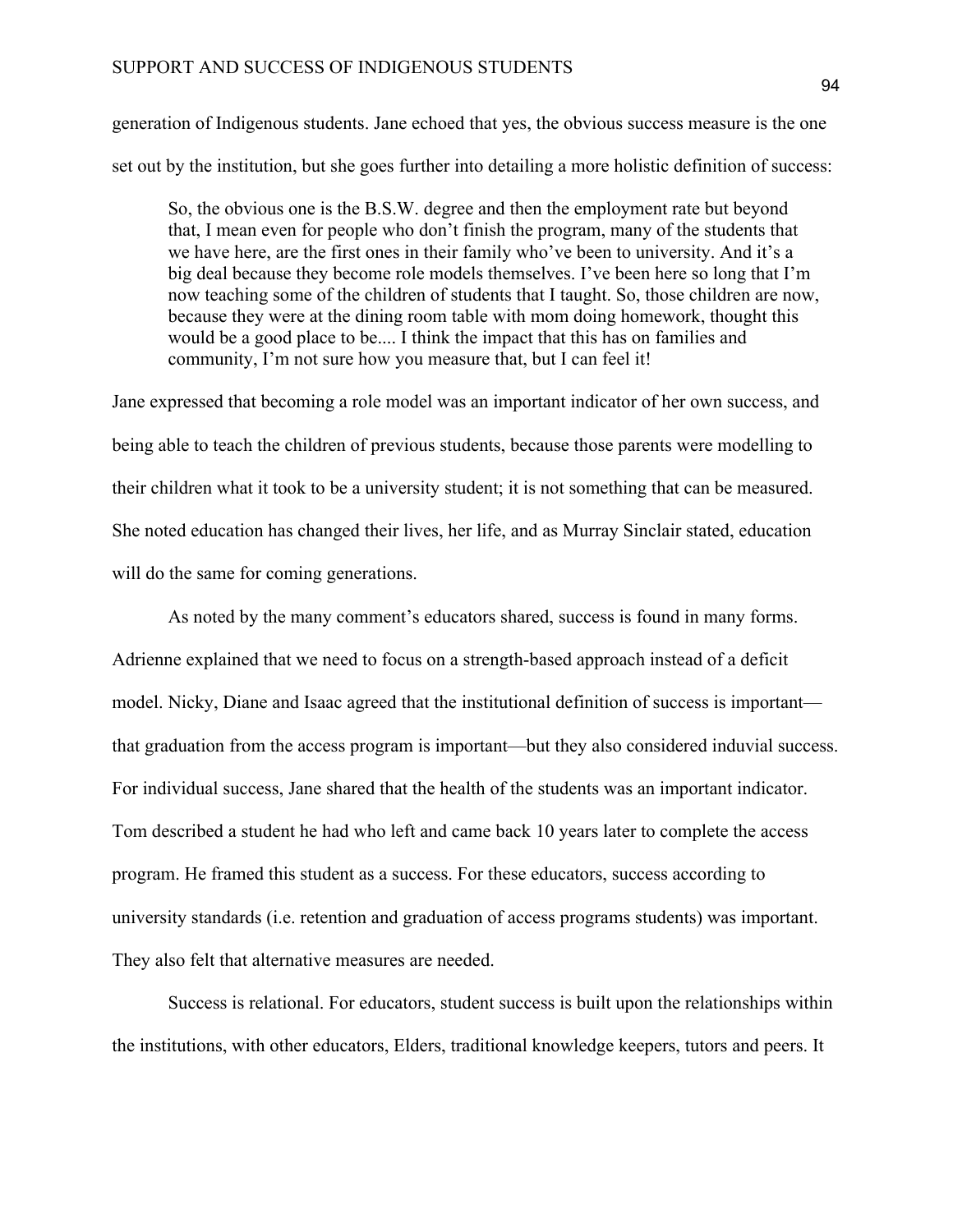is these relationships, with caring educators, where students feel comfortable to ask for what they need that will lead them towards their goals.

# **Conclusion**

The interviews revealed educators' beliefs that student success in access programs has many dimensions. From a holistic perspective, success includes institutional measures and students' definitions of success. Taken together, the view of what success really means widens to include more than just grades and numbers. Throughout the interview process, there were many conversations filled with laughter and sadness. I learned more about the system we have to prepare our students to navigate and heard sad stories of loss of students who we had journeyed with. There was happiness and appreciation from each of the educators, and their passion and purpose were very clear. In Chapter 5, I discuss the four themes above that emerged from my conversations with educators. This discussion connects back to my purpose to reflect on my practices as the Coordinator of the NAP at Lakehead University. To do this I reviewed themes to discern wise practices and connected these local practices to the literature on wise practices, particularly their use within access programs in PSIs.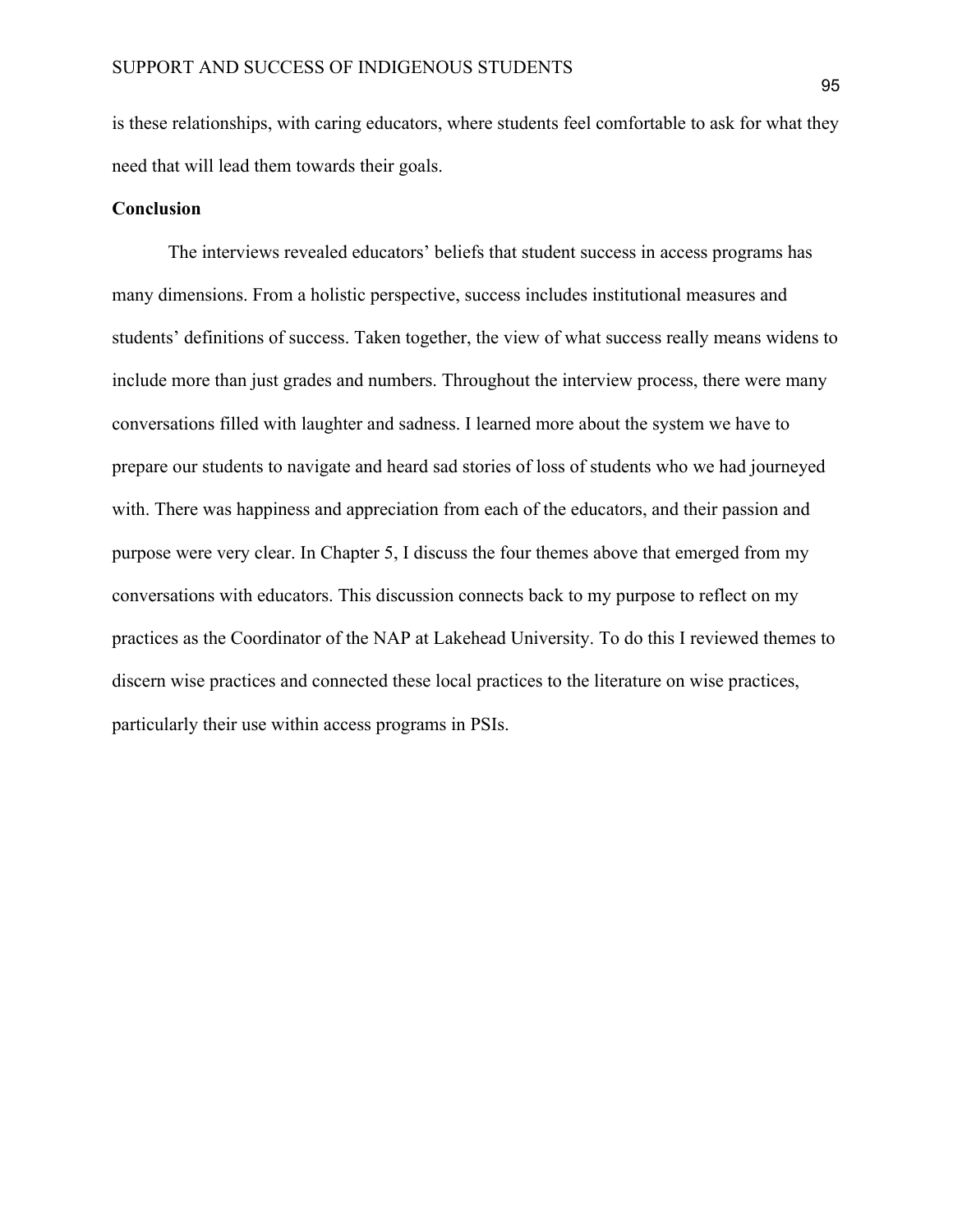#### **Chapter 5: Further Findings and Discussion**

I begin this chapter by reiterating the purpose of this study and then discuss findings from my conversations with educators in relation to the Literature Review (Chapter 2) and the guiding methodological frameworks of Métissage and desire-based frameworks (Chapter 3). My approach brings these sources together to discuss as wise practices. To extend from my description of wise practices in Chapters 1 and 3, these practices are gleaned through the experiential knowledge of educators in access programs across Canada (from Chapter 4). I extend the findings from Chapter 4 as needed to illuminate wise practices through the voices of the educators. Their descriptions of the academic, cultural, and personal supports for Indigenous students' success are context-specific. Yet, for this study, educators' wise practices offer guidelines to consider for one's practices within one's contexts.

This approach supports my practical interest in praxis (the conceptual frames and practices used within access programs). In this study, I explored wise practices so that I could adapt them for NAP, the access program at Lakehead University for which I am the Coordinator and an educator. My intent is to benefit the community (Weber-Pillwax, 2004). I seek change to improve NAP for Indigenous students at Lakehead University based on what I learned from educators at access programs at four sites across Canada. I also believe these wise practices can serve to start conversations amongst educators in PSIs that are looking to re-imagine their access programs. For this reason, I begin by summarizing the wise practices model and then discuss how the model has been used for the contexts of access programs for Indigenous learners.

The concept of wise practices was developed by CAAN (2004) and Thoms (2007). Both describe the 'best practices' model taking "into account all that is known about a subject, takes stock of lessons learned, and adds new knowledge drawn through the application of sound and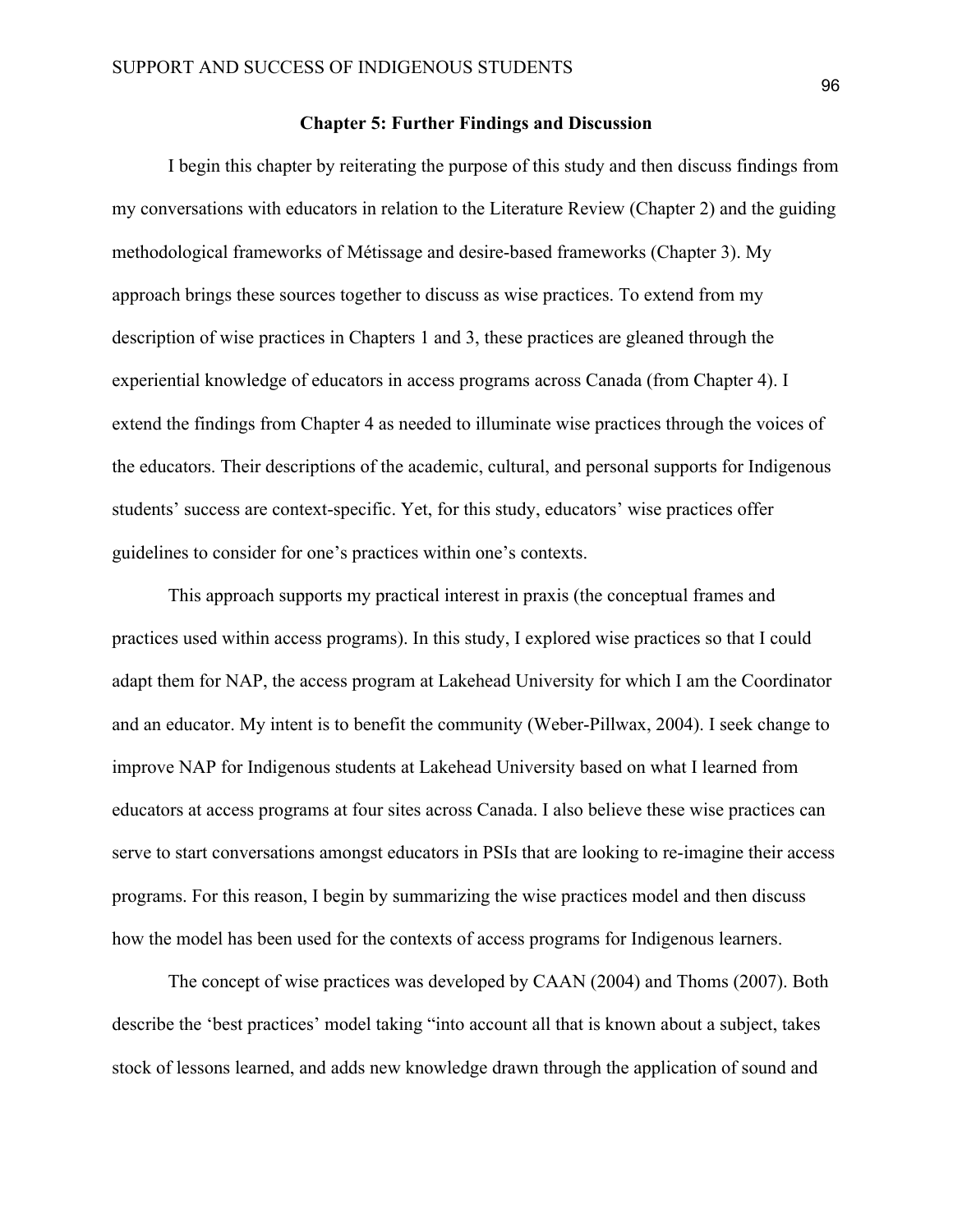effective research methods" (Thoms, 2007, p. 8). CAAN (2004) asserts that best practices are "a hierarchical non-Aboriginal construct that does not acknowledge Aboriginal perspectives" (p. 4). Wesley-Esquimaux and Calliou (2010) extend this model to acknowledge Aboriginal perspectives and for Aboriginal educators. They describe wise practices as "locallyappropriate actions, tools, principles or decisions that contribute significantly to the development of sustainable and equitable social conditions (p. 19). They note that researchers, community members and social activists know that there is something missing from a 'best practices' approach.

Thoms (2004) explains that sharing ideas, experiences, practices and knowledges is important but when it comes to Indigenous communities, there needs to be explicit recognition "that a 'best practice' in one situation should not automatically be regarded as replicable in similar situations given the variety of unique cultural and situational environments that characterize Aboriginal communities" (p. 8). Wise practices are fluid and move to meet the needs of the community. Access program educators that I interviewed described fluid practices that met the needs of their communities in various ways to develop sustainable and equitable social conditions for Indigenous students in their programs within PSIs.

To discuss the findings through wise practices (as culturally- and situationally-specific, fluid, and meeting the needs of community), I connect McCarty and Lee's (2014) culturally sustaining/revitalizing pedagogies (CSRP) framework. Their framework is intended to "serve[s] the needs of the Indigenous communities as defined by those communities" (p. 103), which are

locally-derived wise practices. McCarty and Lee (2014) assert that by stitching together strong examples of culturally-sustaining and revitalizing pedagogies, CSPR provides guidance for others to adapt to their own contexts (nationhood, language, communities, programs).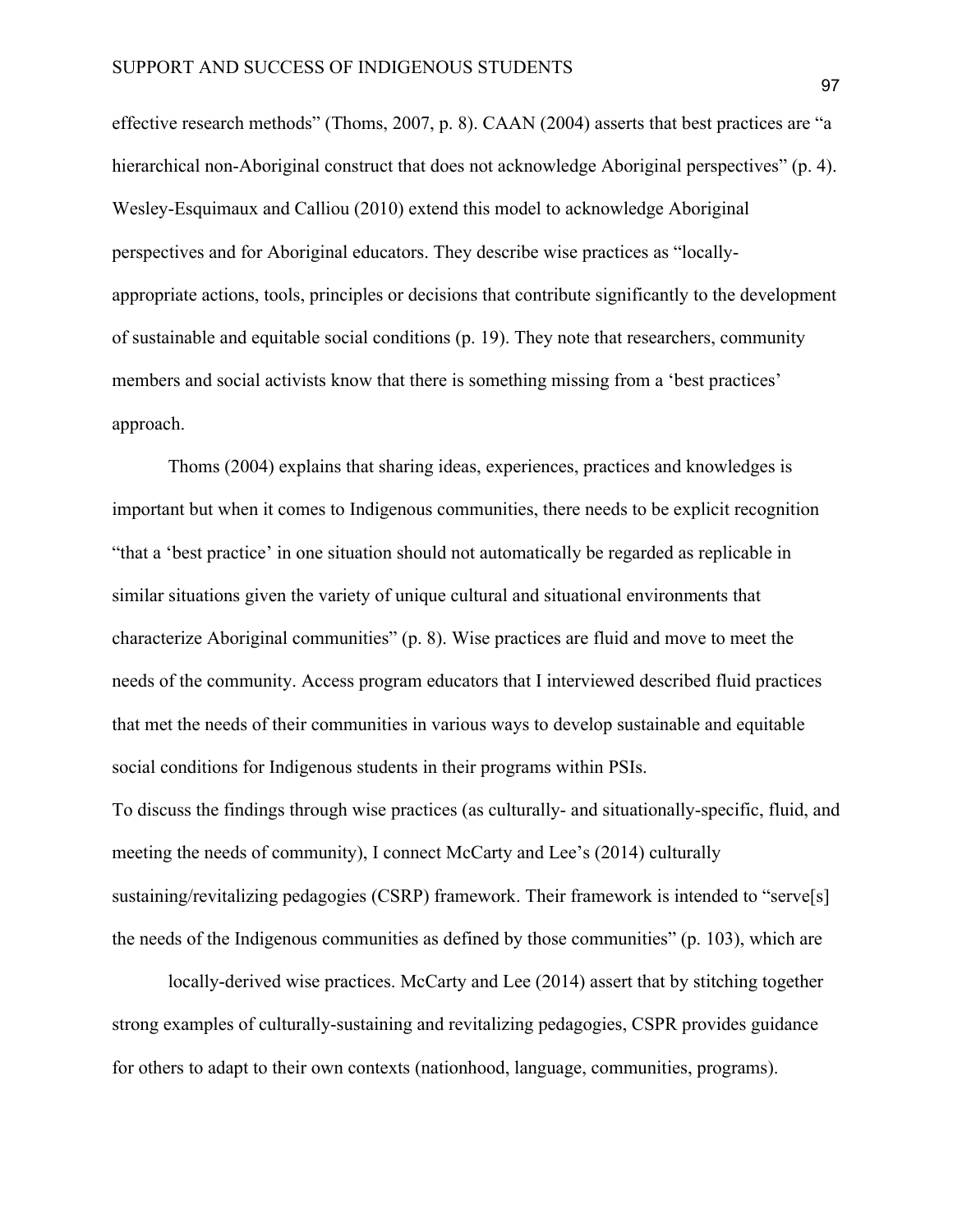Melding actions, tools, principles or decisions of wise practices with CRSP principles provides an opportunity to learn from Indigenous educators' localized practices within their access programs and consider how I might apply these practices in the NAP:

- 1. practicing and modeling relationality
- 2. supporting and empowering students holistically
- 3. culturally responsive practices (McCarty & Lee, 2014)
- 4. balancing students' needs with university requirements for student success.

For each of these four principles, I introduce literature that supports the locally-appropriate and shared practices that educators shared with me to theorize them. While practices always are localized to place, I sought to stitch these together to learn about/discuss sustainable conditions for Indigenous students' success in access programs.

#### **Wise Practice #1: Practicing and Modeling Relationality**

Wilson (2001) shares three principles of relationality, it is: at the heart of being Indigenous, grounded in community, and binds a group together through interconnections and interrelationships. He explains that relationality is understood broadly. It includes more than the human relationships, such as relationships to land and non-humans (p. 80). Across all access programs educators shared relationality as their wise practices. They expressed relationality through three practices: (i) caring, (ii) mandatory meetings and (iii) internal/external relationship building*.* I begin by describing what Noddings (2012) calls a 'carer', where one person acts as a 'carer' for another who is cared for.

# *Caring*

Noddings explains that both the 'carer' and 'cared for' contribute to the creation and maintenance of the caring relationships (p. 772). Caring seemed to come naturally to educators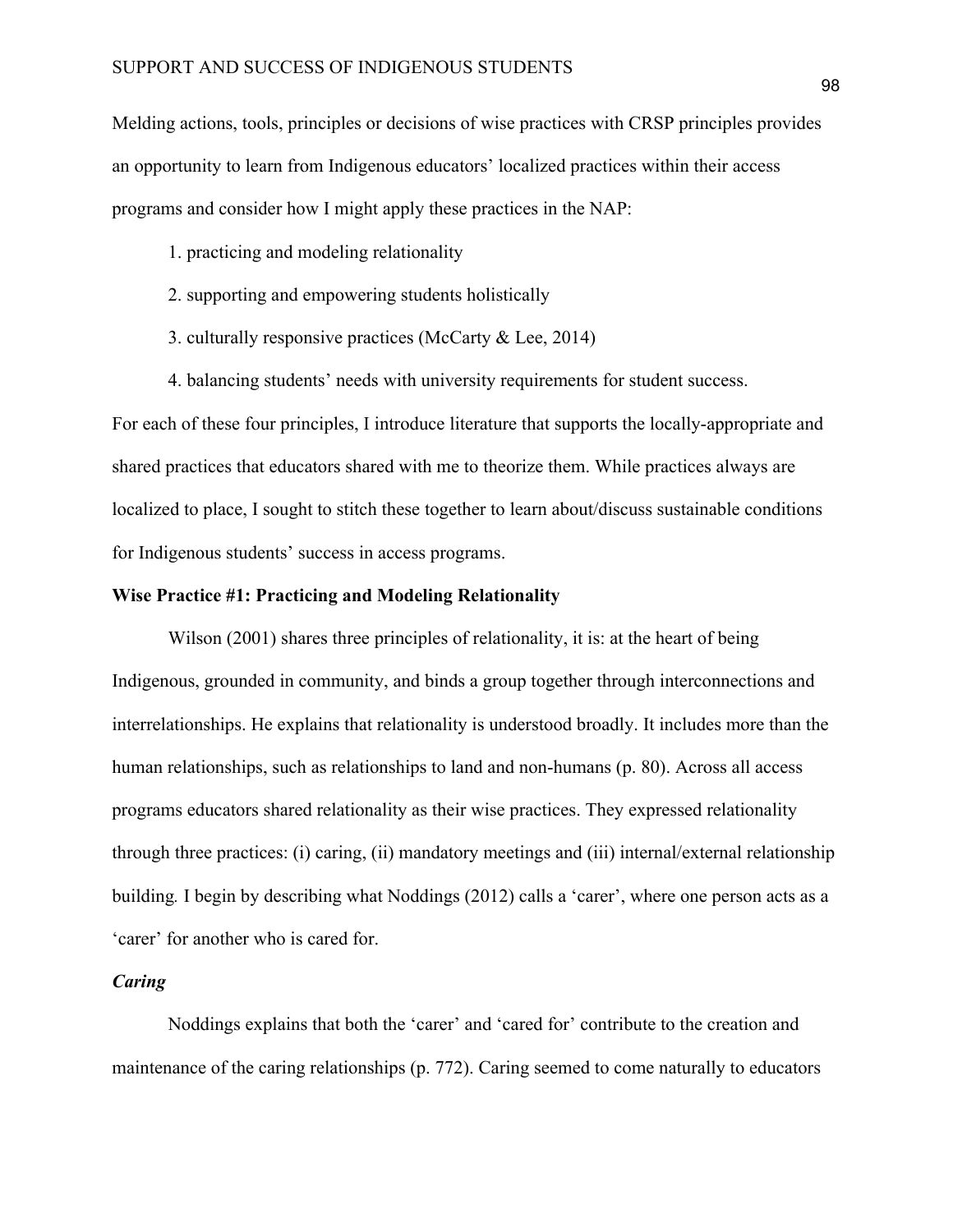# SUPPORT AND SUCCESS OF INDIGENOUS STUDENTS

as they sought to creating the caring relationship between themselves and students. Educators began the process of caring by building a sense of community within their classroom. Patti and L.A. illustrated how they begin this process as teachers in their respective access programs. L.A. began this caring relationship at the start of the academic year when she asked her students to look after one another and ensure that they are still sitting beside you at graduation.

By introducing caring, educators create connections among educators and peers, with the hope of students learning to watch out for each other and create supportive, caring relationships. For educator/student relationships, Patti described how she worked to "establish a sense of community in the class and be open for them to come and see me if they have issues" (06-03-18, interview). Establishing a sense of community in the class creates a sense of belonging and relationality so students know that others will support and watch out for them.

Kirkness (1999) described how in pre-contact times the community was the classroom. She believes that with changing times, educators are building community within the classroom (p. 8). Educators empower students through a strong sense of community within the program and within the contexts of the larger university to feel that they belong in these spaces. Noddings (2012) describes how "each of our lives starts with a relationship and it is through relationships that a human individual emerges" (p. 772). Noddings and Kirkness show the significance of educators' work with students to build relationships and community within access programs.

Educators also care by working with students to bring their whole selves as they learn how to learn within the access program. Nicky explained the value of caring where each student can emerge as oneself. Even if she sees her students' faces, even if they need nothing from her, she offers a space to celebrate successes with them. Neegan (2005) echoes this idea of learning how to learn about relations. She expresses that communal and relational teaching creates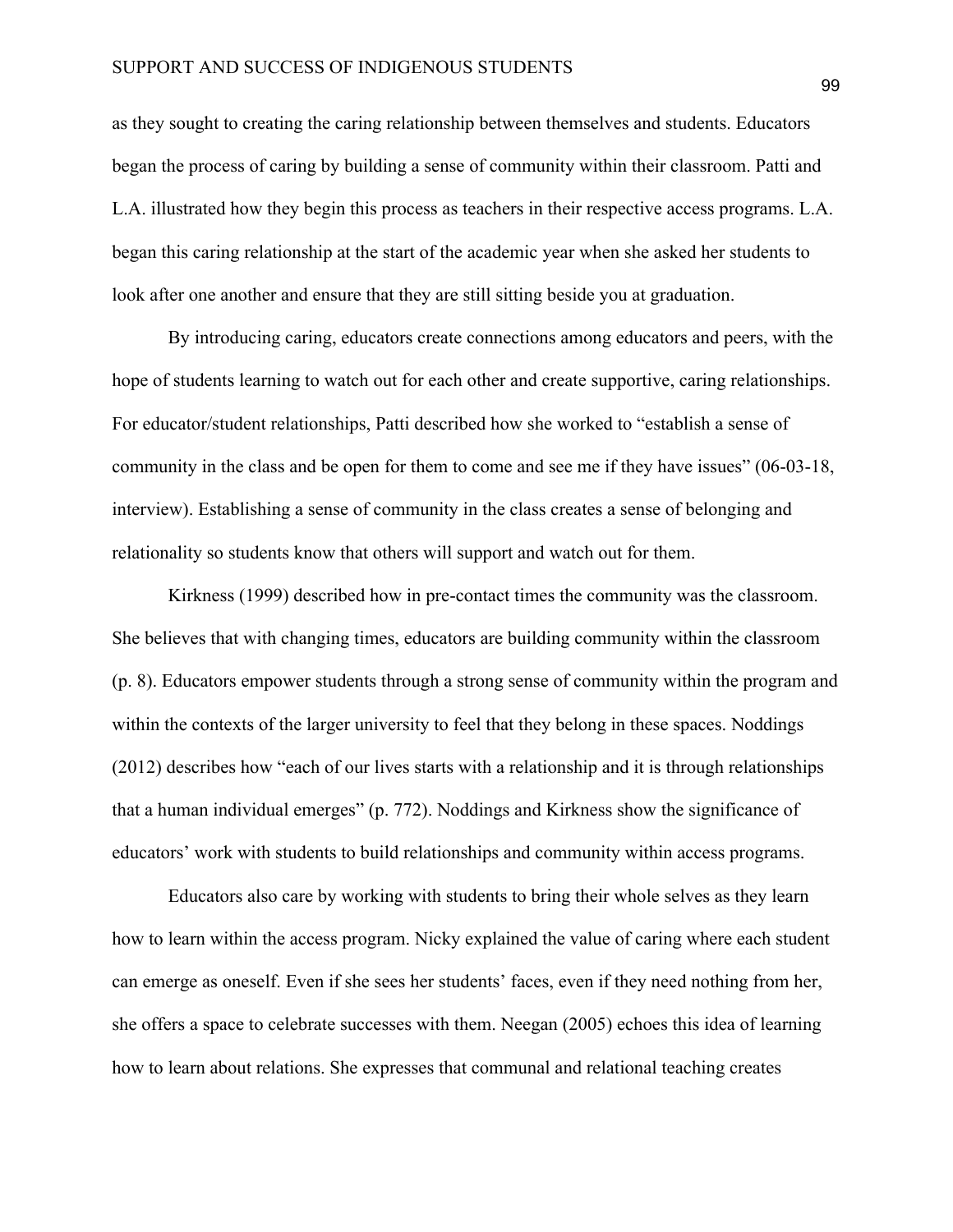behaviours for students to carry into the future, preparing them for their future studies. Thus, caring relationships are vital for relationality amongst educators and students.

# *Mandatory Meetings and Regular Check Ins*

Another way that educators build relationality among and with students is through mandatory meetings and regular check ins. Some educators assigned each student a personal counsellor and academic advisor with a set number of mandatory meetings per semester. Regular check ins included quick chats before or after classes, emails, and/or phone calls. Nicky saw the value of having students step into her office to check in with her regularly even if they have no problems. Melanie shared that check ins can create change in a student's life. She found that emails can lead to meetings, which can lead to changes that benefit students' academic program in small and significant ways. Suzanne provided another example showing the positive aspects of these meetings. She described that some students need a space for a moment to have an "emotional dump," a safe place where they can pour out all their worries, stresses and doubts. Then they are "good to go".

Mandatory meetings and regular check ins build ongoing relations between students and educators. As time goes by students become comfortable and develop deeper relationships with educators. Students share what is going on in their lives and educators adapt to support their students using locally appropriate actions and tools, to build these relationships within the PSI and in Indigenous communities. Also, through mandatory meetings students learn responsibility and the expectations of them as students in the program. Through these meetings, educators integrate "Indigenous knowledge and [building] reciprocal learning relationships that move students from passive receivers of knowledge to active participants" (MacKinnon, 2015, p. 71) within access programs. Educators used these techniques to meet students' needs within their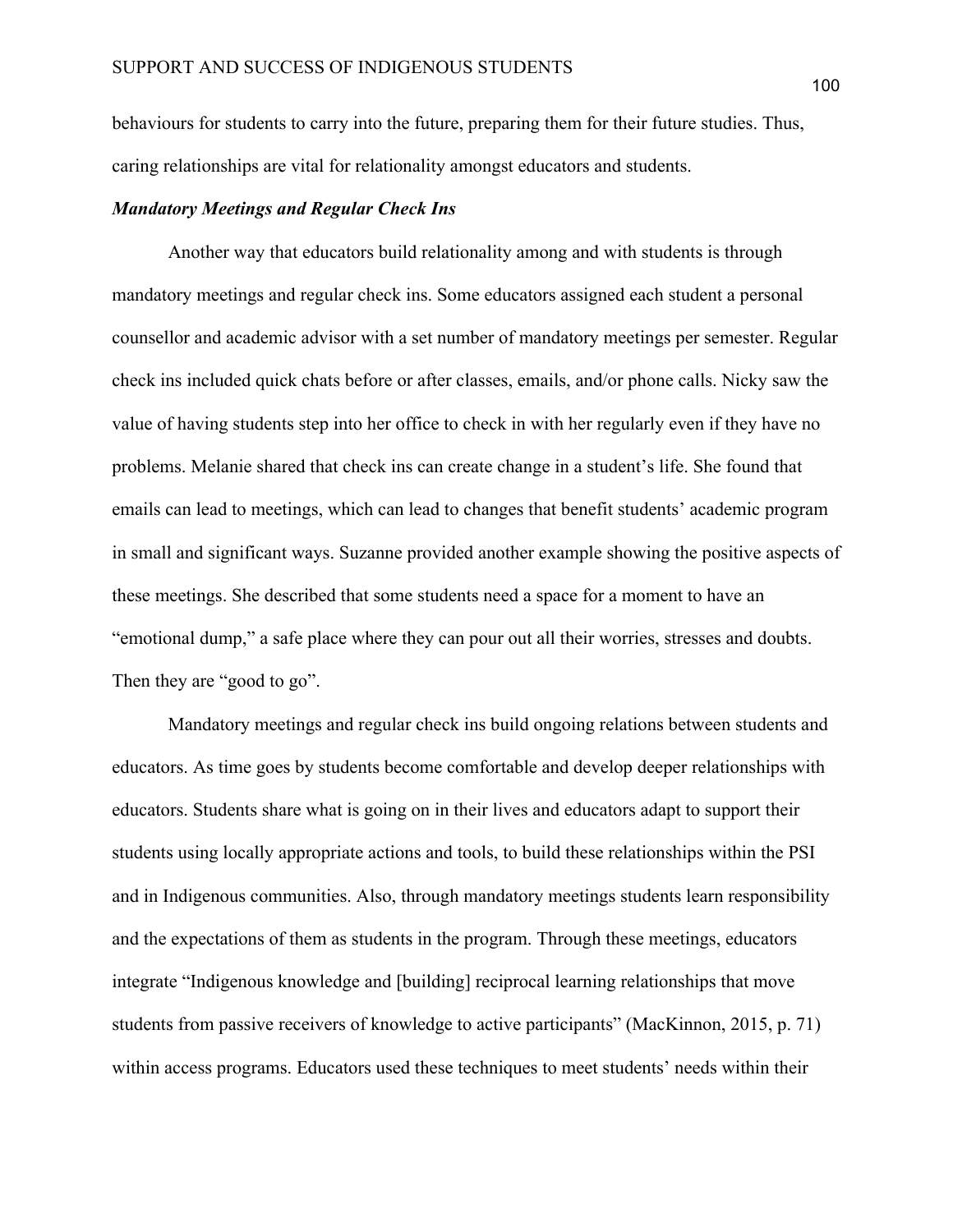unique cultural and situational environments. Educators such as Nicky, Melanie, and Suzanne scheduled regular contact with Indigenous students in their access programs through mandatory meetings and check-ins for accountability and relationship building.

# *Internal/External Relationship Building.*

The third way that educators build relationality is knowing that students' needs vary tremendously. Sometimes students are 'good to go' after a check-in: other times they may need further supports that educators cannot give them. One example that educators described was for counselling services for intergenerational trauma. This service is currently unavailable at the universities in this study. Suzanne explained that the access program at her university was next door to counselling services; yet, they could not meet Indigenous students' unique needs. For some access students, Suzanne had to go beyond the services available at the university.

Educators forged community connections too, to ensure that students' needs are met. They helped students to access resources because students coming from small or remote communities may have been overwhelmed within a university that is larger than their home community. For example, Nicole shared that Indigenous students from isolated communities have difficulty asking for help and how she showed them and gave them the tools to learn for themselves in a way that did not overwhelm the students further and supported a gradual release model. Suzanne also recognized the need to teach students to ask for help. She noted, "when you actually send a student down that path to seek those resources [from community support people] it's not as easy…. So, there's a lot of advocacy [for and with students] that goes on" (13-03-18, interview). She too spent time to give students tools and supported a gradual release.

At Lakehead University's NAP, some students also come to the program from remote northern communities. We also work to provide the supports and resources that students need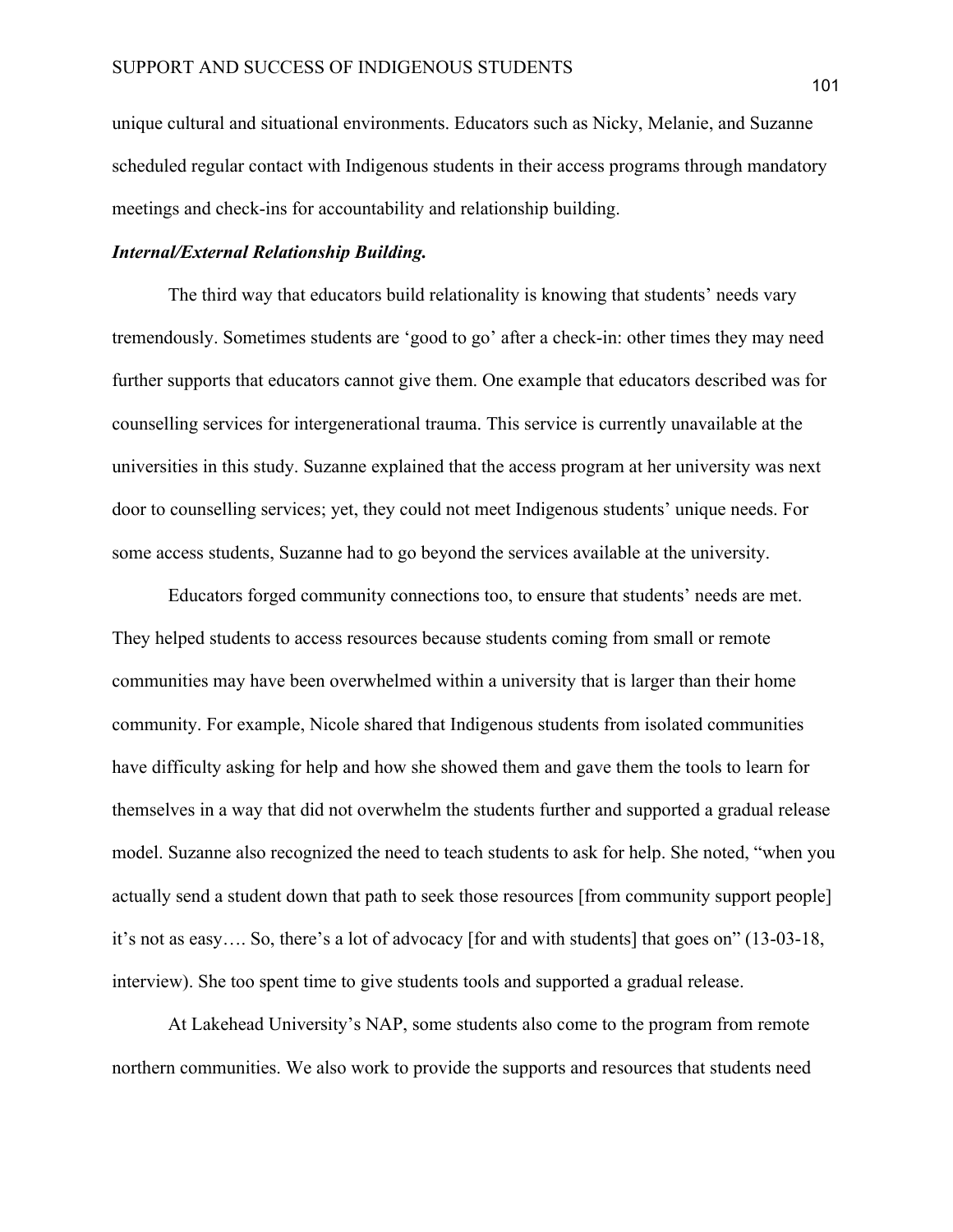before they begin the program. In many instances we change what can throughout the academic year so that our students feel well supported and learn how to self-advocate. All educators advocated for student supports and resources. While handbooks and other resources were available for students in access programs, educators sought relational practices to build a bank of internal and external resources for student success. Nicole described this as an ongoing process, "as individual and community experience and knowledge expands". Educators in this study sought to meet students where they are at: they realized that students' needs are "not standardized, not off-the-shelf, and not one-size-fits-all" (Wesley-Esquimaux & Calliou, 2010, p. 19). Thus, educators adapted and adjusted their programs to meet student needs by forming relationships internal and external to the program and the university as internal and external relationship building within access programs to foster relationality.

Educators practiced relationality with students and community as a wise practice in access programs at each university (Dalhousie University, University of Alberta, University of Toronto and University of Manitoba). They used mandatory meetings and check ins, and helped students to build internal and external relationships. This practice helped students to create and maintain relationships with outside resource people. Although educators took different approaches to meet the needs of the students in their specific program (e.g. the need for intergenerational trauma from IRS, connecting to appropriate locally-available resource people) they share relationality through caring relationships with Indigenous students in the access program, resource people within their universities, and broader community members and organizations that support student success. They modeled relationality for students and supported students to build relations that helped themselves to succeed in the access program and beyond.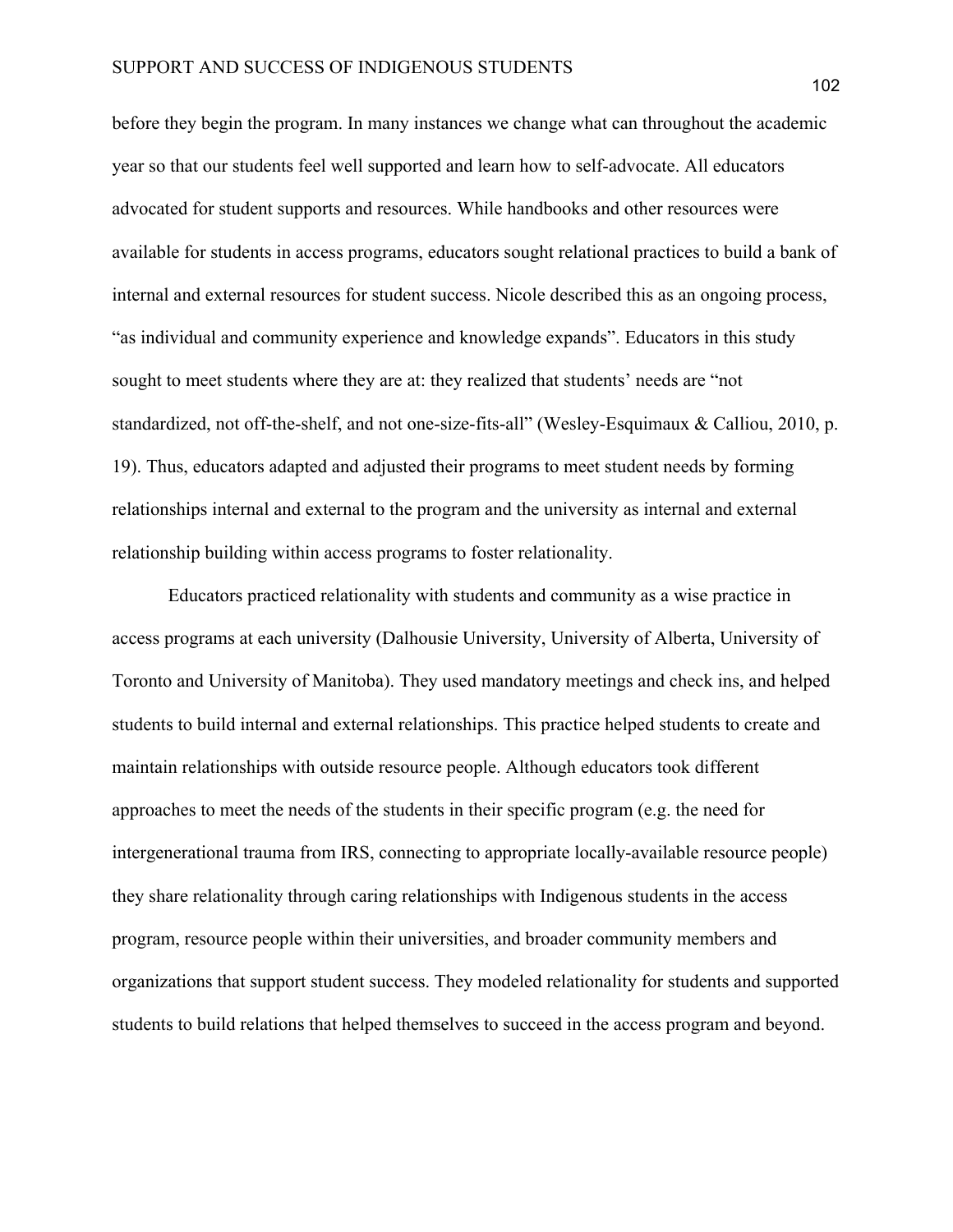This extends the literature that I reviewed because it documents the voices of access program educators.

The next wise practice that educators shared connected to supporting students extends beyond students' academic needs to include their emotional, physical, and spiritual needs. In Chapter 4, I introduced the four aspects of being, using the Medicine Wheel as a heuristic. In this chapter I consider these four aspects as a way to support and empower students' whole selves, as supporting students holistically.

# **Wise Practice #2: Supporting Students Holistically**

For the educators in this study, supporting students holistically included two principles *holistic supports and empowering students*. In this instance, 'holistic' acknowledged all four aspects of being—mental, emotional, physical, and spiritual. Here, educators' practices support students' mental/intellectual, emotional, physical, and spiritual well-being. Educators' practices showed how "each of these aspects must be equally developed in a healthy, well-balanced individual through the development and use of volitions (i.e. will)" (Lane et al., 2004, p. 123).

Educators applied holistic supports across all access programs in this study. As noted in the previous wise practice, educators used relationality to guide their interactions with students in the program. They gave students tools to learn how to learn and supported a gradual release model to meet students where they were at. Practicing and modeling relationality (i.e. wise practice #1) supports students' mental/intellectual as well as emotional aspects. Educators also provided supports such as tutors and services such as counseling (Nicky, Nicole, Patti, Suzanne). They provided opportunities for students to connect their learning to their identity (Patti). Educators, such as Nicole, also took time to help students prepare for the year ahead by explaining the 'w effect', which she explained showed the ebb and flow of what the academic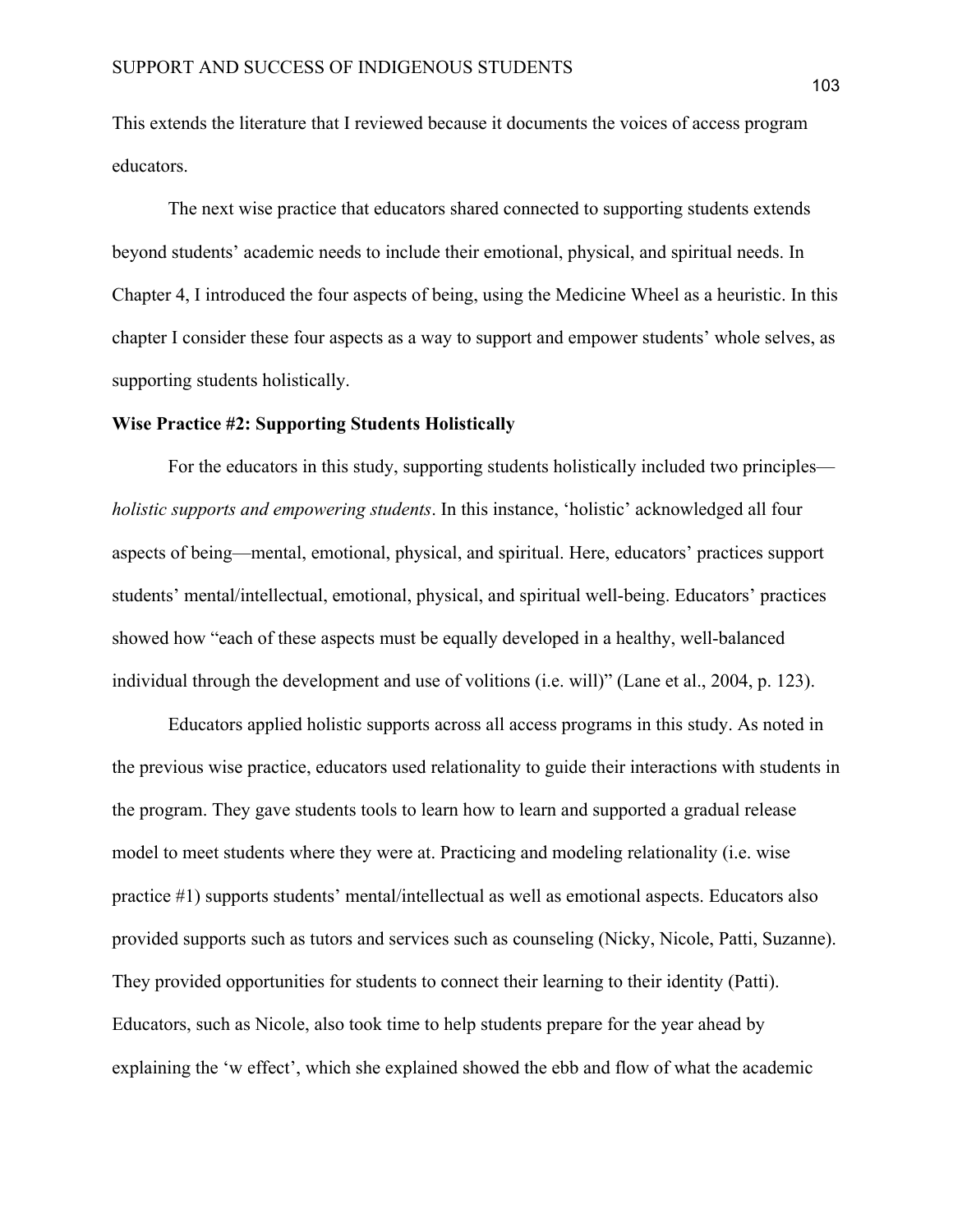year is like. She used this tool with her students to discuss the ups and downs that they experienced during the school year. Nicole also used this tool with students to talk about their feelings.

To support students' emotional aspects, educators such as Suzanne and Isaac, shared that they are generally the first point of contact for students when they need help. Being an active listener was an important skill for these educators. Helping students address their concerns and taking steps to reach out for help with counsellors, doctors, or Elders, and offering to go with students for their first appointment was one of the ways that Suzanne supported her students. Another way that educators met students' needs was adapting the program so students could attend it over a two-year period instead of the one-year prescribed timeline, as L.A. did. Educators connected students to organizations within the city and Elders within the campus. Educators also connected students to off- campus resources if situations required (Suzanne, Isaac). Supporting students' emotional well-being was central for all educators. Some educators also connected students' emotional wellness to their physical aspects of being.

To support students' physical aspects, educators promoted healthy coping skills and physical activity by using campus athletics. Several educators recognized the importance of how these could impact students' overall well-being (Adrienne, Jackie). In some circumstances, Isaac and Wanda would provide emergency funds for students struggling with making ends meet for things such as food, rent and bills. Isaac and Wanda believed that keeping students' physically safe within their homes was important for their physical well-being. As a related example of supporting students' physical well-being, L.A. and Nicky talked about the importance of the physical space and structure of the program. Having a place to call 'home', a place where students feel safe and comfortable to work, was important to them. All educators supported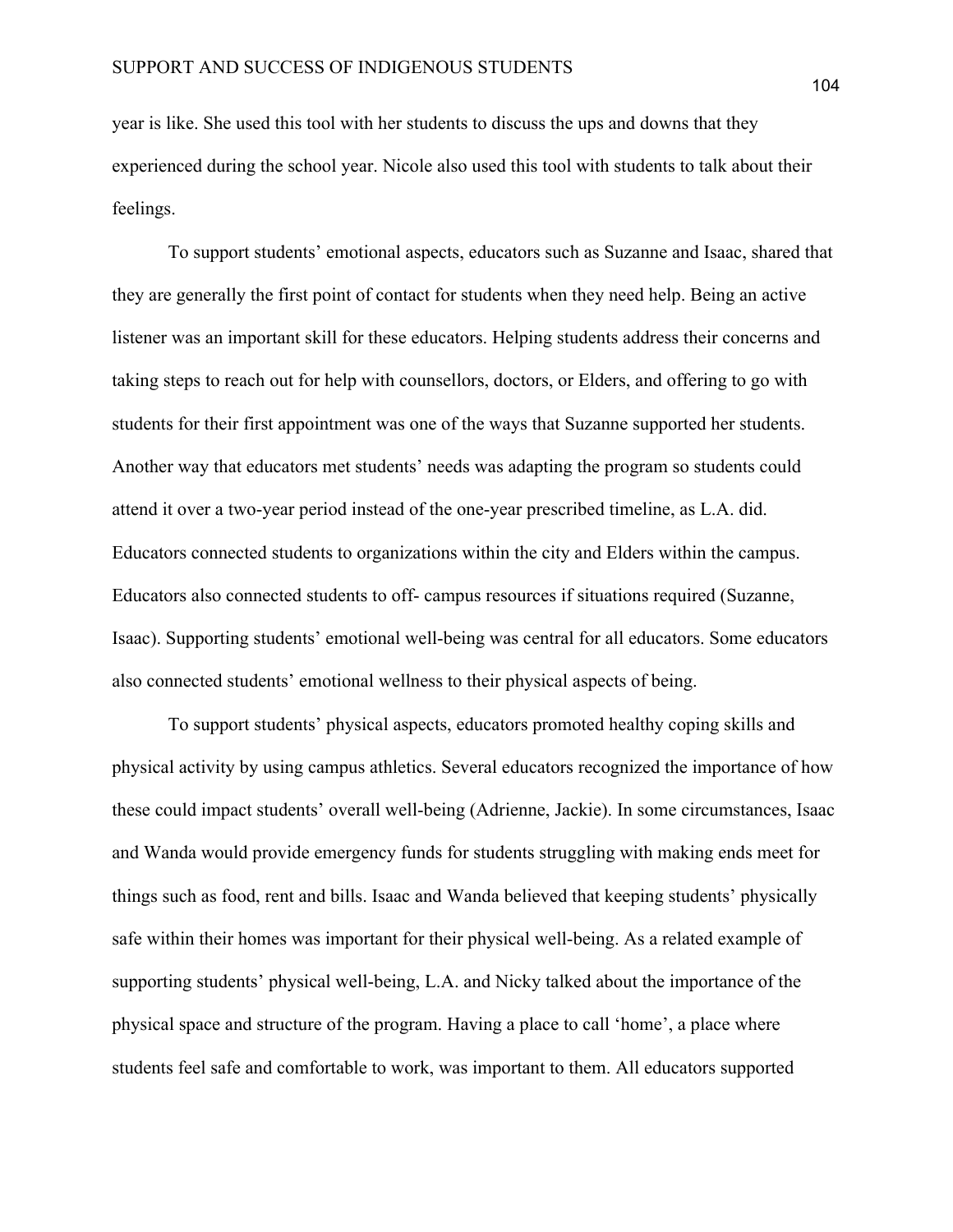students' physical well-being in various ways—as healthy coping skills, providing food and shelter, and creating a home-like environment for students within the access program.

As another aspect of supporting students' physical aspects, Nicky, L.A., Adrienne, and Jackie shared that the physical location of the access program was important. The access programs at the University of Toronto, Dalhousie University, University of Alberta, and University of Manitoba all had dedicated space for access students. Dalhousie and Toronto had houses that included a kitchen, study space, a lounging area for students to relax, read and do homework, and offices for educators which were accessible for students. The University of Manitoba's access program shared space with the Indigenous student centre; the Inner-City Social Work Program had a building in the community. The University of Alberta had a dedicated room across from the Indigenous student centre so students could move between these spaces. As a wise practice principle, these physical spaces provided a sense of 'home'. As one example from the findings in Chapter 4, Adrienne shared how the access program served as a social space where students ate and socialized together.

Food and feasting together was one of the ways that educators forged and maintained relationships with students and created a sense of community with them. It is a way that students who are food insecure could eat a meal or snack and not worry about this important aspect of life (Debra, Suzanne, Isaac, Wanda). Suzanne reiterated this too, that food brings meaning to relationships with students by providing an opportunity to connect. In some instances, educators such as Isaac and Wanda were able to provide some program funds for students to buy groceries. Again, they believed these supports helped students to attend classes. All educators agreed that food and feasting forged and maintained relationships throughout the academic year.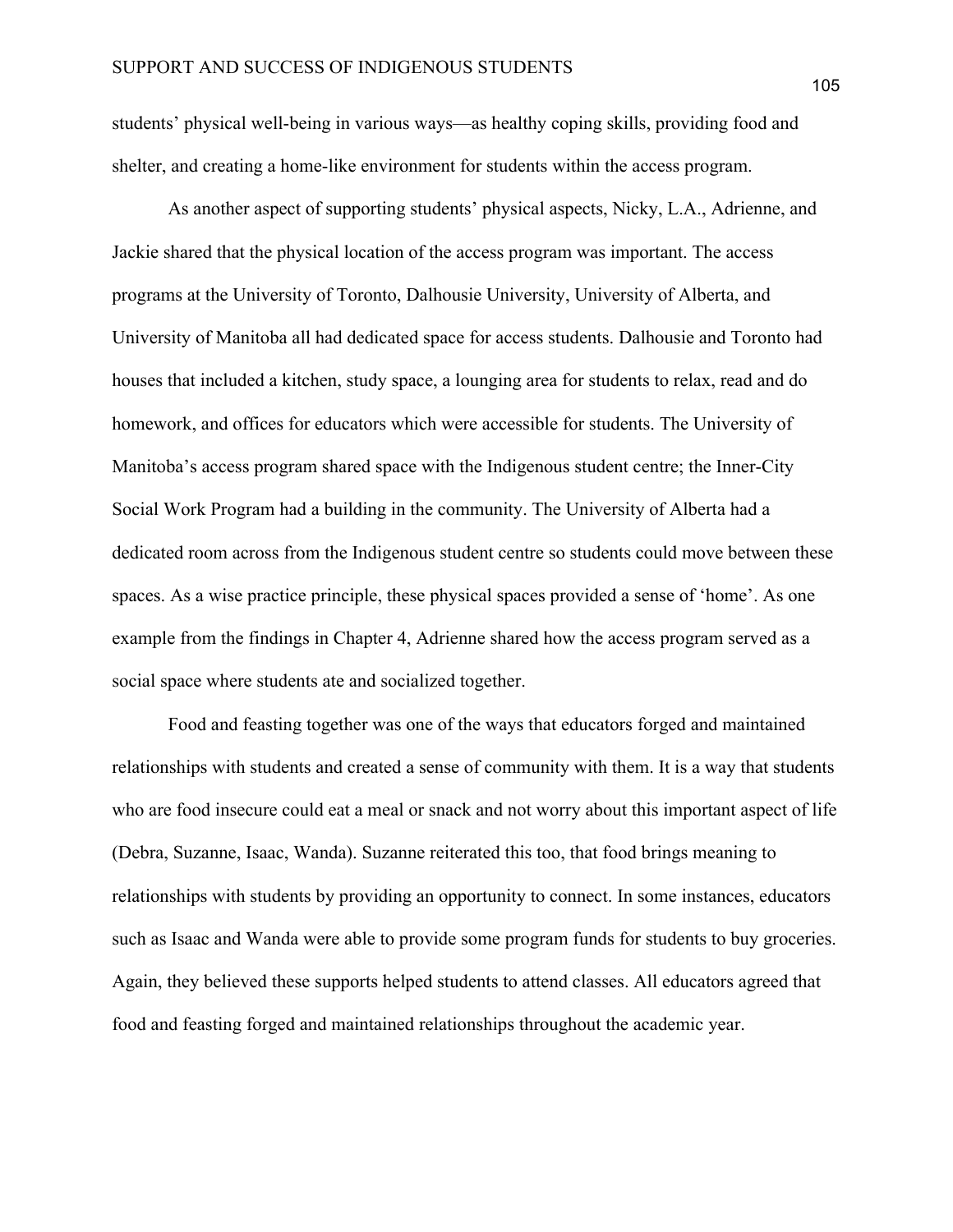Educators believed that having access programs with dedicated spaces and offering food created a sense of security and belonging for students. In my review of the literature, I found no sources that described the importance of providing space, food, and feasting for Indigenous students in access programs. Yet all educators from this study agreed on the importance relationship- and community-building in access programs for Indigenous students. This finding adds to the literature and suggests that further research is needed regarding food and space for relationship-building within access programs.

For spiritual supports, educators recognized that students were each on their own spiritual journey. Melanie saw that spiritual beliefs and practices varied greatly. She encouraged students to seek out the resources on campus that could help them develop this aspect of themselves, through programs such as the Elders-in-residence. Educators at all four universities provided opportunities for students to participate in-- ceremonies with Elders and knowledge keepers, local cultural teachings and activities such as beading, and mindfulness activities (Jackie, L.A., Melanie, Nicole, Tom). They provided students with access to medicines through Indigenous student support centres and within the broader community organizations. These spiritual supports were often available on campus, and some educators brought them into their programs. In this study, only one access program, at the University of Manitoba access program had an Elder dedicated to their program (UMAP). Other programs accessed Elders through the Indigenous Student Support Centre (Suzanne, Nicole, Jackie, Tom, and LA). Ceremonies such as the Sweat Lodge and smudging were available for students that wanted to learn more about local traditional knowledge and practices through the Indigenous Student Support Centres (Suzanne, Nicole, Jackie, Tom, and LA, Nickie, Dianne, Adrienne, Jane, Tom, Michael). It was important for students to have access to these knowledges and practices, as sometimes this is their first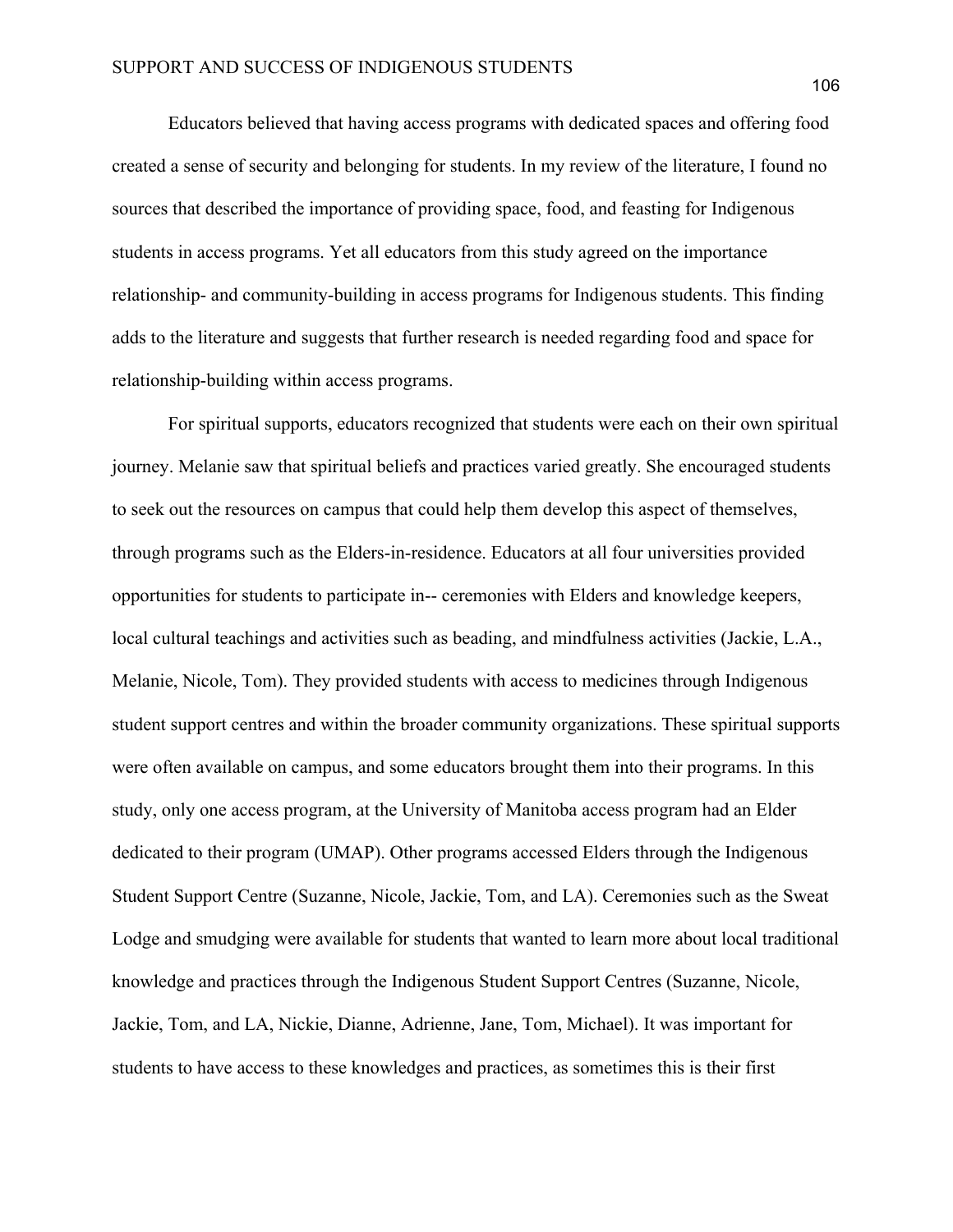exposure to local Indigenous ways of knowing and doing. Through the access program Nicole offered a tipi raising ceremony that included traditional teachings offered by Elders.

Patti believed that encouraging students to connect spiritually would help lead them towards their purpose. Educators acknowledged that each student's spiritual journey was different and educators were "wise about the community [that they are working in] to be able to recognize as well as define the wise practices" (Wesley-Esquimaux & Calliou, 2010, p. 20) that they need to implement in their programs. As a wise practice, the spiritual aspect supports varied in access programs, depending on the traditional territory of the Nation(s) and the needs of students within the access program each year. Educators are listening to what students need and working to implement these supports for students.

Educators sought to support students' mental/intellectual and emotional needs through the access program and referrals to services inside and outside the university, as shown in the examples above. According to the report by HRSDC (2012), programs that include academics and spiritual, physical, intellectual and cultural growth for students produced higher success rates (pp. 25-31). This is echoed by Richard (2011), who suggests that success considers all four aspects of the student—the physical, mental, emotional and spiritual, and includes being able to assert their Indigenous identity proudly (p. 123). Richard extends beyond the HRSDC authors as he connects four aspects of being with success as well as being strong in one's Indigenous identity, which leads to greater empowerment. Educators embodied this holistic approach to learning (Wesley-Esquimaux & Calliou, 2010, p. 16). They provided opportunities to support all aspects of learners' being.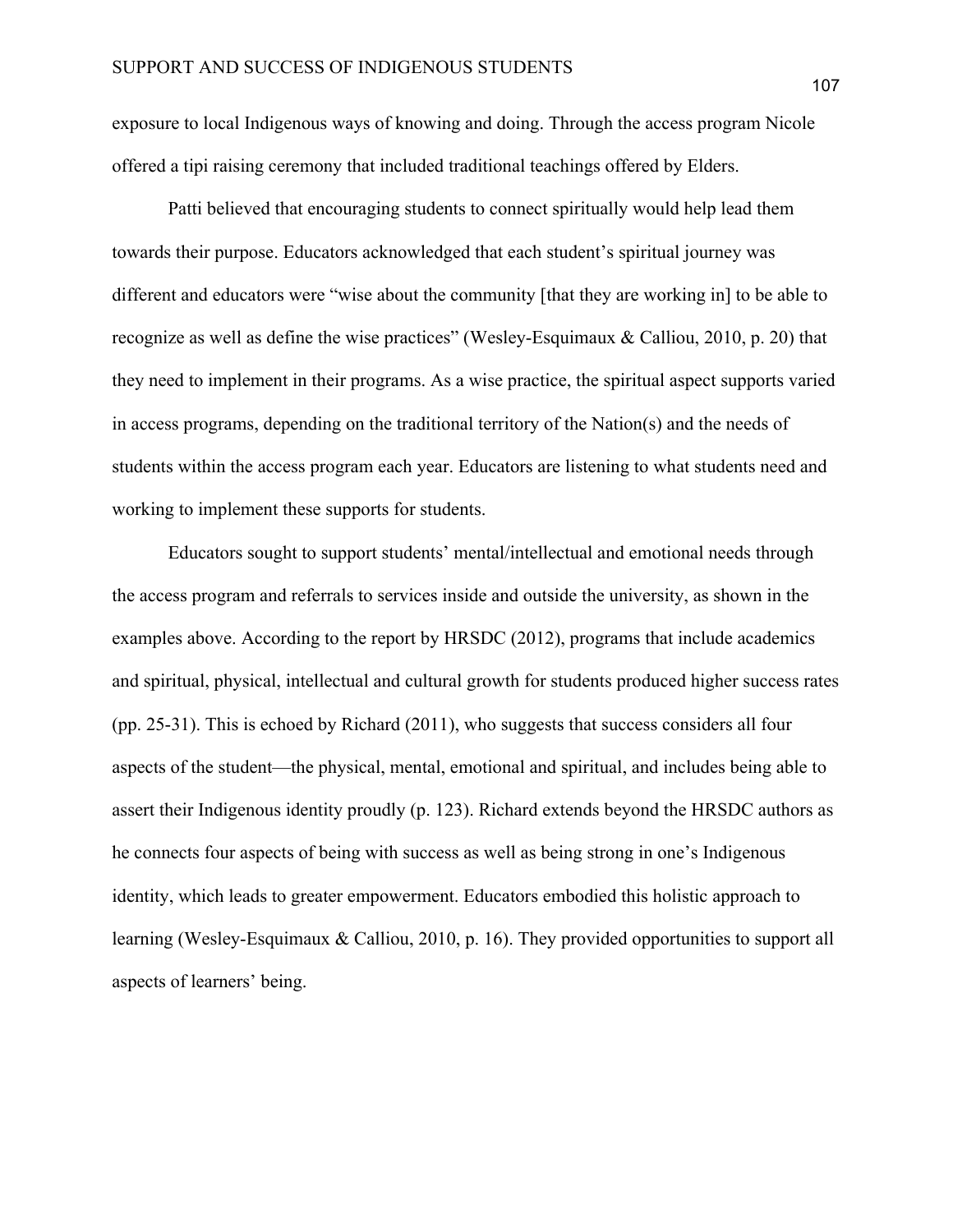### *Empowering Students*

To recount, I use empowered learner to mean one who "finds the tasks meaningful, feels competent to perform them, and feels his/her efforts have an impact on the scheme of things" (Houser & Frymier, 2009, p. 36). Educators Diane and Suzanne provided opportunities for students to be empowered by supporting their efforts. Diane supported and helped students to find their own way and voice and did not do tasks *for* students. She wanted her students "go out and be able to voice their own thoughts" (15-03-18, interview). Suzanne described active listening as an important part of her role as an educator in the access program. She provided opportunities for empowerment by giving advice on various steps a student could take to address their concerns, like meeting with a counsellor or seeing an Elder or doctor, and she sometimes went with them for intake appointments to model how to do it for future appointments.

Suzanne provided a safe space for her student to "have an emotional breakdown and that's okay and sometimes that all they need" but she recognized that if "it's something I'm more concerned about, we'll do a bit more follow up and referral" (13-03-18, interview). Other educators—Isaac, Wanda and Debra—echoed the importance of active listening or deep listening, a concept developed by Koori Aborigine graduate student cohort who developed the deep listening model. Voyageur, Brearley & Calliou (2015) explain how this model works:

The Indigenous concept of Deep Listening describes a way of learning, working, and togetherness that is informed by the concepts of community and reciprocity…. Deep Listening involves listening respectfully, which can help build community. It draws on every sense and every part of our being. Deep Listening…involves taking the time to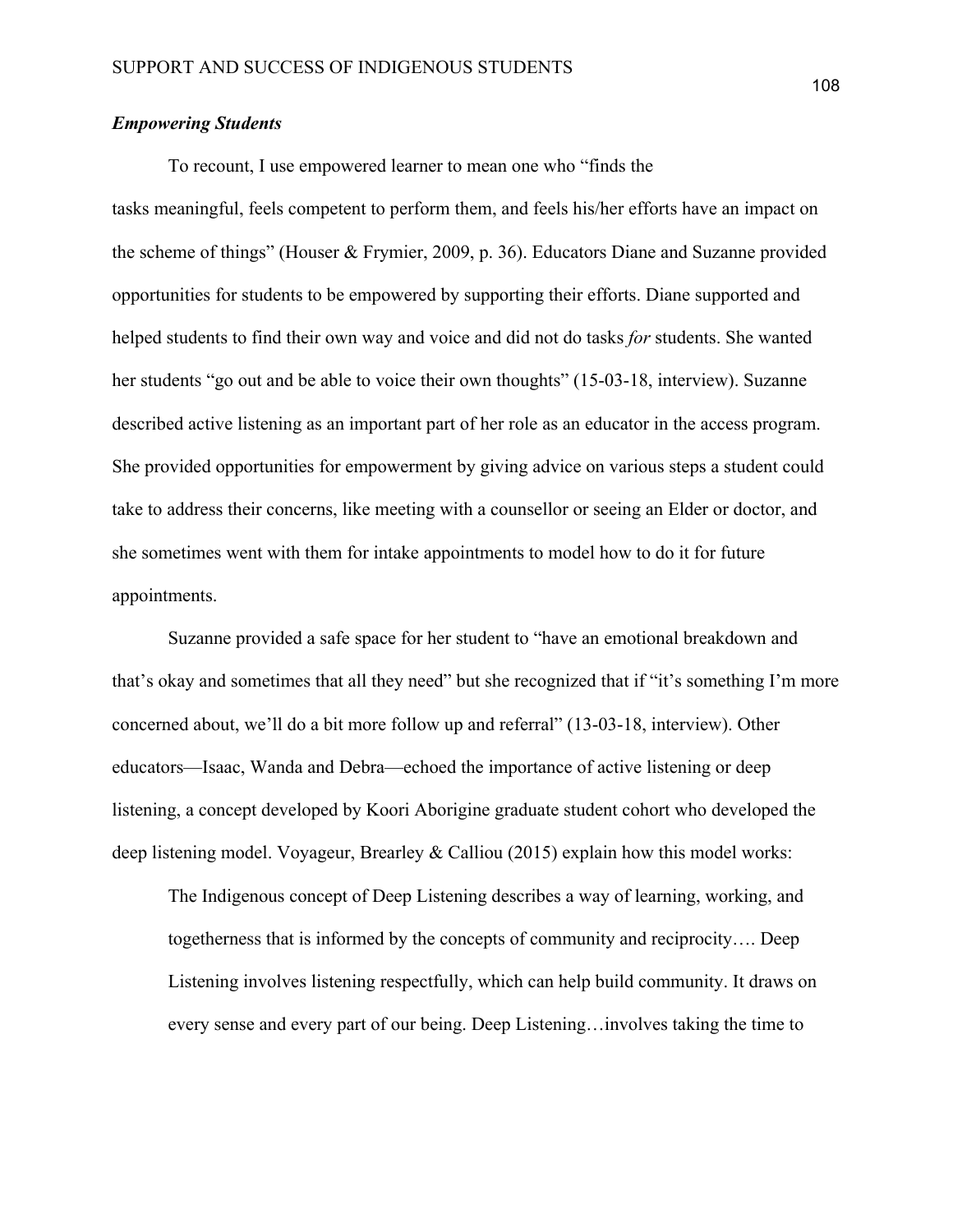develop relationships and to listen respectfully and responsibly. It also means listening to and observing oneself. (p. 91).

The deep listening model practiced by educator/participants connected to relationality and holistic supports. Educators used deep listening in their interactions with students by listening respectfully to what students need—a friendly ear or referrals to professional services that educators could not provide within the access program. Educators explained empowerment and practiced it through deep listening, which prepared students to perform and find tasks meaningful, gain access to resources they needed, and gain competence in performing tasks independently.

To sum, for the educators in this study, supporting students holistically included *holistic supports and empowering students*. Educators offered holistic supports to their students' holistically through all four aspects of being—mental, emotional, physical, and spiritual—based on their needs. Educators applied holistic supports across all access programs in a variety of culturally sustaining and revitalizing ways. The first wise practice of relationality overlapped with holistic supports, particularly for aiding students to learn how to learn and meeting the students where they are at in their educational journey. To me, this showed how relationality was a foundation that educators used to offer holistic supports. To foster students' mental aspects, educators offered tutoring and learning supports. To support students' emotional aspects, educators adjusted the programing to meet the needs of students with families and other responsibilities. They taught students how to balance the multiple demands they were juggling, in order to stay in school. All educators provided referrals to services inside and outside the university for students, especially as university services were not equipped to counsel students with intergenerational trauma and related events that may have occurred in their home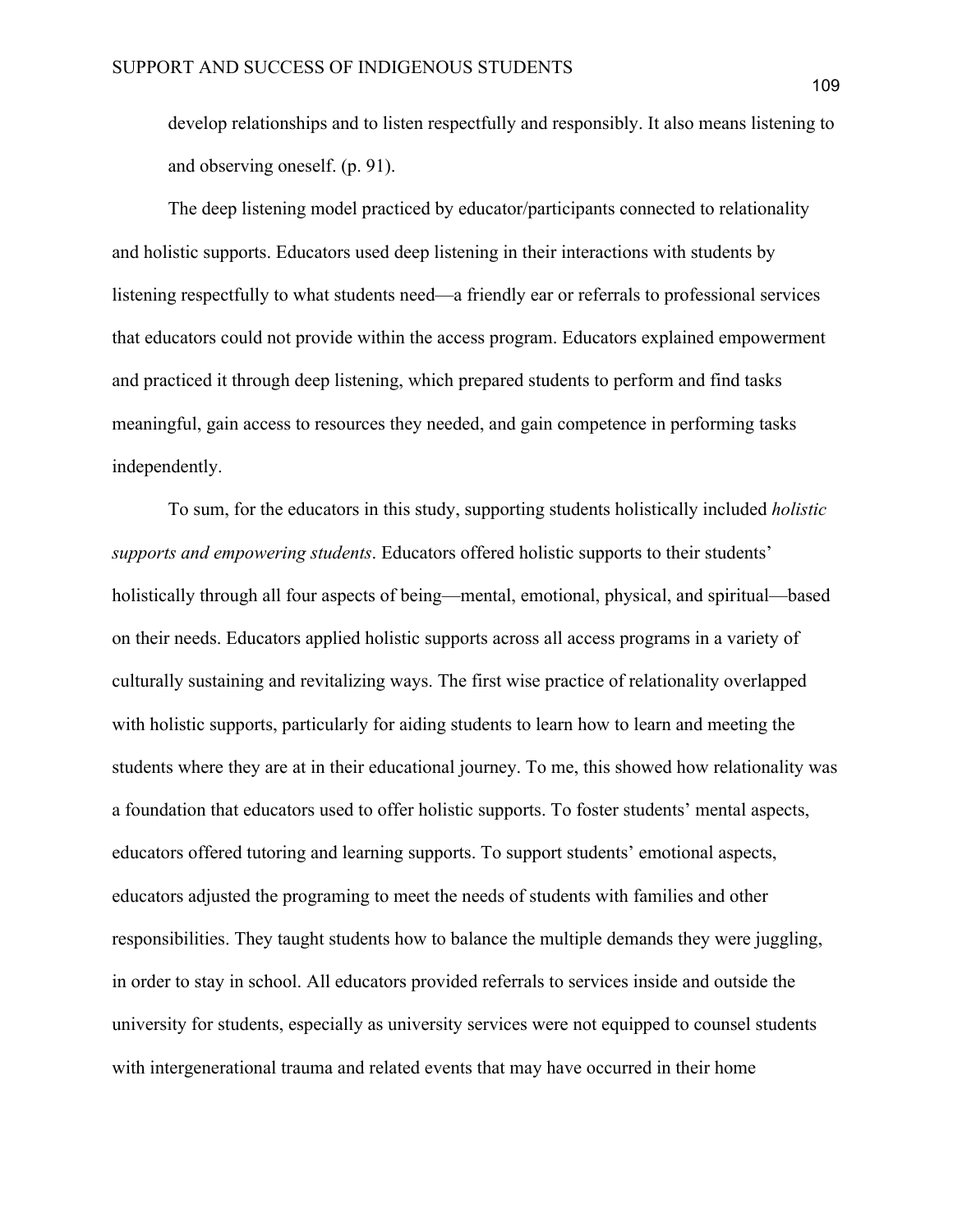communities. Nurturing students' physical aspect included offering food, giving help with shelter needs, and providing a welcoming, 'home-like', and safe space for students. However, some educators noted that more could be done within programs to support students' physical aspect. One example of this could be land-based programming, which has shown success within the literature. Culturally sustaining/revitalizing practices were most evident with spiritual supports that were provided to Indigenous students in access programs by local Elders and knowledge keepers. Many educators named local ceremonies such as the Sweat Lodge and smudging for students that wanted to learn more about local traditional knowledge and practices through their programs and other programs within and outside of the university. Educators believed that engaging all four aspects of students' beings allowed them to hone their gifts within their contexts of family, community, and education.

For the educators in this study, empowering students meant used deep listening to provide supports. Educators built students' competency in the skills of being a university student while supporting their identities as Indigenous students with an understanding that their efforts have an overall impact on their communities and the world around them (Houser & Frymier, 2009). Educators empowered student to ask for what they needed to be successful. As a wise practice, educators supported students' four aspects of being in a holistic way and empowered their students. They ground this wise practice in relationality. Importantly, they offered culturally sustaining/revitalizing practices to ground Indigenous students in their identities, a practice that is often lacking within PSIs (Battiste, Bell, & Findlay, 2002; Pidgeon, 2008). Next, I turn to culturally sustaining/revitalizing practices as the third wise practice.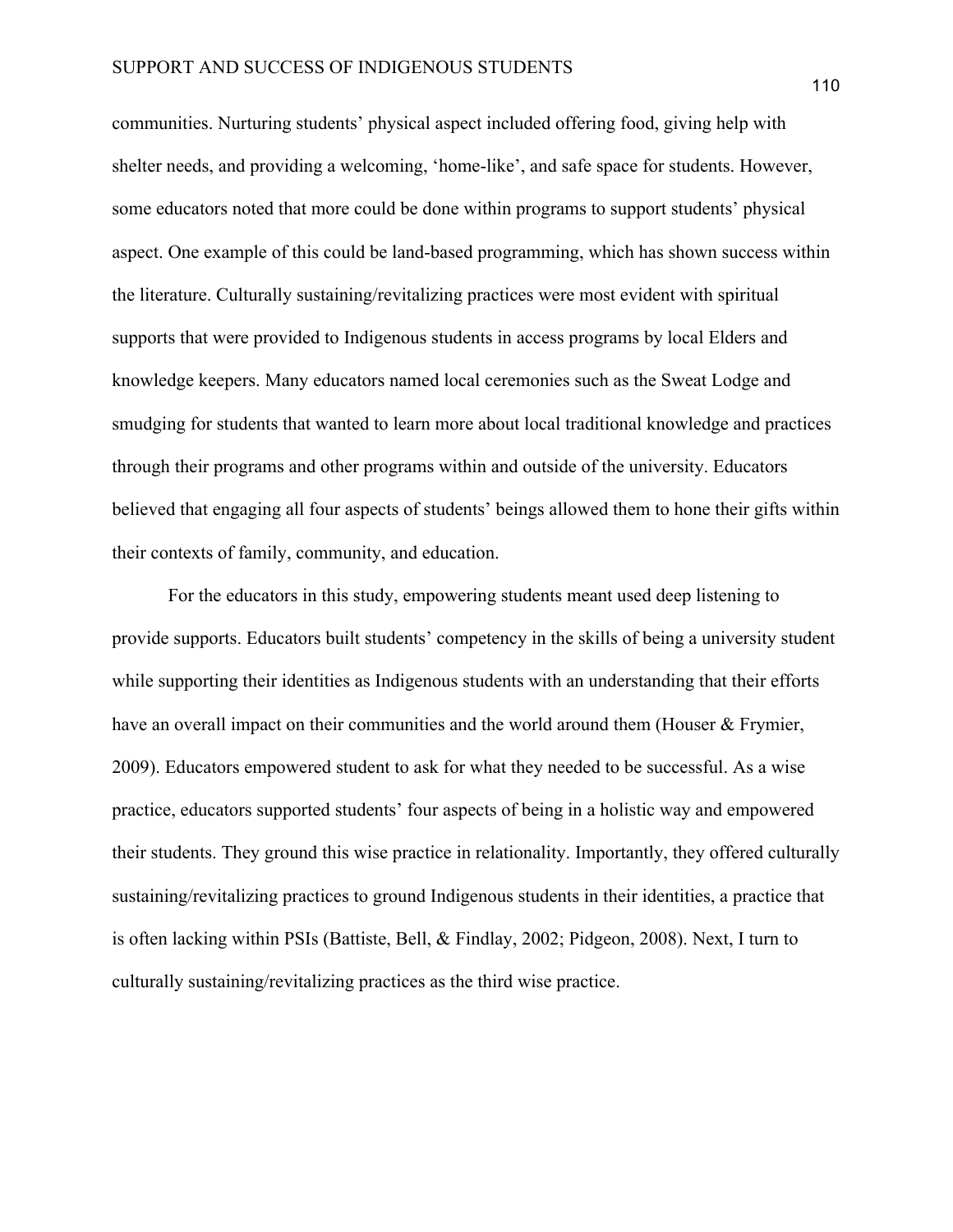### **Wise Practice #3: Culturally Sustaining/Revitalizing Pedagogies**

Locally and culturally sustaining/revitalizing practices represent wise practice #3. These practices reflected Indigenous students' cultural practices and traditions within the territory in which the access program was situated; for example, the Ininiw or Cree and Metis at the University of Alberta's Transition Year Program. Educators brought CSRP into their programs in three ways: providing supports for students, honouring students' lived experiences and building local practices in the access program, and recognizing that Indigenous programs offer more than a name to distinguish it from mainstream programs: educators strove to model locally and CSR practices as ways of knowing, being, and doing.

Educators provided supports (academic, personal, cultural) for each student. Educators respected that "nothing is static, as people bring in and send out different experiences, views, and energies" (Wesley-Esquimaux & Snowball, 2010, p. 19). Providing local and culturally sustaining/revitalizing student supports changed based on the students in the program in any given year and changed during the academic year as students grew in their familiarity with the expectations of the university.

Educators (Adrienne, Nicky, Diane, L.A.) honoured students' lived experiences in the creation and re-creation of the access program. These educators shared an awareness that "there is considerable variation in Aboriginal beliefs and traditions from one Aboriginal community to another.…Therefore, there is no unified set of best practices but, rather, many such practices that emerge from diverse cultures and community experiences" (Thoms, 2000, p. 8). Adrienne shared that input and feedback gave important feedback and provided them a voice, a legacy for future students that followed in the access program.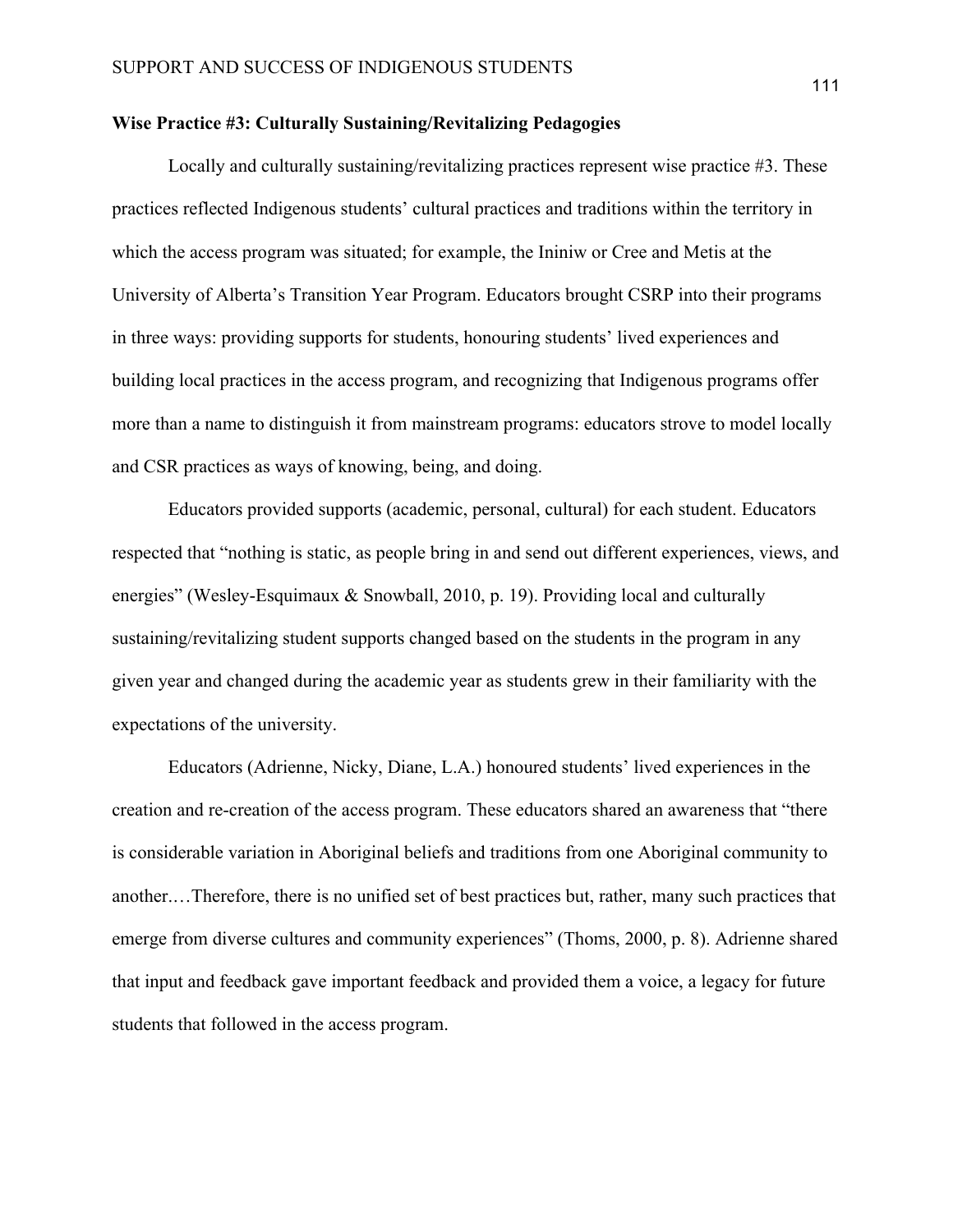Lastly, locally and culturally responsive educators such as L.A. are cognizant of the "dance that happens in terms of support students"—the fine line between enabling students and providing opportunities for them to take personal responsibility. Educators realized that Indigenous students' "life situation is different from the mainstream student" (L.A. interview). Educators provided locally and culturally responsive strategies to each new group of students to help them be successful in access programs and prepare them to transition to undergraduate programs.

Returning to the literature review (Chapter 2), I reviewed the literature showing that scholars look at success in PSI programs from diverse perspectives. Scholars assert that success is holistic (Battiste, 1998; Cajete, 1994; Hampton, 1995; Pidgeon, 2008). Long and Hachowski (2015) say success is relational and it includes having a strong sense of identity (ICIE, 1972). Success also includes meeting the institutional standards of success. In Chapter 4, I described how educators in this study viewed student success in their programs. With that background, in the next section I discuss the fourth and final wise practice of student success. In this wise practice, educators promoted student success. They described the dance of balancing the needs of students with the traditional institutional measures used by the university.

## **Wise Practice #4: Student Success—Balancing the Needs of Students with the Requirements of the University**

PSIs measure the success of students in access programs with the same metrics they use for all students—through graduation and completion rates of students. The educators in this study defined student success as twofold**—**1. as students define it for themselves and 2. as PSIs measure it through graduation and completion rates. Educators (Isaac and Adrienne) argued that success included students who started the access program and left before completion. Scholars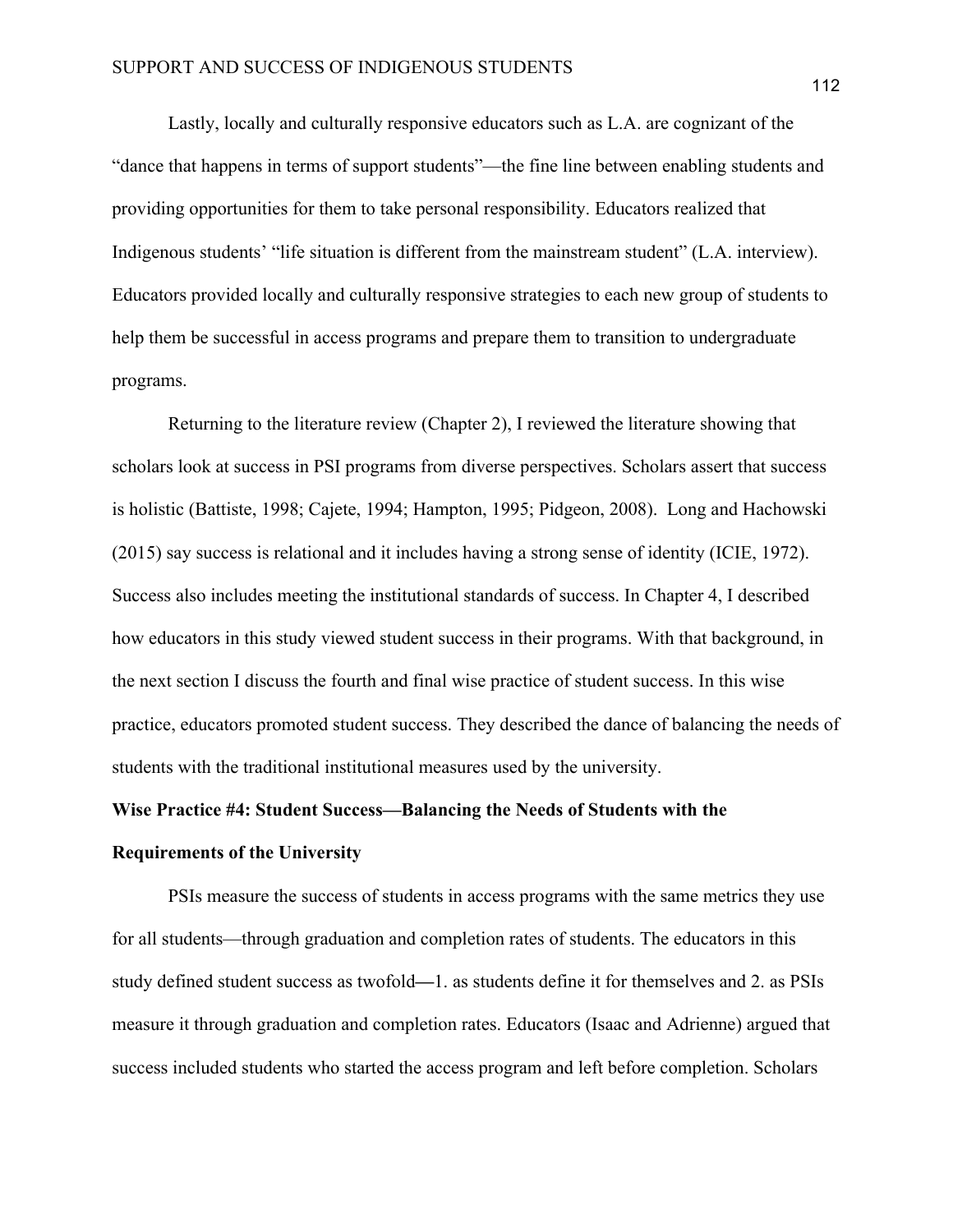have argued that metrics for success are culturally dependent and students can meet their educational goals by completing part of a course or program (Malatest, 2002 p. 10; see also Ottman, 2017; Richard 2011). For example, in Chapter 4 Tom shared a story about a student who left the access program and then returned some years later. He cited that student as an example of success with a rationale that even if a student enters an access program and does not complete it the first time, it does not take away from what the student gained. Students have the opportunity to return if they choose. The authors of the HRSDC (2012) assessed success as funders of the programs. They used a traditional, institutional measure—the percentage of students that completed the access program (p. 23). Two educators, Diane and Tom, used different metrics of success for students in the access program. They described success as obtaining a degree from the university.

Alongside the traditional success measures expressed by Diane and Tom, educators described success in a variety of ways but consistently applied Indigenous contexts (see, for example, Long & Hachowski, 2015; Pidgeon, 2008; Richard 2011). For educators, success from an Indigenous context meant the affect that students had on their community as role models, the ability for students to give back to their communities, their growth in confidence, and their abilities to take on community leadership roles back home.

Also, many educators (Adrienne, Michael, Jackie, Jane and Suzanne) considered student success holistically—through mental, emotional physical, and spiritual aspects of being and empowerment, which connects back to wise practice #2. For these educators, success included students' persistence and appetite for "taking risks and not giving up" (Richard, 2011, p. 123) by asking for what they needed to be successful, as empowerment and through their volition or will. Educators worked to create a space where 'success' met the needs of the students at the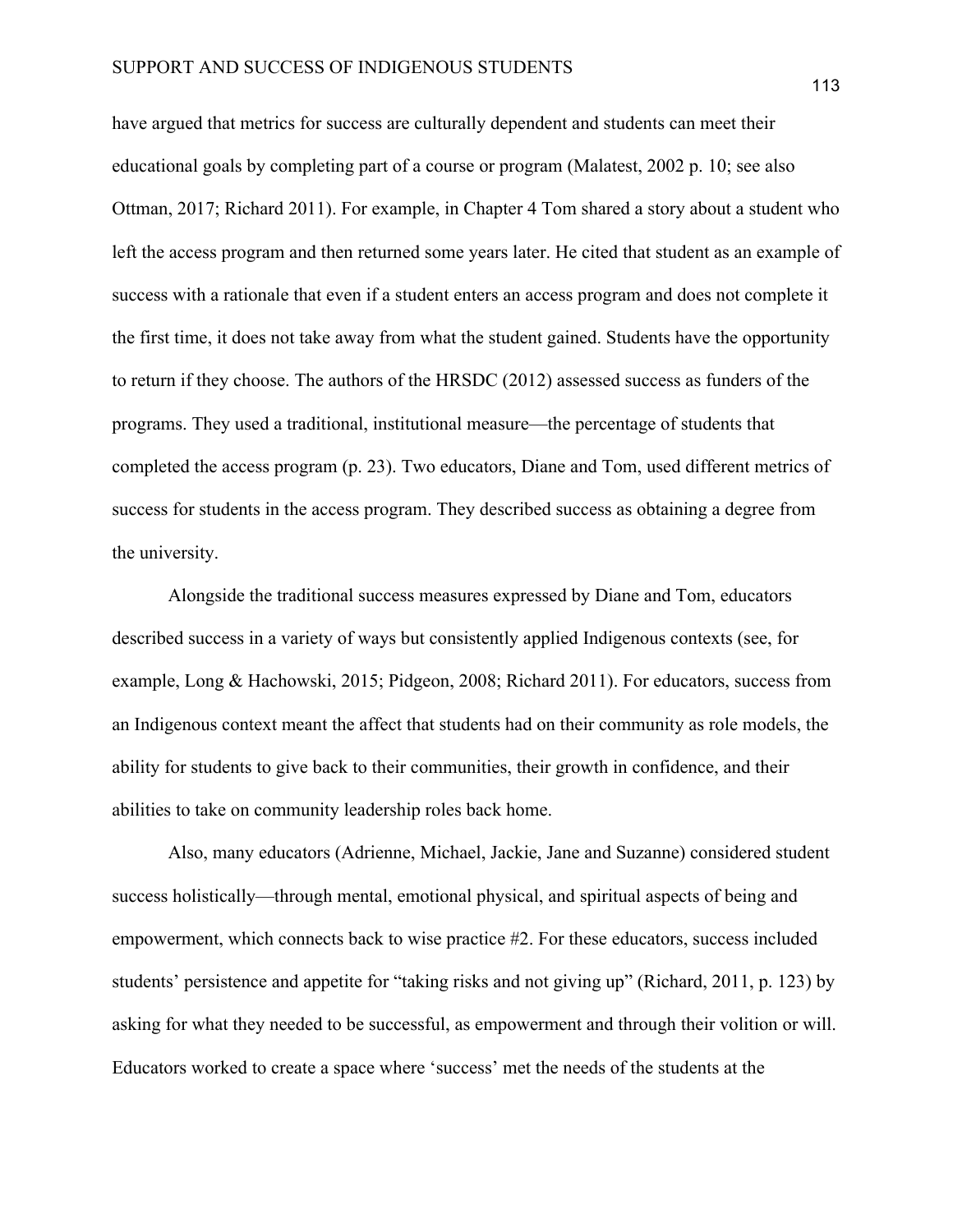alternative application process. Access program educators accept students into their programs based on academic history as well as life experiences and adding a personal statement and resume to the application process. Some access program sites offer an additional admissions process. Educators grant a personal interview to Indigenous applicants to learn more about their motivation and readiness for the program (see Table 1 above).

Educators also measured success by how students defined their own success, whether or not they completed the program and/or moved into an undergraduate program. Here 'success' echoes Pidgeon's (2008) measures of success, which consider "larger societal issues of social justice and equity" (pp. 340, 343). This critique of a pass/fail measure of success for Indigenous students is echoed by the NIB: "Limiting success to this narrow definition, narrows our understanding and subsequent approaches and processes to facilitate success for Aboriginal postsecondary students" (cited in Malatest, 2010, p. 19).

Educators in this study focused on graduation and completion rates as university requirements. They also provided an opportunity for Indigenous worldviews to be represented. They created a space where students can learn who they are as students and form a family-like environment away from home. If students left, educators gave them the opportunity to return, at a later time. From a wise practices approach, educators in access programs are using a "deeply humane way, of expressing and operationalizing the traditional knowledge base of Aboriginal Canada" (Wesley-Esquimaux & Snowball, 2010, p. 390) by allowing each student to define success for themselves, while being mindful they exist within a PSI setting.

Success for access program students in university has three aspects: 1) the institutional definition of success; 2) students' self-described constructs of success for themselves; and 3) the community definition for students within communities, as introduced in Chapter 4 of the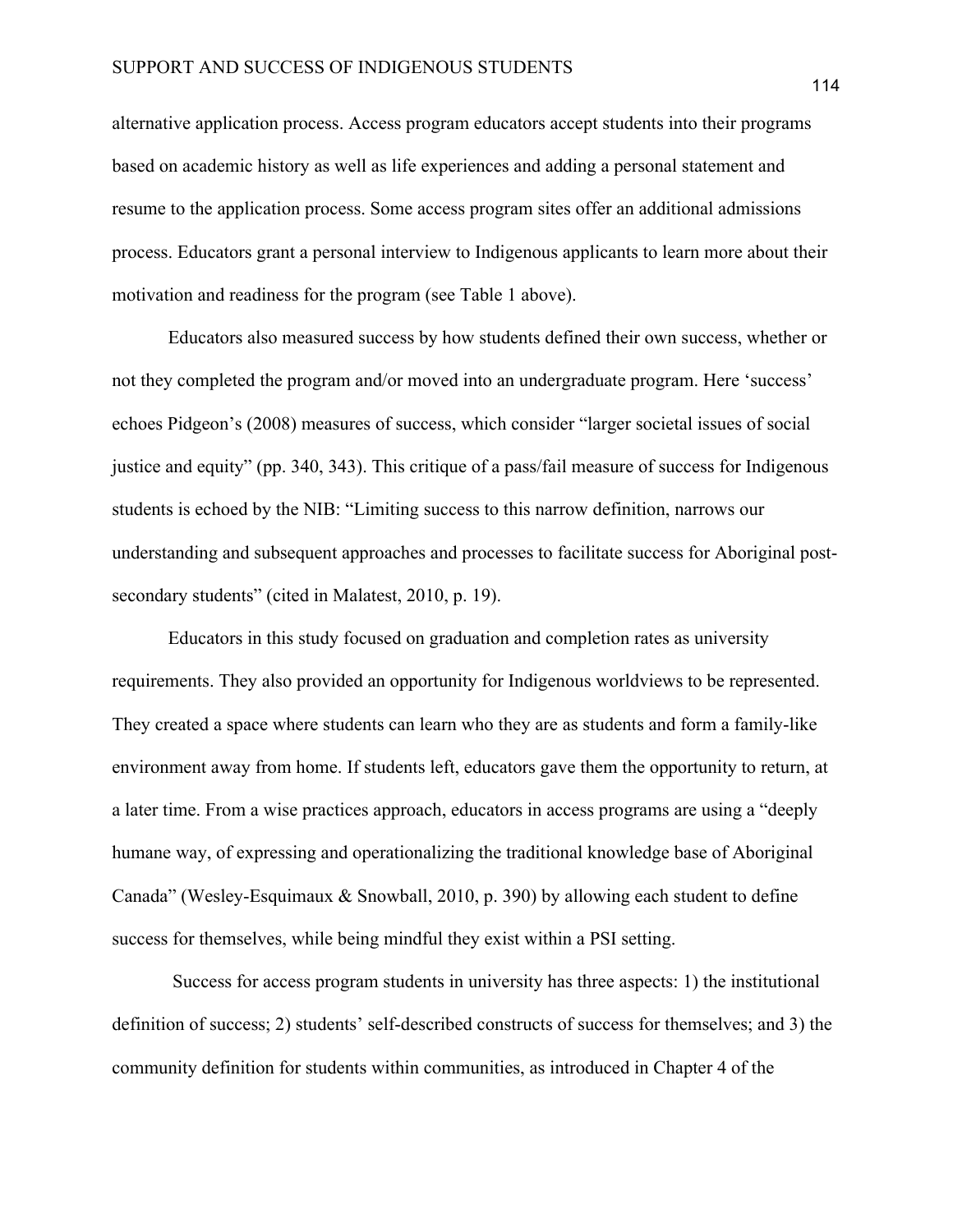literature review, a measure of success through an Indigenous lens (Long & Hachowski, 2015). This third aspect shows a relational lens where the intent of education is to make the individual's life better within the context of making their communities better too (Long & Hachowski, 2015).

The literature review (Chapter 2) framed success from an institutional standpoint, based on funding levels and admission procedures. In this chapter, educators expanded formal definitions of success to include the relational aspect. They do this through building relationships with students, providing supports to empower their success and giving students a space where they feel at home so they can work in comfort with supports. As the institutional setting of where an access program is housed, the responsibilities of the institution need to be respected and met. Funding and admission processes are what help keep access programs going in an institutional setting, but are beyond the scope of this study.

These three aspects of success—the institution, the student and the community—support how most educators saw success for students in access programs. Educators' insights and the actions they described about their programs illuminated wise practices that reflected relationality, supporting students, locally and culturally responsive practices and new ways of articulating student success. These wise practices from educators were specific to access programs and were used to guide students through their educational journeys while respecting their identities and creating sustainable and equitable social conditions that served to empower Indigenous students (Wesley-Esquimaux & Calliou, 2010). These practices show varied ways that educators supported students while using locally and culturally-responsive practices. Relationality is not generally promoted in PSIs between educators and students. Educators believed this is the kind of one-on-one attention that students need to succeed. Educators in the mainstream programs in PSIs may struggle to practice relationality—the very aspect that students may need to succeed.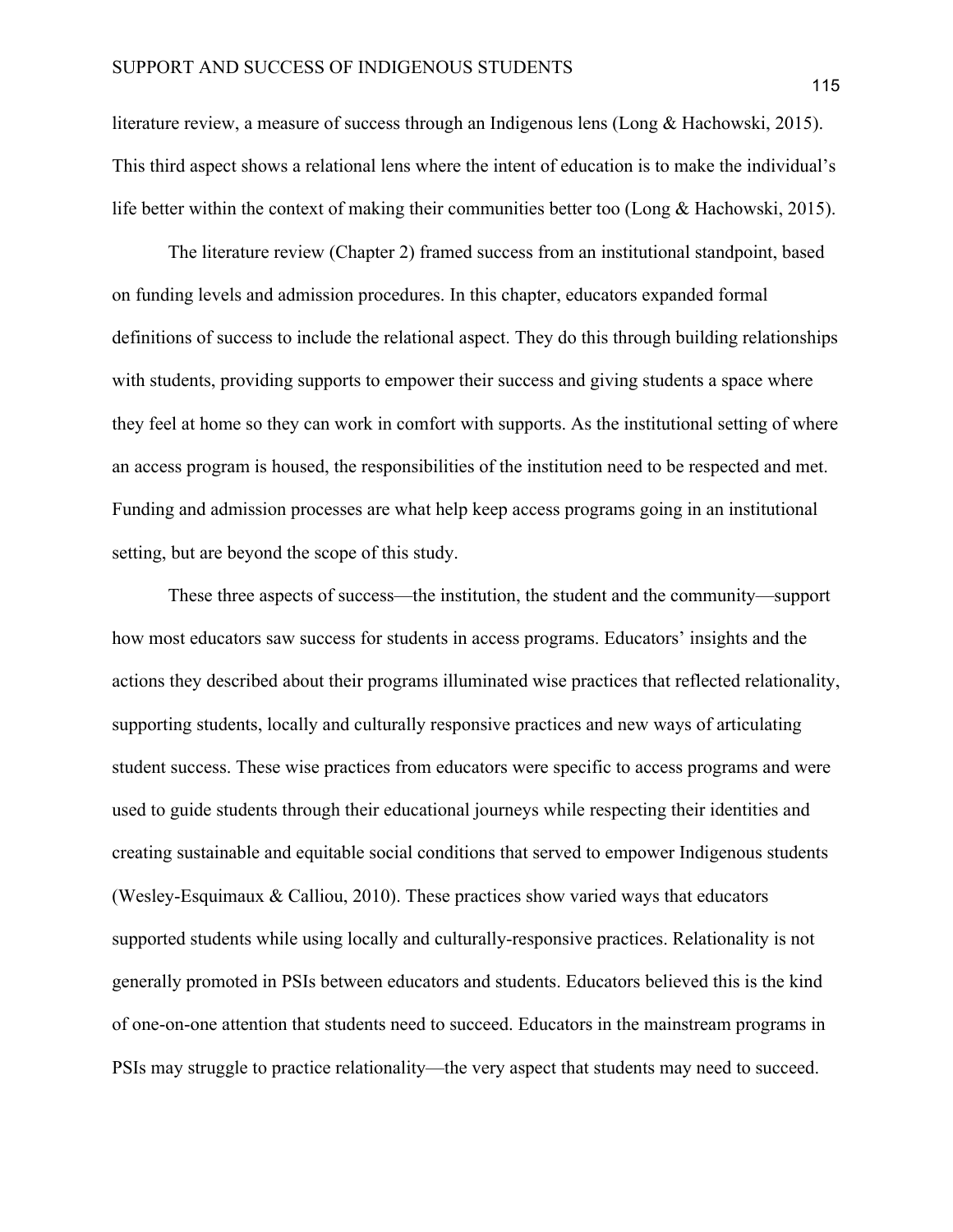Educators in access programs see this as an important aspect of working with Indigenous students who attend the programs.

#### **Conclusion**

For this study, I applied wise practices in the discussion of findings. Educators' wise practices showed commonalities across access programs while remaining culturally relevant and responsive to the lived realities of the people they serve, as much as possible within a colonial PSI (Wise Practices, n.d.a). Wise practices share two common criteria, they: 1) speak to specific practices that support Indigenous students in access programs; and 2) commit to centering Indigenous knowledges, and recognize the vital role of culture, community, spiritual life, and land in relation to access programs (Wise Practices, n.d.a) These ideas are reiterated widely by scholars who make recommendations for change within Indigenous programs (Battiste, 1998, 2015; Cajete, 1994; Hampton, 1995; Hartviksen, 2000, 2006; Pidgeon, 2008; Truth and Reconciliation, 2015). This study showed how educators in access programs implement wise practices in their programs including maintaining locally and culturally responsive practices for students. These practices also inform my thinking and praxis for NAP.

This study informs my understanding of access programs for Indigenous students and may contribute to wise practices of educators in access programs across the country. The rich conversations I had with educators extends the literature on access programs, which has mostly focused on program structure, Indigenous histories and knowledges. Educators' perspectives on supporting students' success by empowering students and being in relation with them, adds to the extant literature on access programs and showed wise practices.

In this chapter, I returned to the themes from Chapter 4 to discuss them as wise practices. This approach allowed me to bring together educators' insights and their practices from four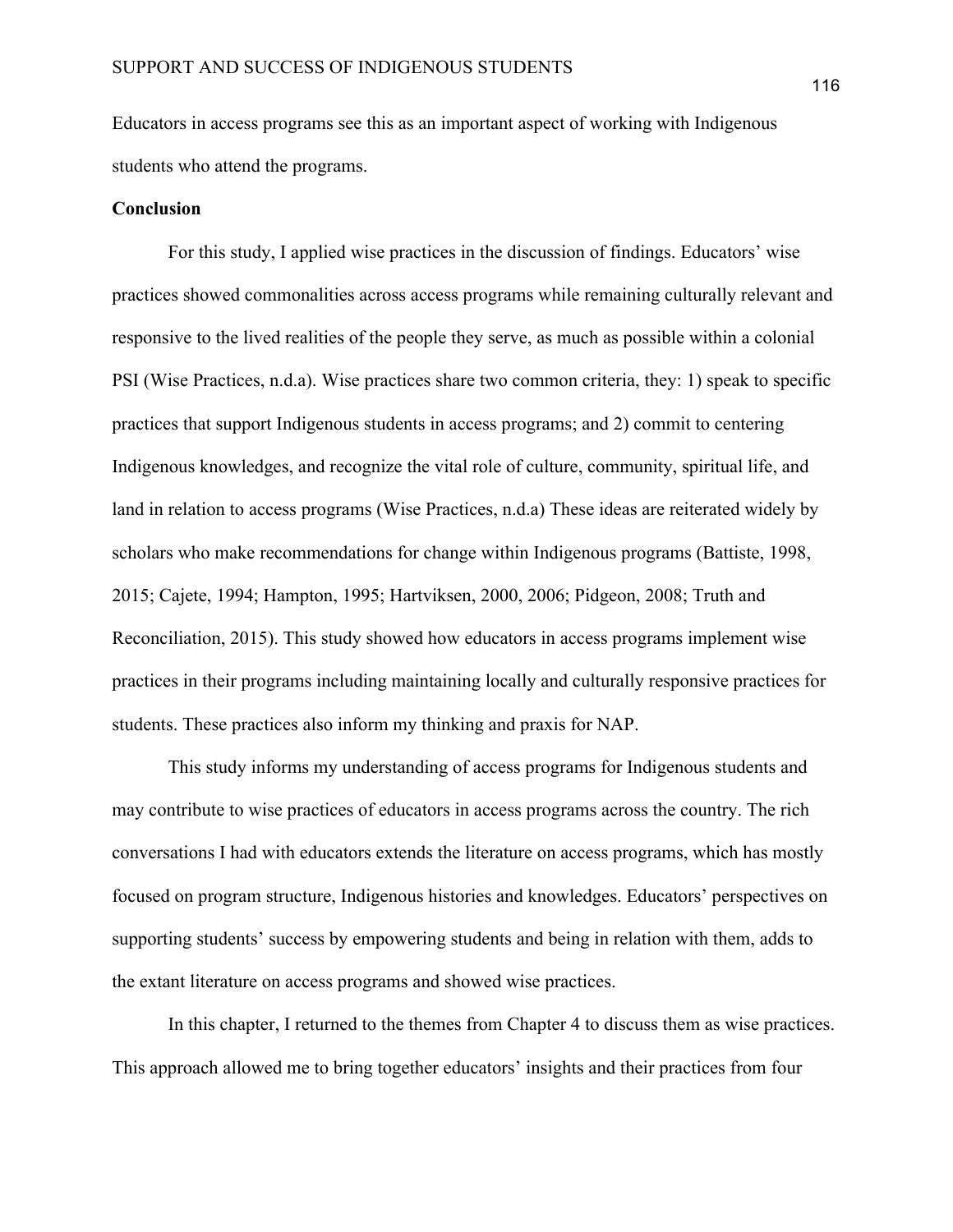access programs across Canada with the literature on these programs. In this way, educators' perspectives served to enhance the extant literature. I also integrated the concept of wise practices (Wesley-Esquimaux & Calliou, 2010) into the discussion. From educators' insights and practices, four wise practices emerged: 1) practicing and modeling relationality; 2) supporting and empowering students holistically; 3) locally and culturally sustaining/revitalizing practices; and 4) balancing students' needs with university requirements for student success. I described each of these four wise practices and showed how educators work within this wise practice approach, without losing the differences that occur across access programs due to cultural responsiveness to the local Indigenous communities and students in the programs. In Chapter Six, I present the answers to the research questions.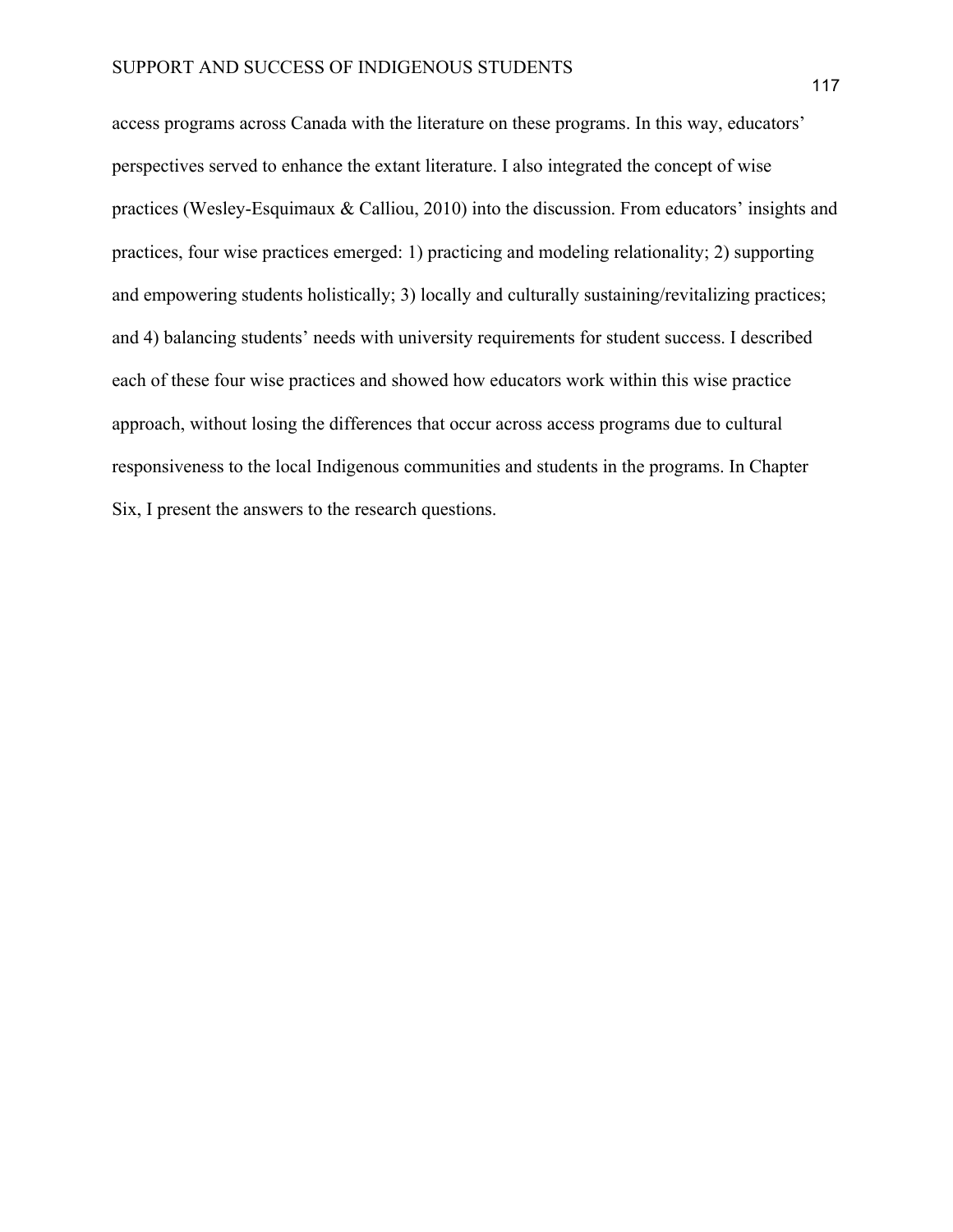#### **Chapter 6: Conclusion**

This final chapter has four parts, which I preview here. First, I connect my findings from the educators' insights and practices back to the research questions I posed in Chapter 1:

- 1. What strategies are used by educators in access programs to support learners holistically (academic, personal and cultural)?
- 2. How do educators describe success for Indigenous students in post-secondary education?

Second, I review how educators' responses to my research questions connect to the conceptual framework of desire-based practices (Tuck, 2009) that I used. Tuck's desire-based practices alongside Grande's (2015) idea of hope empower students to move forward toward the future they imagine for themselves nested within their communities. Third, I connect findings and discussions of Chapter 4 and 5, respectively, to my purpose for this study where I sought to uncover insights and practices that would inform the NAP at Lakehead University, where I work as the Coordinator. I conclude this study with recommendations for future research on access programs.

### **Answering the Research Questions**

The next two sections show how 16 educators at access programs in four universities across Canada aided my understanding of supporting learners holistically and how they define success for Indigenous students in ways that continue to support learners and that recognize how universities define success for learners.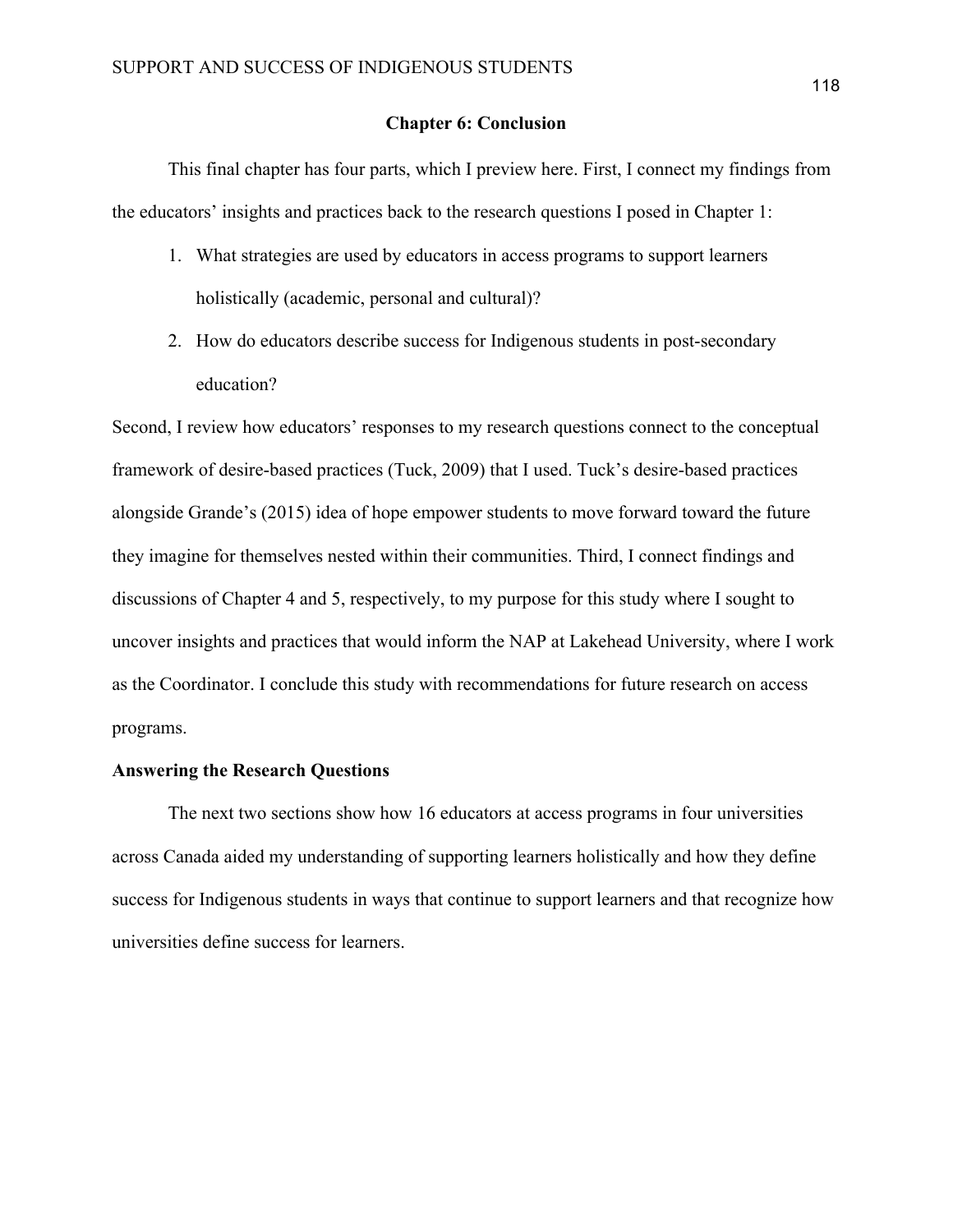# *Research Question #1: What strategies are used by educators in access programs to support learners holistically?*

Through this thesis I have maintained a description of holistic supports for students' physical, emotional, spiritual and mental/intellectual well being. Educators described many strategies they used to support learners holistically, which can begin, for some students, before they walk in the door of the university. Educators did this by building genuine relationships through communication with students—by listening to their needs, worries, dreams, sadness, frustration and successes—to ensure that student needs are met. Each educator understood the importance of meeting students where they were at, to openly listen to the student voice so programming and supports could be adjusted to what would work best for them. Educators understood that while they listen and respond to students' needs, they do not always get it right.

Educators used a variety of strategies that included a dedicated space for learners to call home, and gave them a sense of belonging, especially since for many Indigenous students who come to access programs, they are moving hundreds or thousands of kilometers away from their homes and families. The space of access programs becomes a safe space where students see themselves reflected through peers and staff. Cohorts of students are typically small, and most access programs had a cohort-only model of courses, while other programs used a mixed cohort model where students attended only some classes together. At Lakehead's NAP, students have a mixed cohort model where students take all of their classes together excepting one (Indigenous Learning 1100), for which they join the general student population.

When queried, all educators in access programs explained the components of their programs and all followed the access program model (Alcorn & Levin, 1998) that has six components: 1. Recruitment, 2. Selection, 3. Student supports, 4. Financial support, 5. Academic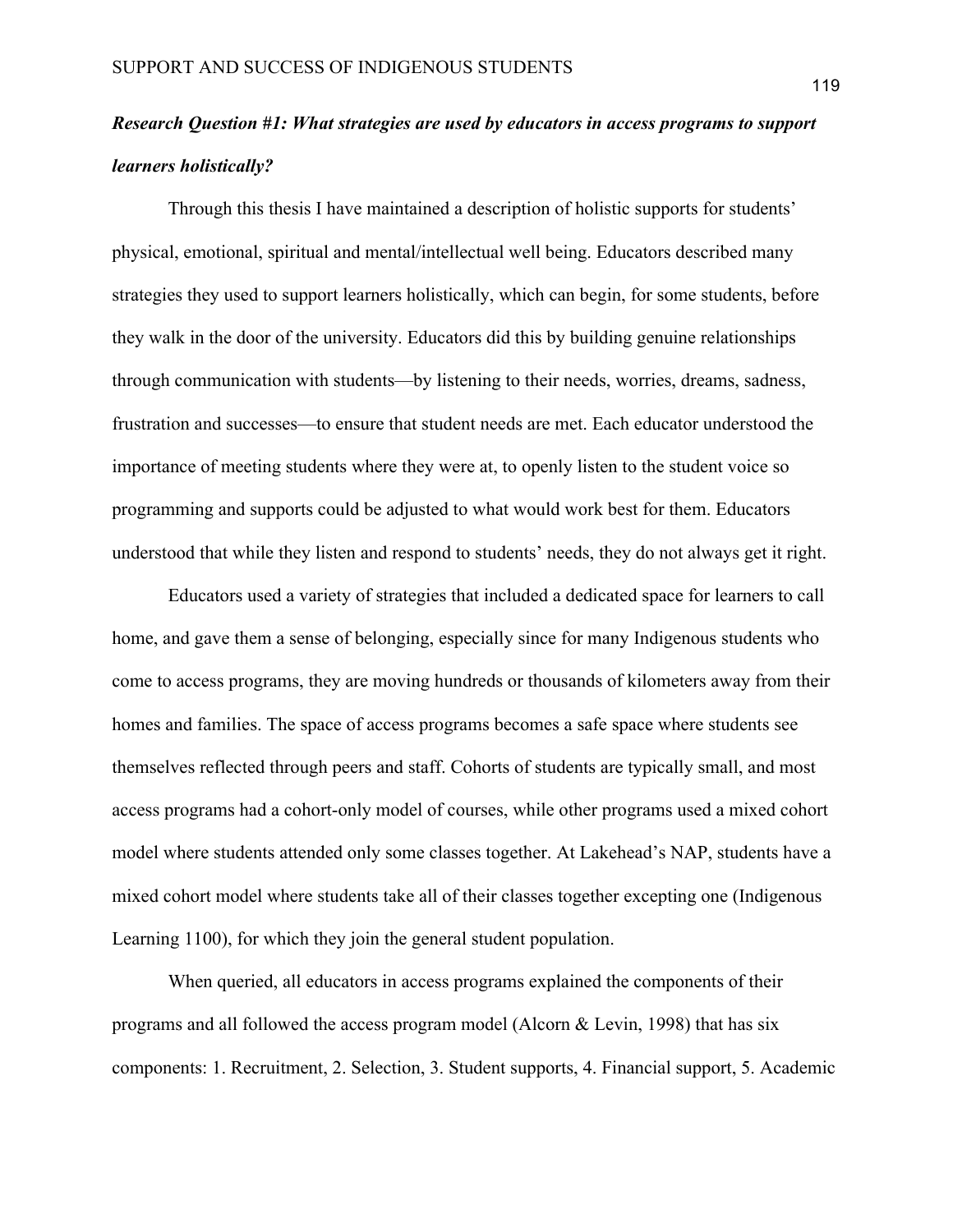supports and 6. Personal supports. More recently, the authors of an HRSCD (2012) report add holistic supports to Alcorn and Levin's original access program model. I briefly review each of these seven components for the access programs I visited.

Educators in access programs recruited students through local and regional events to promote their programs. Many educators highlighted that recruitment happened mainly through word of mouth, particularly from previous students and within their communities. To select students for the access program, all programs required students to fill application forms, send their high school transcripts, and provide references. Yet there was variety with access programs in some institutions requiring students to provide writing samples or personal statements. Educators in some programs used an enhanced selection process. They set interviews with applicants that met all other written criteria. For academic and personal supports, educators offered a variety of supports for Indigenous students that enter their programs. I detail these supports earlier in a table to show how these programs differ by institution (see Chapter 4, Table 3). Educators described academic and personal supports as holistic supports. I discuss educators' models of holistic supports from the HRSDC (2012) report after I discuss the final aspect of Levin and Alcorn's model, financial supports.

Most of the access programs offered financial support through bursary and scholarship programs. Only Dalhousie University offered a tuition waiver for students in their access program. The authors of the HRSDC (2012) report on access to postsecondary transition programs for Aboriginal students showed a relationship between funding and student success rates in the program. The found that programs with the lowest funding per students had lower success rates (i.e. 60% or less). Conversely, they found a funding threshold: access programs that offered funding over \$8000 per student had the highest student success rates in Canada (HRSDC,

120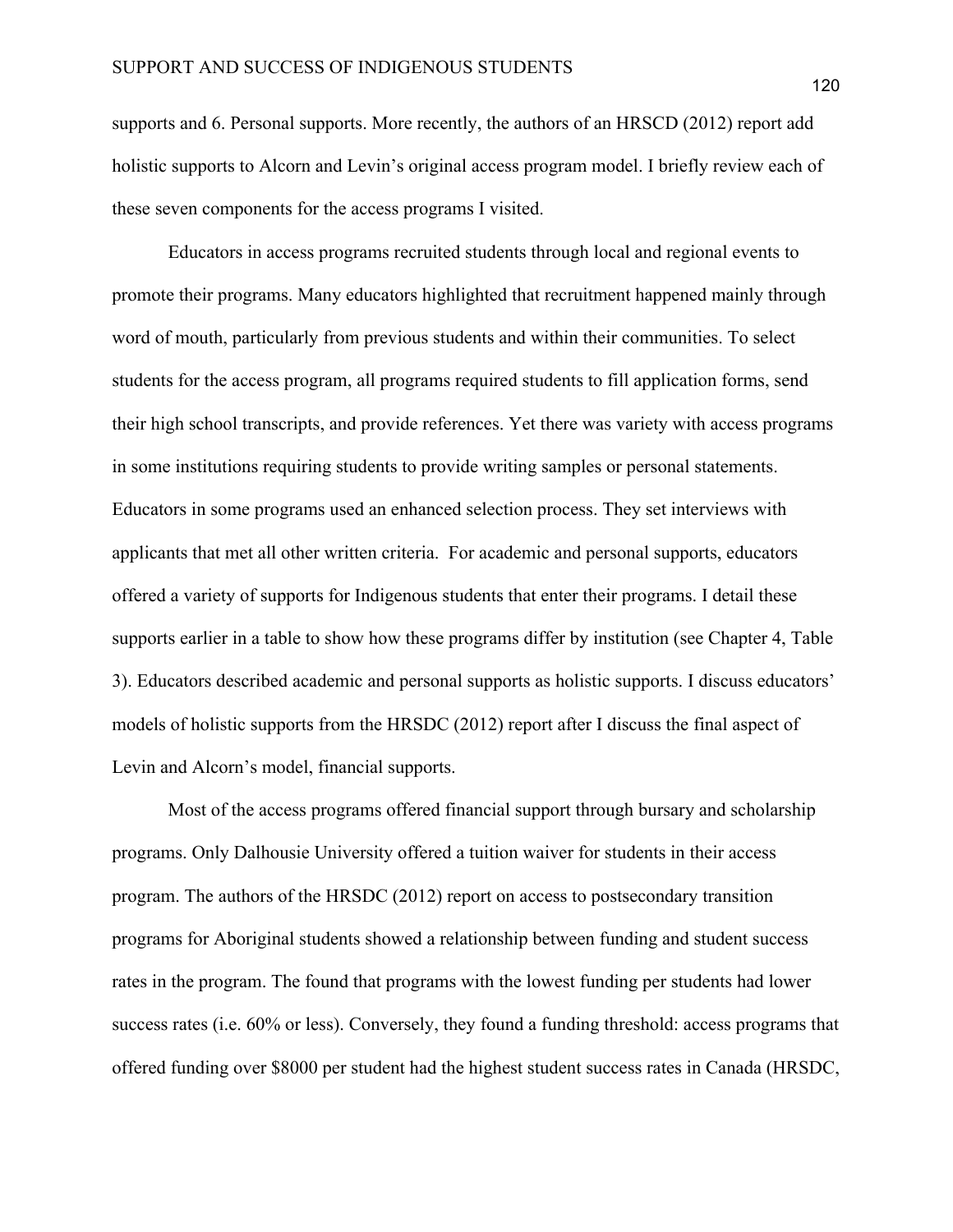2012, p. 25). This finding supports the funding that educators provided to students in the program (e.g. food) or for emergencies (i.e. for shelter or utilities, bus fare) that educators provided students within their access programs. However, defined student funding varied widely among the four access programs in this study (see Chapter 4, Table 3).

Returning to the HRSDC's (2012) addition of holistic supports to Alcorn and Levin's (1998) model, educators echoed this component of the model in descriptions of their programs (see Chapters 4, theme 2—responding to the whole student. Holistic supports as a theme recurred across all educators in all programs. I discuss these findings in Chapter 5 as wise practice #2, supporting students holistically. Importantly, I found that in their practices, educators applied holistic supports for students alongside localized, culturally-sustaining/revitalizing pedagogies (McCarty and Lee, 2014) (see Chapter 5, wise practice #3). Thus, educators in this study demonstrated their use of the six features from Alcorn and Levin's original access program model as well as the holistic supports from the HRSCD (2012) report to support Indigenous students in their access programs. They offered holistic supports to students in combination with CSRP practices of teaching and learning.

# *Research Question #2: How do educators describe success for Indigenous students in postsecondary education?*

Educators described success for Indigenous students in several ways, they: 1. provided a pathway for students to enter PSIs, and 2. used metrics to measure success that included completing all program requirements and obtaining a degree to graduate. Educators within these access programs promoted a "university education [which is] equitable and attainable by providing opportunities for participation to students from groups and communities who were traditionally under-represented in PSE" (Brathwaite, 2003, p. 12).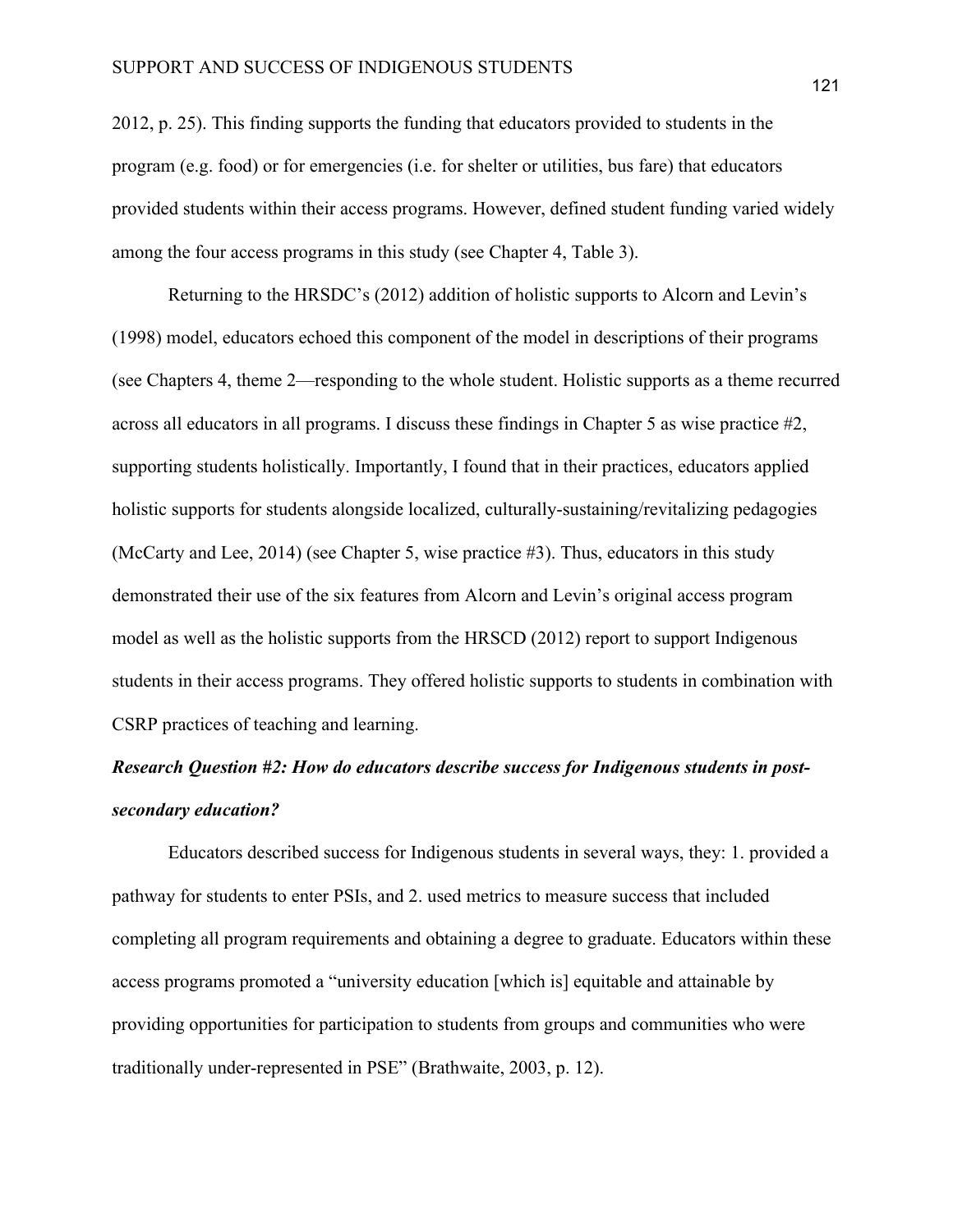For a pathway, educators described flexible admission standards that include 'not needing a Grade 12' and admissions not 'based on marks'; rather their admissions were 'based on need' and readiness. Similar to MacKinnon's (2015) description, educators strove to accept students based on their readiness to enter the program. To determine readiness, access program students often completed an extensive intake process to determine their suitability for post-secondary studies. Through this process that students must "demonstrate academic and social need, but they must also demonstrate their suitability to the profession and their potential ability to handle the academic demands of the program" (MacKinnon, 2015, p. 97). Once educators admitted students to the access program, they provided holistic supports to foster student success. However, educators explained that these students came to PSE needing more supports than mainstream students. Educators provided students with academic resources such as the study skills classes to prepare them with valuable and needed study skills to carry with them throughout their academic journey.

For success, educators had a variety of perspectives that included traditional views of success. Nicky, Diane and Isaac supported an institutional definition of success—graduation from the access program. They also considered individual success of the students. Jane shared that the health of a students was an important indicator of success and Adrienne said success was looking for the strengths in students, instead of the deficit model. Educators also described success as holistic, relational and opportunity—Tom described a student who was his student and he decided to leave. He came back 10 years later to complete the access program. To Tom, this student was a success. (see Chapter 4). Educators sought to empower students and supported their students to live a good life –known as mino-bimaadiziwin, where spirit and relationships must exist in good, healthy ways and educators considered the whole person in relation to his or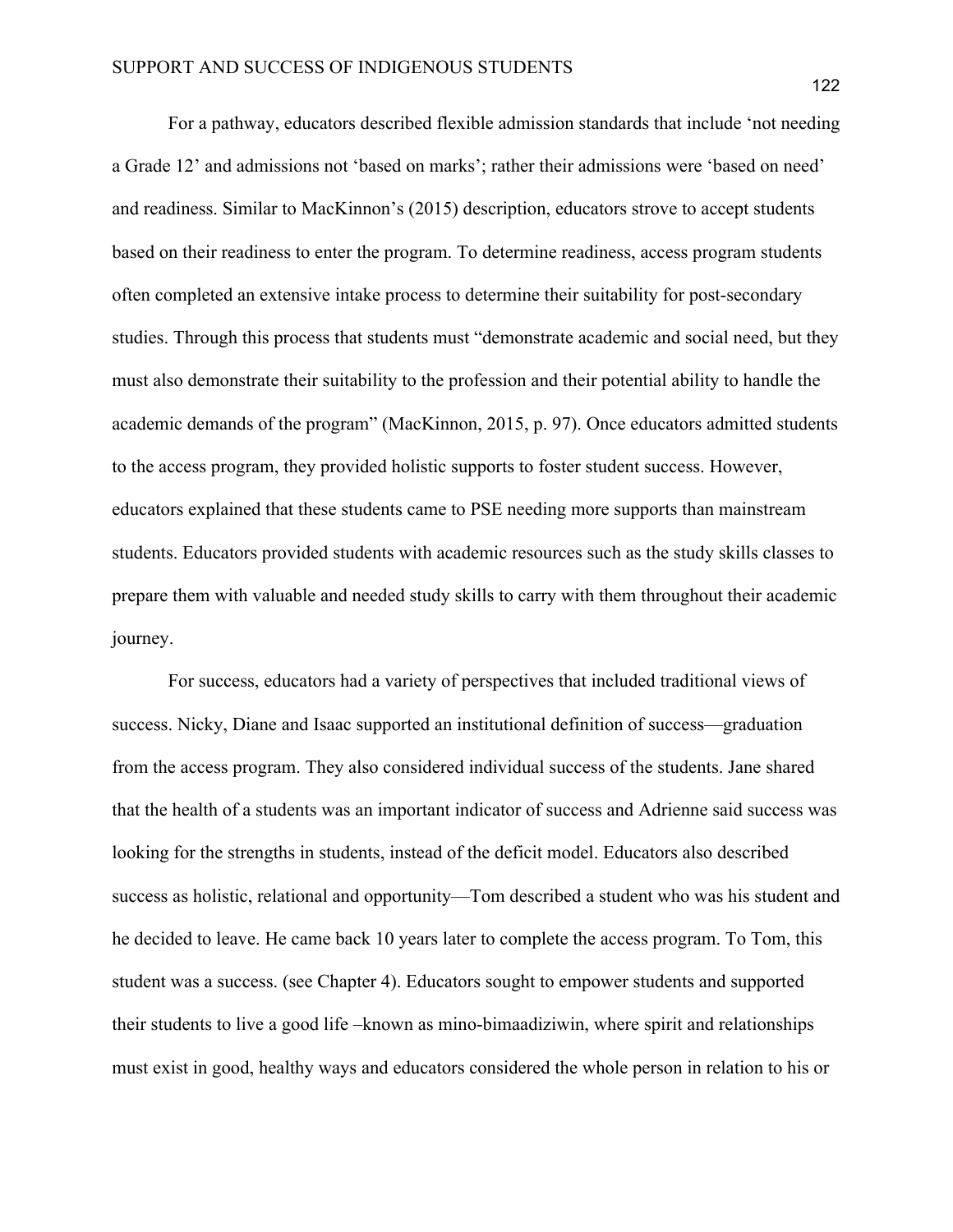her community (Deer & Falkenburg, 2016; Neegan, 2005). Within the contexts of holistic supports, community, and mino-bimaadiziwin, educators considered success from various perspectives: the institution, the students' own goals, and students' communities (Long and Hachowski, 2015). Thus, educators use a relational lens to frame success for Indigenous students.

In sum, educators worked to bring localized CRSP teaching and learning practices and holistic supports for students through their access programs where many Indigenous students begin their post-secondary journey. In their programs, educators applied localized, Indigenous worldviews and knowledges for student success. They could do this because many of them came from Indigenous communities and saw the work needed to support their communities and change the university experience. By bringing Indigenous approaches to access programs, they sought to disrupt the PSE model for mainstream students in order to foster student success (Battiste, 1998; DeGagné, 2002). These approaches also modeled for Indigenous students that their worldviews and cultures are important and belong in post-secondary spaces.

#### *Desire-based Framework and Wise Practices*

This study used a desire-based framework and wise practices to ground the study in Indigenous approaches. This study sought to look beyond a damage-based approach that emphasizes the "experiences of dispossessed and disenfranchised communities so that [Indigenous] people are seen as more than broken and conquered" (Tuck, 2009, p. 416). It is easy to see these students through deficit lenses, given that many come to the program without the typical academic and personal backgrounds of mainstream students. Instead, I applied a desirebased framework, which emphasized the wisdom and hope of what is good in Indigenous communities. Although I did not share my desire-based framework with educators in this study,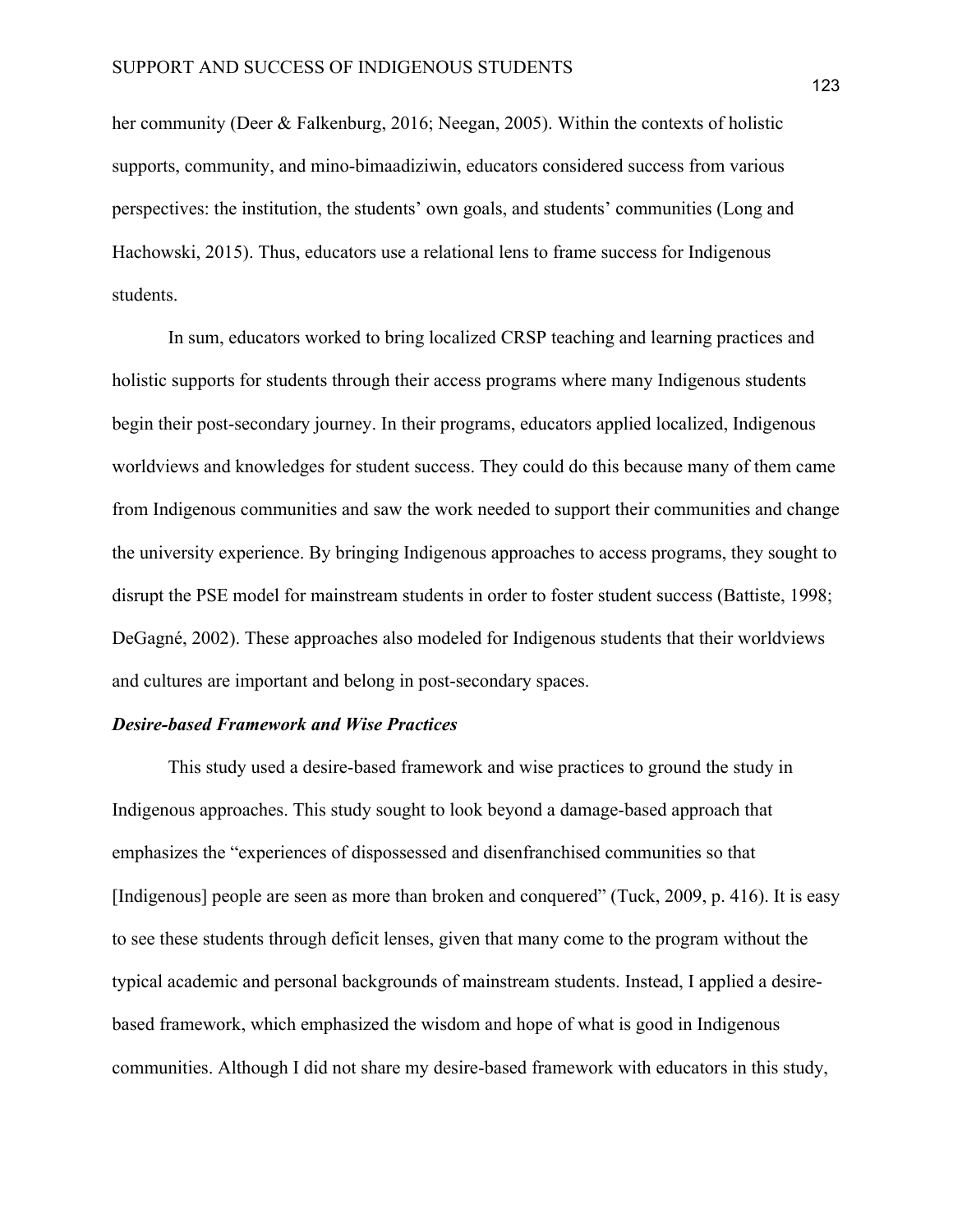they shared practices that reflected this framework back to me. They also shared what Grande (2015) describes as hope. This sense of hope connects Indigenous peoples to our past through ancestors, Elders, and knowledge keepers in order to carry us into the future. Educators in this study demonstrated how they disrupted practices that did not serve their students and shared wise practices that bind the past into the future as hope. Educators used a desire-based framework to enhance access programs. Through this framework they described common yet localized practices, which I described in Chapter 5 as wise practices, which I turn to next.

Wesley-Esquimaux and Calliou (2010) describe a wise practices approach as reflecting the importance and richness of relationships, respect of the unique aspects of each community, leadership, and an understanding that things are constantly changing while each person involved brings in their own views and experiences (p. 19). Based on their description, I heard educators discuss wise relational practices that differed by place. These wise practices were:

- 1. Practicing and Modeling Relationality
- 2. Supporting Students Holistically
- 3. Locally and Culturally Sustaining/Revitalizing Practices

4. Student Success—Balancing the Needs of Students with the Requirements of the University.

The four wise practices of educators are discussed fully in Chapter 5. I believe that educators' wise practices offer me a guide to relational practices. This model of wise-practices emerged from "stitched together" examples of culturally sustaining/revitalizing practices from educators that I can adapt to my own contexts within the NAP based on students' nationhood, languages, and communities. For my purposes, a wise practices approach is preferable to the existing access program models (Levin & Alcorn, 1998; HRSDC, 2012) because it emerged from Indigenous educators' perspectives from within Indigenous programs. Further, educators'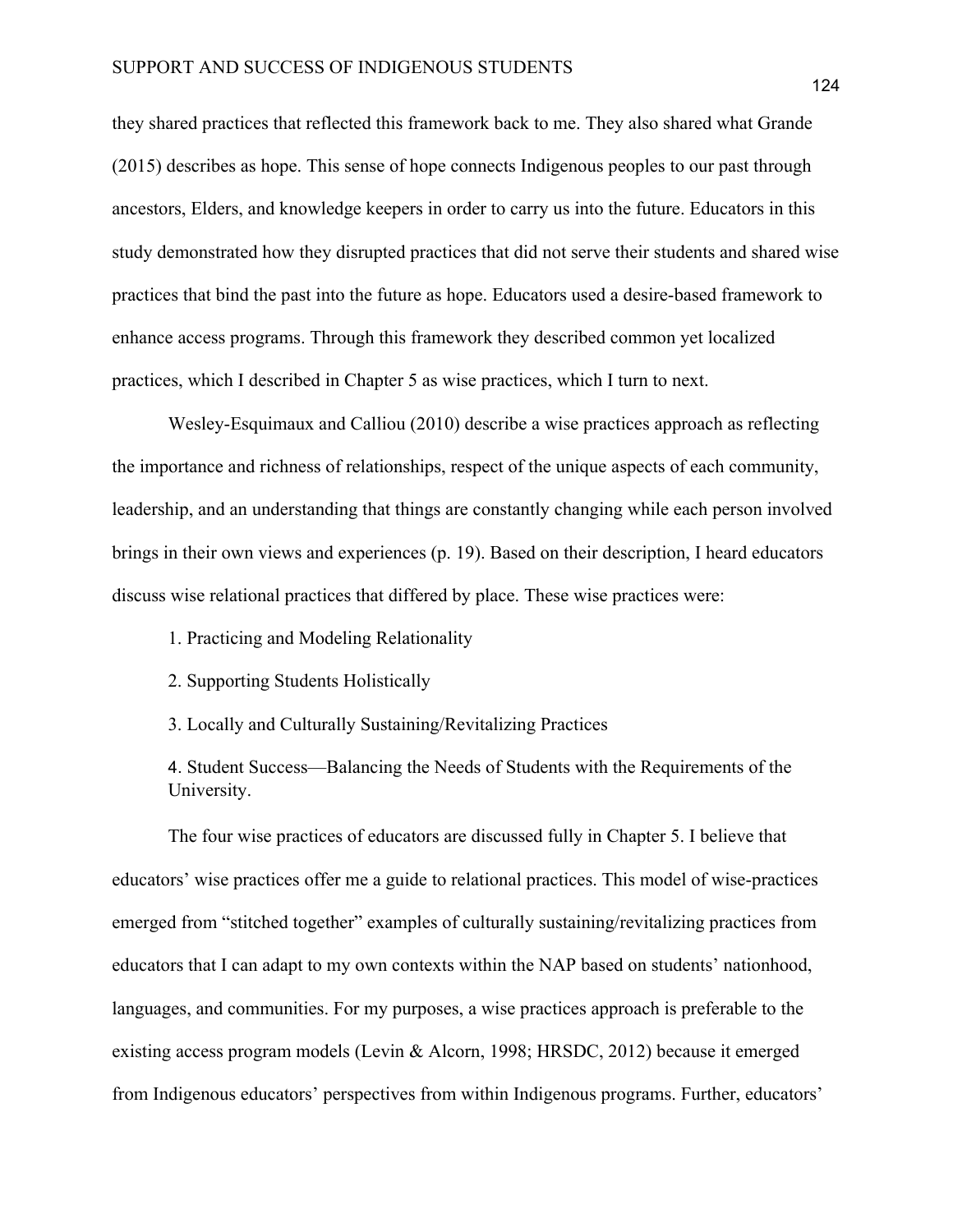wise practices account for all of the elements within these existing models (Levin & Alcorn, 1998; HRSDC, 2012) and adds context to holistic supports. This model of wise practice for access programs extends the existing models through educators' use of CSRP and desire-based frameworks to ground Indigenous access programs within Indigenous ways of knowing and doing. I conclude this thesis with recommendations for further research for those who seek to learn more from access programs in Canada.

#### **Recommendations**

This study opens the potential for further research, which includes exploring the heart connection—the way in which educators work with Indigenous students in PSE to create a safe space where trust is built and vulnerability is welcome. While I pored over the rich interviews I had with educators in this study, I wondered if a heart connection (that I heard consistently from them) has an impact on learning and success for Indigenous students? I believe that future research needs to include the voices of the students. Their voices may inform and extend descriptions of success, from their perspectives. Gaining student perspectives on their experiences within the access program would enhance the literature and confirm how the wise practices of educators' match students' perspectives and experiences in access programs. Further, their voices alongside educators' practices could influence how access programs continue to grow and move forward within PSIs. For me, these recommendations mark the end of my study. The end of my thesis also marks the beginning of my praxis: to learn from the 16 Indigenous educators that contributed their wise practices. Their practices will live on as I adapt them for Indigenous students in the NAP.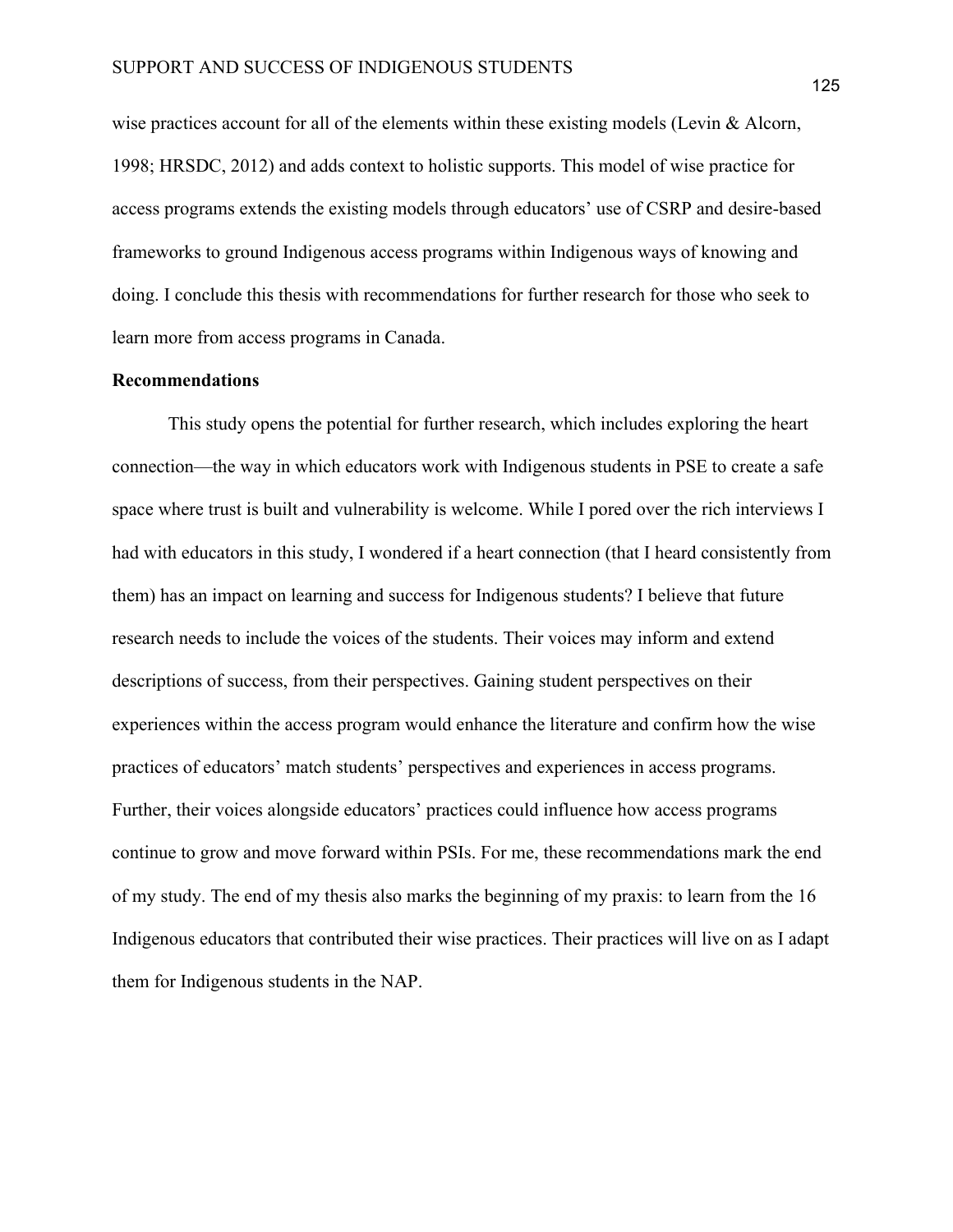#### **References**

- Absolon, K. & Willett, C. (2004). Aboriginal research: Berry picking and hunting in the 21st century. *First Peoples Child & Family Review, 1*(1), 5-17.
- Absolon, K.E. (2011). *Kaandossiwin: How we come to know*. Halifax, NS and Winnipeg, MB: Fernwood Publishing.
- Absolon, K. & Willett, C. (2005). Putting ourselves forward: Location in Aboriginal research. In L. Brown & S. Strega (Eds.), *Research as resistance: Critical Indigenous and antioppressive approaches* (pp. 97 - 126). Toronto: Canadian Scholars Press.
- Alcorn, W. & Levin, B. (1998). Post-secondary education for Indigenous populations. Paper presented to the International Congress on Social Welfare. Jerusalem, Israel.
- American Psychological Association. (2010). *Publication manual of the American Psychological Association* (6th ed.). Washington, DC: American Psychological Association.

Anisef, P. & Okihiro, N. (1982). *Winners and losers*. Toronto: Butterworths.

- Antone, E.M. (2001). Adult social movement experience among First Nations in the Transitional Year Programme at the University of Toronto. *Convergenc*e*, 34*(4), 27-40.
- Anuik, J., & Gillies, C. L. (2012). Indigenous knowledge in post-secondary educators' practices: Nourishing the learning spirit. *Canadian Journal of Higher Education*, *42*(1), 63-79.
- Archibald, J. (2008). An Indigenous storywork methodology. In J. Gary Knowles and Ardra L. Cole (eds.). *Handbook of the Arts in Qualitative Research*. London: Sage Publications. 371-384.
- Archibald, J. (2008). *Indigenous storywork: Educating the heart, mind, body, and spirit*. Vancouver: UBC Press.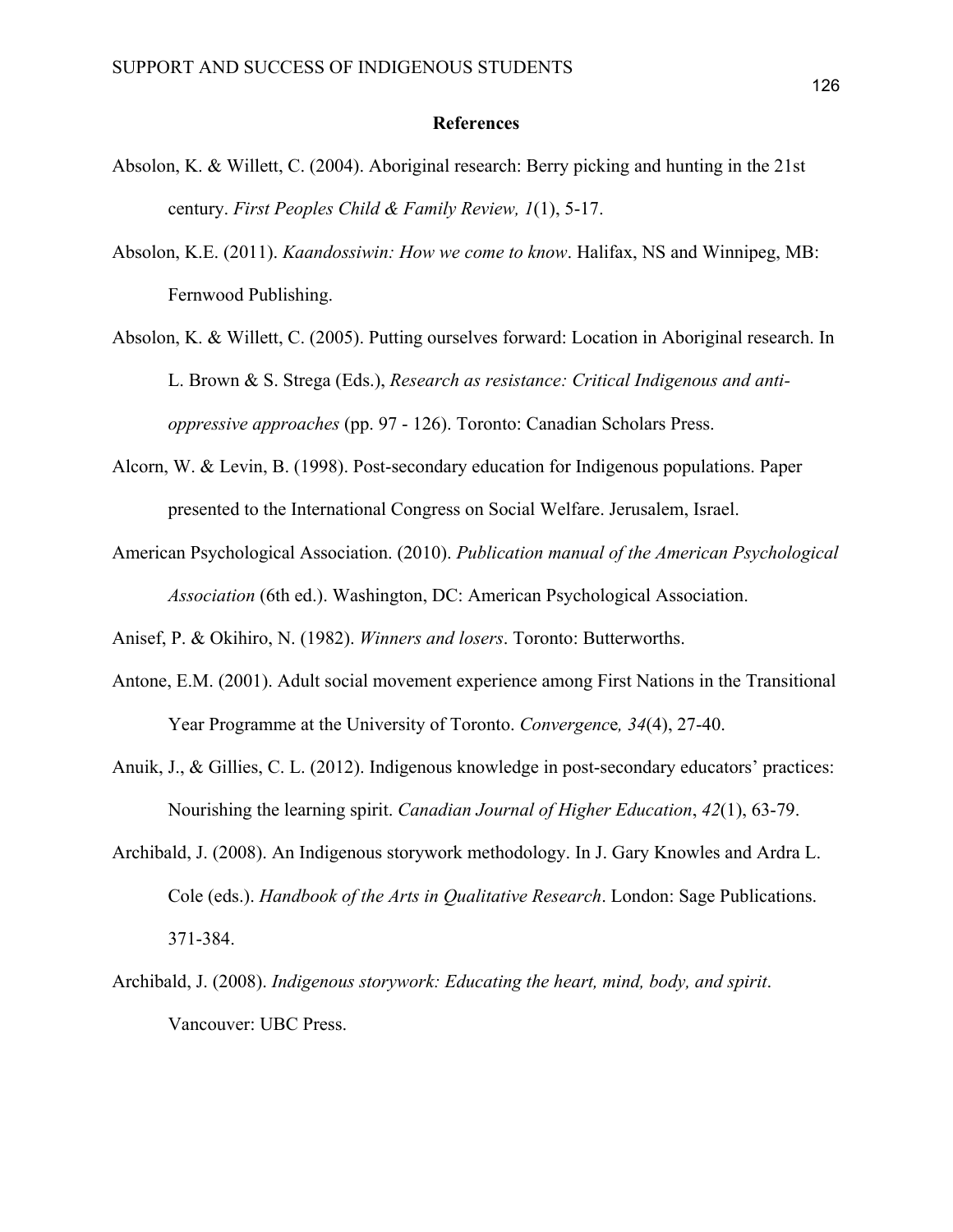- Battiste, M., Bell, L., & Findlay, L.M. (2002). Decolonizing education in Canadian universities: An interdisciplinary, international, Indigenous research project. *Canadian Journal of Native Education, 26*(2), 82-95.
- Battiste, M. (2013). *Decolonizing education nourishing the learning spirit*. Saskatoon: Purich Publishing Limited.
- Battiste, Marie. (1998). Enabling the Autumn Seed: Toward a Decolonized Approach to Aboriginal Knowledge, Language, and Education. *Canadian Journal of Native Education, 22*(1), 16-27.
- Baxter, P., & Jack, S. (2008). Qualitative case study methodology: Study design and implementation for novice researchers. *The Qualitative Report, 13*(4), 544-559.
- Bell, N. (2014). Teaching by the medicine wheel: An Anishinaabe framework for Indigenous education. Education Canada, 14-16.

Brathwaite, K. (ed.) (2003). Access and Equity in the University. Toronto: Scholars' Press.

- Brown, S. & Burdsal, A. (2012). An exploration of sense of community and student success using the National Survey of Student Engagement. *Journal of Education*, *61* (4), 433- 460).
- Browne, S. & Doyle, H. (2010). Discovering the benefits of a first-year experiences program for under-

represented students: A preliminary assessment of Lakehead University's Gateway program.

Toronto: Higher Education Quality Council of Ontario. Report 4. 1-27.

Cajete, G. (1994). Look to the mountain: An ecology of Indigenous education. Durango, CO: Kivaki Press.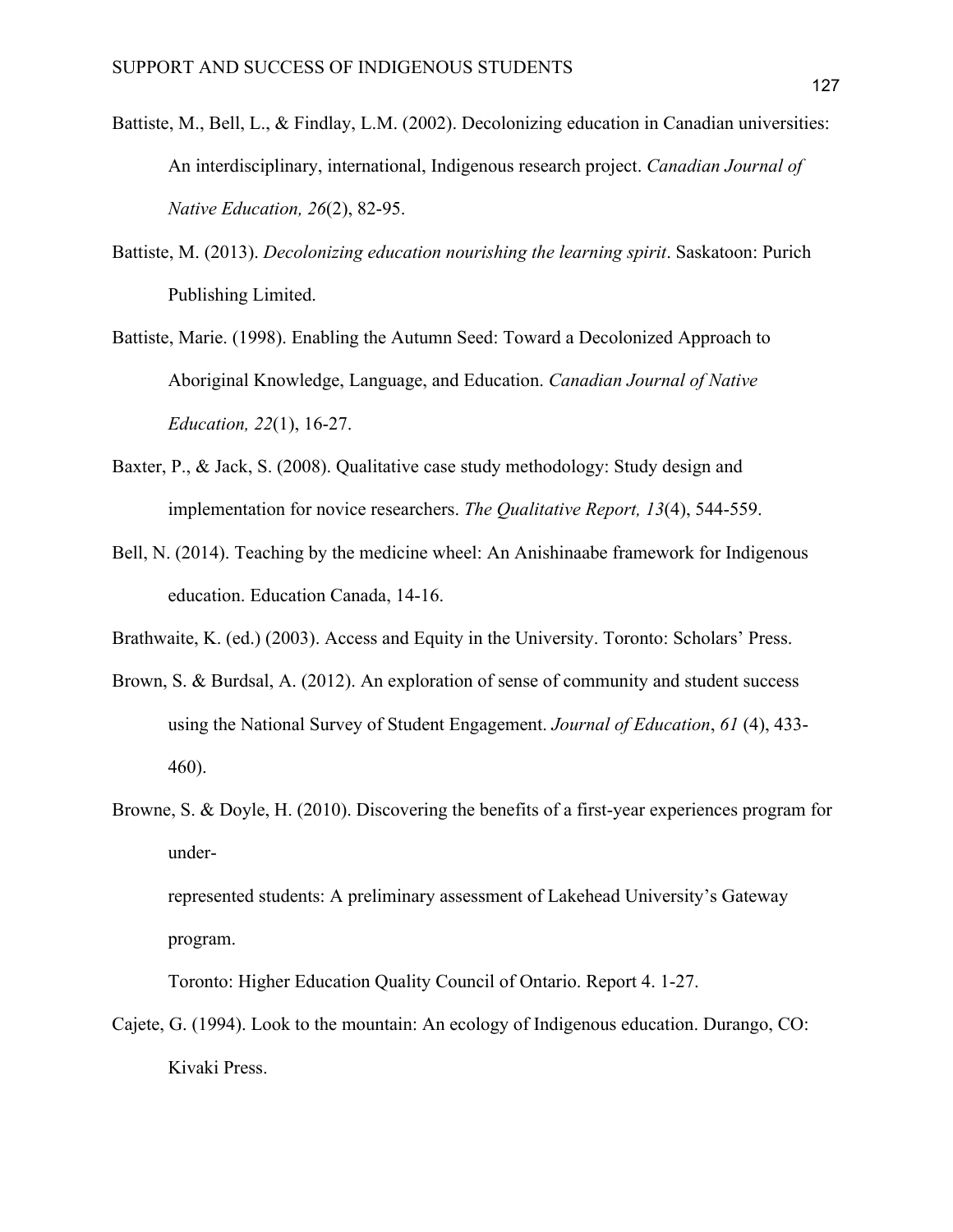- Cameron, B.T. (2009). Retention of Aboriginal Students in Post-Secondary Institutions in Atlantic Canada: An Analysis of the Supports Available to Aboriginal Students. Canadian Council on Learning. Retrieved from https://ssrn.com/abstract=1530293.
- Creswell, J. W. (2014). Research Design: Qualitative, Quantitative and Mixed Methods Approaches. California: SAGE Publications.
- Chartrand, R. (2012). Anishinaabe Pedagogy. *Canadian Journal of Native Education*, *35* (1), 144-221. Retrieved from: http://ezproxy.lakeheadu.ca/login?url=http://search.proquest.com/docview/1370197105?a ccountid=11956
- Churchill, M., Parent-Bergeron, M., Smylie, J., Ward, C., Fridkin, A., Smylie, D., & Firestone, M. (2017). Evidence brief: Wise practices for Indigenous-specific cultural safety training. 1-21.
- Czyzewski, K. (2011). The Truth and Reconciliation Commission of Canada: Insights into the goal of transformative education. *The International Indigenous Policy Journal, 2* (3), 1- 12.
- Creswell, J. W. (2014). Research Design: Qualitative, Quantitative and Mixed Methods Approaches. California: SAGE Publications.
- Deer & Falkenberg (Eds.). (2016). Indigenous perspectives on education for well-being in Canada. Winnipeg: ESWB Press.
- DeGagné, M. (2002). Interaction without integration: The experience of successful First Nations students in Canadian post secondary education. (Doctorial Dissertation). Available from ProQuest Dissertations & Theses: Full Text (http:// fulfillment.umi.com/dissertations /6d04d2d0ea8 8789e28d3c0b790afb8c4/1559765071/307499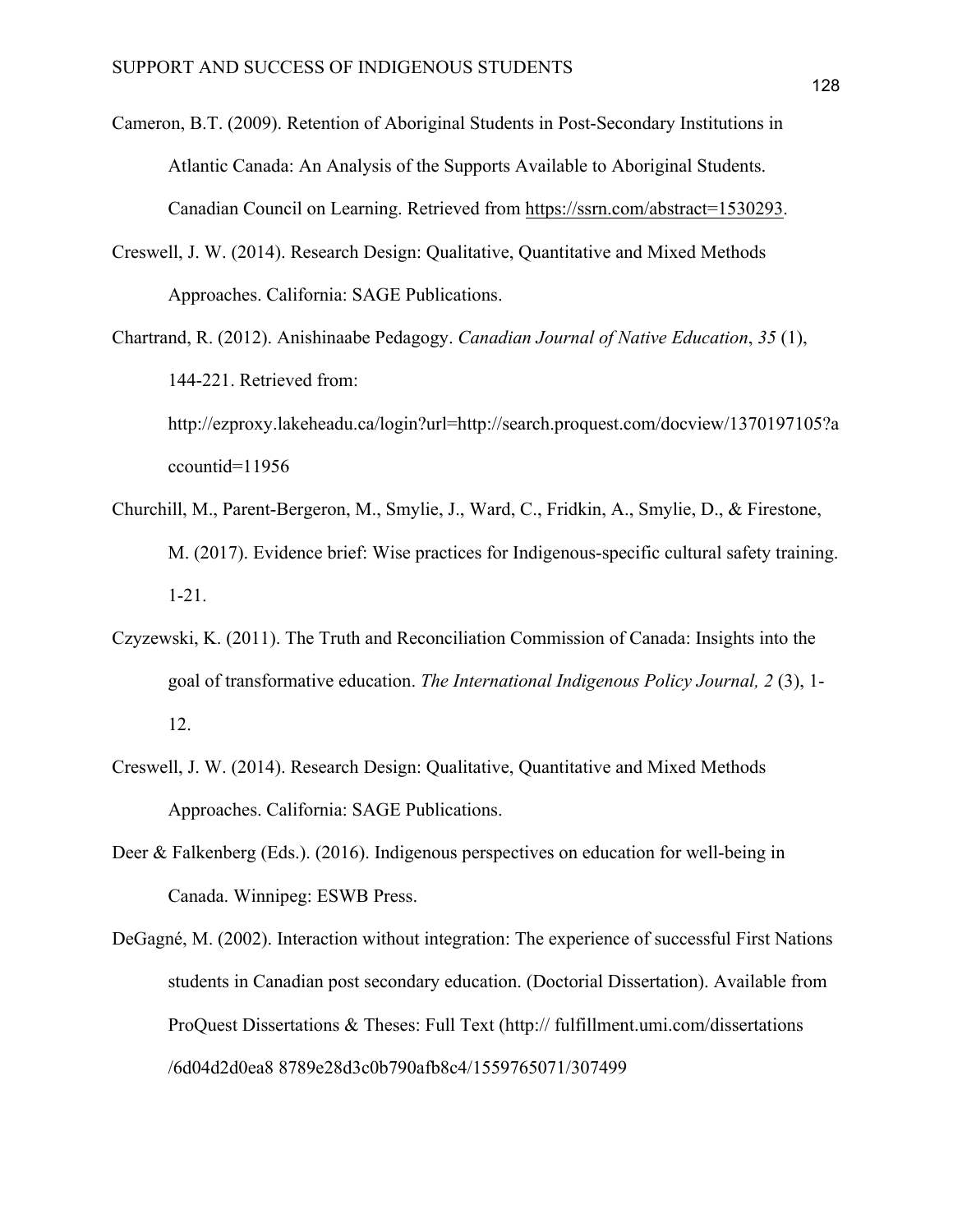- Donald, D. (2012). Indigenous Métissage: a decolonizing research sensibility. Aboriginal Policy Research Consortium International. Paper 169.
- Freeland Ballantyne, E. (2014). Dechinta Bush University: Mobilizing a knowledge economy of reciprocity, resurgence and decolonization. *Decolonization: Indigeneity, Education & Society, 3* (3), 67-85.
- Gabriel Dumont Institute with the Ministry of Advanced Education, the University of Regina and the University of Saskatchewan. - http://www.usask.ca/plsnp/
- Grande, S. (2015). Red pedagogy: Native American social and political thought. Lanham, Maryland: Rowman & Littlefield.
- Government of Canada Indigenous and Northern Affairs Canada. (2011). Indigenous postsecondary education in 2011. http://www.aadnc aandc.gc.ca/eng/1452016662984/1452016822943
- Human Resources and Skills Development Canada: Canadian Education Project of Higher Education Strategy Associates. (2012). Access to post-secondary transition programs for Aboriginal students. Toronto, ON: Human Resources and Skills Development Canada.
- Hampton, E. (1995). Towards a redefinition of Indian Education. In M. Battiste, & J. Barman, (Eds.), *First Nations education in Canada: The circle unfolds*, (pp. 5-46) Vancouver: UBC Press.
- Hartviksen, C. (2000). Native access programs: Are they a viable and equitable means of ensuring access to post-secondary education for native student? (Doctoral Course Thesis). OISE/UT. 1-26.
- Hartviksen, C. (2006). Native access program, Lakehead University: Recommendations for improvement. 1-30.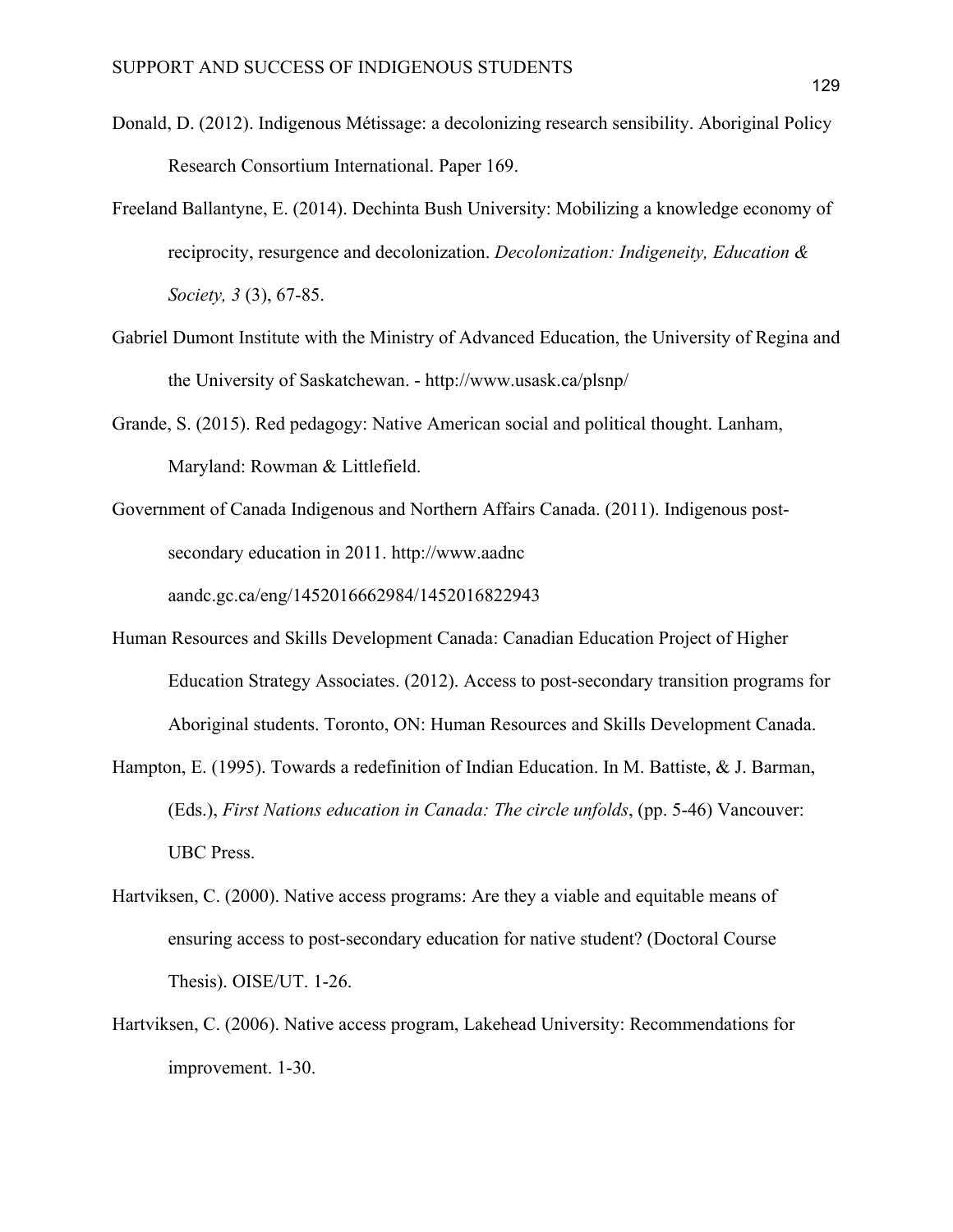- HeavyRunner, I. & DeCelles, R. (2002). Family education model: Meeting the student retention challenge. *Journal of American Indian Education, 41* (2), 29-37.
- Houser, M.L. and Frymier, A.B. (2009) The role of student characteristics and teacher Behaviors in students' learner empowerment. *Communication Education, 58*, 35-53. Retrieved from https://doi.org/10.1080/03634520802237383.
- University of Lethbridge. *Indigenous Student Success Cohort*.https://www.uleth.ca/futurestudent/first-nations-transition-program
- Johnson, A.V.D. (2010). Understanding academic success for Onkwehonwe (Indigenous) students through the use of an Onkwehonwe'neha (Indigenous Methodology). (Unpublished master's thesis, Wilfrid Laurier University, Waterloo, ON). Retrieved from http://scholars.wlu.ca/etd/993/.
- Kemppainen, D., Kopera-Frye. K., & Woodard, J. (2008). The medicine wheel: A versatile tool for promoting positive change in diverse contexts. *Society for Teaching Learning in Higher Education, 1*, 80-84.
- Kirby, D. (2009). Widening access: Making the transition from mass to universal post-secondary education in Canada. *Journal of Applied Research on Learning, 2* (3), 1-17.
- Kirkness, V. J. (1999). Aboriginal education in Canada: A retrospective and prospective*. Journal of American Indian Education, 31* (1), 14-30. Retrieved from http://books.google.ca/books?hl=en&lr=&id=8WBxAQAAQBAJ&oi=fnd&pg=PA7&dq =first+nations+education+pre-contact&ots=hGU-FN7jQp&sig=QJ4nXW7\_xDJVAsbS7fpGykd-uPI&redir\_esc=y#v=onepage&q&f=false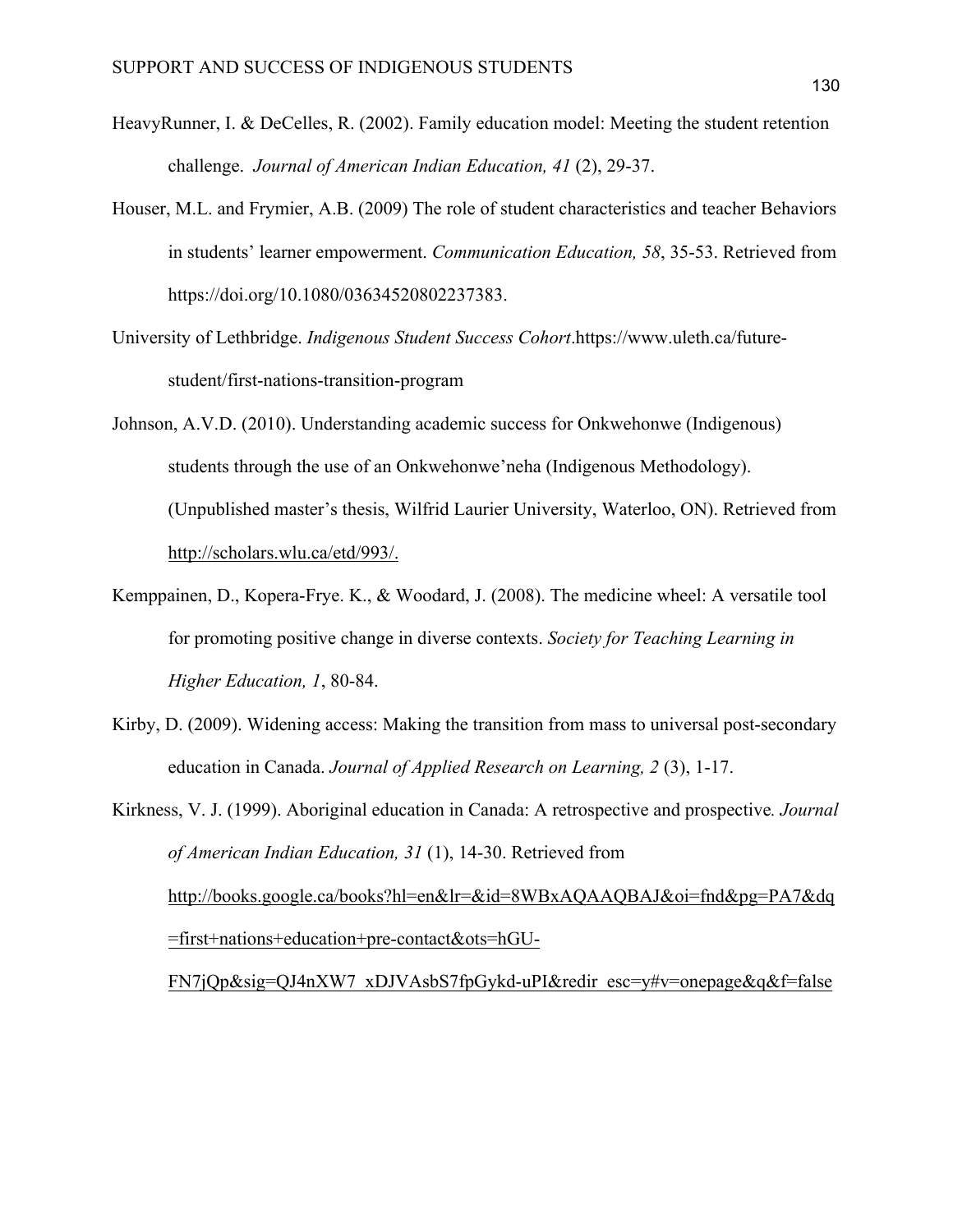- Kirkness, V.J. & Barnhardt, R. (2001). First Nations' and higher education: The four r's respect, relevance, reciprocity, responsibility. Knowledge Across Cultures: A contribution to dialogue among civilizations.
- Kovach, M. (2010). Conversational method in Indigenous research. *First Peoples Child & Family Review, 5*, (1), p. 40-48.
- Kovach, M. (2009). Indigenous methodologies: Characteristics, conversations and contexts. Toronto, ON: University of Toronto Press Incorporated.

Lakehead University. (2003). *Report of the Native Access task force*.

- Lane, P.J., Bopp, J., Bopp, M., Brown, L. & Elders. (2004). The sacred tree. Twin Lakes, WI: Lotus Press.
- Lane, P., Brown, L., Bopp, J., Bopp, M., & Elders. (2012). The sacred tree: Reflections on Native American spirituality. British Columbia: Four Worlds International. Fourth Edition.
- Lawrence, R. L. & Paige, D. S. (2016). What our ancestors knew: Teaching and learning through storytelling. *New Directions for Adult and Continuing Education. 149*. 63- 72.
- Lea, S.J., Stephenson, D. & Troy, J. (2003). Higher education students' attitudes to studentcentred learning: beyond 'educational bulimia'? *Studies in Higher Education*. 28. 321- 334.
- Levin, B. & Alcorn, W. (2000). Post-secondary education for Indigenous populations. *Learning Across Cultures,* 20-25.
- Long, J.S., & Hachkowski, C. (2015). Deepening our collective understanding: Redefining success for Aboriginal university students. Nipissing University.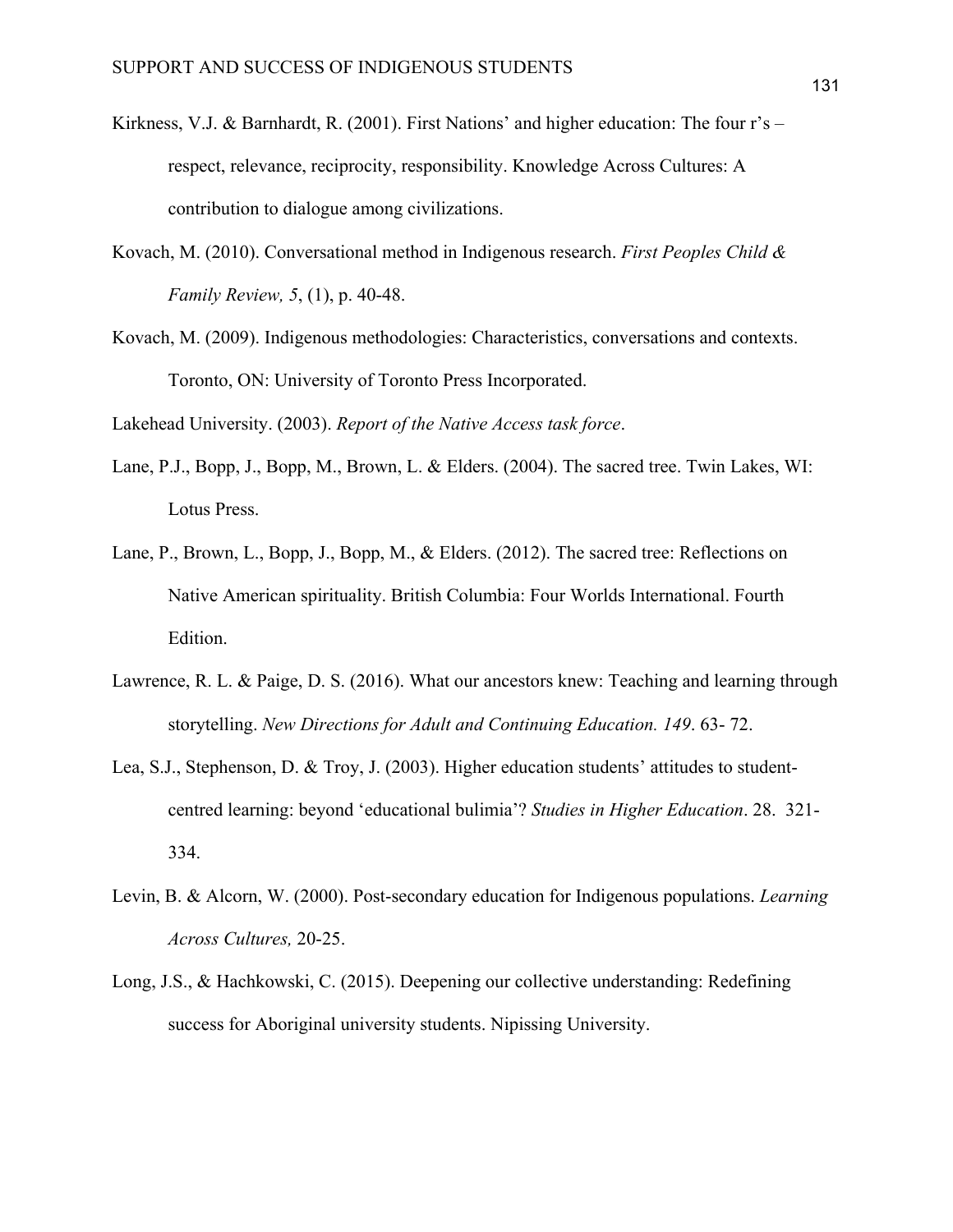- Little Bear, L. (2000). Jagged worldviews colliding. In. M. Battiste (ed.), *Reclaiming Indigenous voice and vision*. Vancouver, BC: UBC Press.
- Lowan-Trudeau, G. (2012). Methodological Métissage: An interpretive Indigenous approach to environmental education research. *Canadian Journal of Environmental Education*, *17*. 113-130.
- MacKinnon, S. (2015). Decolonizing employment: Aboriginal inclusion in Canada's labour market. Winnipeg, MB: University of Manitoba Press.
- McDonald, M. (2014). acimostawin. *Decolonization: Indigeneity, Education & Society, 3* (3), 180-184.
- McCarty, T.L., & Lee, T.S. (2014). Critical culturally sustaining/revitalizing pedagogy and Indigenous education strategy. *Harvard Educational Review, 84*(1), 101-136.
- McCullum, M.M., Maldonado, N., & Baltes, B. (2014). Storytelling to teach cultural awareness: The right story at the right time. *LEARNing Landscapes, 7*(2), 219-232.
- McNaught, K. & Benson, S. (2015). Increasing student performance by changing the assessment practices within an academic writing unit in an enabling program. *The International Journal of the First Year in Higher Education, 6*(1), 73-87.
- Medin, D. & Bang, M. (2013). Culture in the classroom. *Phi Delta Kappan, 95* (4), 64-67.
- Merriam, S. B. & Tisdell, E. J. (2016). *Qualitative research: A guide to design and implementation.* California: Jossey-Bass Books.
- Ministry of Training, Colleges and Universities. (2011). Aboriginal postsecondary education and training policy framework. Ontario.
- National Indian Brotherhood. (1972). Indian control of Indian education: Policy paper presented to the Minister of Indian Affairs and Northern Development. Ottawa: The Brotherhood.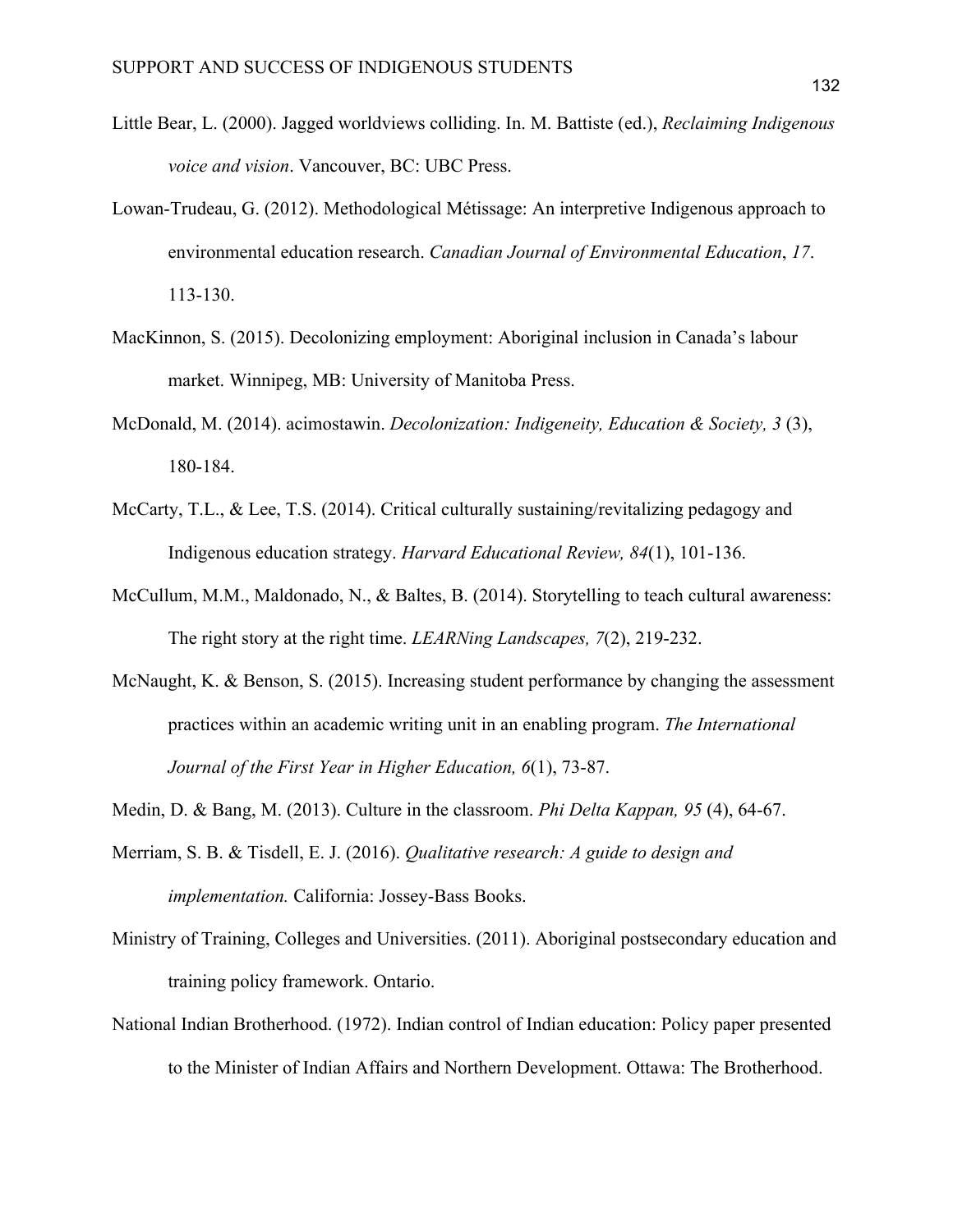- Neegan, E. (2005). Excuse me: who are the first peoples of Canada? A historical analysis of Aboriginal education in Canada then and now. *International Journal of Inclusive Education, 9*, (1), 3-15. DOI: 10.1080/1360311042000299757.
- Nipissing University (2015). Deepening our collective understanding: Redefining success for Aboriginal university students. North Bay, Ontario. Retrieved from https://ww w. nipissingu.ca/sites/default /files/2018-06/Redefining%20Success.pdf
- Noddings, N. (2012). The caring relation in teaching. *Oxford Review of Education, 38*, (6), 771- 781.
- Paris, D. (2012). Culturally sustaining pedagogy: A needed change in stance, terminology, and practice. *Educational Researcher, 41* (3), 93-97.

Partnership, G. S. (2014). Access Definition. Retrieved from https://www.edglossary.org/access/

- Pidgeon, M. (2008). Pushing against the margins: Indigenous theorizing of "success" and retention in higher education*. College Student Retention, 10*(3), 339-360.
- Program of legal studies for Native people. Retrieved from the University of Saskatchewan: http://www.usask.ca/plsnp/.
- R. A. Malatest & Associates Ltd. (2004). Aboriginal peoples and post-secondary education: What educators have learned. Montreal, QC: Canadian Millennium Scholarship Foundation.
- R. A. Malatest & Associates Ltd. (2002). Best practices in increasing Aboriginal postsecondary enrolment rates. Victoria, BC: The Council of Ministers of Education, Canada.
- R. A. Malatest & Associates Ltd. (2010). Promising practices: Increasing and supporting participation for Aboriginal students in Ontario. Toronto: Higher Education Quality Council of Ontario.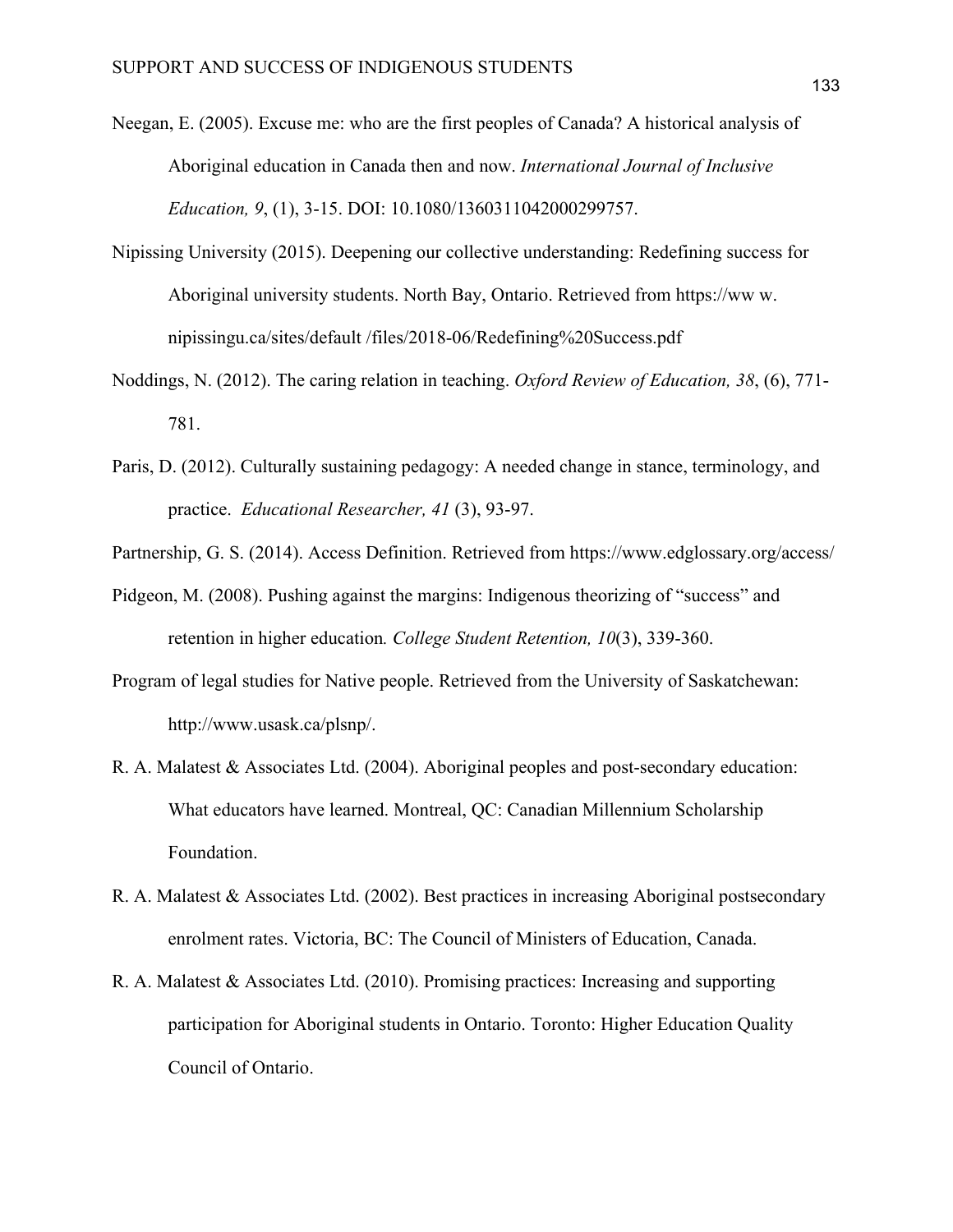- Razack, S. (1998). *Looking white people in the eye: Gender, race, and culture in courtrooms and classrooms.* Toronto, ON: University of Toronto Press.
- Redpath, L. & Nielsen, M. (1997). A comparison of Native culture, non-Native culture and new management ideology. *Canadian Journal of Administrative Sciences, 14*(3), 327-339.
- Richard, A. (2011). *Setting good footprints: Reconstructing wholistic success of Indigenous students in higher education.* (Master's thesis). Retrieved from Library and Archives Canada Database (AMICUS No. 43043786).
- Rosenbluth, E. (2011). Indigenous issues in post-secondary education: Building on best practices. School of Policy Studies, Queen's University. Retrieved from http://www.queensu.ca/sps/sites/webpublish.queensu.ca.spswww/files/files/Events/Confe rences/IIPSE/2011IIPSEreport.pdf
- Royal Commission on Aboriginal Peoples, Dussault, R. & Erasmus, G. (1996). Report of the Royal Commission on Aboriginal People, 3. Retrieved from http://hdl.handle.net/1974/6874
- Schissel, B. & Wotherspoon, T. (2003). *The legacy of school for Aboriginal people*. Don Mills, ON: Oxford University Press.
- Shotton, H. J., Lowe, S. C., & Waterman, S. J. (2013). *Beyond the asterisk: Understanding Native students in higher education.* Sterling, VA: Stylus.
- Simon, M.K., & Goes. J. (2013). Assumptions, limitations, delimitations and scope of the study. www.dissertationrecipes.com.
- Smith, L. T. (2012). *Decolonizing methodologies: Research and Indigenous peoples*. London: Zed Books.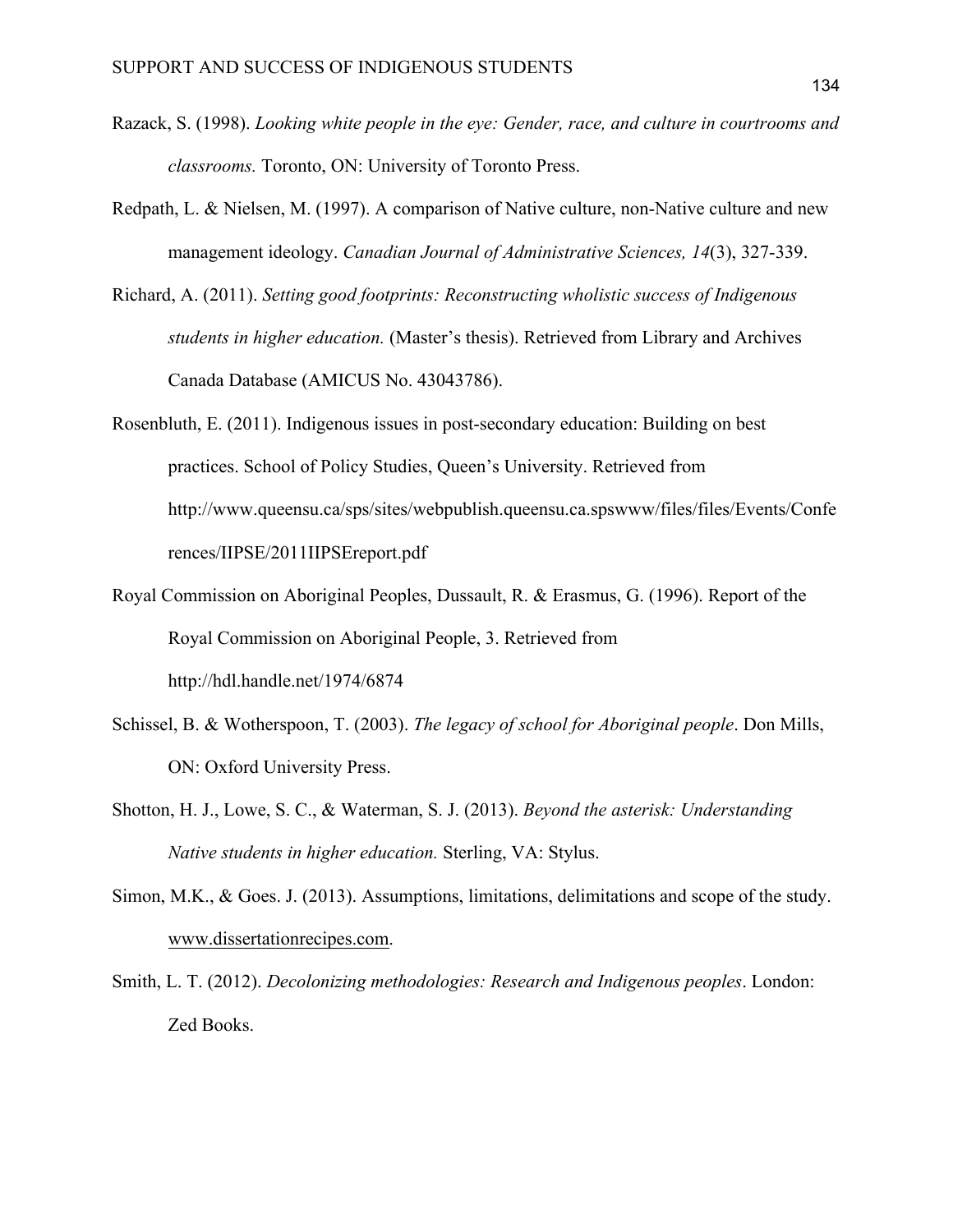- Singleton, A. & Newman, K. (2009). Empowering students to think deeply, discuss engagingly, and write definitively in the university classroom. *International Journal of Teaching and Learning in Higher education, 20*(2), 247-250. Retrieved from http://files.eric.ed.gov/fulltext/EJ864341.pdf
- Sloane-Seale, A., Wallace, L. & Levin, B. (2000). Educational achievements and labour market outcomes of students in the University of Manitoba access program. *Canadian Journal of Native Studies, 2,* 347-370.
- Sloane-Seale, A., Wallace, L. & Levin, B. (2001). Life paths and educational employment outcomes of Disadvantaged Aboriginal learners*. Canadian Journal of University Continuing Education, 27*(2), 15-31.
- Smith, L.T. (2012). Decolonizing methodologies. New York, NY: Zed Books Ltd.
- Social Research and Demonstration Corporation; Canada Millennium Scholarship Foundation. (2009). Report on the data-readiness of post-secondary access and retention programs for under-represented groups. Montreal, QB: Canada Millennium Scholarship Foundation, 1- 44. Statistics Canada: https://www12.statcan.gc.ca/nhs-enm/2011/as-sa/99-012-x/99-012 x2011003\_3-eng.cfm
- Teplitsky, P.E, & Uswak, G.S. (2014). The University of Saskatchewan's Aboriginal equity access program in dentistry. *Journal of Dental Education. 78*(2). 181-186).
- The Glossary of Education Reform: For Journalists, Parents, and Community Member (2014). Access. Retrieved from https://www.edglossary.org/access/
- Thoms, J.M. (2007). Leading an extraordinary life: Wise practices for an HIV prevention campaign with Two-Spirit men. (Unpublished paper prepared for 2-Spiritied People of the First Nations, Toronto, ON).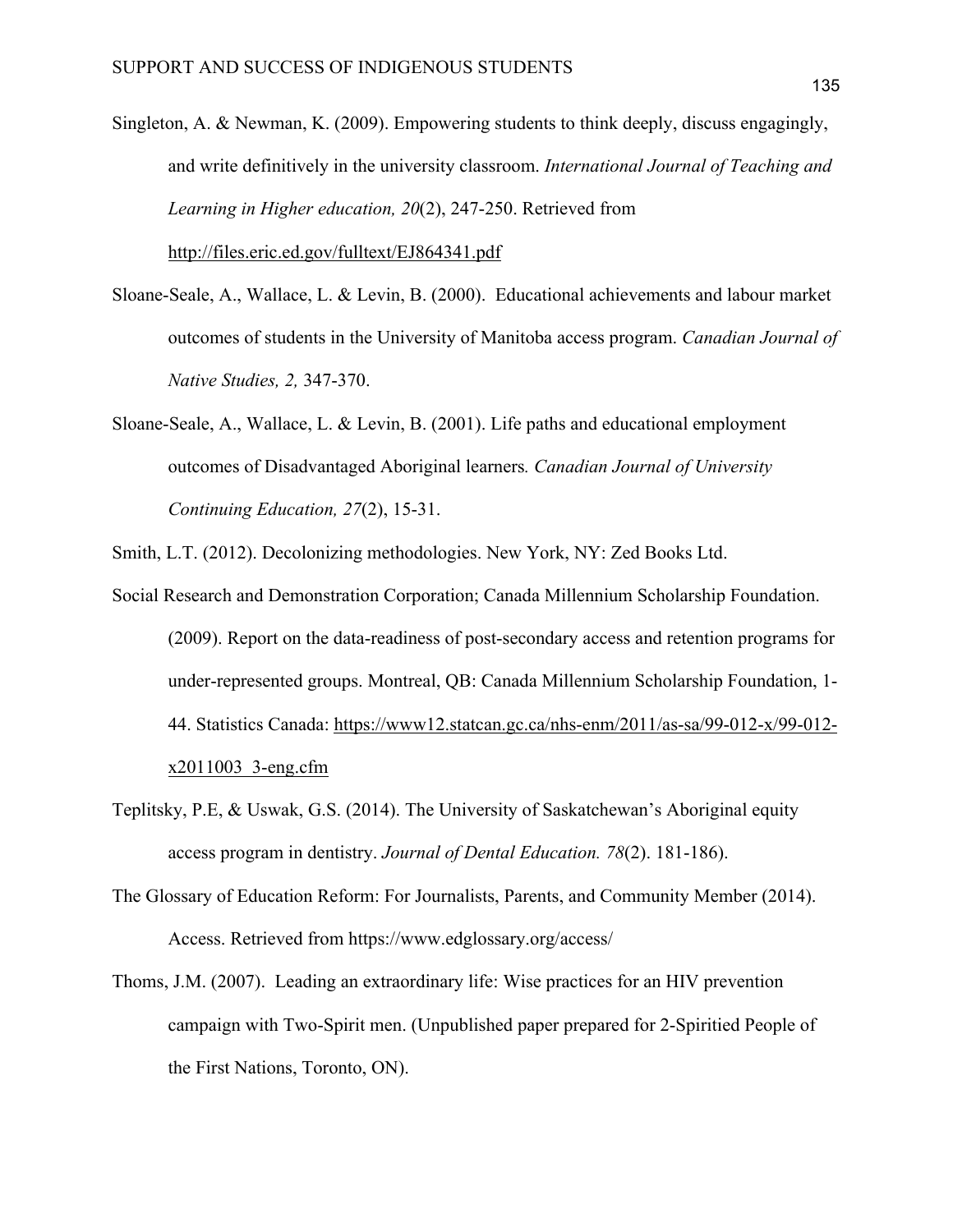Tinto, V. (2006). Assessment of student retention programs.

http://www.yorku.ca/retentn/rdata/assessingretention.pdf.

- Toulouse, P. R. (2007). *Supporting Aboriginal student success: Self-esteem and identity, a living teachings approach*. Ontario Research Symposium. 10- 19. Retrieved from http://www.edu.gov.on.ca/eng/research/toulouse.pdf
- Truth and Reconciliation Commission of Canada. (2015). Honouring the truth, reconciling for the future: Summary of the final report of the Truth and Reconciliation Commission of Canada. Retrieved from http://caid.ca/TRCFinExeSum2015.pdf.
- Truth & Reconciliation Commission of Canada. (2012). Truth and Reconciliation Commission of Canada: Interim Report. Library and Archives Canada Cataloguing in Publication. 1- 40.
- Tuck, E. (2009). Suspending Damage: A letter to communities. *Harvard Educational Review, 79*(3), 409-427.
- Voyageur, C. (1993). An analysis of the Transition Year Program at the University of Alberta, 1985-1992. (Master's thesis). University of Alberta, Edmonton, Alberta. Retrieved from http s://doi.org/10. 7 939/R34Q7R03J.
- Voyageur, Brearley & Calliou (Ed.). (2015). *Restorying Indigenous leadership: Wise practices in community development.* Banff Centre Press.
- Warner, L.S. & Grint, K. (2006). American Indian ways of leading and knowing. *Leadership, 2*(2), 225-244.
- Weber-Pillwax. C. (2004). Indigenous researchers and Indigenous research methods: Cultural influences or cultural determinants of research methods. *Pimatisiwin: A Journal of Aboriginal and Indigenous Community Health, 2*(1), 77-90.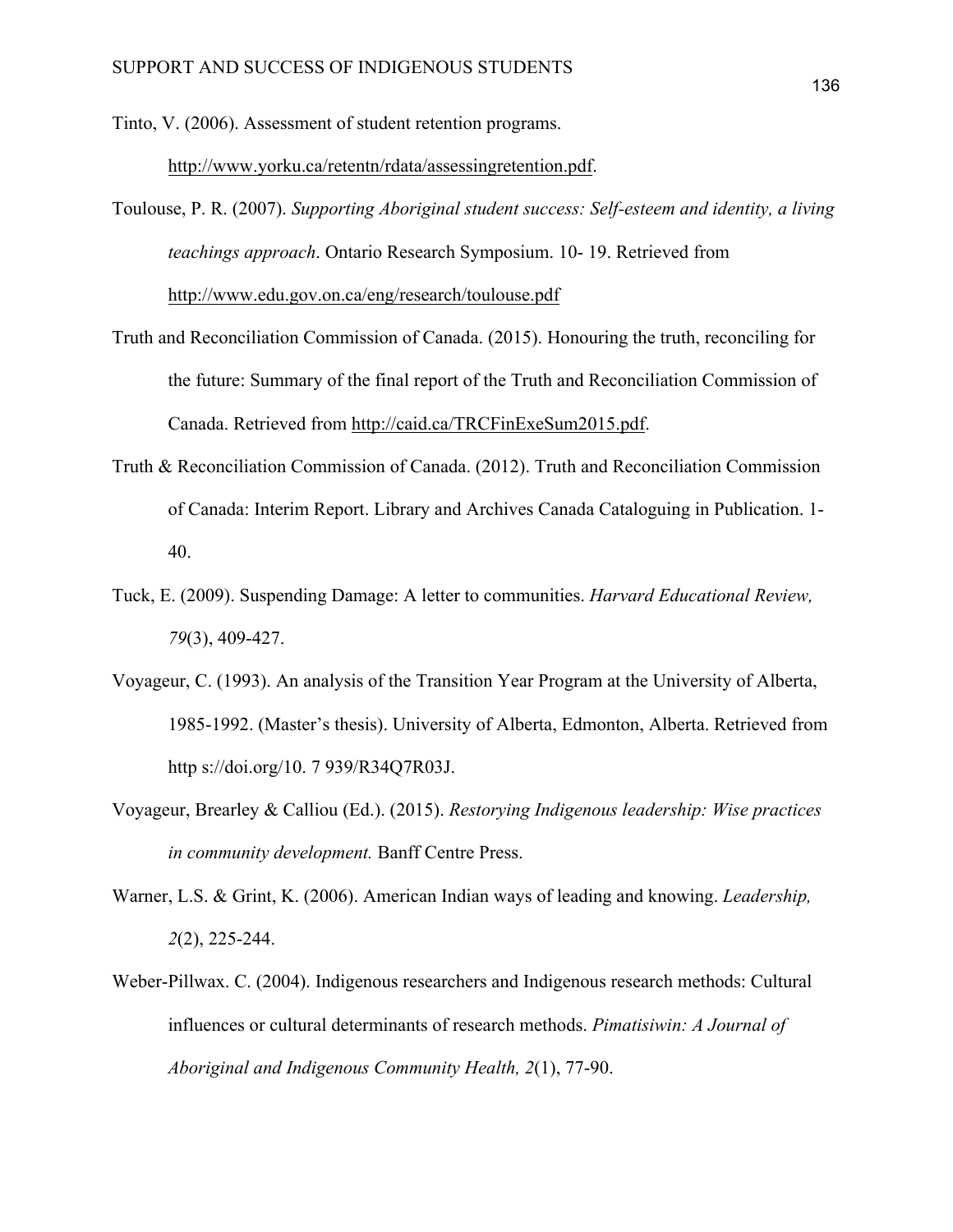- Weimer, M. (2002). *Learner-centered teaching: Five key changes to practice*. San Francisco, CA.: Jossey-Bass.
- Wesley-Esquimaux, C. & Calliou, B. (2010). Best practices in Aboriginal community development: A literature review and wise practices approach. The Banff Centre, Banff, Alberta. Retrieved http://communities4families.ca/wpcontent/uploads/2014/08/Aboriginal-Community-Development.pdf.
- Wesley-Esquimaux, C. & Bolduc, V. (2015). Aboriginal transition programs Literature review. Office of Aboriginal Initiatives, Lakehead University, Thunder Bay, Ontario. Retrieved https://www.lakeheadu.ca/sites/default/files/uploads/286/22Sept14/LitReviewAug16FIN AL.pdf
- Wesley-Esquimaux, C. & Snowball, A. (2010). Viewing violence, mental illness and addiction through a wise practices lens. 8, 390-407.
- White, J.P. and Peters, J. (2009). A short history of Aboriginal Education in Canada. *Aboriginal Policy Research Consortium International.* 13-31.
- Wilson, S. (2001). What is Indigenous research methodology*. Canadian Business & Current Affairs Database, 25* (2), 175-179.

Wise Practices. (n.d.). Retrieved December 16, 2019 from https://wisepractices.ca/.

- Wright, G. L. (2011). Student-centered learning in higher education. *International Journal of Teaching and Learning, 23* (3), 92-97. Retrieved from http://www.isetl.org/ijtlhe/
- Universities Canada. (2017). Indigenous programs and services directory. Retrieved between May 2016 to December 2017 from http://www.universitystudy.ca/indigenous-programsand-services-directory/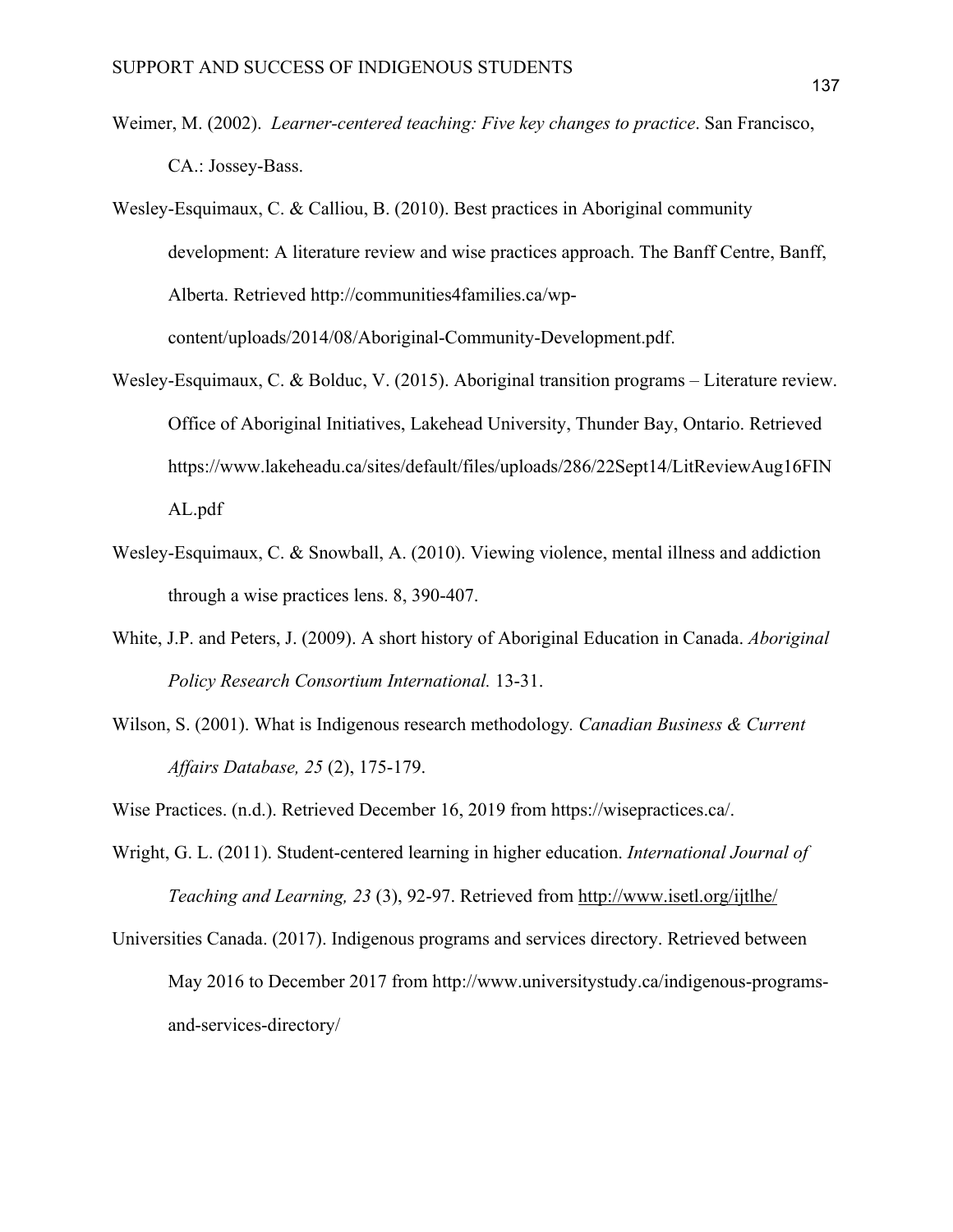## APPENDIX A: INFORMATION LETTER FOR PARTICIPANTS



Faculty of Education t: (807) 343-8050 e: Idesmoul@lakeheadu.ca

Dear Potential Participant,

My name is Jerri-Lynn Orr and I am the Coordinator of the Native Access Program at Lakehead University and a Master of Education (Indigenous Education) student, in the Faculty of Education. I am doing a study called Access Programs for Indigenous students in Canada: A Case Study. The purpose of this research is to better understand the experiences, best practices and wise practices of educators in four access programs across Canada. I am exploring this topic through the experiences of educators who work in access program at various sites in Canada. Educators include program coordinators, Elders, student services and any other person who plays a vital role in the success of your access program. You are being invited to participate because you are involved with an access program in your community.

Your participation is voluntary. This means that you can choose not to participate at all or you can withdraw from the study at any time. As well, you can choose to not answer any of the questions that I ask you during the interview.

Should you agree to participate, I will arrange a time that is convenient for you and I will travel to you for an audio recorded interview, which will last between one to one and a half hours. This interview will be guided by some questions, with plenty of room for the conversation to be guided by your thoughts and experiences. Interviews can may also be done in a sharing circle, and if you choose to do the interview this way, I cannot guarantee confidentiality because others will be present. You may request a copy of my research from me, by checking the box on the attached Consent Form.

I, along with my thesis supervisor, Dr. Leisa Desmoulins, will be the only people who will see and hear the information you provide, review the data in written form, and see any identifying information. Dr. Desmoulins will only see the data for guidance, if necessary. For confidentiality, any hard copies of the data will be stored in a locked cabinet and any electronic copies on a password-protected, secure software program on a computer, to prevent anyone from accessing it, for 5 years following completion of this study.

I do not see any risk to you as a participant in this study. Your identity will be anonymous, although I cannot absolutely guarantee anonymity because of the small sample size of participants, but will do my best to. You can choose a pseudonym (a name other than your own) or I will give you one so that no one can identify you if I present this study at a conference or write about it. You may prefer to use your own name or choose to do your interview with another person. The information you give me is confidential, although I cannot maintain your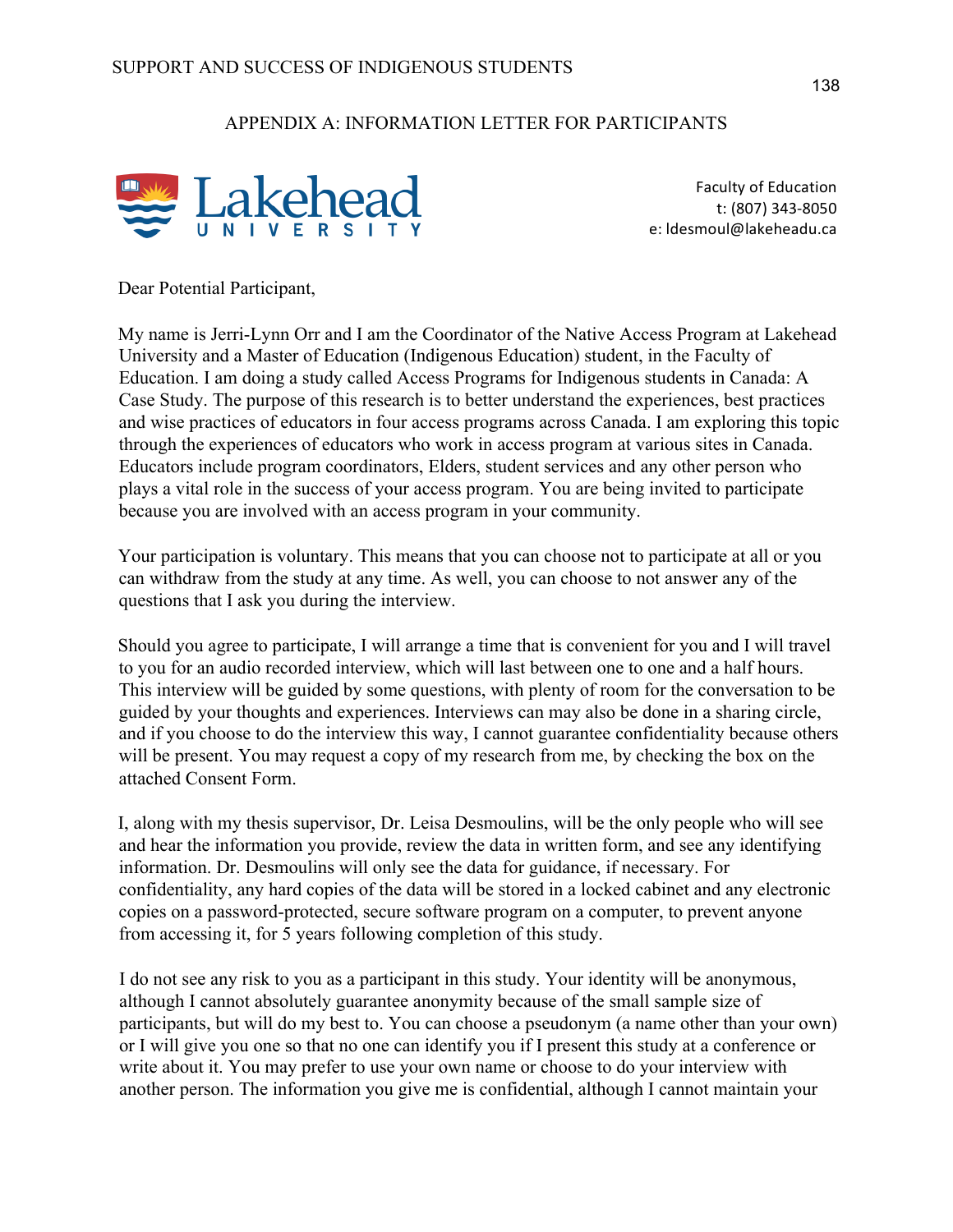anonymity or the confidentiality of your information if you choose to identify yourself or do your interview with another person. The intention of this research, once completed is to publish and/or make public presentations at conferences to share the best practices and wise practices for Access Programs in Canada.

The Lakehead University Research Ethics Board has approved this study. If you have any questions about this study, please contact me by telephone (807-346-7709) or by email  $(jort1@]akeheadu.ca)$ . If you have any questions about the ethics of the study and you would like to speak someone else, please contact Sue Wright who is with the Office of Research at Lakehead University. She can be reached at number (807) 343-8283. Should you have any further questions about my research, please feel free to contact my thesis supervisor, Dr. Leisa Desmoulins by phone (807-343-8050) or by email (ldesmoul@lakeheadu.ca).

Meegwetch,

Jerri-Lynn Orr Coordinator, Native Access Program Masters Student, Master of Education (Indigenous Education) Lakehead University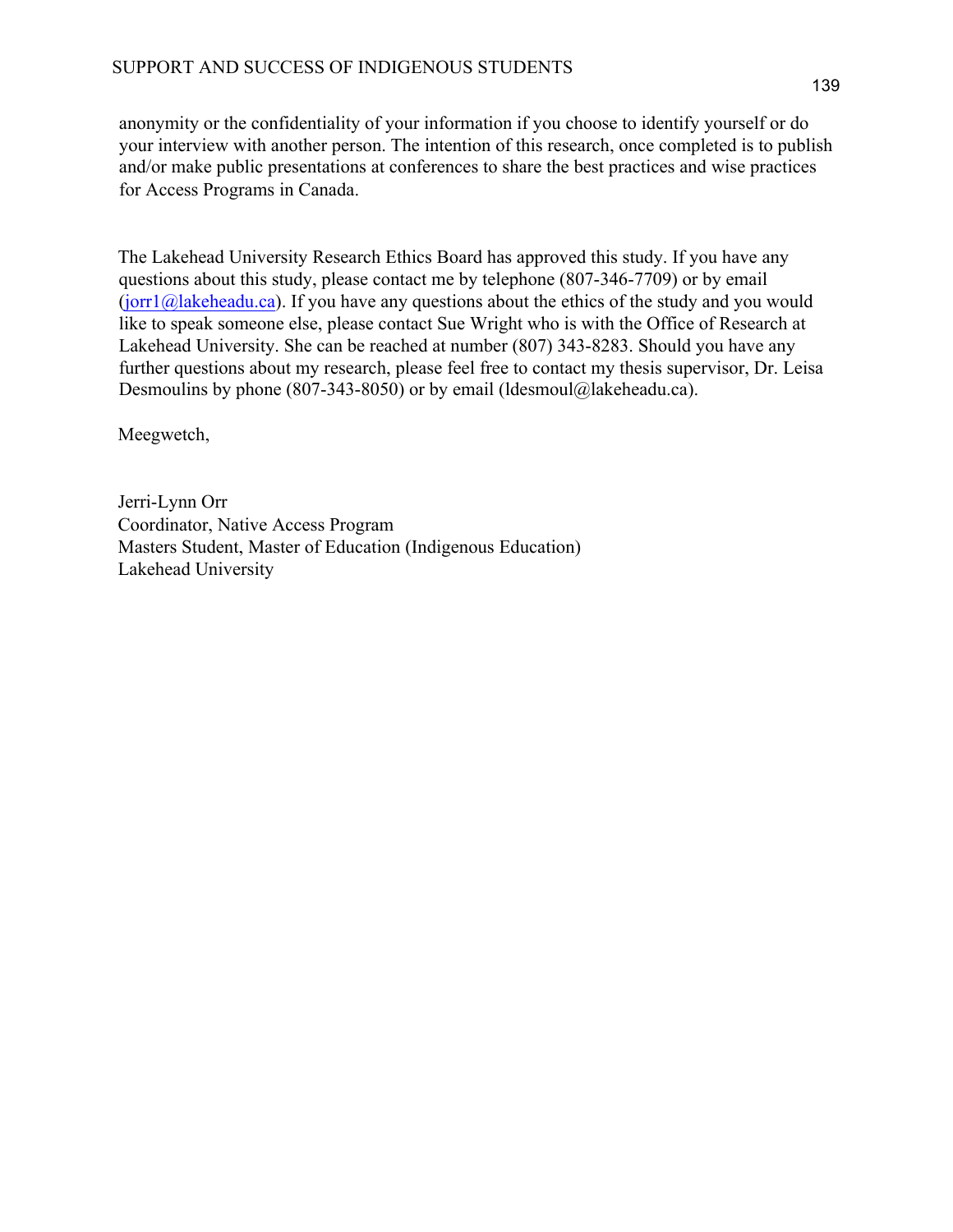## APPENDIX B: CONSENT FORM



Faculty of Education t: (807) 343-8050 e: Idesmoul@lakeheadu.ca

Consent Form

Access Programs for Indigenous students in Canada: A Case Study

I have read and understand the covering letter for the study. This study has been explained to me and I agree to participate. I am a volunteer and I may withdraw from the study at any time and may choose not to answer any questions(s). Names as well as any other identifying information in our discussions will be withheld from the written outcomes of the study, to protect my anonymity. I may waive my anonymity by using my own name and/or by doing an interview with one or more others. I understand that the data that I provide will be securely stored at Lakehead University for five years. If I wish, I can request an electronic and print format of the report, when it becomes available. I understand that my institution will not be identified in any publications or reports.

I authorize the audiotaping of the interview. Yes \_\_\_\_ No \_\_\_\_

I authorize pictures to be taken of the space that my program is housed.  $Yes \_\_ No \_\_$ 

I agree to waive my anonymity, by using my own name and/or by doing an interview with others.

Yes No

I wish to receive a copy of the final report. Yes \_\_\_\_ No \_\_\_\_

Signed this  $\qquad \qquad$  day of  $\qquad \qquad$ , 20

 $\_$  , and the set of the set of the set of the set of the set of the set of the set of the set of the set of the set of the set of the set of the set of the set of the set of the set of the set of the set of the set of th Signature

 $\_$  , and the set of the set of the set of the set of the set of the set of the set of the set of the set of the set of the set of the set of the set of the set of the set of the set of the set of the set of the set of th Name (Please Print)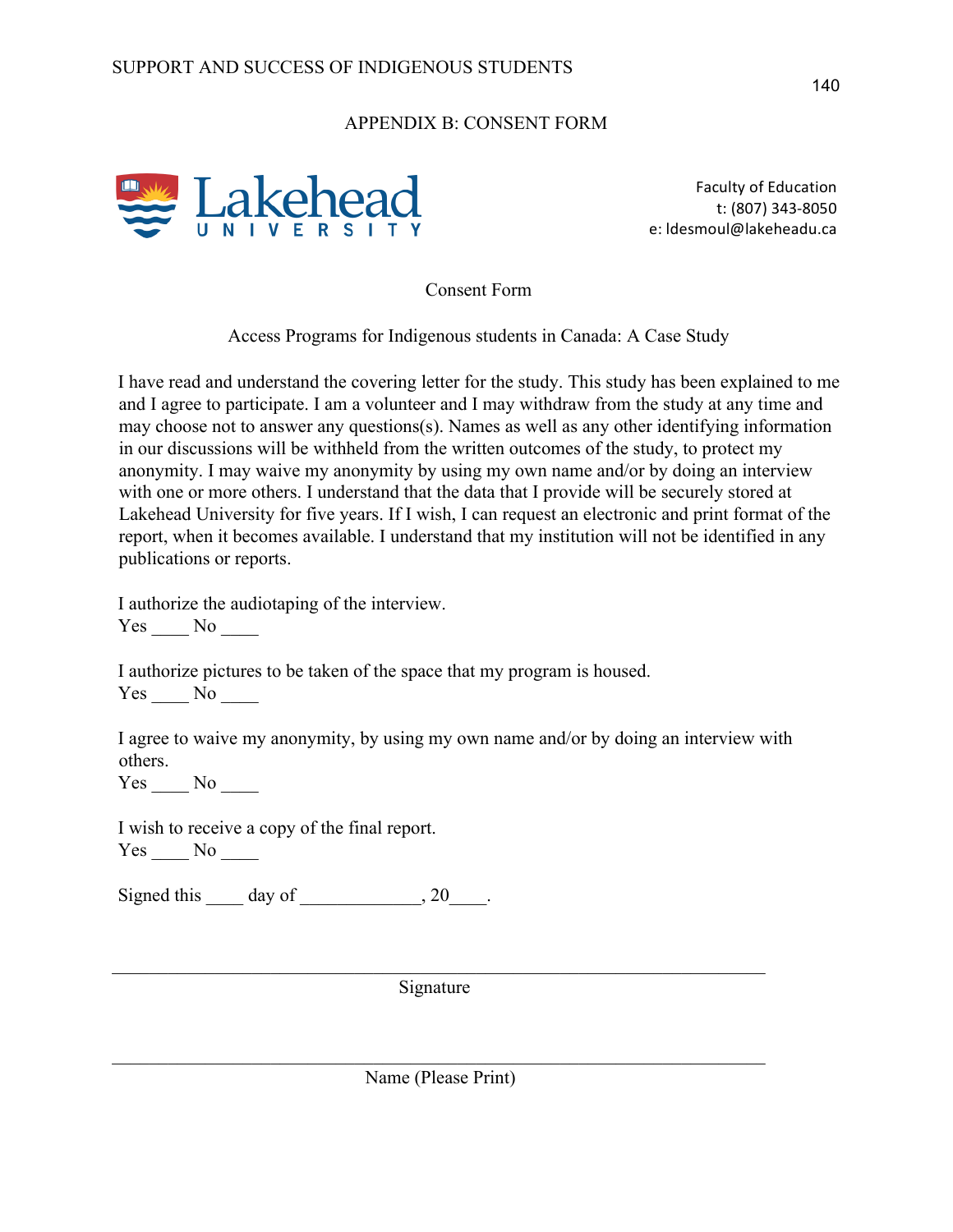## APPENDIX C: INTERVIEW GUIDE



Faculty of Education t: (807) 343-8050 e: Idesmoul@lakeheadu.ca

Interview Guide

[Complete consent first]

I am having a conversation/interview with educators who work in access programs across Canada, which include: program coordinators, Elders, tutors, and other program supports. I will be using what Margaret Kovach (2009) calls "conversation as method" during this interview.

I would now like to ask you questions about your experience with working in access programs, and how you support your students in working towards completing the program and ready to transition into an undergraduate program.

When you answer the questions, please use examples. You are free not to respond to any question or stop this interview at any time. Should you choose, you may also withdraw from this study completely at any time.

| 1. | <b>Introductory Questions</b>                                                        | Prompts |
|----|--------------------------------------------------------------------------------------|---------|
|    | a) What is your role in the access program?                                          |         |
|    | b) How long have you been involved in the access<br>program?                         |         |
|    | What does a typical weekday look like look<br>C)<br>like for you? For your students? |         |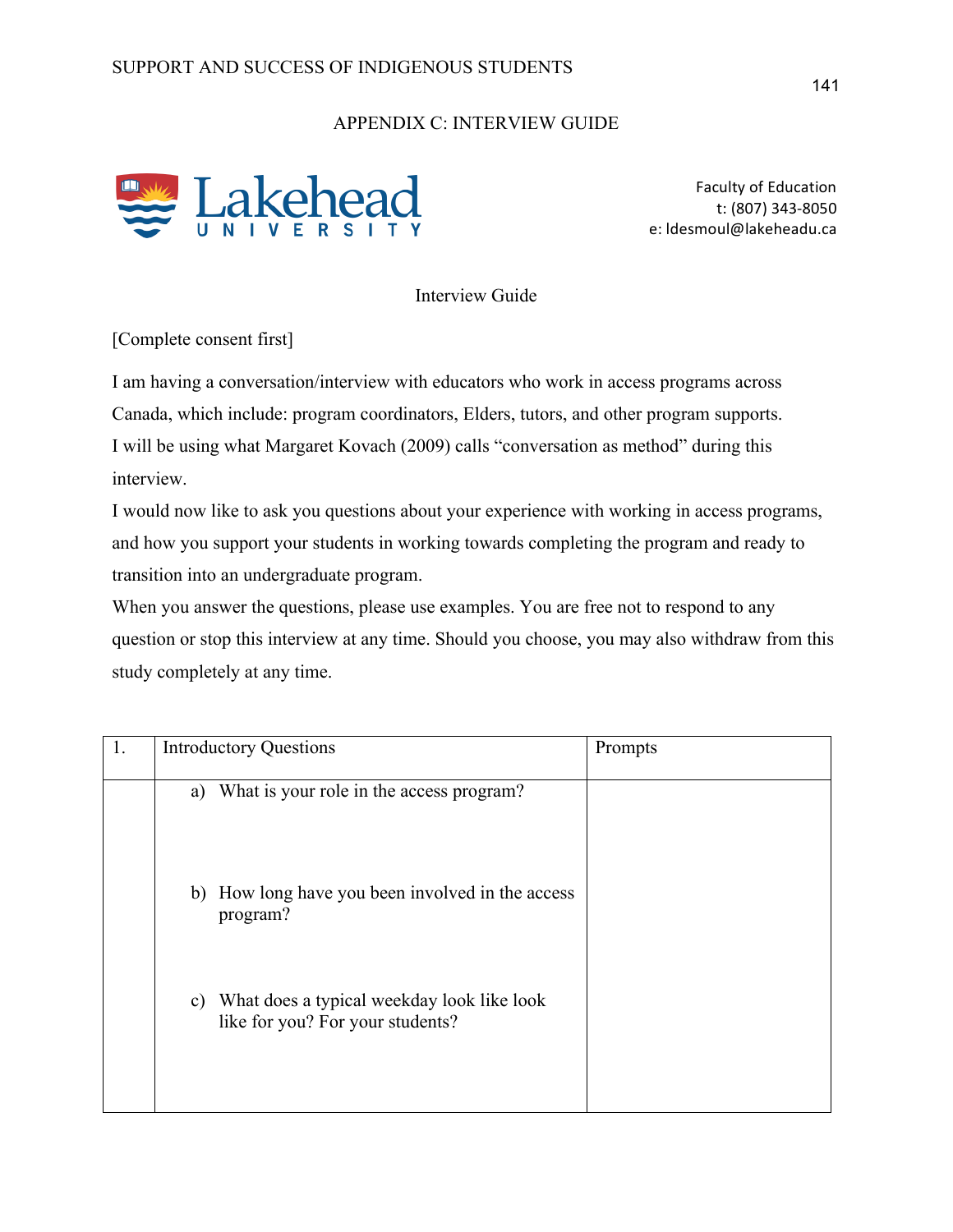| 2. |               | Strategies that support access program students                                                                           | Prompts                                                                                                                                                                                                                                                                                                                       |
|----|---------------|---------------------------------------------------------------------------------------------------------------------------|-------------------------------------------------------------------------------------------------------------------------------------------------------------------------------------------------------------------------------------------------------------------------------------------------------------------------------|
|    | a)            | What strategies are used by educators in access<br>programs to support learners holistically?                             | Physical well-being?<br>Emotional well-being?                                                                                                                                                                                                                                                                                 |
|    |               |                                                                                                                           | Spiritual well-being?                                                                                                                                                                                                                                                                                                         |
|    |               |                                                                                                                           | Mental/intellectual well-                                                                                                                                                                                                                                                                                                     |
|    |               |                                                                                                                           | being?                                                                                                                                                                                                                                                                                                                        |
|    | b)            | What academic supports do you offer that best<br>support students?<br>Who provides these supports?<br>$\mathbf{i}$ .      |                                                                                                                                                                                                                                                                                                                               |
|    |               |                                                                                                                           | Academic workshops?                                                                                                                                                                                                                                                                                                           |
|    |               |                                                                                                                           | Tutoring?                                                                                                                                                                                                                                                                                                                     |
|    |               |                                                                                                                           | One on one student support?                                                                                                                                                                                                                                                                                                   |
|    |               |                                                                                                                           | Number of graduates?                                                                                                                                                                                                                                                                                                          |
|    | $\mathbf{c})$ | How does your access program measure<br>student success?                                                                  |                                                                                                                                                                                                                                                                                                                               |
|    |               |                                                                                                                           |                                                                                                                                                                                                                                                                                                                               |
|    |               | d) From an educator's perspective, how have these<br>strategies and supports empowered students in<br>the access program? | "To be an empowered learner"<br>means to be motivated to<br>perform tasks, and more<br>specifically an empowered<br>person finds the<br>tasks meaningful,<br>feels competent to perform<br>them, and feels his/her efforts<br>have an impact on the scheme<br>of things." (Houser, M. L. and<br>Frymier, A. B. (2009). p. 36) |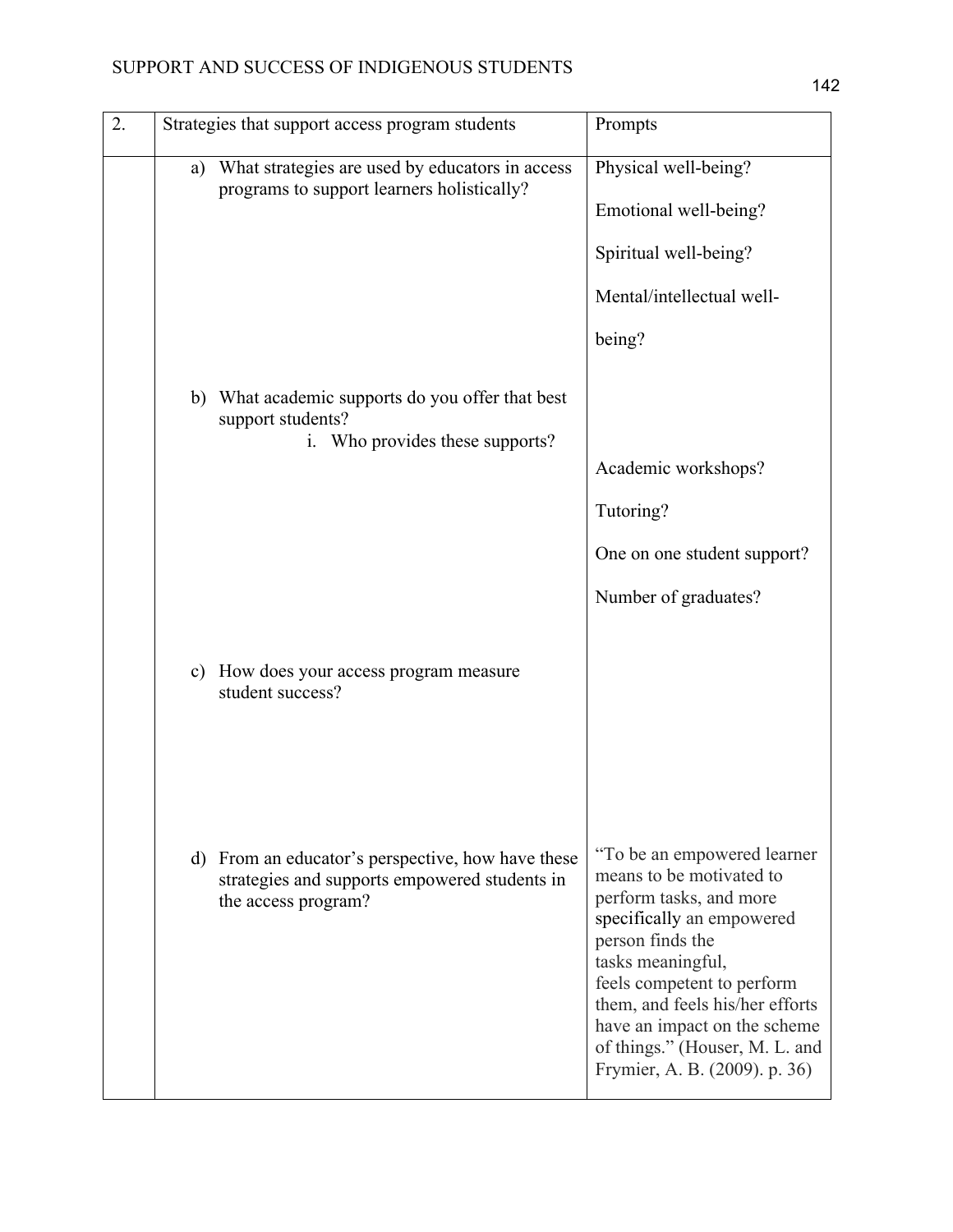## SUPPORT AND SUCCESS OF INDIGENOUS STUDENTS

| 3. | Access and equity to PSE for Indigenous students                                                | Prompts                                                                                                                       |
|----|-------------------------------------------------------------------------------------------------|-------------------------------------------------------------------------------------------------------------------------------|
|    | a) How do you define access to PSE for<br>Indigenous students?                                  |                                                                                                                               |
|    | b) How do you define equity for Indigenous<br>students in PSE?                                  |                                                                                                                               |
|    | c) How does your institution support access and<br>equity to PSE for Indigenous students?       | Admission requirements?<br>What does your institution<br>use to assess students who<br>wish to attend your access<br>program? |
|    | d) How/How has your institution implemented<br>access into its strategic plan?                  | Is it mandated?                                                                                                               |
|    |                                                                                                 | For staffing? Instructors?<br>Professors? Etc.                                                                                |
|    | How are resources allocated for access<br>e)<br>programs?                                       | Classroom resources?                                                                                                          |
|    |                                                                                                 | Tuition?                                                                                                                      |
| 4. | Program evaluation                                                                              | Prompts                                                                                                                       |
|    | a) Do you track program completion for access<br>students?                                      | How do you do this?<br>Do you have support to do<br>this from the university?                                                 |
|    | b) Are you still involved in their educational<br>journey once the complete the access program? | How do you support access<br>students once they move on to<br>their undergraduate program?                                    |
| 5. | Student characteristics                                                                         | Prompts                                                                                                                       |